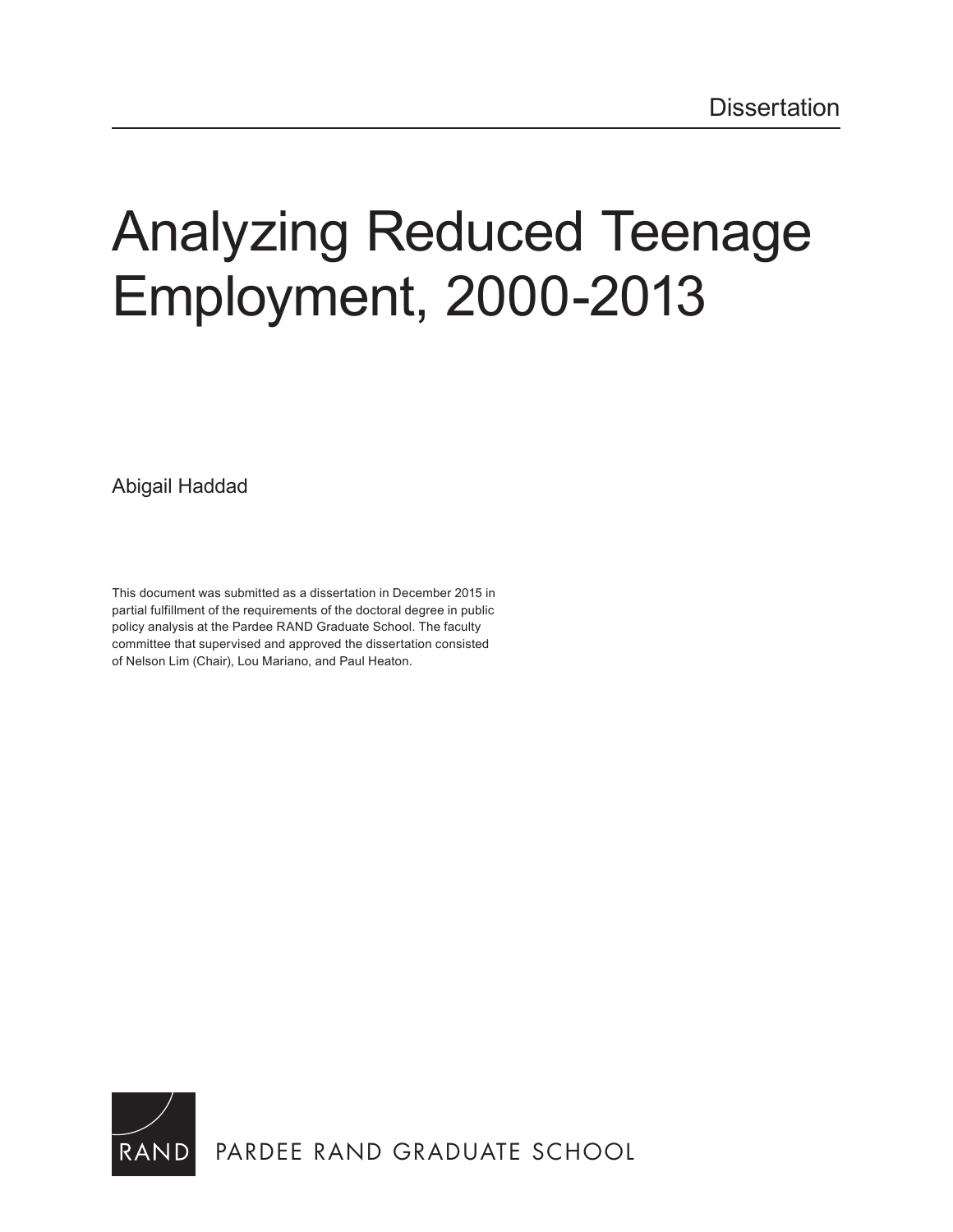For more information on this publication, visit [http://www.rand.org/pubs/rgs\\_dissertations/RGSD368.html](http://www.rand.org/pubs/rgs_dissertations/RGSD368.html)

Published by the RAND Corporation, Santa Monica, Calif. © Copyright 2016 RAND Corporation RAND<sup>®</sup> is a registered trademark

#### Limited Print and Electronic Distribution Rights

This document and trademark(s) contained herein are protected by law. This representation of RAND intellectual property is provided for noncommercial use only. Unauthorized posting of this publication online is prohibited. Permission is given to duplicate this document for personal use only, as long as it is unaltered and complete. Permission is required from RAND to reproduce, or reuse in another form, any of its research documents for commercial use. For information on reprint and linking permissions, please visit [www.rand.org/pubs/permissions.html.](http://www.rand.org/pubs/permissions.html)

The RAND Corporation is a research organization that develops solutions to public policy challenges to help make communities throughout the world safer and more secure, healthier and more prosperous. RAND is nonprofit, nonpartisan, and committed to the public interest.

RAND's publications do not necessarily reflect the opinions of its research clients and sponsors.

Support RAND Make a tax-deductible charitable contribution at [www.rand.org/giving/contribute](http://www.rand.org/giving/contribute)

[www.rand.org](http://www.rand.org)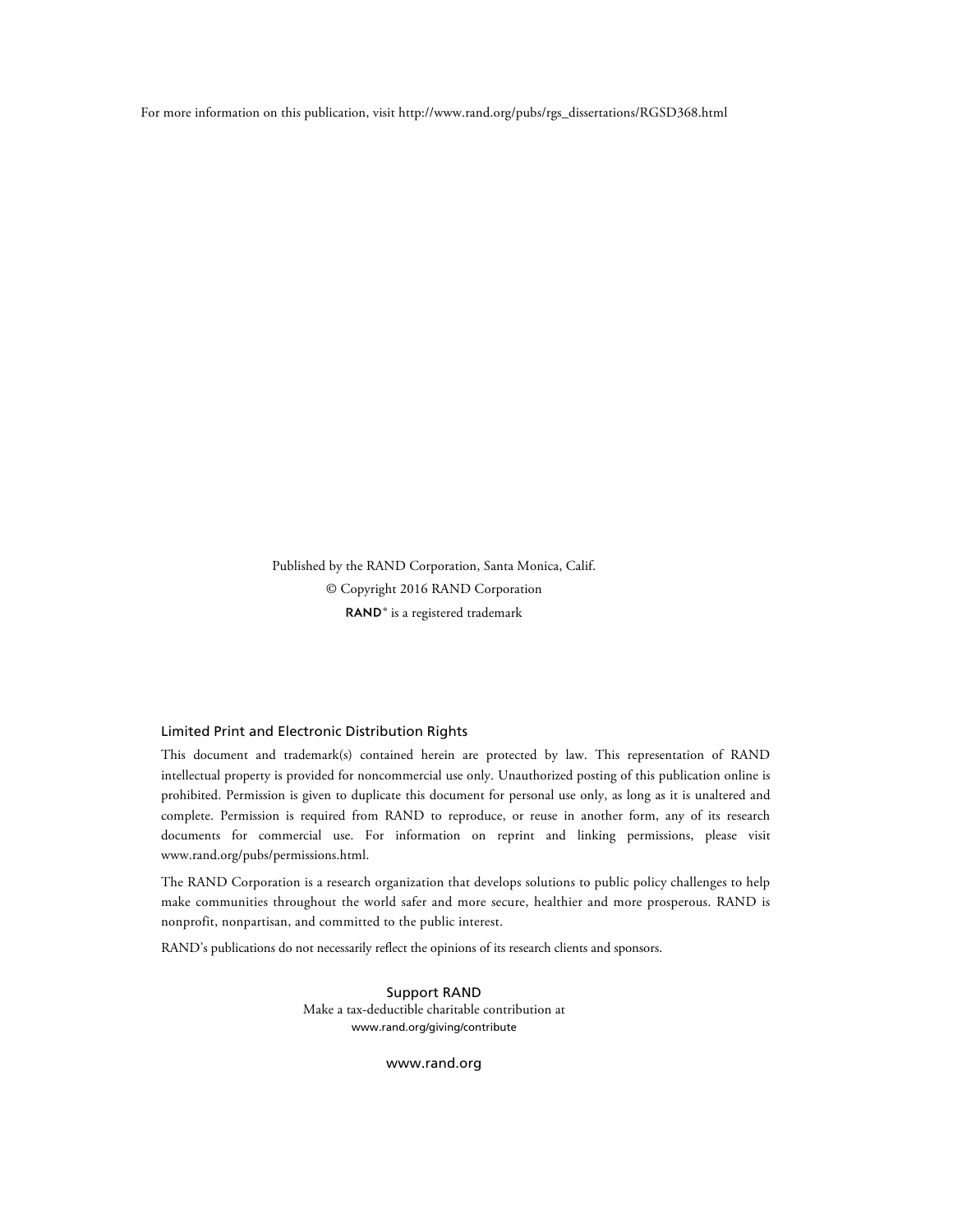# Abstract

Employment among 16-19 year-olds declined from about 41% in 2000 to 28% in 2013. Research regarding the possible negative effects of this is mixed: there is a significant literature on how working as a teenager affects later employment outcomes, but it is far from definitive. This dissertation builds a teenage labor market model and presents evidence regarding five different hypotheses for this decline in employment. These are: a reduction in the supply of teenage labor stemming from increased returns to education; decreased demand for teenage labor due to increased competition from immigrants; decreased demand for teenage labor due to increased competition from less-skilled workers; decreased demand for teenage labor due to increased competition from adult workers in general; and minimum wages that are increasingly binding. I find mixed evidence, with the strongest evidence in favor of lower supply due to higher returns to education. There is also evidence that demand for teenage labor has fallen, with a small amount of evidence specifically supporting the hypothesis that adult immigrants are increasingly competing with teenagers.

Because the evidence for the importance of working as a teenager on later employment outcomes and contribution to family finances is weak, public policy should not focus on getting teenagers in general to work. Instead, youth employment programs should focus specifically on the subset of teenagers who are disengaged from work and school. These teenagers differ in a variety of ways from their more-engaged peers. Among existing programs, there is significant variance in both degree of targeting and the extent to which program evaluation is occurring. The low-hanging fruit in terms of policy improvement is better evaluation of existing youth employment programs, with results informing funding.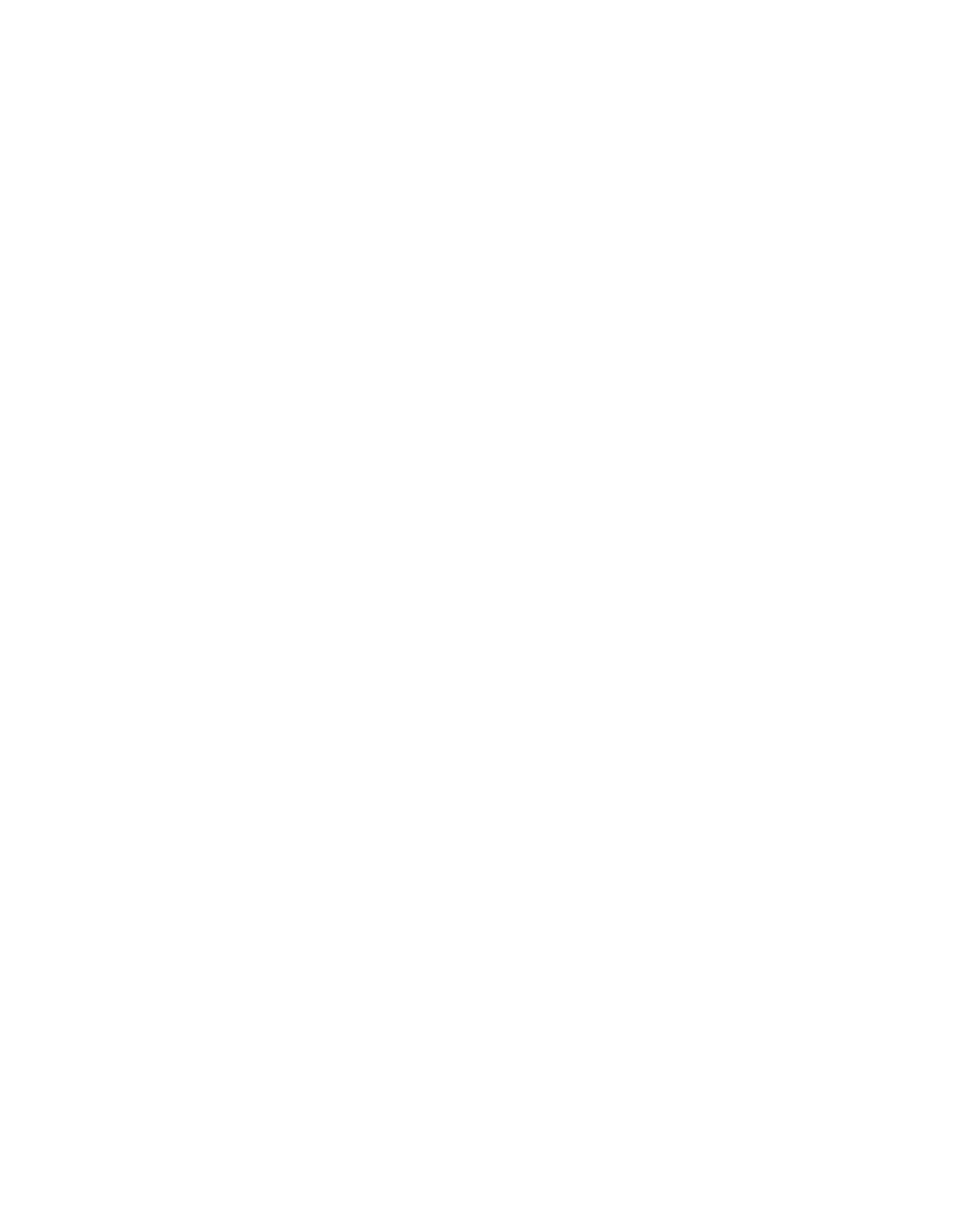# **Table of Contents**

| Effect of the Decline of Teenage Employment on Future Earnings and Educational Attainment 2 |  |
|---------------------------------------------------------------------------------------------|--|
|                                                                                             |  |
|                                                                                             |  |
|                                                                                             |  |
|                                                                                             |  |
|                                                                                             |  |
|                                                                                             |  |
|                                                                                             |  |
|                                                                                             |  |
|                                                                                             |  |
|                                                                                             |  |
|                                                                                             |  |
|                                                                                             |  |
|                                                                                             |  |
|                                                                                             |  |
|                                                                                             |  |
|                                                                                             |  |
|                                                                                             |  |
|                                                                                             |  |
|                                                                                             |  |
| Chapter 4: Teenage Jobs: What Happened to Them, Who is Working Them? 31                     |  |
|                                                                                             |  |
|                                                                                             |  |
|                                                                                             |  |
|                                                                                             |  |
|                                                                                             |  |
|                                                                                             |  |
|                                                                                             |  |
|                                                                                             |  |
|                                                                                             |  |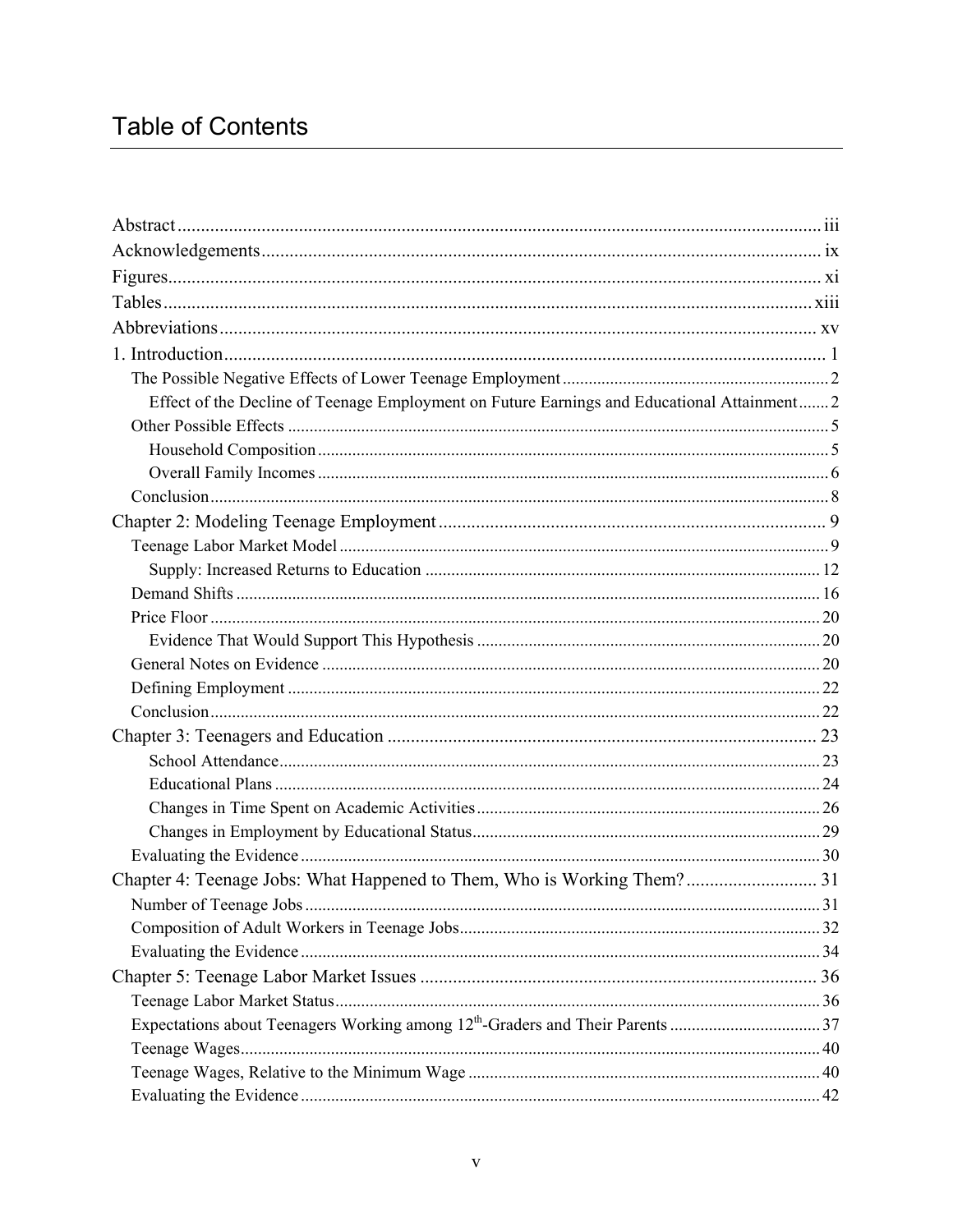| Disengaged Teenagers are more likely to come from Households below the Poverty Line 67         |  |
|------------------------------------------------------------------------------------------------|--|
| Disengaged Teenagers Are More Likely To Be Imprisoned, Less Likely to Live in Dorms 68         |  |
| Disengaged Teenagers Are More Likely To Be High School Graduates, Less Likely to Have Any      |  |
|                                                                                                |  |
|                                                                                                |  |
| Disengaged Teenagers Are Different in Other Ways: More Likely to Have Children, More Likely to |  |
|                                                                                                |  |
|                                                                                                |  |
|                                                                                                |  |
| Programs to Increase Youth Employment Vary Significantly in Terms of Program Evaluation,       |  |
|                                                                                                |  |
|                                                                                                |  |
|                                                                                                |  |
|                                                                                                |  |
|                                                                                                |  |
|                                                                                                |  |
|                                                                                                |  |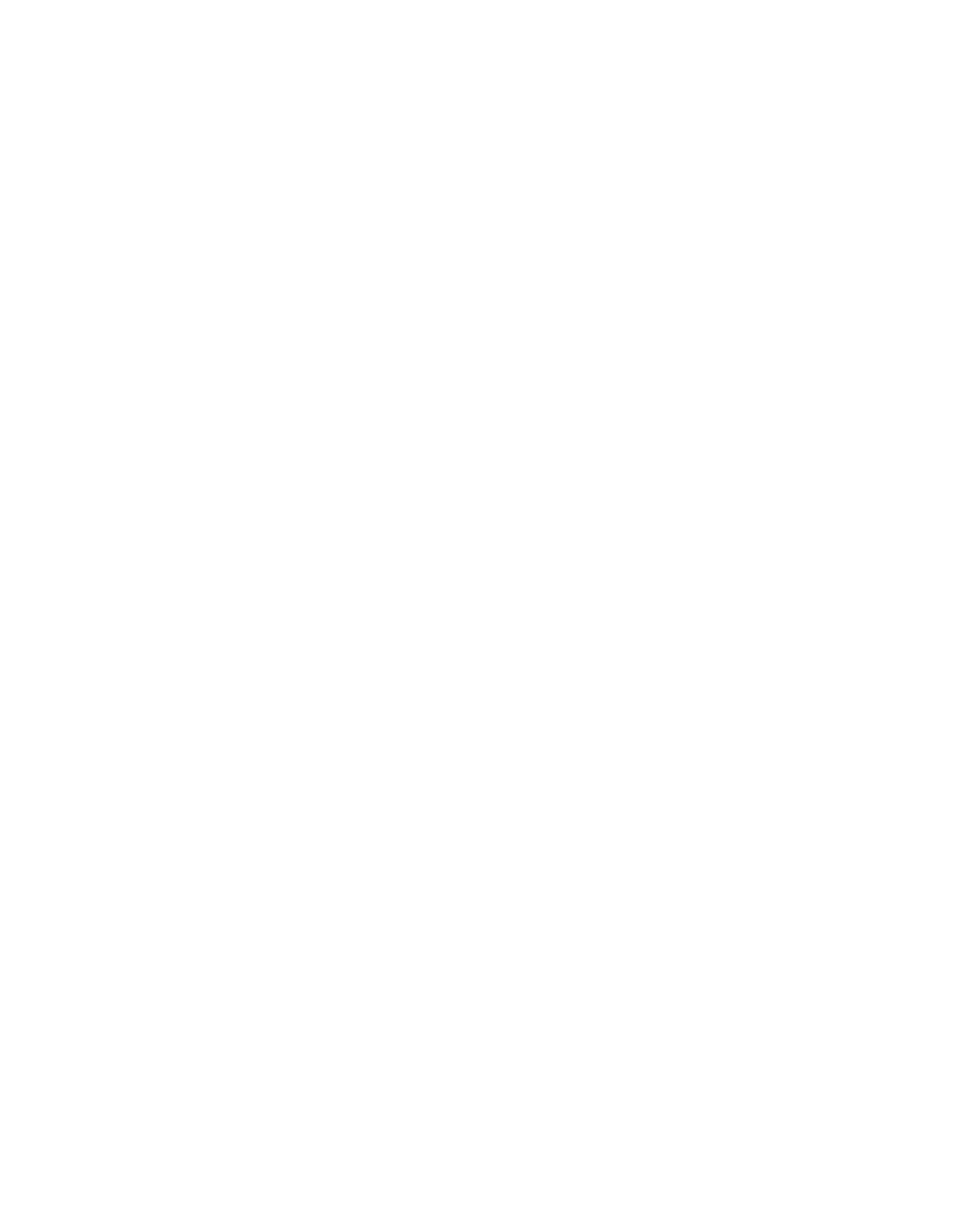I wish to thank Nelson Lim, who told me the following in 2013: "There is no reason to not get a PhD. I cannot think of anything. We have empirical evidence that you can do this." I also wish to thank Lou Mariano and Paul Heaton for closely reading two drafts and giving me very many helpful, detailed comments, and to Andrew Biggs as well for reading and comments. I would also like to thank Cynthia Cook for her dissertation-writing advice and encouragement.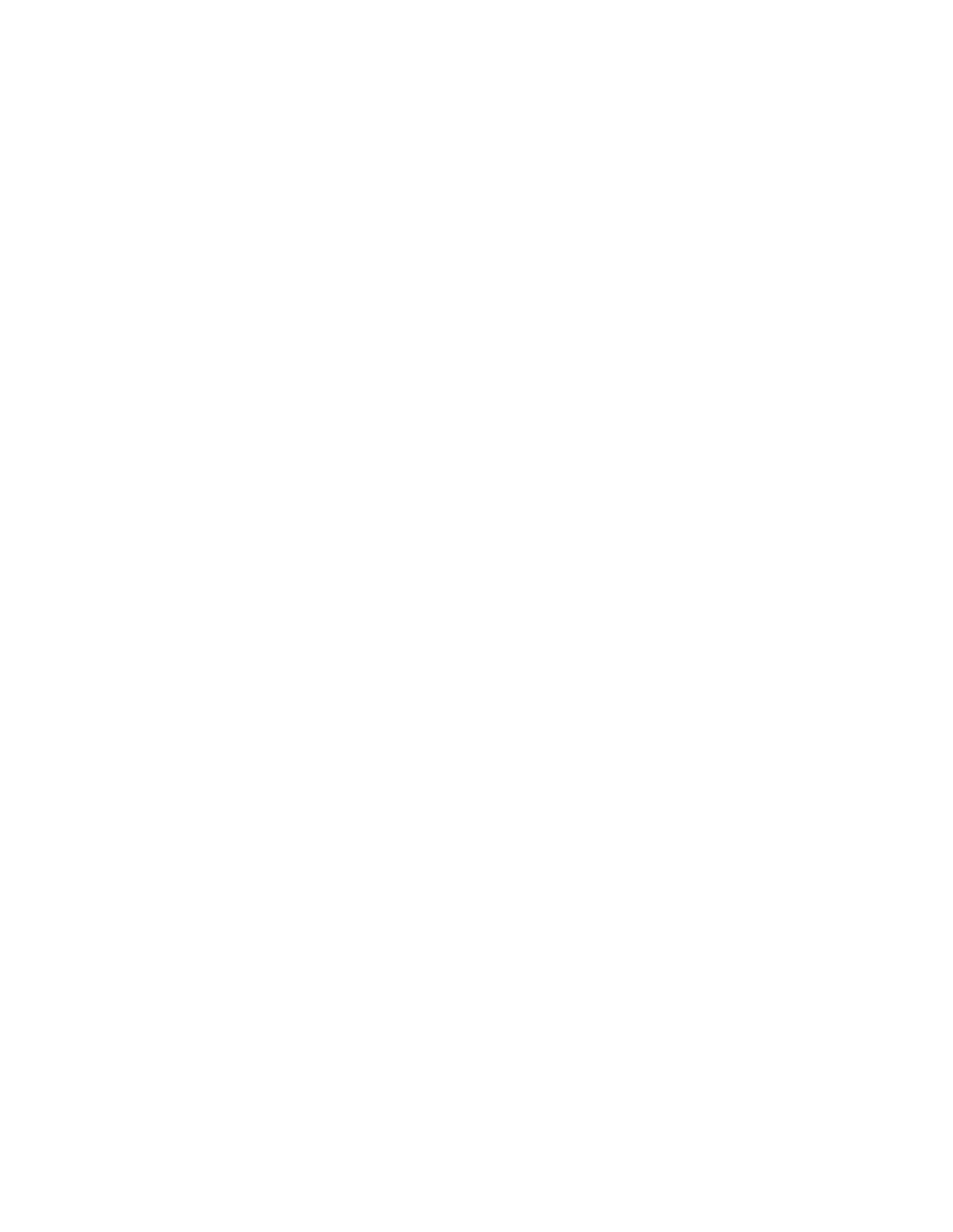# Figures

| Figure 1.3: Proportion of Teenagers Earning At Least 5%, 10%, 20%, and 50% of Total              |  |
|--------------------------------------------------------------------------------------------------|--|
|                                                                                                  |  |
|                                                                                                  |  |
|                                                                                                  |  |
|                                                                                                  |  |
| Figure 2.4: Effect of Increased Returns to Education: Shifting the Non-School-goer to School. 14 |  |
|                                                                                                  |  |
|                                                                                                  |  |
| Figure 2.7: Effect of Reduced Teenage Wages: Shifting the Non-School-goer to School 18           |  |
|                                                                                                  |  |
| Figure 3.1: Proportion of Teenagers Attending School, March and July 2000 and 2013  24           |  |
|                                                                                                  |  |
|                                                                                                  |  |
|                                                                                                  |  |
| Figure 3.5: Employment by Educational Status, March and July 2000 and 2013 29                    |  |
| Figure 4.1: Proportion of Immigrants among Adults In Jobs with Teen Overrepresentation from      |  |
|                                                                                                  |  |
| Figure 4.2: Proportion of High School Dropouts among Adults In Jobs with Teen                    |  |
|                                                                                                  |  |
|                                                                                                  |  |
|                                                                                                  |  |
|                                                                                                  |  |
| Figure 5.4: Distribution of Hourly Wage among Teenagers Who Reported Having Earned               |  |
|                                                                                                  |  |
| Figure 5.5: Teenage Hourly Wages as a Proportion of Minimum Wage, 2000 and 2013 41               |  |
|                                                                                                  |  |
|                                                                                                  |  |
|                                                                                                  |  |
|                                                                                                  |  |
|                                                                                                  |  |
|                                                                                                  |  |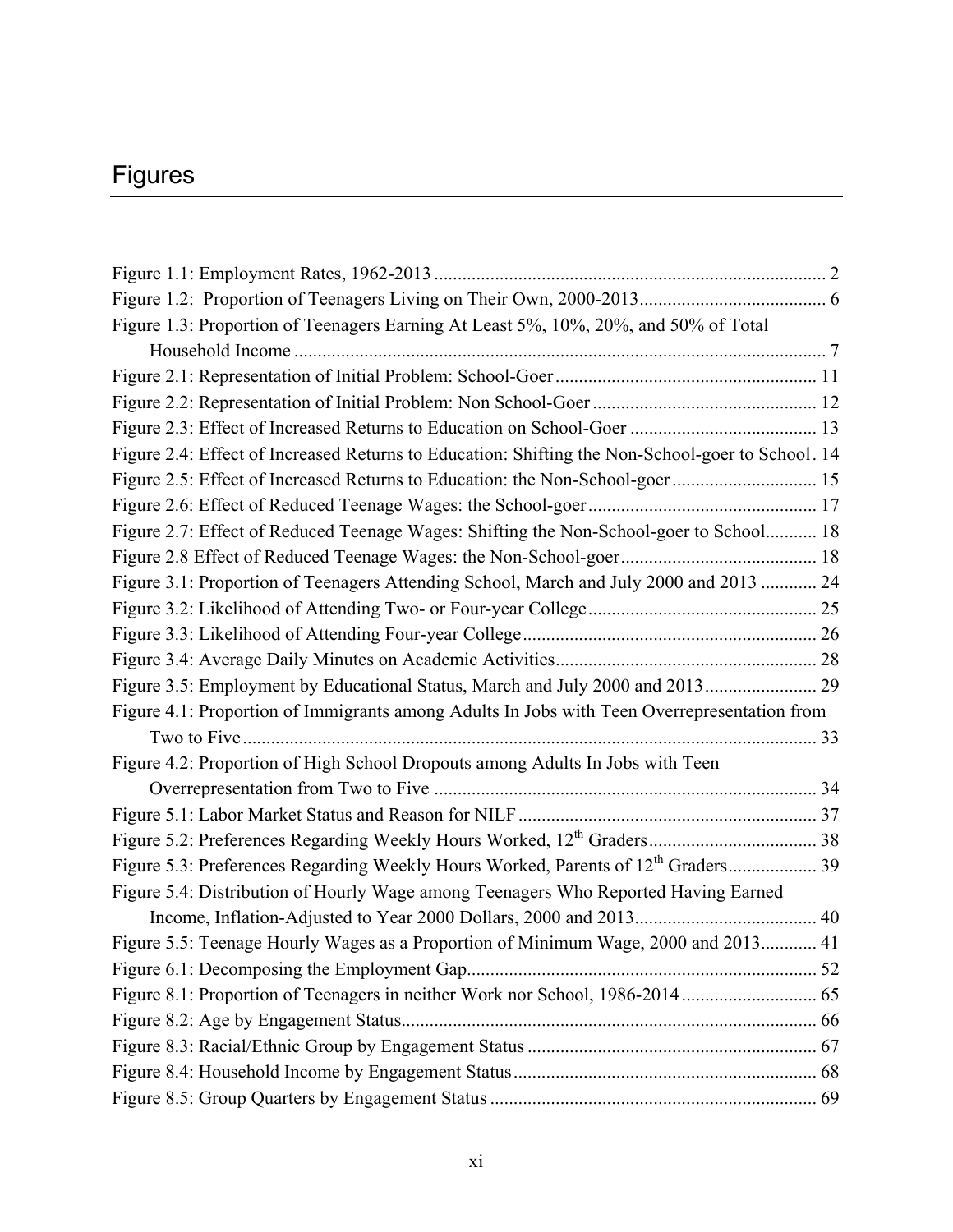| Figure B.2: Summary Statistics for Hourly Wage: Monitoring the Future (12 <sup>th</sup> Graders, 2013). 82 |  |
|------------------------------------------------------------------------------------------------------------|--|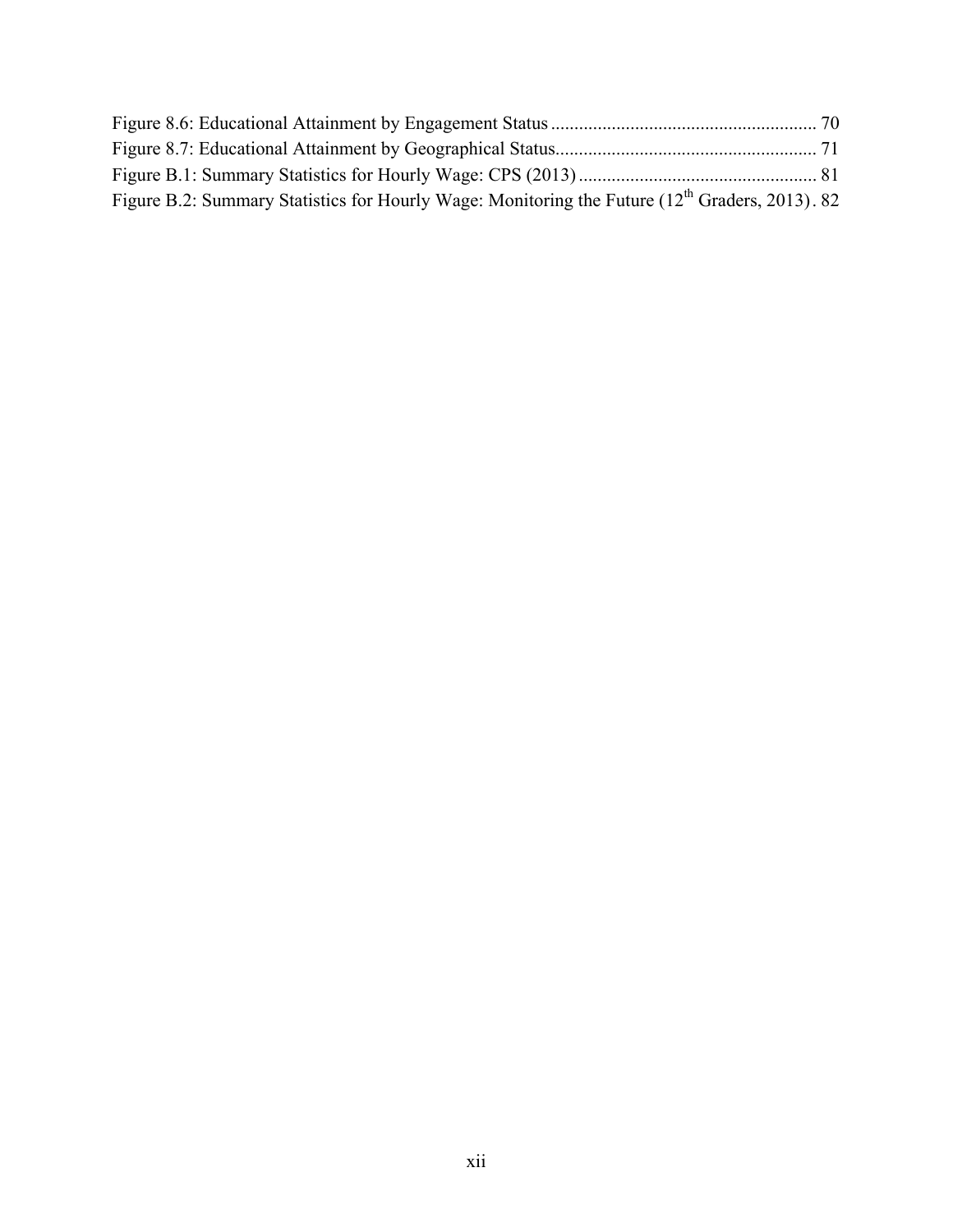# **Tables**

|                                                                                                   | 21 |
|---------------------------------------------------------------------------------------------------|----|
|                                                                                                   |    |
|                                                                                                   |    |
|                                                                                                   |    |
|                                                                                                   |    |
|                                                                                                   |    |
| Table 5.1: Preferences Regarding Weekly Hours Worked, 12 <sup>th</sup> Graders, ANOVA 38          |    |
| Table 5.2: Parental Preferences Regarding Weekly Hours Worked, 12 <sup>th</sup> Graders, ANOVA 39 |    |
|                                                                                                   |    |
|                                                                                                   |    |
|                                                                                                   |    |
|                                                                                                   |    |
|                                                                                                   |    |
|                                                                                                   |    |
|                                                                                                   |    |
|                                                                                                   |    |
|                                                                                                   |    |
| Table D.1: Papers on Adolescent Work Behavior and Later Employment and Educational                |    |
| Outcomes.                                                                                         | 87 |
|                                                                                                   |    |
|                                                                                                   |    |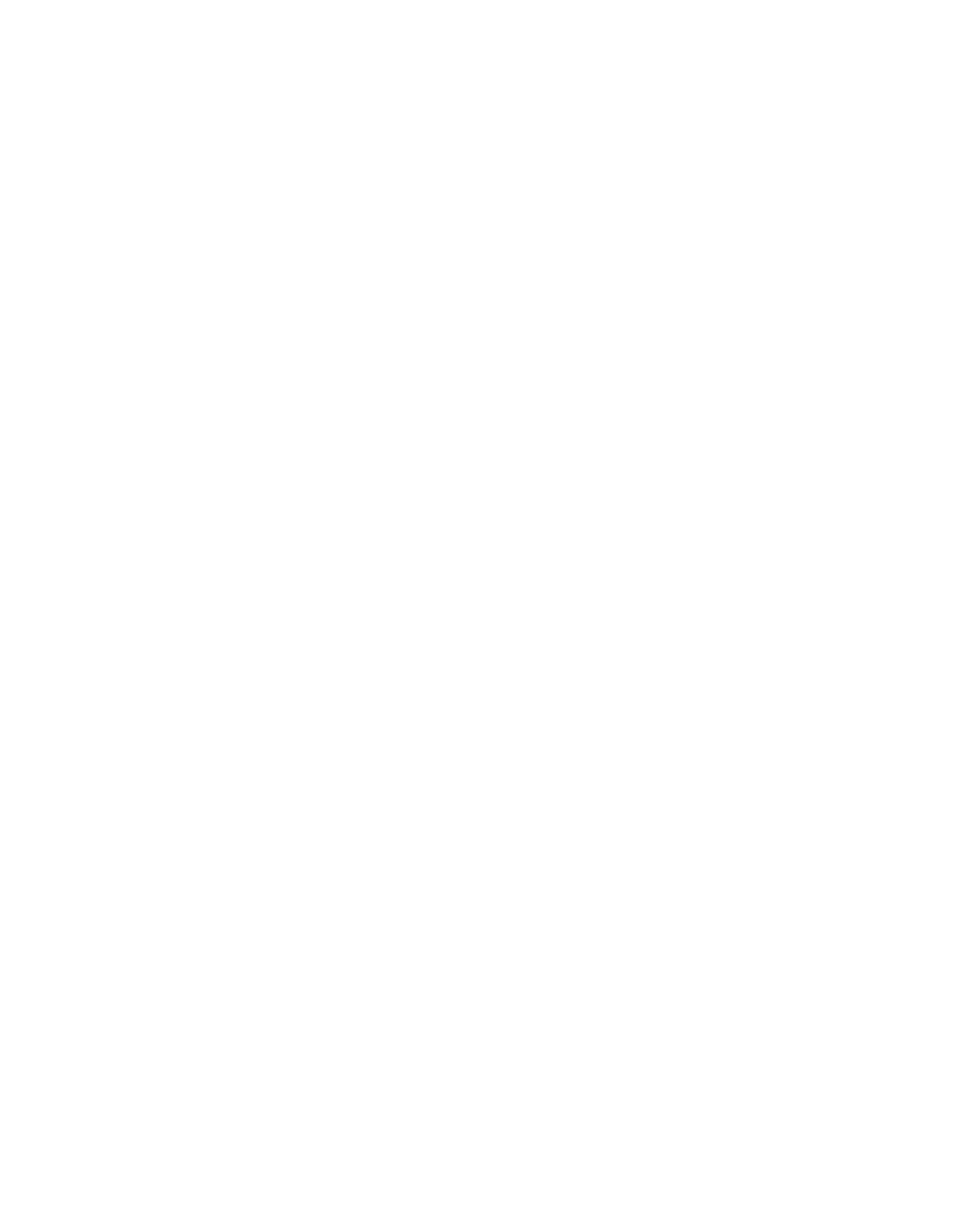# Abbreviations

| ACS         | <b>American Community Survey</b>      |
|-------------|---------------------------------------|
| <b>ATUS</b> | American Time Use Survey              |
| <b>CPS</b>  | <b>Current Population Survey</b>      |
| <b>MTF</b>  | Monitoring the Future                 |
| <b>NILF</b> | not in the labor force                |
| <b>NLSY</b> | National Longitudinal Survey of Youth |
| <b>PSID</b> | Panel Study of Income Dynamics        |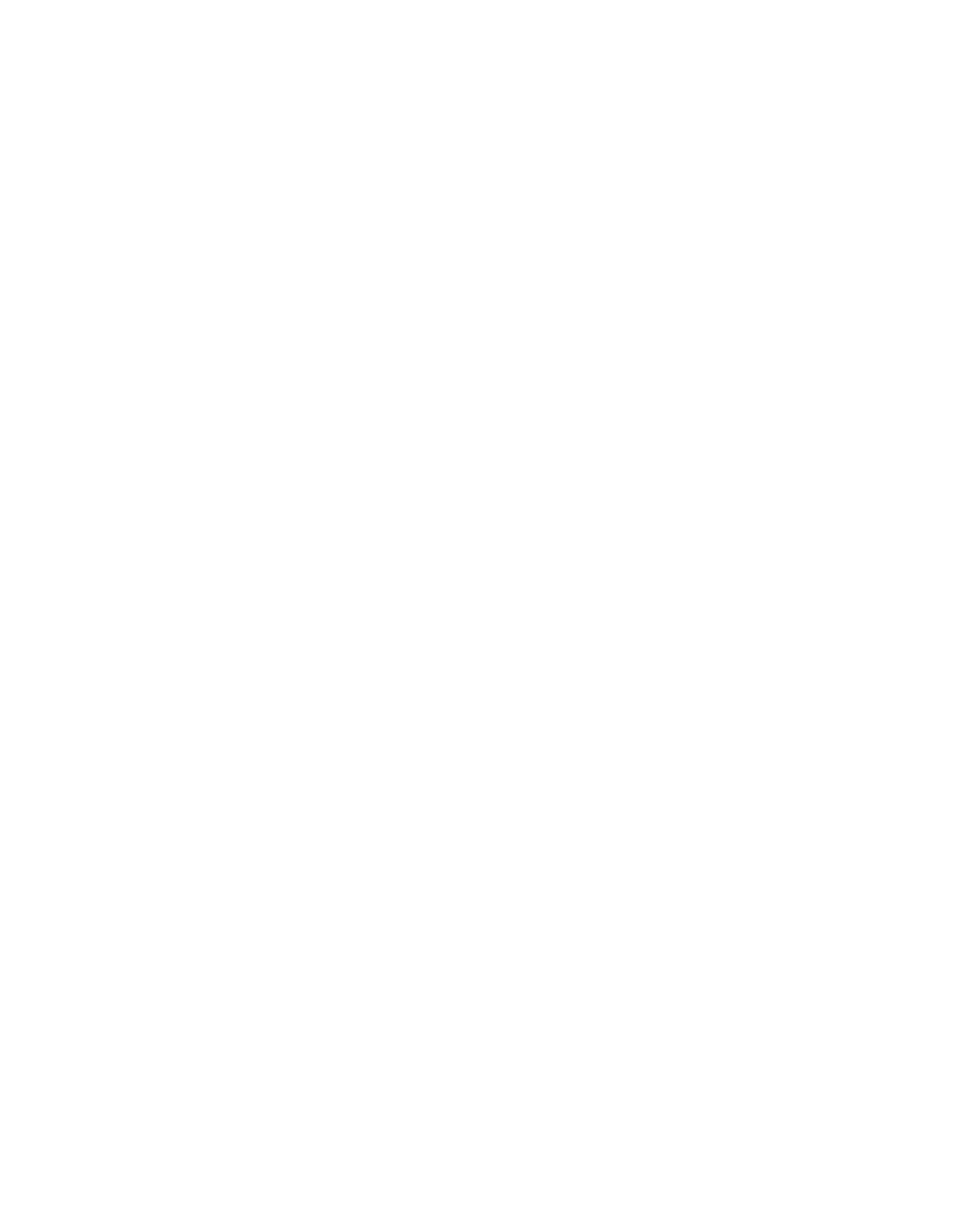# 1. Introduction

Employment among American teenagers has declined significantly over the past fifteen years. As shown in Figure 1.1, for decades the teenage employment rate ran roughly parallel to but below the adult employment rate. But more recently, they have separated, with teenage employment generally failing to increase even in years when adult employment increased.

This dissertation will analyze some possible drivers of reduced teenage employment, its possible effects, and programs which attempt to increase employment among teenagers. It is structured as follows: Chapter One summarizes the changes in teenage employment and discusses the possible effects of working for teenagers who do so. Chapter Two introduces hypotheses, explains the theoretical basis for each one, and outlines what evidence would support or contradict each hypothesis. Chapter Three, Chapter Four, and Chapter Five each go through some of the evidence on this topic and explain whether it supports or contradicts each of the hypotheses. Chapter Six presents a formal statistical model and discusses how the results relate to each hypothesis. Chapter Seven adjudicates between all of the evidence presented to evaluate each of the hypotheses, concluding that the strongest hypothesis is that teenagers are supplying less labor because of higher returns to education, but that there is also evidence for some type of demand shift. Chapter Eight focuses on the subset of teenagers who are disengaged from work and school, describes several categories of programs focused on youth employment, and argues for more program evaluation. The appendices go through some of the more technical elements such as variable construction.

The proportion of sixteen to nineteen-year-old Americans<sup>1</sup> who are employed was lower in 2013 than at any point since 1962, when the Census began annually collecting this data as part of their March Current Population Survey  $(CPS)^2$ . In the period from 1962 to 2000, there were various decreases, generally paralleling decreases in the employment to population ratio, as shown in Figure 1.1. However, since 2001, the employment to population ratio among teenagers has broken with the adult rate, with steeper decreases, as well as decreases even when the adult rate of employment was increasing. In 2013, about 24% of teenagers were employed, compared to a local maximum, or peak, of 43% in 2000 and an average of about 40% over the period from 1962 to 2000.

<sup>&</sup>lt;sup>1</sup> "Teenagers" in this paper refers to 16-19 year-olds unless otherwise specified: data on employment of younger teenagers is significantly more limited. Adults, unless otherwise specified, refers to 20-65 year-olds, or working-age adults.

 $2$  The formal model developed in Chapter Seven uses Census and ACS data rather than March CPS data for teenage employment because ACS is significantly larger. The decline in employment it shows is somewhat less dramatic, possibly because the population it covers is slightly different or because ACS is full-year rather. I show CPS data here because CPS has annual data going back significantly further than ACS.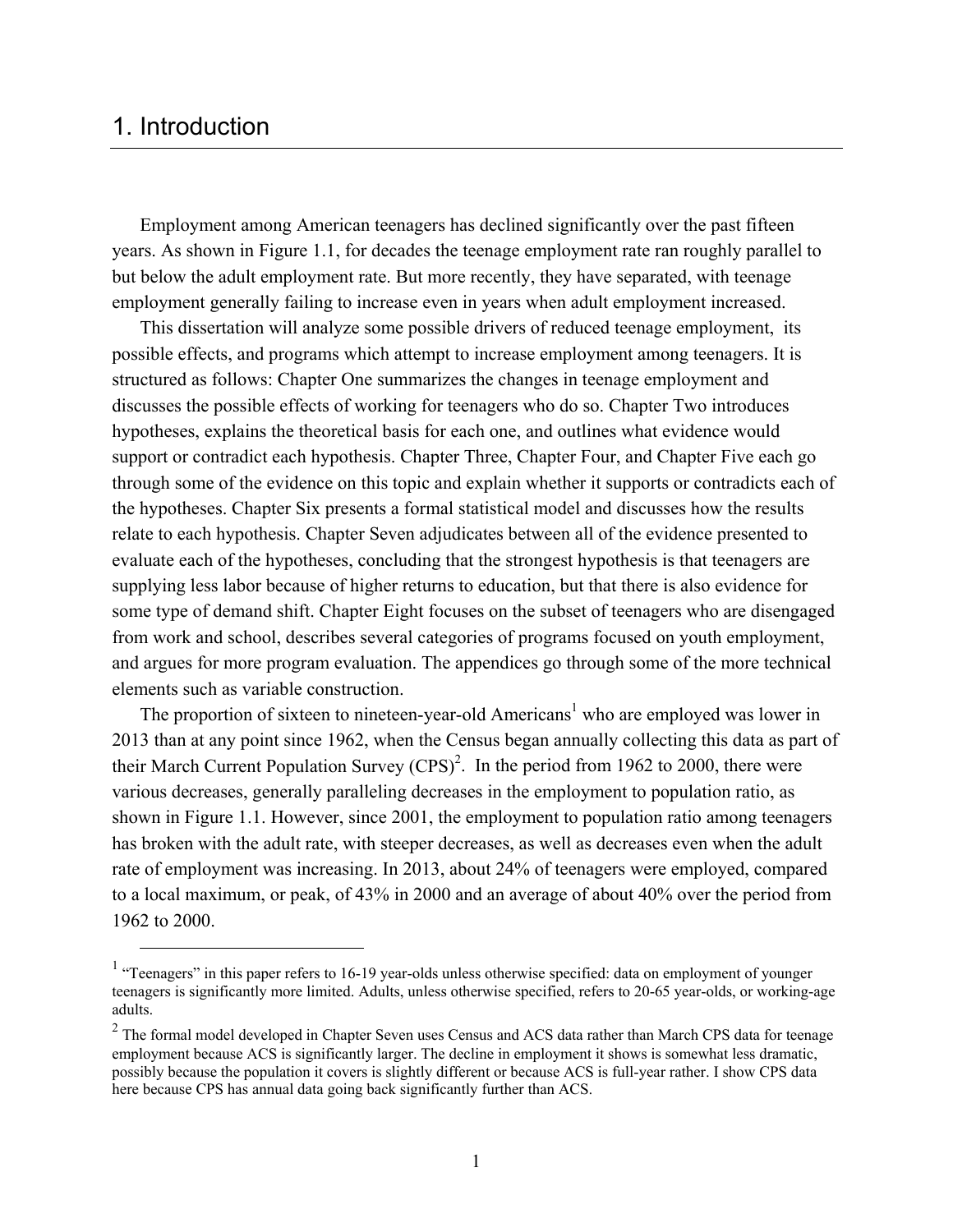

**Figure 1.1: Employment Rates, 1962-2013** 

CPS, 1962-2013 (March)

## The Possible Negative Effects of Lower Teenage Employment

Teenage employment is associated with various economic, educational, and householdrelated outcomes for teenagers. First, American teenagers with jobs generally go on to complete more education, work at higher rates, and earn higher wages than their non-working peers (Hotz,  $2002<sup>3</sup>$ ). However, while there is a significant literature on this, for various reasons it does not resolve the degree to which these differences are actually caused by teenage employment. Additionally, teenagers who work also have the potential to contribute more financially to their households, and form their own households at higher rates. There is much less of a literature on this second set of outcomes, but it points to teenage employment likely having small effects related to these outcomes as well.

#### *Effect of the Decline of Teenage Employment on Future Earnings and Educational Attainment*

In the United States, in the latter half of the 20th century, people who worked as teenagers tended to have better adult labor market outcomes, like increased likelihood of employment and higher wages (Hotz, 2002). There are several theories as to why this might be the case. Human capital theory suggests that getting either general work experience or training in specific tasks, increases productivity, thus improving labor market outcomes by making workers more valuable

<sup>&</sup>lt;sup>3</sup> See Table 2 and Table 3. This paper just looks at outcomes for young men.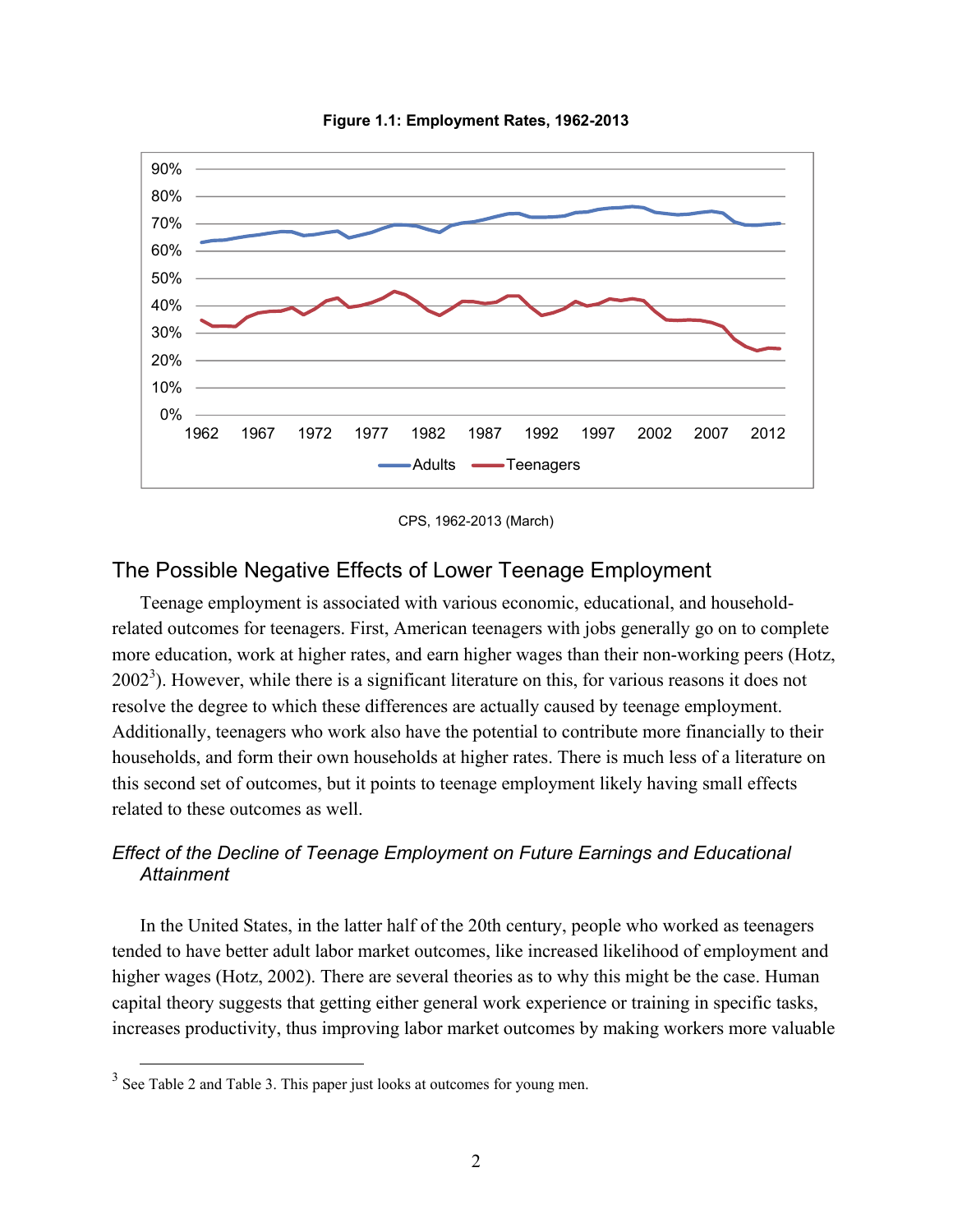employees. Socialization theory posits that early labor market experiences change peoples' preferences and aspirations, changing how they behave in the labor market. Finally, screening or signaling theory argues that if working is a sign of higher productivity, it would be appealing to employers even if working does not actually produce any changes in teenagers. (Alon, 2001; Baum, 2014). Alternatively, working as a young person could lead to worse labor market outcomes if it reduces educational attainment either because teenagers who work have less time to spend on schooling or because the ability to earn income in the present makes deferring that income in order to get more education less appealing.

While there is a significant literature on the effects of teen employment on outcomes like educational attainment and future wages, no consensus view emerges from this field and there are several major limitations to it.

First, only a few data sets contain sufficiently comprehensive information on teen employment and later educational and labor outcomes to credibly attempt to establish these effects, meaning that most of the literature uses those same few data sets. The two most popular of these are the National Longitudinal Survey of Youth 1979 (NSLY79) and the National Longitudinal Survey of Youth 1997 (NLSY97).

Second, because these data sets have so many variables and years of data, using them requires researchers to make many decisions regarding which sub-groups to study, what controls to use, and what outcomes to focus and in what years, in addition to what types of statistical models to use. Because there are no standard decisions to make regarding these, and almost no work on replication, it's extremely difficult in the case of differing results to tell which decisions are driving those results, much less to adjudicate between them $4$ .

Third, none of the literature is experimental, and even the abundant variables are no substitute for being able to do experiments: it is still plausible that omitted variable bias exists in the form of some variables distinguishing teenagers who work from those who don't and which also affect later educational and work outcomes<sup>5</sup>.

Two representative and highly-cited papers using NSLY79 to study the adult labor market outcomes of working as a teenager are Carr (1996) and Hotz (2002). Carr looks at respondents who were 16-19 in 1979 and finds that, even though those who worked in high school were somewhat less likely to attend college or attain a four-year degree, they were still more likely to be in the labor force and employed in 1991, as well as to earn higher wages. These differences

<sup>&</sup>lt;sup>4</sup> For more on the concept of researcher degrees of freedom, read "The garden of forking paths: Why multiple comparisons can be a problem, even when there is no "fishing expedition" or "p-hacking" and the research hypothesis was posited ahead of time" (Gelman and Loken).

[http://www.stat.columbia.edu/~gelman/research/unpublished/p\\_hacking.pdf](http://www.stat.columbia.edu/~gelman/research/unpublished/p_hacking.pdf) 

 $<sup>5</sup>$  Mroz (2006) on the somewhat different set of literature on youth unemployment describes as the problems:</sup> small/non-random samples, inadequate controls, insufficient time horizons, overly restrictive models, lack of theoretical foundation, and a lack of policy conclusions.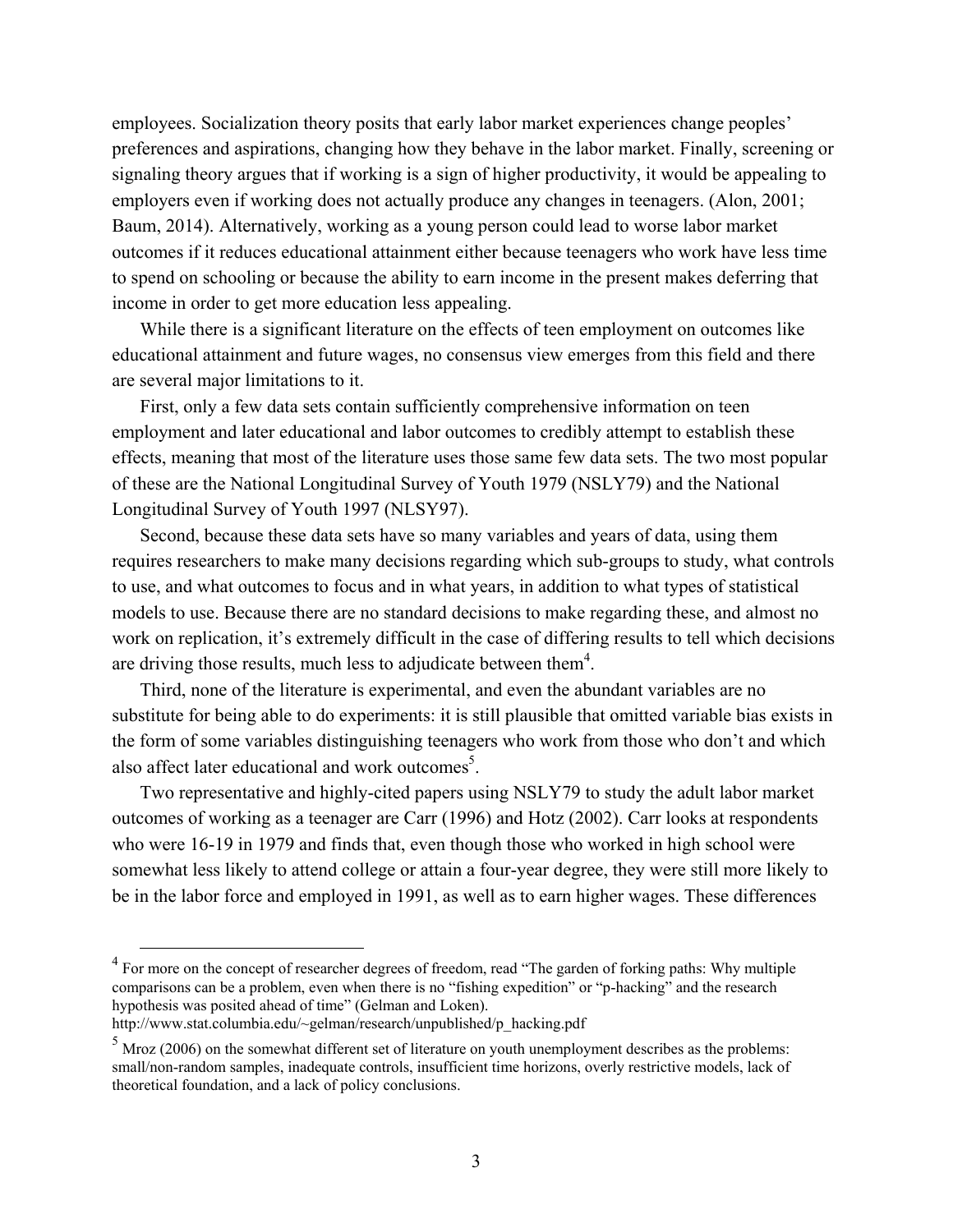could not be explained by controls for poverty status in adolescence, parental education, race, AFQT score, and educational expectations.

Hotz (2002) looks at a slightly younger subset of NSLY79 respondents: young men who were 13 to 16 in 1978. His outcome of interest is labor market outcomes in 1990. He finds that the young men who worked more in high school or college went on to obtain more education and earn higher wages, but attributes much of this to selection issues. After conditioning on a similar set of controls as Carr (1996), he then adds some additional controls for heterogeneity and concludes that much of the difference in labor market outcomes is attributable to personal and family characteristics between young people who worked more as teenagers and those who worked less. Because Carr and Hotz use different controls and different subsets of the NSLY79 subjects, we can not necessarily conclude that Carr's results are a function of the different models.

A newer paper which argues that differences in future labor market outcomes between people who worked more as teenagers and those who worked less were real but have significantly diminished is "The changing benefits of early work experience." Here, Baum (2014) looks at both NLSY79 and the younger cohort of NLSY97 and concludes that the wage benefits for the NSLY79 group of working 20 hours per week or more as a senior in high school were 8.3%, in contrast to 4.4% for the younger group. In the older group, working as a senior in high school was negatively associated with later working low-skill jobs, but in the younger group, there was a positive association. That is, working as a senior in high school used to be associated with being less likely to later work low-skill jobs, but among the more recent cohort, working was associated with a higher probability of working low-skill jobs as an adult.

A broader survey of the recent literature  $6$  shows no clear conclusions about the effect of working on education, with a common theme being the heterogeneity of the effects of working based on either the intensity of respondent's work experiences or demographic variables. For instance, in "Employment, Motherhood, and School Continuation Decisions of Young White, Black, and Hispanic Women" (Ahituv and Tienda, 2004), researchers conclude that the relationships between work intensity and dropping out of school are different across racial/ethnic groups, while "Twelfth-Grade Student Work Intensity Linked to Later Educational Attainment and Substance Use: New Longitudinal Evidence" (Freedman-Doan, 2011) also concludes that teenagers who worked more hours were less likely to complete at least two years of college, relative to teenagers who worked at a lower intensity.

 <sup>6</sup> See Appendix D for more on this literature.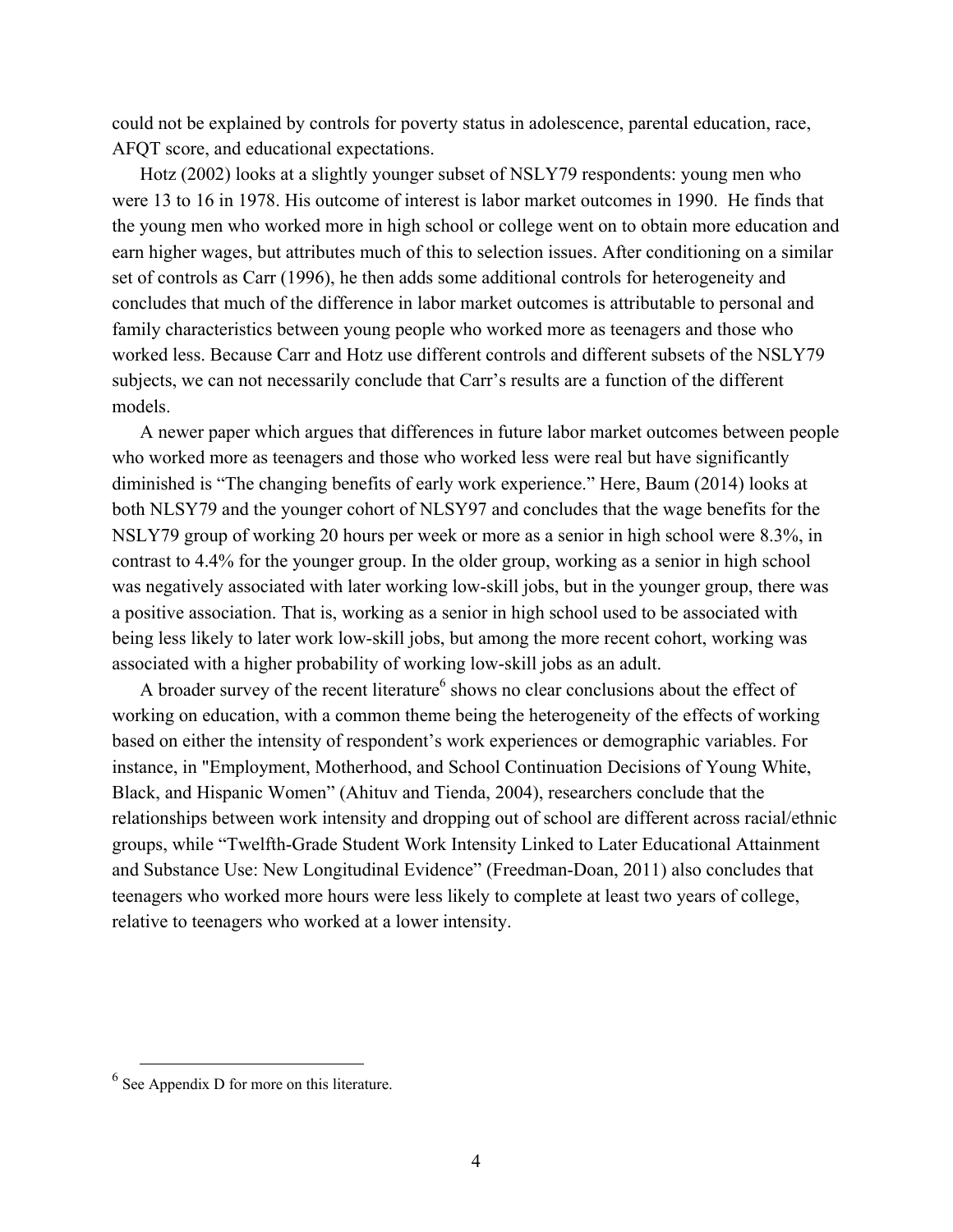#### Other Possible Effects

There are other aspects of economic and family life that a decline in teenage employment may negatively impact<sup>7</sup> and that go relatively unexplored in the literature. Two of these are teenagers forming their own households and teenagers contributing to household income. I find that the decline in teenage employment has possibly contributed to lower teenage household formation, but that this is difficult to disentangle from declines in the broader economic climate. In the case of teenagers contributing to household income, I am particularly concerned with the possibility that teenagers working less may mean that teenagers are able to contribute less to households that are already at or below the poverty line. However, I find that the proportion of household income earned by teenagers tends to be quite low, even in low-income households, and evidence suggests that it doesn't go to general household expenses. Appendix D has more information on this literature.

#### *Household Composition*

Household formation declines during recessions, with one contributor being that young adults prolong living with their parents and put off forming their own households. While overall unemployment rates affect likelihood of household formation, whether the young adult has a job themselves is a much bigger factor, with unemployed young adults in the United States being significantly less likely to move from living with their parents to rental/ownership. Buck and Scott (1993), using the Panel Study of Income Dynamics (PSID), find that among women living with their parents, annual work hours are positively associated with leaving home to get married. Among men living with their parents, earned income is positively associated with leaving home to get married. Neither is significantly associated in either group with leaving home to live independently for reasons other than marriage. They also incorporate unemployment rates at the national and county level, finding that unemployment at the national level was negatively associated with leaving home for non-marriage reasons, for both men and women. Whittington and Peters (1996) also find that the child's predicted wage is positively associated with probability of leaving home. There is also international literature on this subject. Jacob (2008) surveys this topic, and also finds that in two West German youth cohorts, born in 1964 and 1971, unemployment as an adolescent was positively associated with likelihood of moving out for

<sup>&</sup>lt;sup>7</sup> In addition to some possible downsides of diminishing teenage employment, there are also some possible upsides. For instance, academic literature explores the relationship between working and delinquent behavior, including smoking and committing crime. In general, most researchers conclude that working intensively is causally associated with these behaviors. The literature on this suffers from some of the same problems with identifying causality as the literature on the relationship between work and later employment outcomes. Paternoster (2003) reads the literature and analyses NLSY97, concluding from both that the case for the causal relationship between intensive work and these behaviors is weak. I don't further explore this literature because the two possible conclusions from it are "teenage employment does not cause these negative effects" and "teenage employment does cause these negative effects." Regardless, it does not bolster the case that teenage employment is positive and we should be concerned about its decline.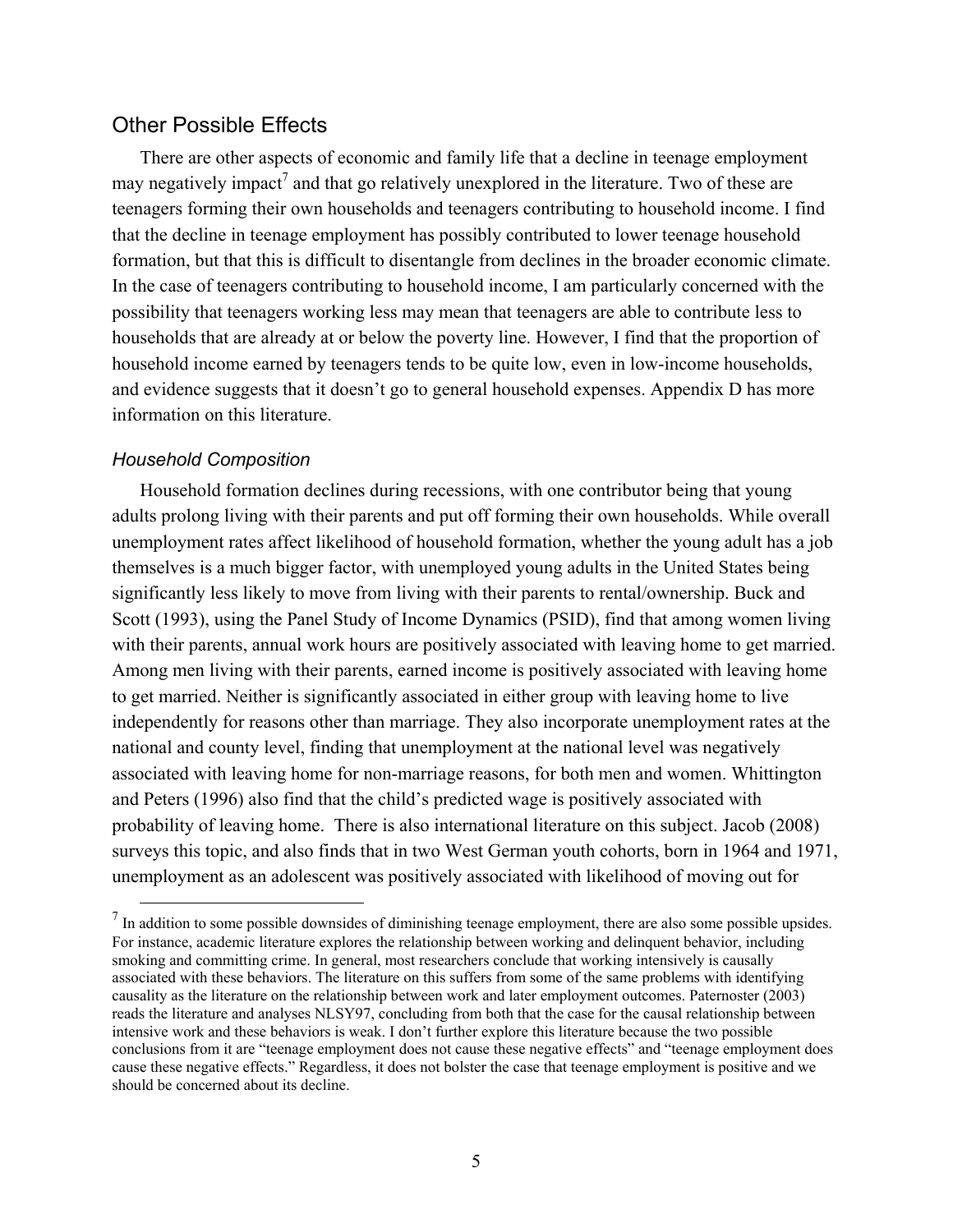young adults with partners and a lower likelihood for young adults without partners, compared to their peers with jobs.

And indeed, we do see via CPS data that there was an decrease in the proportion of teenagers living on their own from 2000 to 2013, as shown in the red line on Figure 1.2. I define respondents as " living on their own" if they are the head of their household, have a housemate or roommate, live with a spouse or unmarried partner, live with their children, or live with other non-relatives. This is in contrast to those living with relatives: parents, grandparents, siblings, foster parents, and other relatives. The proportion of teenagers living on their own declined from 11% to 8% from 2000 to 2013. However, both employed teenagers and non-employed teenagers were less likely to live on their own in 2013 than in 2000, so much of the decline appears to be due not to lower teenage employment but to other issues.



**Figure 1.2: Proportion of Teenagers Living on Their Own, 2000-2013** 

CPS, 2000-2013

#### *Overall Family Incomes*

With teenagers working less, they are naturally earning less as a proportion of family income. However, teenagers rarely earn a significant portion of household income, and it appears that additional teenage incomes mainly increase teenage expenses rather than family expenses more broadly. The literature on what teenage incomes go to is limited to one paper (Johnson and Lino, 2000) which uses the Consumer Expenditure Survey to document teenage contributions to household expenditures. In "Teenagers: employment and contributions to family spending" (Johnson, D. S., & Lino, M., 2000) researchers compare households with working teenagers to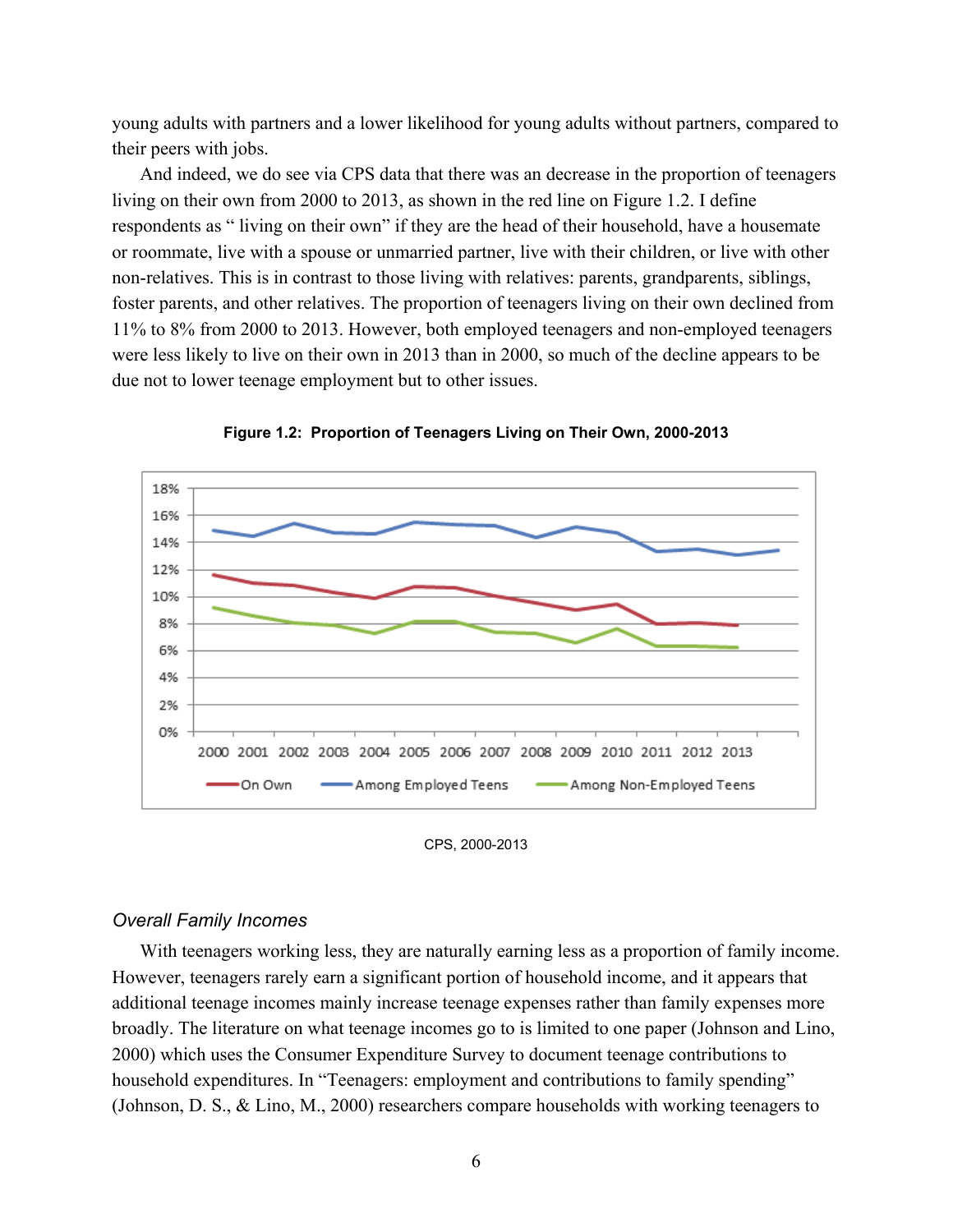similar households without working teenagers and conclude that working teenagers who live with a parent or parents are largely spending earned income on their own expenses in a way that increases the amount of household money spent on entertainment, teenage clothing, and food away from home, as opposed to crowding out money that would otherwise come from their parents. Teenage income generally does not increase household expenses on food at home, housing expenses, or other economic necessities. This is generally true for both low-income and non-low-income families.

Additionally, CPS data shows that most income-earning teenagers earn only a small proportion of income in their household, limiting the degree to which teenage contributions to household expenses could have declined from 2000 to 2013, even if teenagers do contribute to household expenses. As shown in Figure 1.3, in 2000, less than a quarter of teenagers reported earnings of at least 10% of their household income<sup>8</sup> and less than 10% reported earning a quarter or more<sup>9</sup>.





<sup>&</sup>lt;sup>8</sup> For this analysis, I looked only at households in which total income was greater than or equal to income earned by the teenager. It's unclear how to handle households with negative income or in which teenager income is higher than total income. This includes teenagers who did not earn any income. However, these make up a small proportion of overall households.

 $9^9$  See Appendix A for more on variable construction.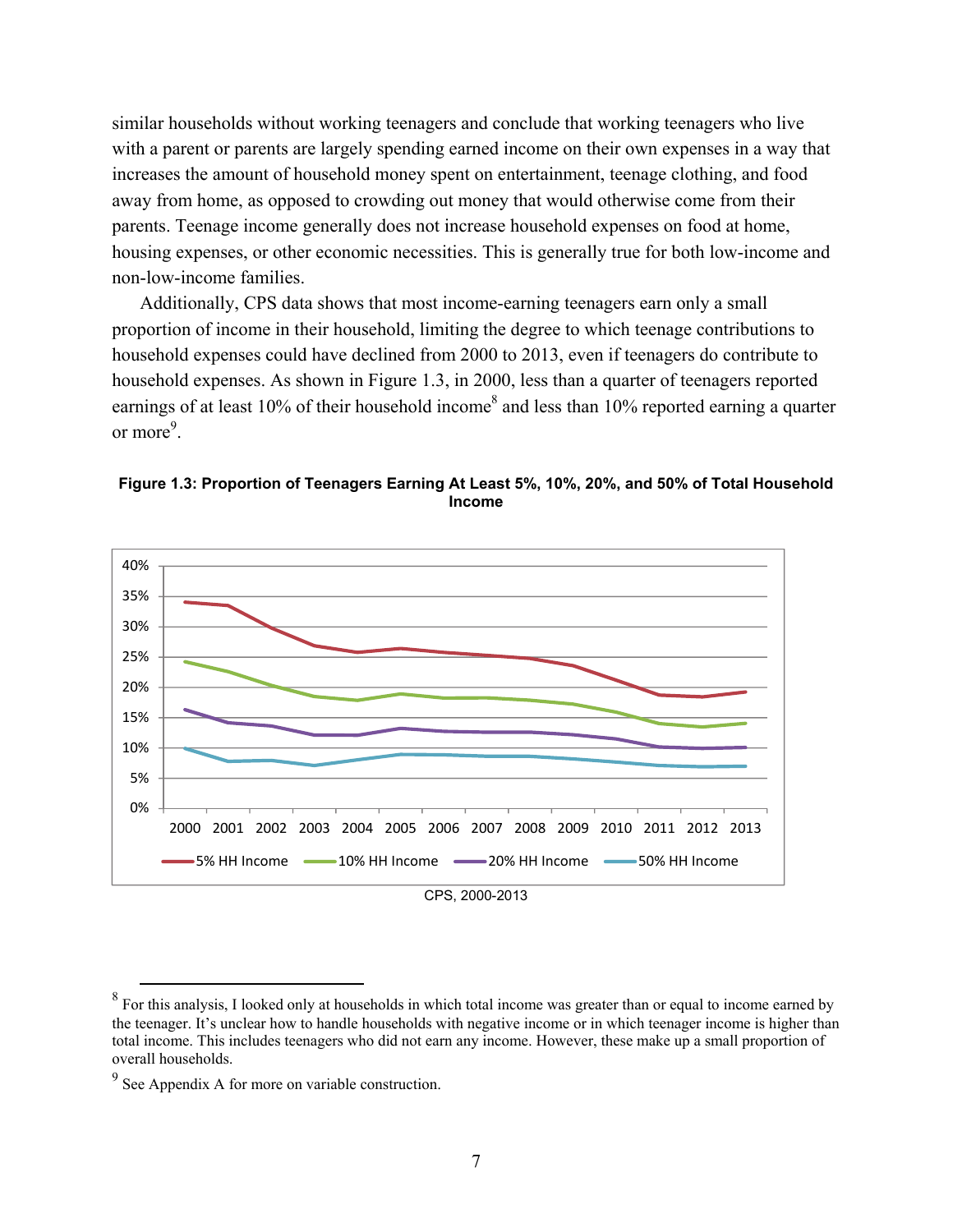Therefore, overall decline in teenage employment is much larger than the decline in contributions to family expenses since a) teenagers generally contribute little to family expenses and b) their earnings are relatively insignificant compared to overall family income.

## **Conclusion**

Teenage employment declined significantly from 2000 to 2013, declining even as adult employment increased. The effects of this are ambiguous: it is plausible but unproven that working as a teenager improves future employment prospects. Additionally, it is likely that reductions in employment have had small negative effects on household formation by teenagers. However, the effects of lower teenage employment on contribution to household expenses are likely low, both because teenagers rarely earn significant proportions of household income and because what they do earn tends to raise expenses on entertainment and teenage clothing rather than on necessary household expenditure categories. In general, this argues for lower overall teenage employment not necessarily being negative.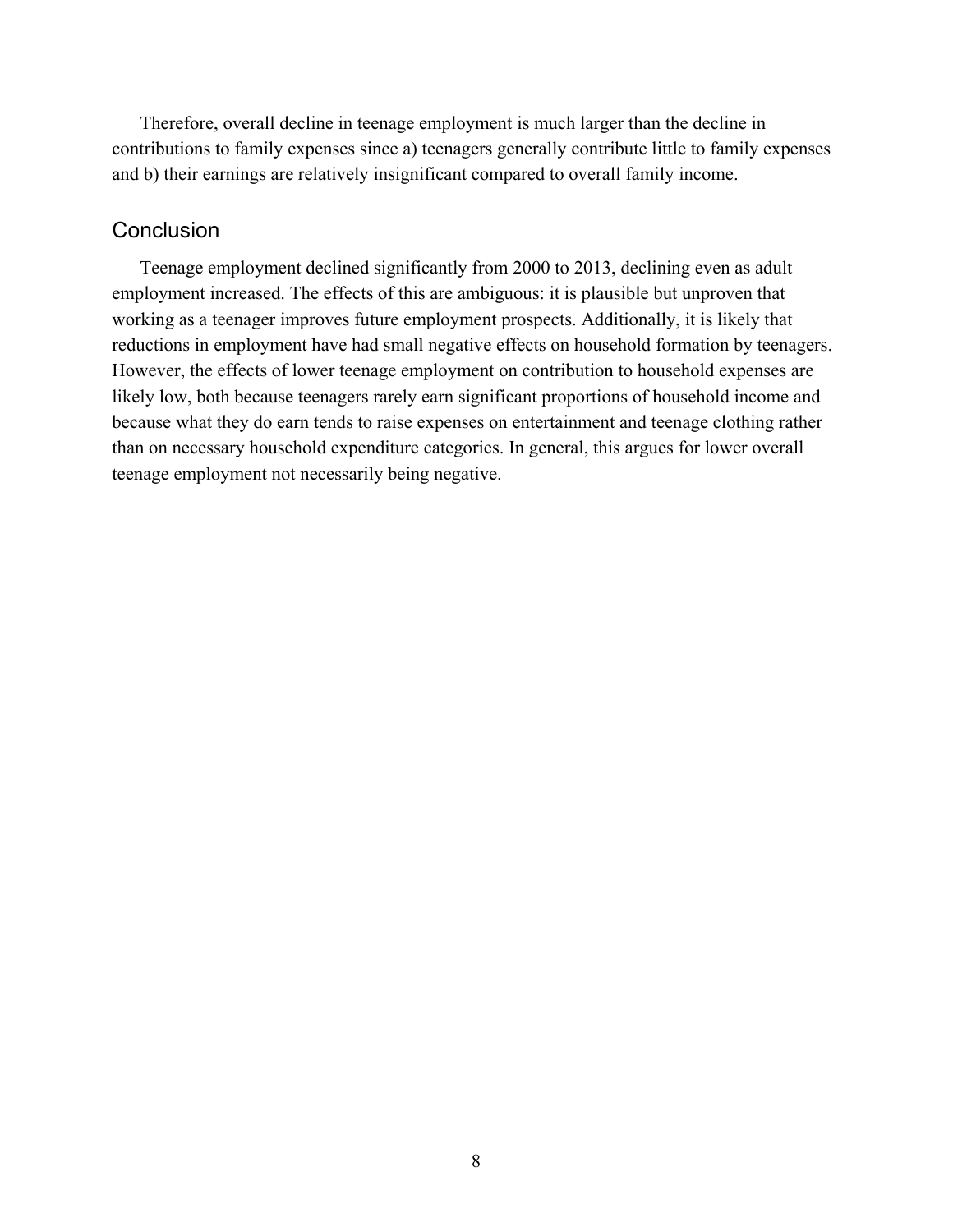This chapter will set up a theoretical model for employment among teenagers, introduce five possible explanations for the drop in teenage employment and place them into this model, and discuss what types of evidence would bolster each of these hypotheses. These potential explanations are: teenagers decreasing their supply of labor due to higher wage income returns to education; more competition for teenage jobs from adults without high school degrees; more competition for teenage jobs from adult immigrants; either declining demand for labor in general or more competition from adults in general; and minimum wages increasingly leading to a bigger gap between the number of teenagers who are willing to work at the prevailing wage and the number of teenagers who businesses wish to employ. In this chapter, I describe what evidence each of these hypotheses predict; in future chapters, I evaluate to what extent reality matches the predictions made by each of these hypotheses.

There are several points the reader should keep in mind regarding this methodology. First, these hypotheses are not comprehensive. They've been selected both because they all have some initial plausibility and because, with my data and methods, I can bring some additional evidence to bear on them. Second, other types of evidence already exist for or against these various hypotheses. For instance, the minimum wage literature include studies in which researchers have done in-depth local examinations of employment trends in areas either experiencing minimum wage increases or adjacent to those areas. Those methods are beyond the scope of this study: what evidence I do discuss should be read in the context of already-existing evidence. Finally, while some pieces of evidence only relate to one hypotheses, others support (or refute) multiple hypotheses. For instance, evidence regarding teenage wages will tend to support or refute all of the demand-related hypotheses at once, since they all predict lower teenage wages $^{10}$ .

## Teenage Labor Market Model

This section will develop the general model for teenage labor market; later sections involve changes to the parameters described. This model is characterized by the following:

- Two periods. In the first period, individuals are teenagers.
- Individuals are optimizing utility, which is a function of the sum of income in both periods and leisure time in the first period.

Individuals choose both how much to work and whether to go to school in the first period.

 $10$  If there are both supply factors at work in addition to demand-side ones, we might see higher rather than lower wages. Nonetheless, lower wages present evidence in favor of the demand-side hypotheses, whereas higher wages present evidence against it.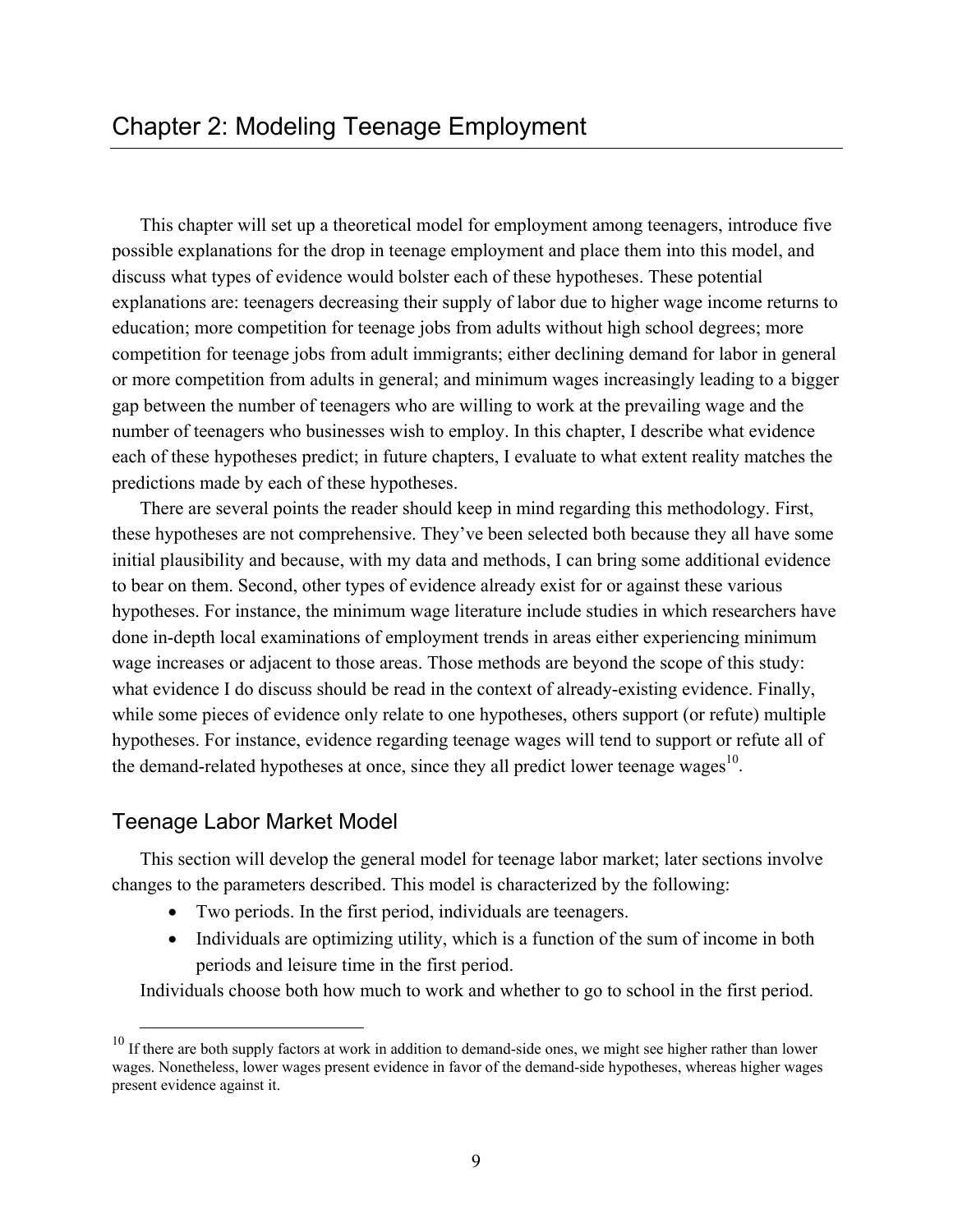- Both going to school and working in the first period take time away from leisure.
- Individuals who attend school in the first period may or may be able to complete it. In either case, school consumes the same amount of time.
- In the second period, everyone works.
- There is a common wage rate available in the first period.
- In the second period, amount earned is dependent on whether the individual completed school.

The following equations describe this model:

(1) max  $u^i$  (Leisure<sub>1</sub>, Income) wrt Work<sup>i</sup><sub>1</sub>, School<sup>i</sup>

s.t.

- (2) Leisure<sup>i</sup><sub>1</sub> = 24-Work<sup>i</sup>-T\*School<sup>i</sup>
- (3) Income<sup>i</sup>=Wage<sub>1</sub> (24-Leisure<sup>i</sup><sub>1</sub>. T\*School<sup>i</sup>) + Base Income + P<sup>i</sup>(School Income Premium \*  $School<sup>i</sup>$ )

 $P<sup>i</sup>$  is the individual's probability of finishing school, contingent on attending school School<sup>i</sup> is a binary variable representing whether the individual attends school T is some constant representing how much time it takes to complete school

Below, I represent visually the initial decision about how much leisure to consume and whether to go to school, both for an individual who chooses to attend school and one who doesn't. Figure 2.1 represents possible choices for an individual who will decide to go to school. The **Income (School)** line represents the income/leisure pairs the individual has available if she attends school. The **Income (No School)** line represents the income/leisure pairs she will have available if she does not attend school. Indifference curves are represented by **U1** and **U2**, with indifference curves further out from the origin representing the individual being better-off. In this scenario, the individual can reach a higher indifference curve by going to school in the first period, with her optimal point represented by the green dot. The purple dot represents the best outcome she could have reached if she had decided not to go to school. The individual can consume more leisure and have more income by going to school. Because the first period wage rate does not vary depending on whether the individual is attending school, the slopes of both lines representing income are the same: going to school, in this model, just shifts the income curve up or down.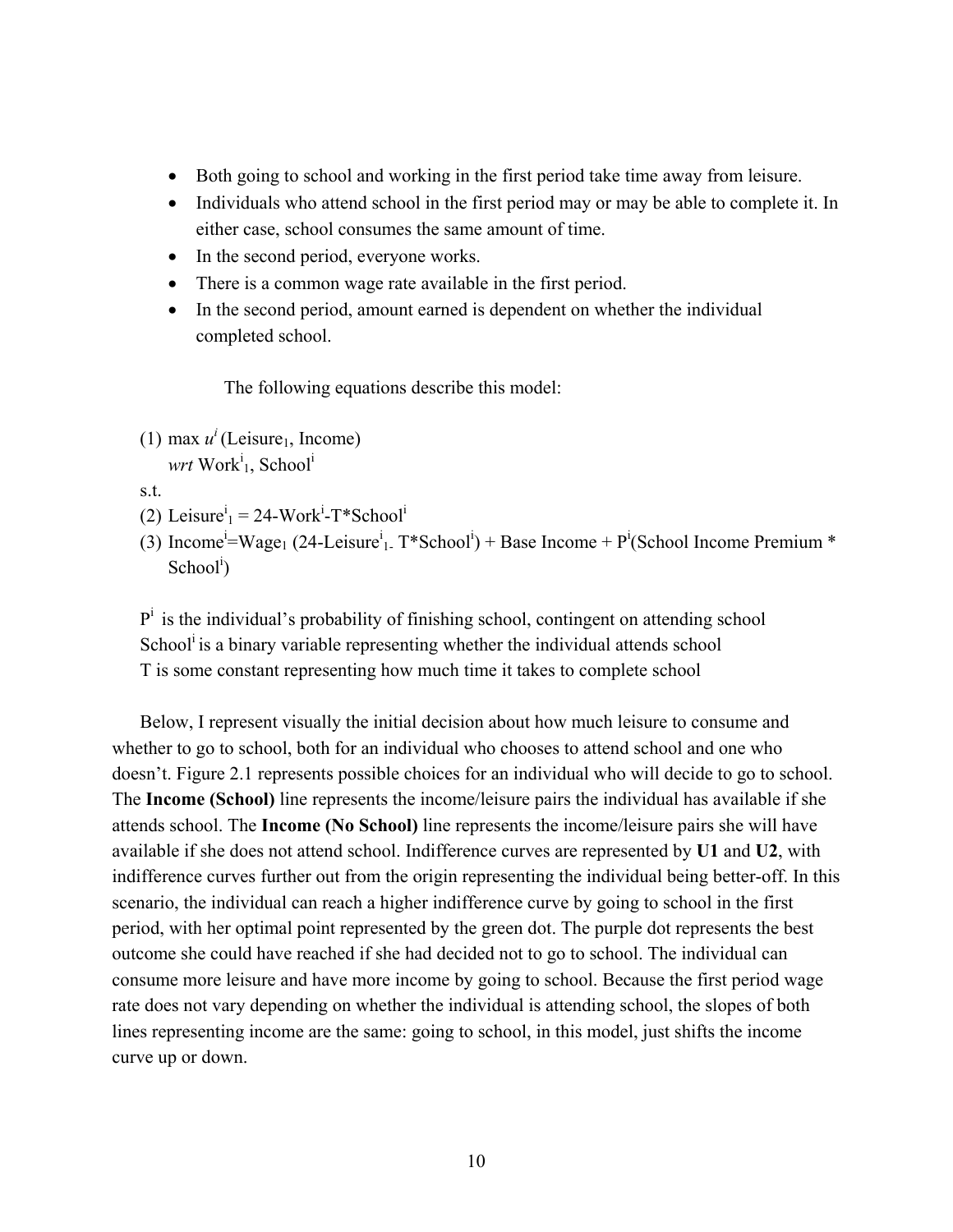



Figure 2.2 represents the same decision framework, but for someone whose chances of graduating from school are much lower, such that she chooses to forgo school in the first period. As shown, the wage rate and income associated with not going to school are the same, but the income associated with going to school is much lower because this individual is less likely to graduate than the person shown in Figure 2.1. Because her probability of graduating is low and attending school takes time that could otherwise be spent working or consumed as leisure, this individual can attain a higher indifference curve by not attending school. The choice that this individual makes is shown by the purple point. This individual enjoys less leisure and less total income than the individual from Figure 2.1. This model predicts that the individual in Figure 2.2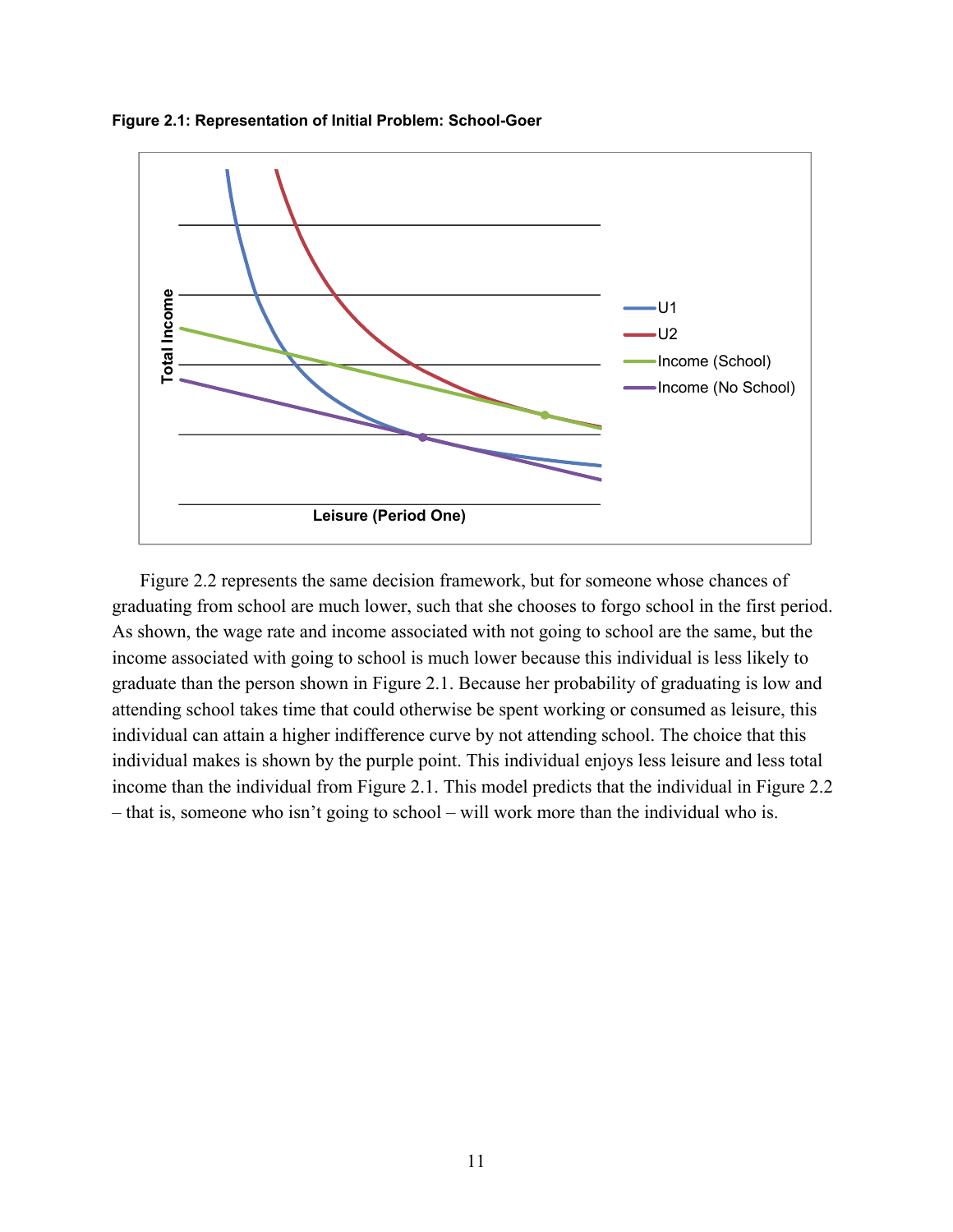

**Figure 2.2: Representation of Initial Problem: Non School-Goer** 

The following sections describe each of my hypotheses for reduced teenage employment, discussed in terms of what changes they represent to this model.

#### *Supply: Increased Returns to Education*

This hypothesis predicts that higher returns to education will reduce the supply of teenage labor. Using the model developed in the previous section, I conceptualize increased returns to education as consisting of an increase in the School Income Premium.

There are three possible scenarios which I'll explore here for how these changes would be expected to affect different individuals. In the first scenario, an individual who would previously have gone to school still goes to school, but also enjoys more leisure in the first period and more total income. In the second, an individual who previously would not have gone to school in the initial scenario is shifted toward going to school. This person may or may not enjoy more leisure or more income than previously, depending on the magnitude of the income changes as well as how time-consuming it is to go to school. In the third, an individual who previously would not have gone to school still does not go to school, and enjoys less leisure and income than they would have if the change in returns to education had not happened.

As shown in Figure 2.3, the individual who is already going to school, as was represented in Figure 2.1, will respond to a higher endowment in the form of higher future wages through enjoying some combination of more leisure and more income. While not directly shown, it is implicit that the individual is working less, since they are consuming more leisure and their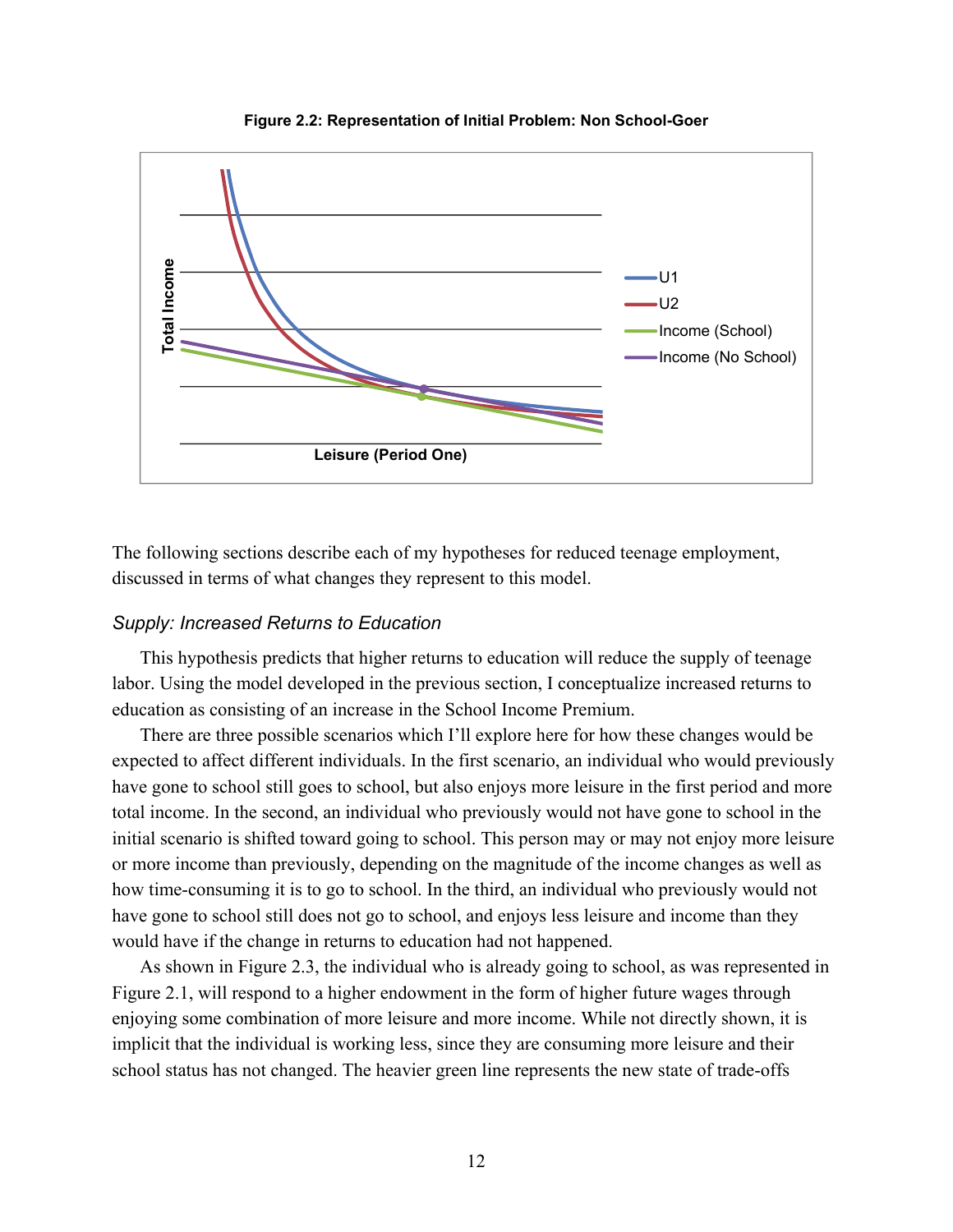between leisure and income, contingent on attending school. The lower green dot represents the initial income and amount of leisure, with the higher dot representing the new one.



**Figure 2.3: Effect of Increased Returns to Education on School-Goer** 

As shown in Figure 2.4, an individual who was not previously going to school, as was shown in Figure 2.2, might change their behavior toward going to school in response to the increased return to school. While not directly shown, it is implicit that the individual is working less, since they are consuming more leisure in addition to now attending school. In Figure 2.4, the heavier green line represents the new line after the change in second-period incomes. The purple dot represents the initial income and amount of leisure, with the higher green dot representing the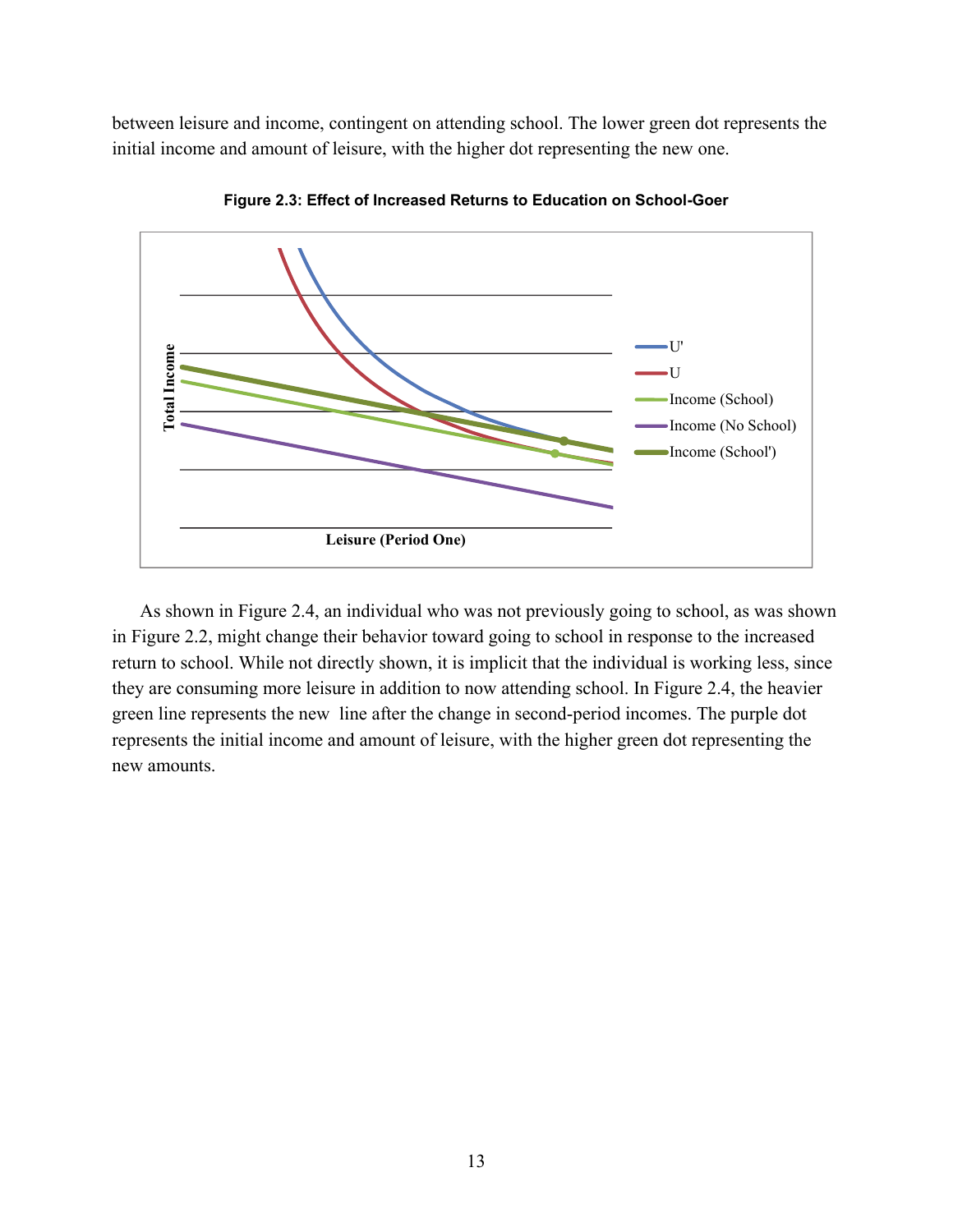

**Figure 2.4: Effect of Increased Returns to Education: Shifting the Non-School-goer to School** 

external contained a set of the schooling.<br>
The schooling of the schooling of the schooling. One other possibility for the non-school-goer of Figure 2.2 is that the change in relative income in the second period will not be enough to get her to go to school, in which case she will work more and consume less leisure in the first period, as shown in Figure 2.5. The heavy green line represents the new set of possibilities in terms of income vs. wages after the change in second-period incomes. Because this non-school-goers chances of graduating from school are still quite low, not going to school, as shown in the purple line, still represents a more favorable outcome than the new, heavier green line representing the new set of income vs. leisure tradeoffs associated with attending school. The upper purple dot represents the initial income and amount of leisure both under the initial set of circumstances and after the increase in returns to schooling.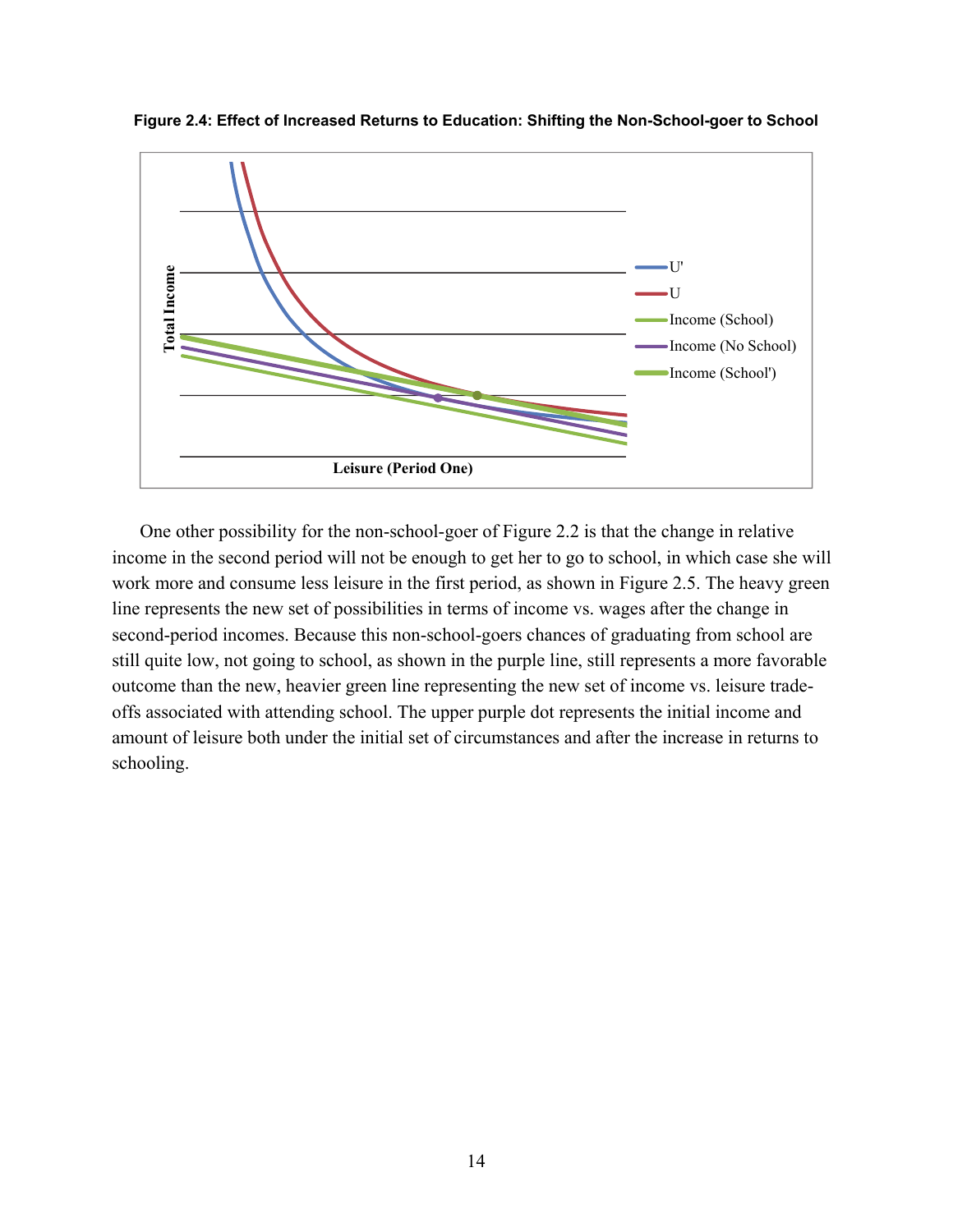

**Figure 2.5: Effect of Increased Returns to Education: the Non-School-goer** 

#### Evidence that Would Support This Hypothesis

If this theory has explanatory value for the decrease in teenage employment, we should expect to see various types of evidence.

*Schooling, Teenage Employment by Educational Status (Chapter Three)* 

- Increase in school attendance among teenagers
- Increase in time spent on academic activities among teenagers
- Increase in proportion of high school students who plan to continue their education
- Decrease in employment confined to teenage non-students (that is, decrease in employment among students and increase among non-students)

#### *Teenage Jobs (Chapter Four)*

A decrease in the number of teenage-type jobs<sup>11</sup>, as teenagers supply less total labor

*Teenage Labor Market Issues (Chapter Five)* 

• Increase in the wage rate (hourly wage) earned by teenagers, as teenagers supply less total labor

 $11$  Teenage-type jobs, as discussed in more detail in Chapter Four, are jobs that teenagers were significantly overrepresented in in 2000, relative to their overall proportion among workers. In Chapter Four, I examine whether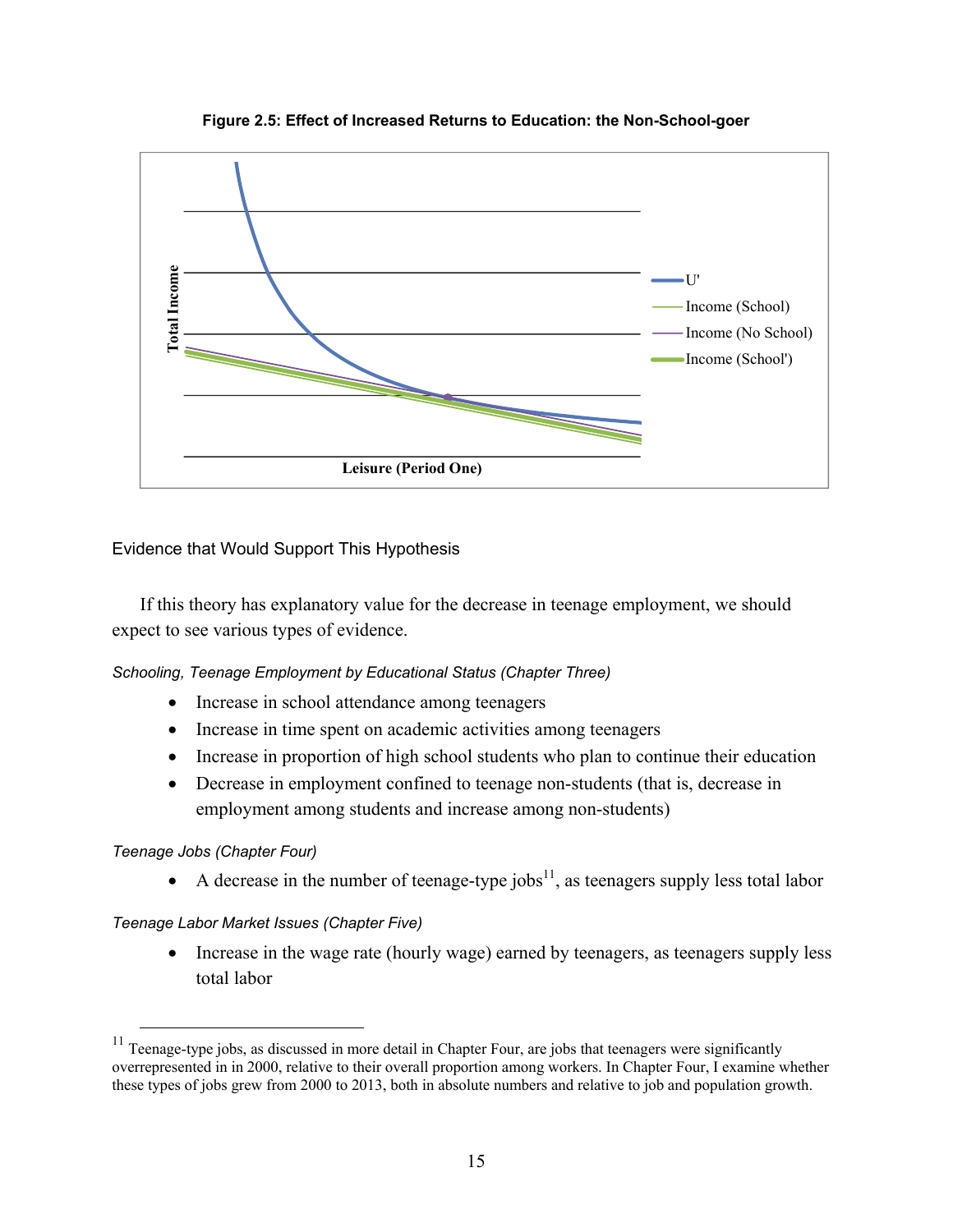#### *Statistical Model (Chapter Six)*

- Decrease in teenage employment explained by increasing wage stratification by education
- Decrease in teenage employment explained by increases in the proportion of teenagers in school or increases in the association between being in school and not working

#### Demand Shifts

There are three demand-related hypotheses that I evaluate in this report, all of which all having to do with lower demand for particular groups of adults (20-65 years old) shifting them into competing for jobs that previously would have gone to teenagers. These three groups are immigrants, less-skilled workers (people without a high school diploma), and adults in general. Using the model developed in the first section of the chapter, I conceptualize decreased demand for teenagers as a downward shift in demand for teenagers, resulting in both a reduction in teenage employment, a reduction in the teenage wage rate, an increase in the total number of teenage-type jobs. This is because in addition to the same supply of teenagers, there are now more adults competing in these labor markets), and an increase in the proportion of these jobs worked by adults (for the same reason). There are three possible scenarios which I'll explore here for how these changes would be expected to affect different individuals. In the first scenario, an individual who would previously have gone to school still goes to school, but also works less and has less income and more leisure. In the second scenario, an individual who would not have gone to school now goes to school, works less, and has less income: the effect on leisure is ambiguous, since she is working less, but going to school consumes some amount of leisure time. In the third scenario, an individual who wouldn't have gone to school still doesn't go to school, but works less and has more leisure and less income.

In each of these scenarios, the assumption, although I do not formally model this, is that poor labor market conditions push adults into competing for lower-skill jobs they previously would not have done – jobs like cashier, which are heavily done by teenagers. Smith argues that increased immigration is a major explanation for decreased employment among 16- and 17-yearolds in the period from 1980-2007. Autor (2006) describes the polarization of the U.S. labor market, with middle-wage jobs disappearing at the expense of both high- and low-wage jobs.

In some ways, a reduction in demand for teenage labor presents similarly as in the supplyshift scenarios. In both cases, more individuals go to school in the first period. However, there are also some key differences. First, in the demand shifts, because wage goes down, fewer teenagers from both groups – in and out of school – choose to work. (Whereas in the supply shift scenario, because I've conceptualized the cause as a changes in endowment effect such that people who are students in the first period have higher future income and those who are not have lower future income, only those in school are less likely to work. Second, in the demand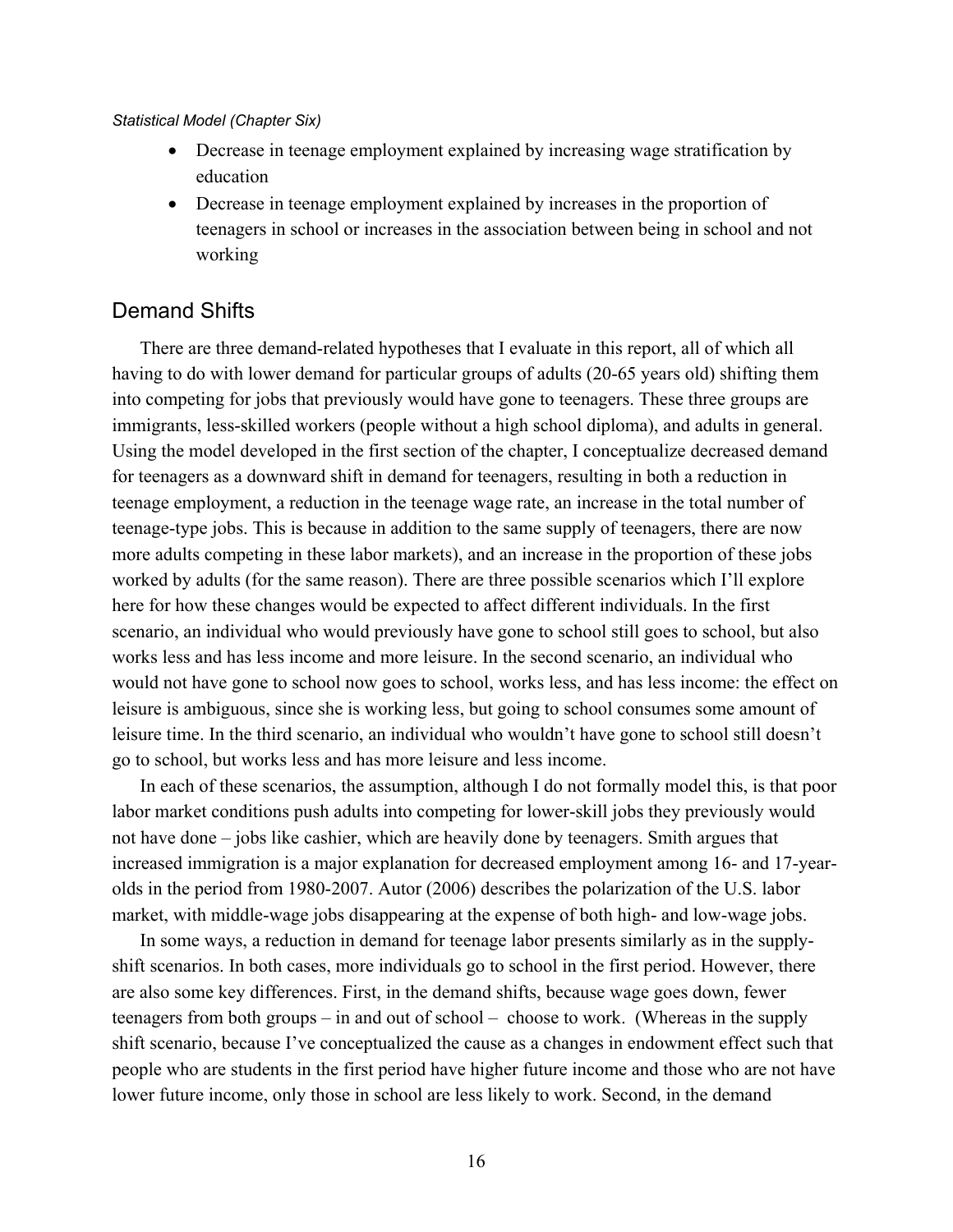scenario, because demand for teenagers has gone down, the wages teenagers earn also go down. This is in contrast to the supply scenario, where teenagers reduce their supply of labor, leading to an increase in the wages working teenagers earn. Additionally, there are some differences in the expected labor market outcomes of the various groups of adults involved in these hypotheses: these are described in more detail in this section.

As shown in Figure 2.6, the individual who is already going to school, as was represented in Figure 2.1, will respond to a lower wage rate by working less and consuming more leisure in the first period, as well as having less total income. The heavier lines represent the new state after the change in second-period incomes. The lower green dot represents the initial income and amount of leisure, with the higher dot representing the new one.



**Figure 2.6: Effect of Reduced Teenage Wages: the School-goer** 

Another possible scenario that follows from this model is that, as shown in Figure 2.7, the initial non-school-goer may respond to a reduction in teenage wages by going to school. This individual responds to a lower wage rate by working less, consuming less leisure, and having less income – but also going to school. The heavier lines represent the new state after the change in second-period incomes. The higher green dot represents the initial income and amount of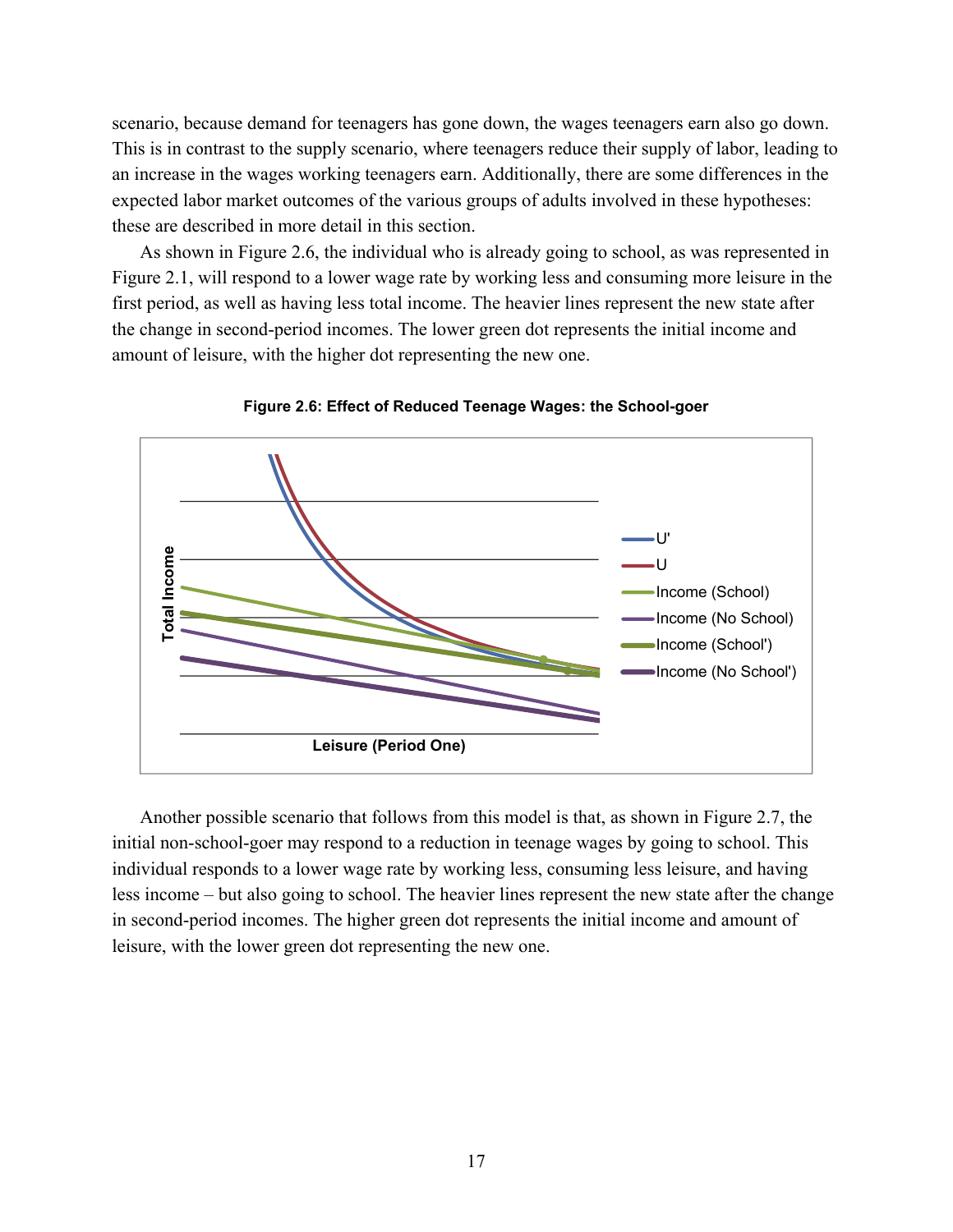

**Figure 2.7: Effect of Reduced Teenage Wages: Shifting the Non-School-goer to School** 

The final scenario that follows from this model is that, as shown in Figure 2.8, the initial nonschool-goer may respond to a reduction in teenage wages by continuing to not go to school. This individual responds to a lower wage rate by working less, consuming less leisure, and having less income. The heavier lines represent the new state after the change in second-period incomes. The higher purple green dot represents the initial income and amount of leisure, with the lower purple dot representing the new one.



**Figure 2.8 Effect of Reduced Teenage Wages: the Non-School-goer**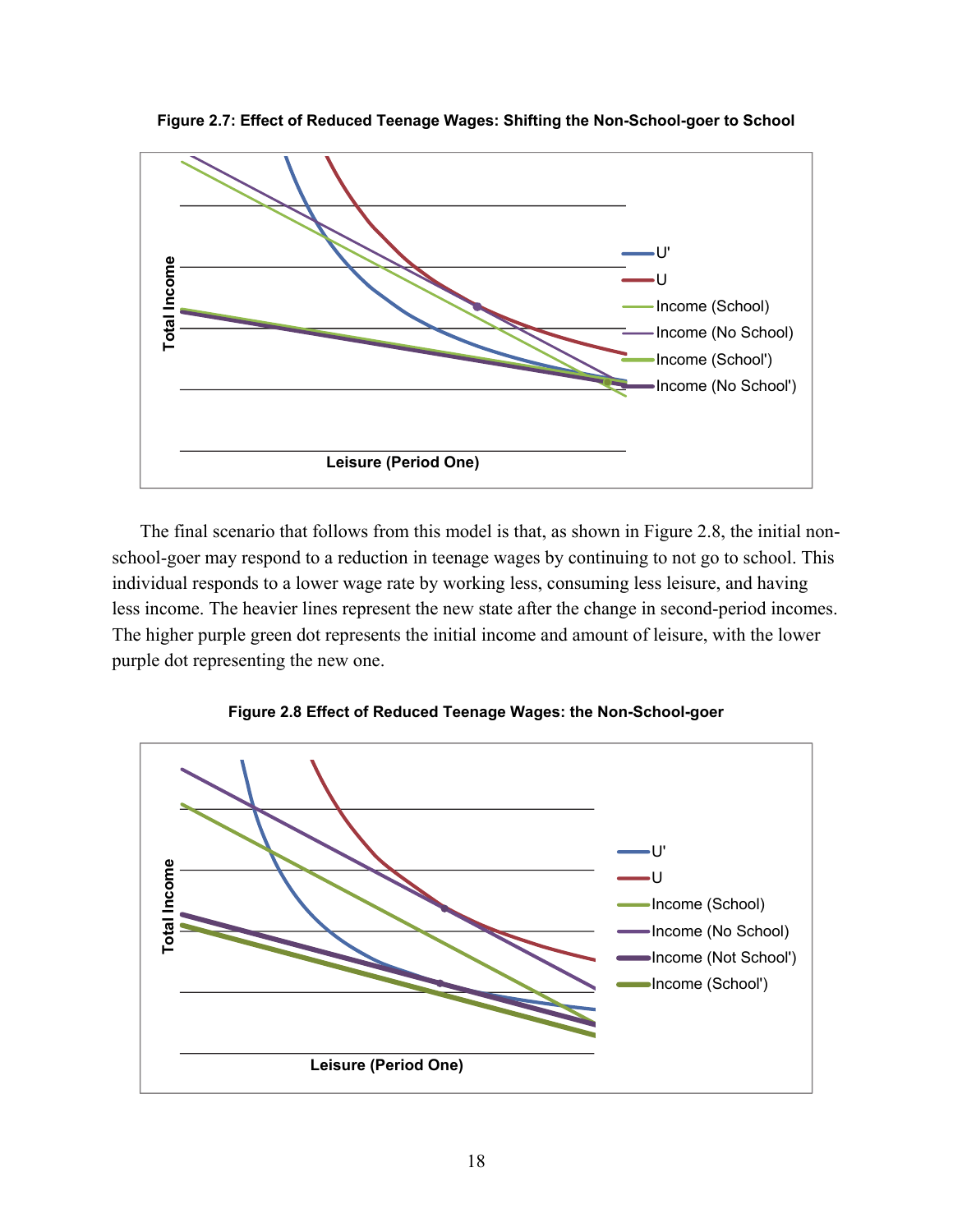#### Evidence that Would Support This Hypothesis

If these theories have explanatory value for the decrease in teenage employment, this is what we would expect to see.

#### *Schooling, Teenage Employment by Educational Status (Chapter Three)*

- Increase in school attendance among teenagers
- Increase in time spent on academic activities among teenagers. This is another way of looking at whether teenagers are actually spending more time on school, as opposed to shifting their time spent – for instance, to less time during the school year and more time during the summer.
- Increase in proportion of high school students who plan to continue their education
- Decrease in employment in both teenagers who are in school and those not in school

#### *Teenage Jobs (Chapter Four)*

- An increase in the number of teenage-type jobs, because teenagers not reduced their supply, but adults are now increasingly competing in these teenage-type labor markets
- An increase in the proportion of teenage-type jobs being done by adult high school dropouts (demand: unskilled labor hypothesis)
- An increase in the proportion of teenage jobs being done by adult immigrants (demand: immigrants hypothesis)

#### *Teenage Labor Market Issues (Chapter Five)*

• Decrease in teenage wage rate

#### *Statistical Model (Chapter Six)*

- Decrease in teenage employment explained by increasing proportion of adult immigrants and/or increases in the association between adult immigrants and teenagers not working (demand: immigrants hypothesis)
- Decrease in teenage employment explained by increasing proportion of adult high school dropouts and/or increases in the association between adult high school dropouts and teenagers not working (demand: unskilled workers hypothesis)
- Decrease in teenage employment explained by adult employment and/or increases in the degree to which adult unemployment is associated with not working among teenagers (demand: adult workers in general)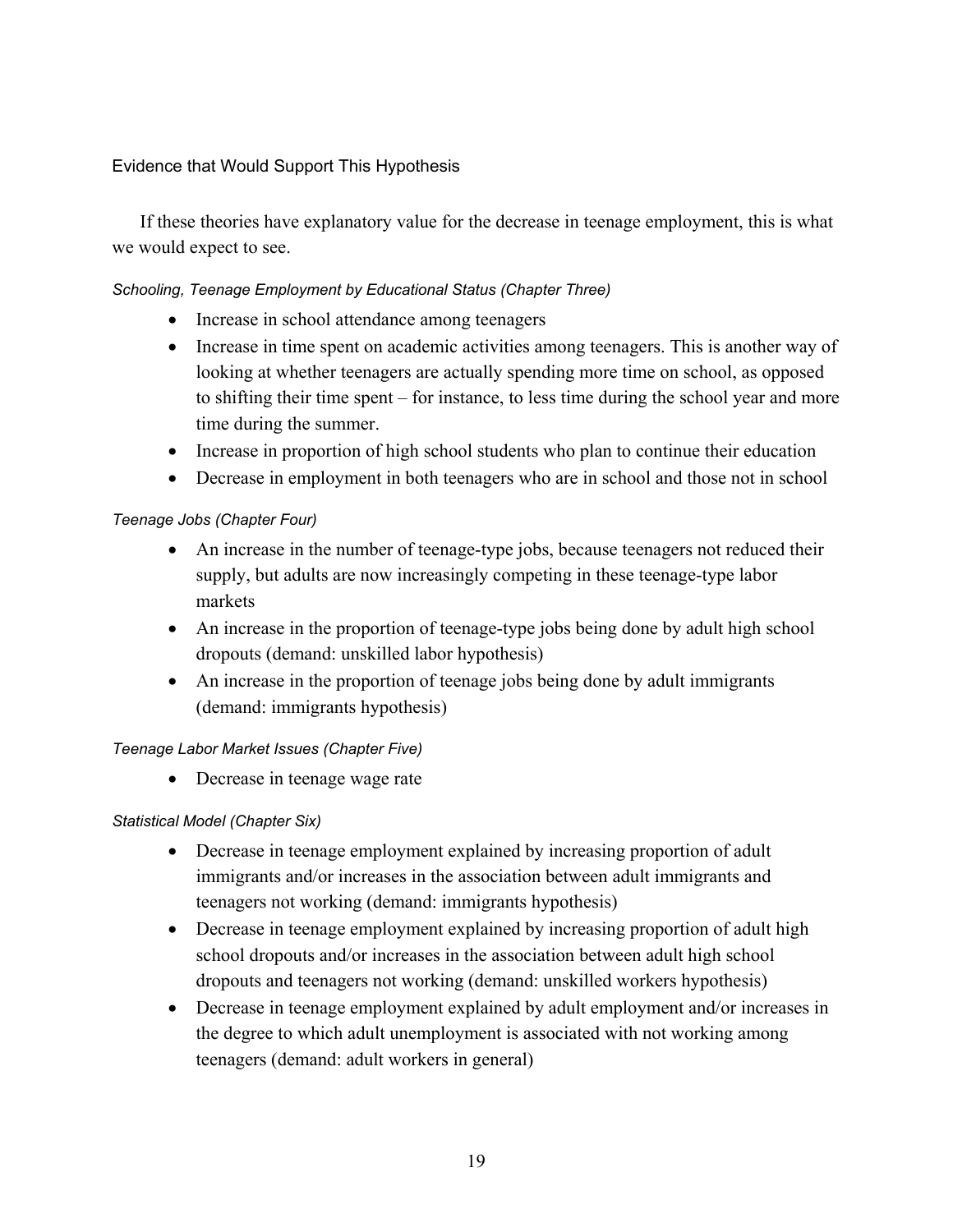# Price Floor

A final possible mechanism by which teenage employment could decrease is a price floor in the form of a minimum wage that is higher than the wage rate that would otherwise prevail. This leads to a lower quantity of workers employed and a higher wage rate. In the initial model, I conceptualize this as a higher wage rate for some combined with no available jobs for others (or, a zero wage rate). The previous section on demand shifts covers the effect of changes in wage rate: because a price floor is a lower wage rate (zero) for some and a higher wage rate for others, we can't say from this model regarding the overall effect on schooling. However, this hypothesis predicts that overall fewer teenagers will be working.

## *Evidence That Would Support This Hypothesis*

#### *Schooling, Teenage Employment by Educational Status (Chapter Three)*

Decrease in employment in both teenagers who are in school and those not in school

#### *Teenage Jobs (Chapter Four)*

• A decrease in the number of teenage-type jobs

#### *Teenage Labor Market Issues (Chapter Five)*

- Employment reduction is a function of teenagers reporting they want to work but cannot find employment
- No reduction in how much teenagers or their parents report they want to work
- Increase in teenage wage rate
- Increased clustering around the minimum wage

#### *Statistical Model (Chapter Six)*

 Decrease in teenage employment explained by increases in minimum wage and/or increases in the degree to which minimum wages are associated with not working among teenagers

## General Notes on Evidence

Table 2.1 describes possible classifications for how evidence relates to hypotheses. I use four classifications for how evidence relates to hypotheses. Each of these is represented by a color. In the next four chapters, I will discuss each piece of evidence and why I picked the classification. At the end of each chapter will be a color-coded chart summarizing these findings. These hypotheses are not mutually exclusive: it is possible that multiple hypotheses may have some explanatory value, in which case we would expect to see a mix of supportive and contradictory evidence for multiple hypotheses.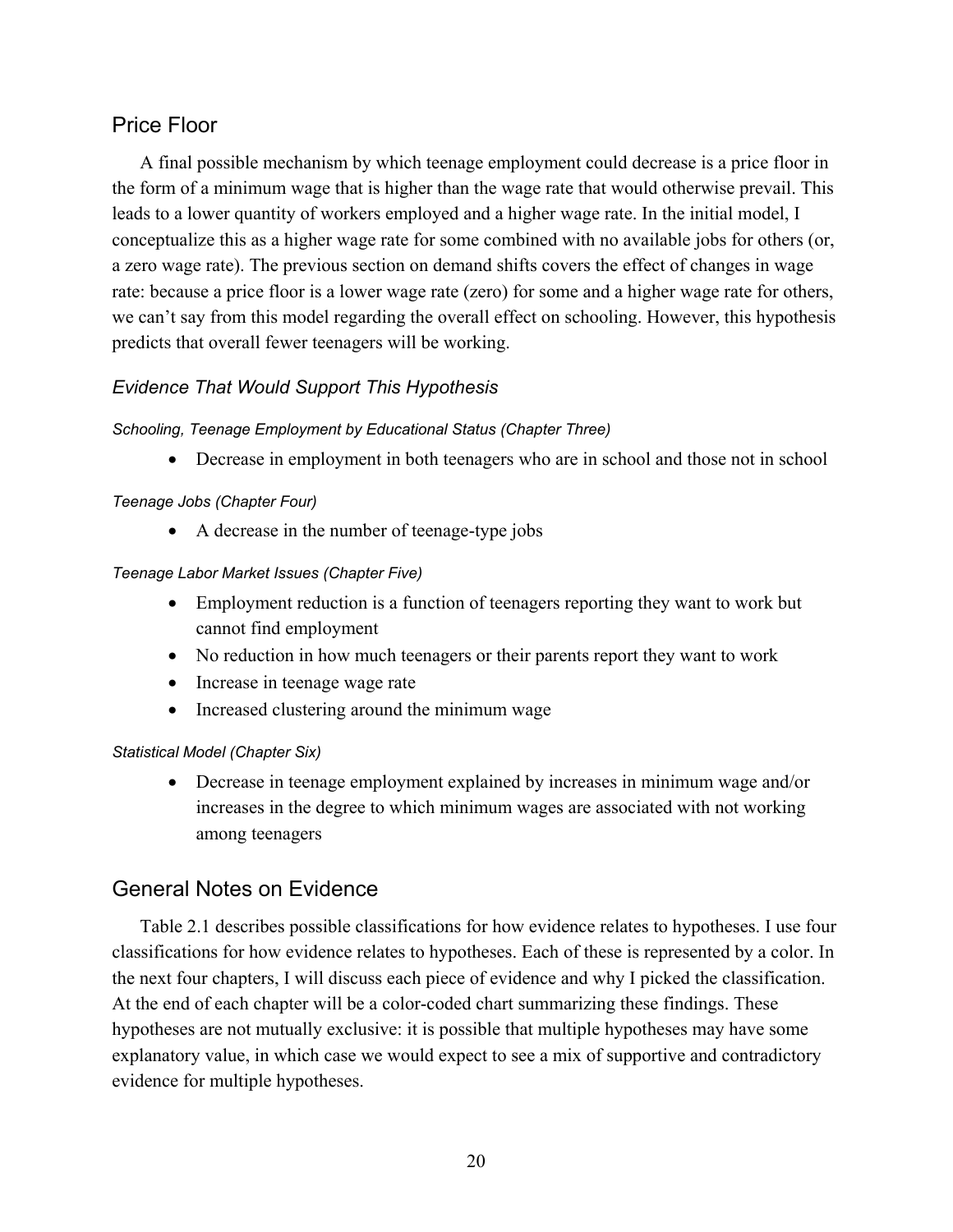Additionally, while evidence is only useful if it allows us to distinguish between hypotheses, it doesn't necessarily need to allow us to distinguish between all hypotheses. For instance, most of the evidence discussed in Chapter Five on teenage labor markets only relates to the minimum wage hypothesis, because this hypothesis is the only one to make predictions about teenagers wanting to work who cannot find jobs, or more generally about actual employment outcomes going in a different direction than attitudes toward employment. This evidence is useful. On the other hand, all of the hypotheses predict that employment will decline among teenagers in school. Therefore, evaluating whether employment has declined among students does not let us distinguish between these hypotheses<sup>12</sup>.

Throughout this paper, I also use the terminology of evidence supporting, contradicting, or being consistent with a hypothesis. Evidence supports a hypothesis if it should cause us to update our views on the explanatory power of that hypothesis upward, even minimally. As discussed, that there is evidence supporting a hypothesis does not mean the hypothesis is correct: there could be multiple possible explanations for that evidence. But that we see this evidence makes it more likely that the hypothesis is correct. Evidence supporting a hypothesis is coded green in the end-of-chapter figures. Evidence contracting a hypothesis is the opposite: evidence which should cause us to re-evaluate the hypothesis in a downward direction. This is coded red. Evidence that is consistent with a hypothesis is the most complicated: this is evidence that does not cause us to reevaluate a hypothesis. This could be because it consists of multiple effects which push in different directions, or because it consists of an effect which is not statistically significant, in which case it is coded as yellow. Alternatively, this could be because it is unrelated to the hypothesis, in which case it is coded as gray.

| Color  | <b>Meaning</b>                                                                                                                                  |
|--------|-------------------------------------------------------------------------------------------------------------------------------------------------|
| Green  | The evidence shows an effect that is statistically significant and goes in the direction predicted by<br>the hypothesis.                        |
| Yellow | This evidence either shows multiple statistically significant effects going in different directions or no<br>statistically significant effects. |
| Red    | The evidence shows an effect that is statistically significant and goes in opposite of the direction<br>predicted by the hypothesis.            |
| Gray   | This hypothesis makes no predictions regarding this evidence.                                                                                   |

#### **Table 2.1: Evidence Classifications**

Finally, to the extent that there are regional differences in drivers of lower employment, this methodology will not be able to distinguish those. For instance, if supply factors are driving lower employment in one area of the country and demand factors driving lower employment in

 $12$  As a note, however, employment has declined among students.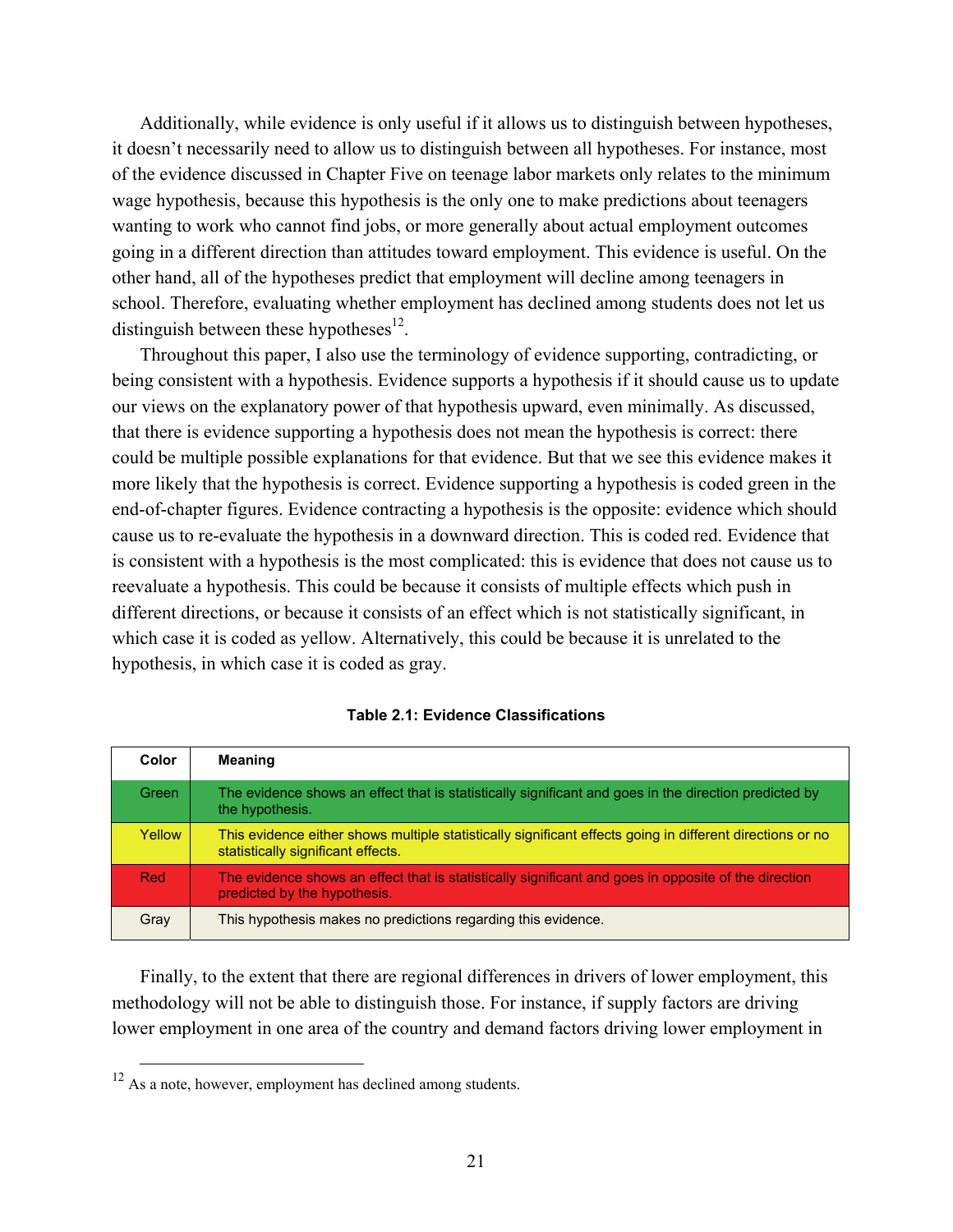another area of the country, this will appear similarly to if there were no regional differences, but rather supply and demand factors active across the country. If a particular state were of interest, some of this analysis could be reproduced just for that state. However, it would be particularly difficult to evaluate the effect of the minimum wage, since there is no year-to-year variation in terms of the minimum wage within a state. Also, the statistical model in Chapter Six, which relies on variations across counties and states, would also be difficult to replicate.

## Defining Employment

Across these chapters, our definition of employment captures a variety of different employment situations, but may not capture teenagers who work intermittently<sup>13</sup>. Survey respondents are classified as employed if they are active duty members of the armed forces, hold paid jobs in the civilian workforce and are working this week, or work for at least fifteen hours in a family business or farm. They are also classified as employed if they have jobs they're not currently working due to reasons like illness or vacation. Someone who has an unpaid internship in a non-family business would not count as employed. The question text specifically asks whether the respondent did any work for pay or profit in the previous week. Therefore, someone who babysat or mowed lawns in the last week should report employment, but someone who does that periodically but did not in the past week should report that they were not employed. About 10% of employed teenagers reported typically working eight hours a week or less, so it's apparent that some teenagers who work very few hours are identifying as employed.

## **Conclusion**

This chapter described the five hypotheses this report will evaluate: lower teenage supply due to increased returns to education; lower demand for teenage labor due to increased competition from immigrants, high-school dropouts, and adults in general; and an increasingly-binding minimum wage. The next three chapters will discuss various non-formal evidence for these hypotheses.

<sup>&</sup>lt;sup>13</sup> Appendix A presents each of the variables used in this dissertation in more depth, including what data set was used and what variables it was derived from in that data set.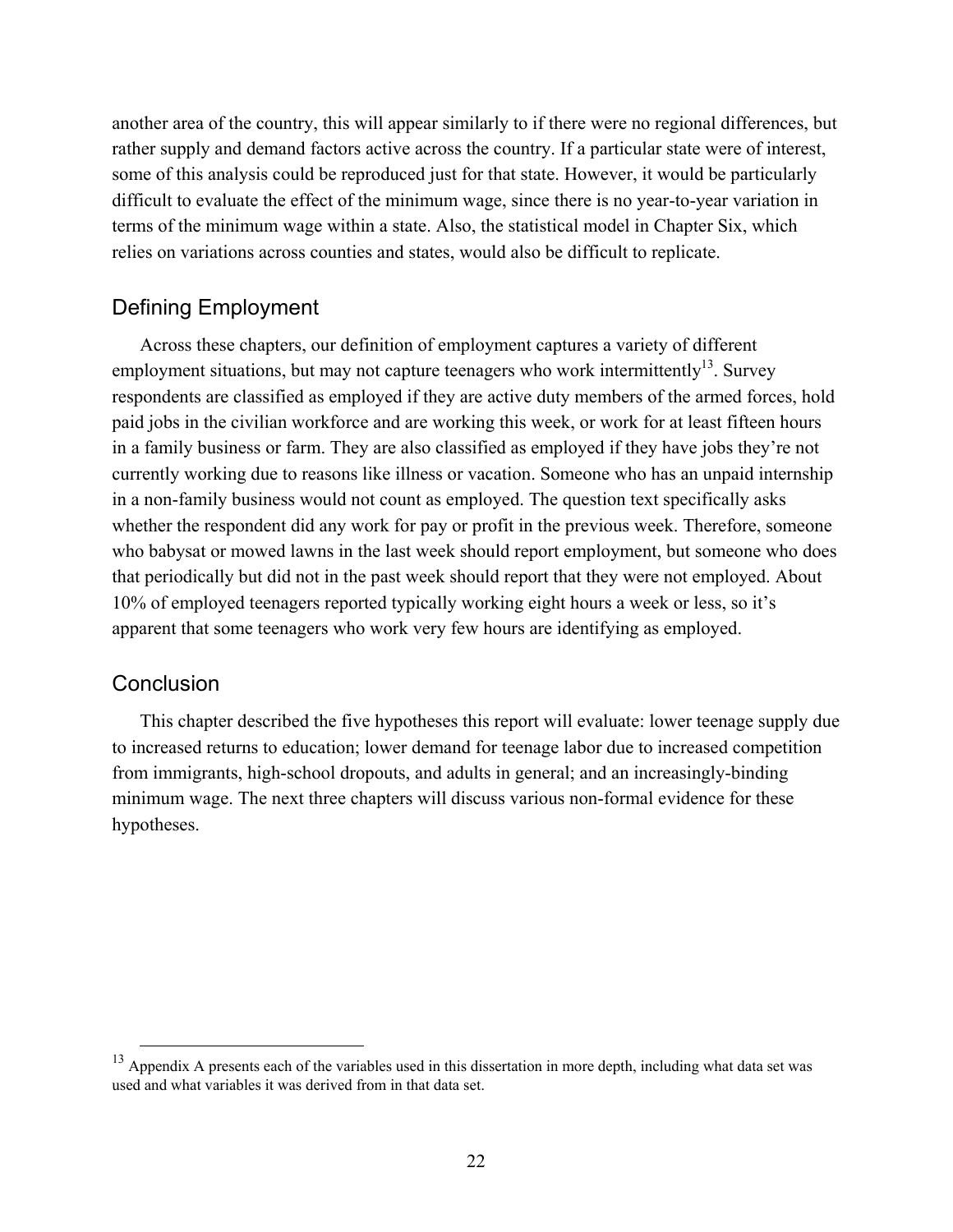This chapter will present evidence regarding changes to education among teenagers between 2000 and 2013 and relate them to the five hypotheses regarding decreases in teenage employment. The types of evidence this chapter will consider regarding teenage educational outcomes are as follows: school attendance, time spent on academic activities, plans for college attendance among high school students and their parents, and employment by educational status.

As discussed in Chapter Two, the hypotheses predict different outcomes regarding teenagers and education. The supply and demand-related hypotheses both predict increases in teenage schooling and associated issues, such as plans for college attendance and time spent on academic activities. The supply hypothesis predicts that employment among students will decline but employment among non-students will increase, whereas the demand and minimum wage hypotheses predict a drop in employment among both students and those not in school.

The evidence we find is mixed, with some support for each of the hypotheses. Regarding school status, the proportion of teenagers in school increased, which supports both the supplyand demand-related hypotheses. Additionally, more teenagers intend to go to college, which also supports these hypotheses. Our estimate of the average amount of time that teenagers spend on academic activities has increased, but this increase is not statistically significant and we find no general trend over time, so we categorize this evidence as ambiguous. Finally, drops in employment are significant both for students and for non-students. This contradicts the supply hypothesis and supports the demand-related hypotheses and the minimum wage hypothesis.

#### *School Attendance*

School attendance increased from 2000 to 2013, both during the school year and during the summer. The data for this is from the CPS, from March and July of 2000 and 2013. As shown in Figure 3.1, school attendance is up from March 2000 to March 2013 and July 2000 to July 2013. The proportion of teenagers not attending school fell from 20% to 15% in March and 75% to 62% in July.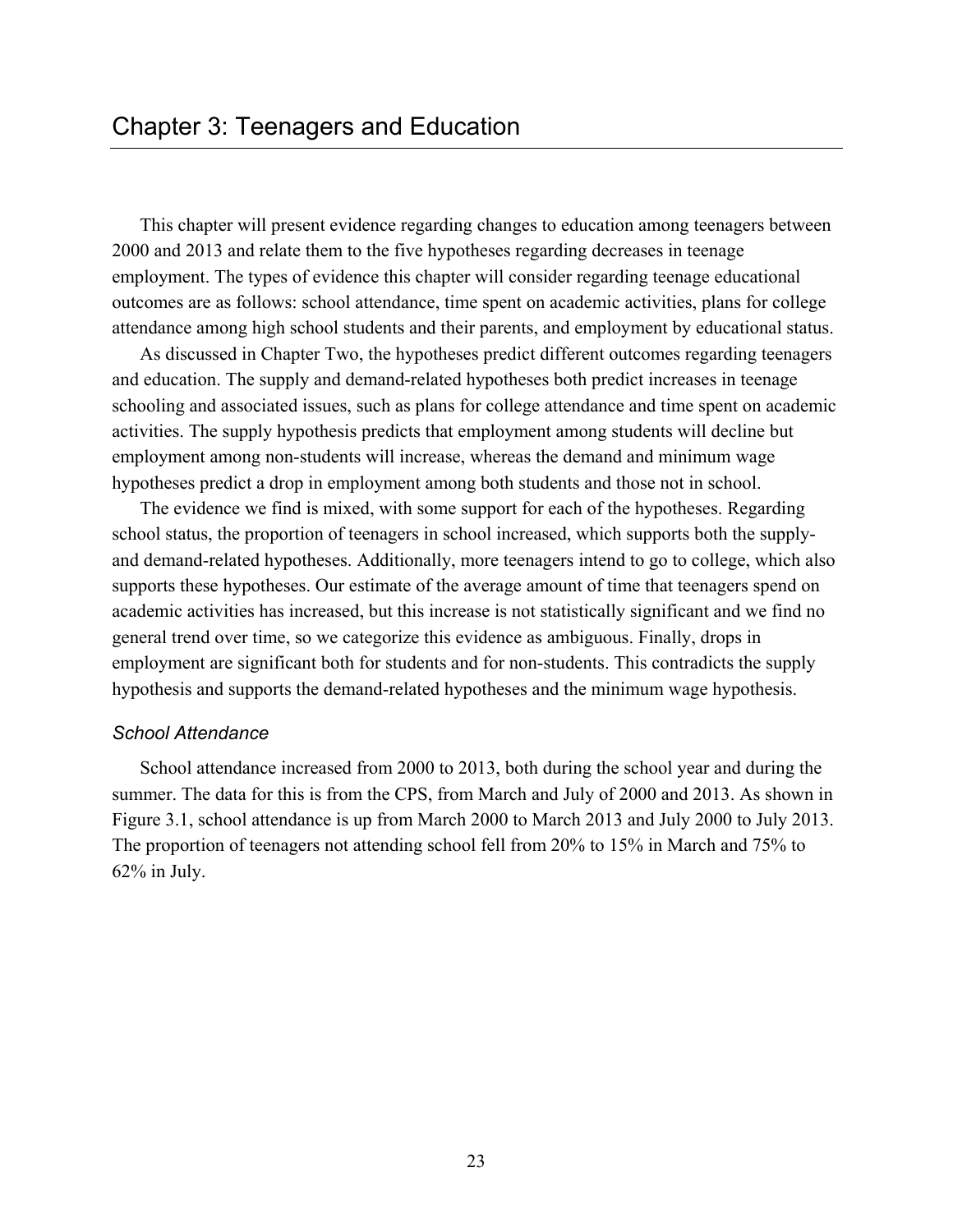

**Figure 3.1: Proportion of Teenagers Attending School, March and July 2000 and 2013** 

This evidence supports both the supply- and the demand-related hypotheses, which predict teenagers will be more likely to attend school. It is consistent with but does not support the minimum wage hypothesis, which made no predictions about school status.

## *Educational Plans*

A higher proportion of twelfth grade students reported planning to go to college in 2013 than in 2000. In order to assess changes in attitudes and plans regarding higher education among teenagers, I use surveys of twelfth graders conducted as part of the University of Michigan's Monitoring the Future (MTF) project. Teenagers were asked "How likely is it that you will do each of the following things after high school?" The options included "Graduate from a two-year college program" and "Graduate from a four-year college program." There are also questions describing other educational and work options.

In Figure 3.2, I aggregate both of these two-year and four-year educational plans into one variable, classifying twelfth-grade students by their highest-category response to either the twoyear or four-year question. For instance, a student who responded that he "probably won't" attend two-year college but "probably will" attend four-year college is classified as reporting that he "probably will" attend either a two- or four-year college.

CPS, March and July, 2000 and 2013. Error bars reflect 95% confidence intervals.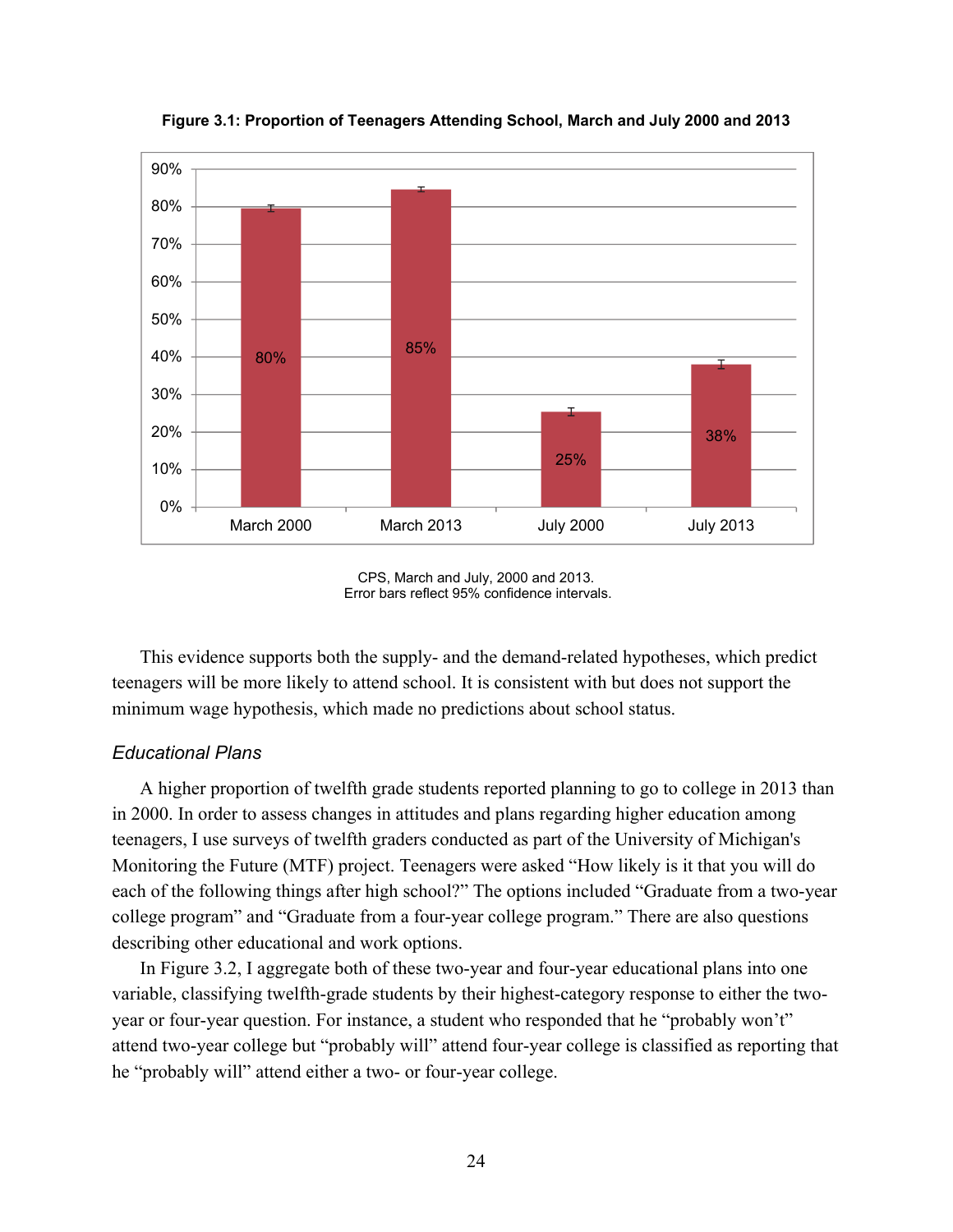The results show a small but statistically significant increase in students who report they "definitely will" attend some form of college, and small but insignificant declines in the other categories. Figure 3.3, which just shows responses to the four-year college question, shows similar results: statistically significant declines in the bottom two categories, combined with increases in the top two categories. (The increase in the top category is not statistically significant.) In total, these show a small increase in intent to go to college among high school seniors.



**Figure 3.2: Likelihood of Attending Two- or Four-year College** 

Monitoring the Future 12<sup>th</sup>-Grade Survey, 2000 and 2013 Error bars reflect 95% confidence intervals.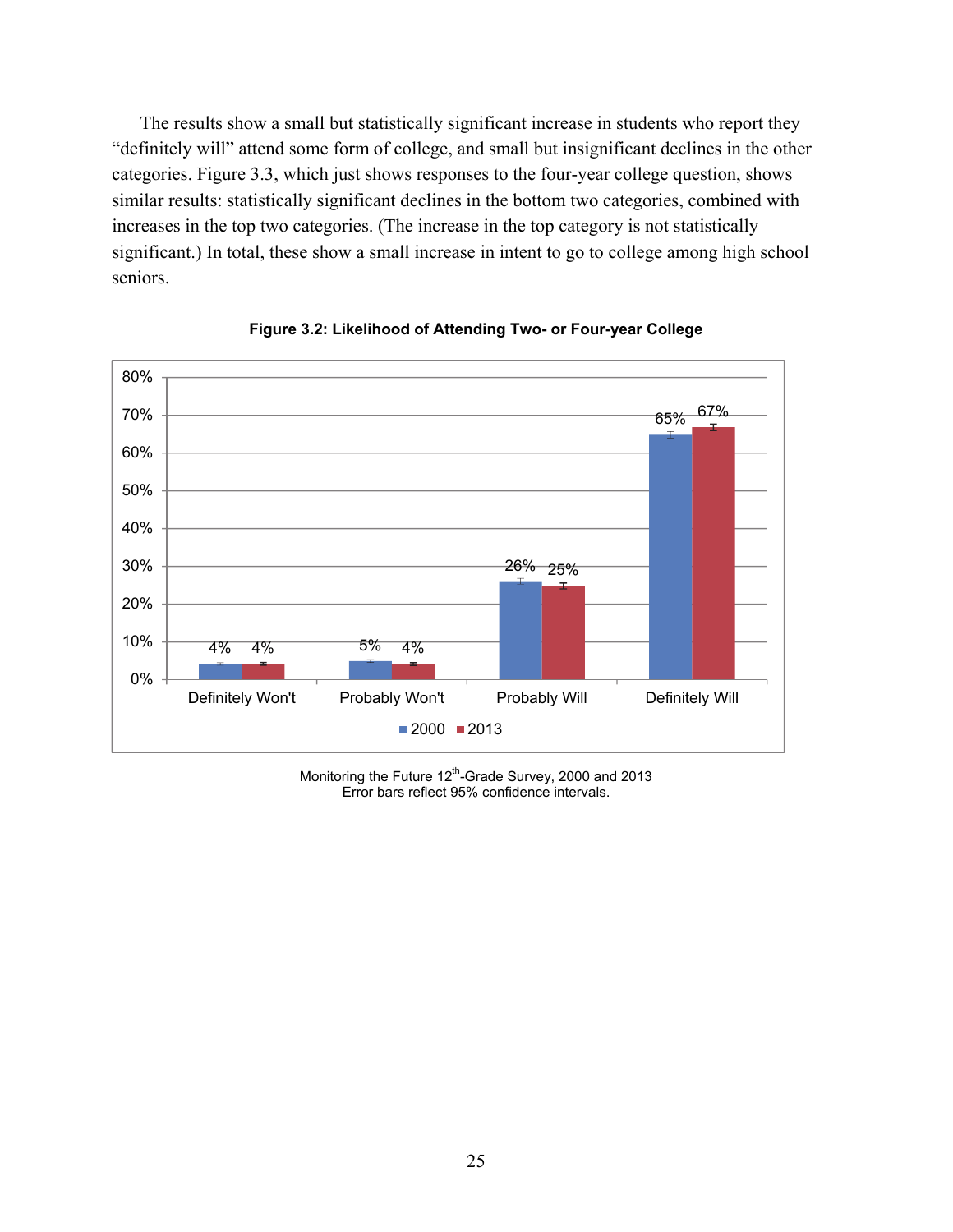

**Figure 3.3: Likelihood of Attending Four-year College** 

Monitoring the Future 12<sup>th</sup>-Grade Survey, 2000 and 2013 Error bars reflect 95% confidence intervals.

This evidence supports both the supply- and the demand-related hypotheses. It is consistent with but does not support the minimum wage hypothesis, which made no predictions about changing school status.

## *Changes in Time Spent on Academic Activities*

There has been a slight but not statistically significant increase in the amount of time that teenagers spend on educational activities. To assess this, I examine time-use data on 16-19 yearolds from the American Time Use Survey (ATUS) from 2003 to  $2013<sup>14</sup>$ . These are based on 24 hour time diaries of a subset of CPS respondents, taken throughout the calendar year of the survey. The activities classified as educational are listed in Table 3.1. These include both time in school and time out of school spent doing homework or studying, as well as various other school-related activities.

<sup>&</sup>lt;sup>14</sup> ATUS began in 2003.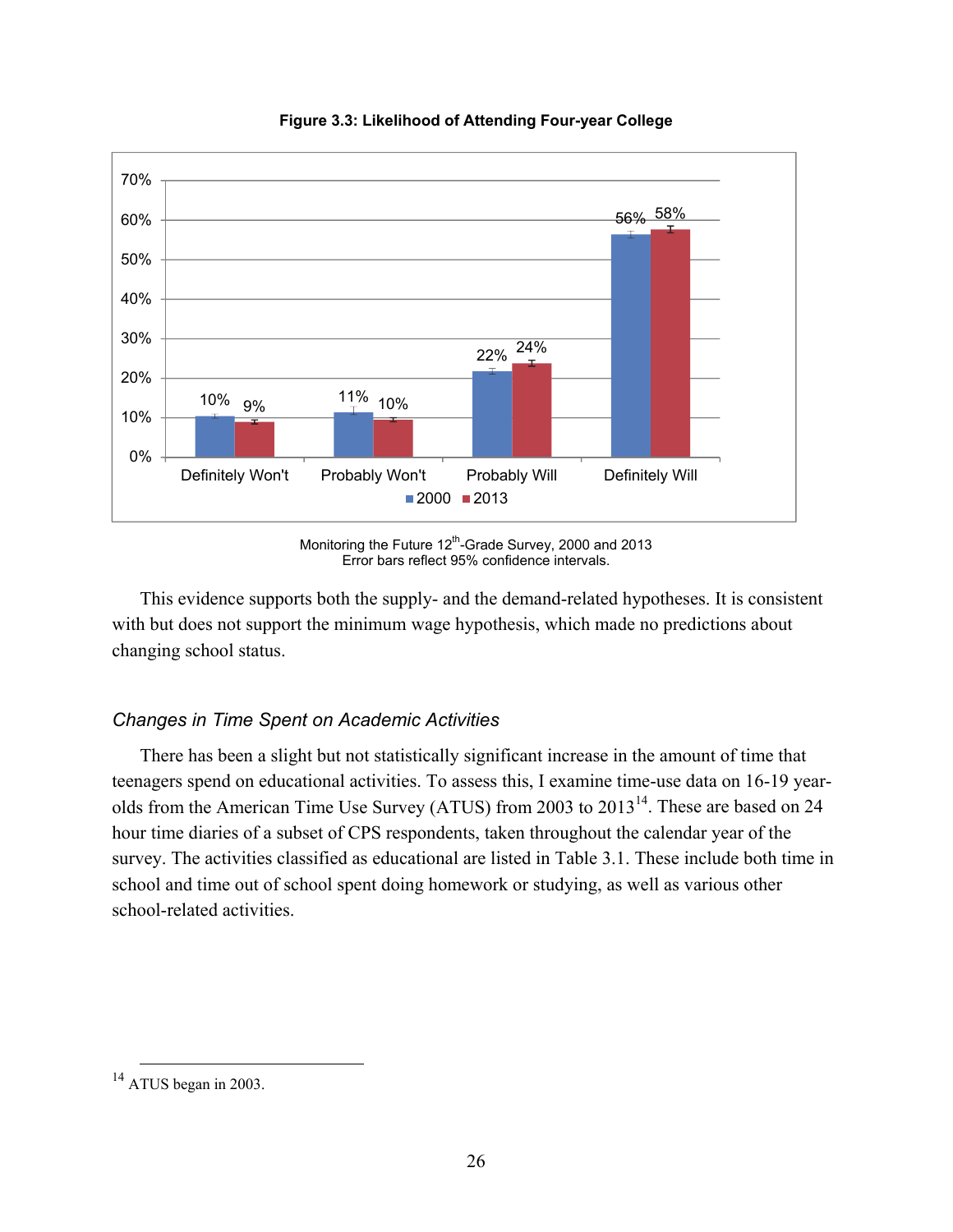### **Table 3.1: Educational Activities**

| <b>Description</b>                                                       |
|--------------------------------------------------------------------------|
| Taking class for degree, certification, or licensure                     |
| Taking class for personal interest                                       |
| Waiting associated with taking classes                                   |
| Security procedures rel. to taking classes                               |
| Taking class, not elsewhere classified                                   |
| Extracurricular club activities                                          |
| Extracurricular music & performance activities                           |
| Extracurricular student government activities                            |
| Education-related extracurricular activities, not elsewhere classified   |
| Research/homework for class for degree, certification, or licensure      |
| Research/homework for class for pers. interest                           |
| Waiting associated with research/homework                                |
| Research/homework not elsewhere classified                               |
| Administrative activities: class for degree, certification, or licensure |
| Administrative activities: class for personal interest                   |

The average number of minutes that teenagers reported spending on educational activities did increase slightly, as shown in Figure 3.4: the average number of minutes reported on educational per day was 172 in 2003, up to 179 in 2013. However, the increase was not statistically significant.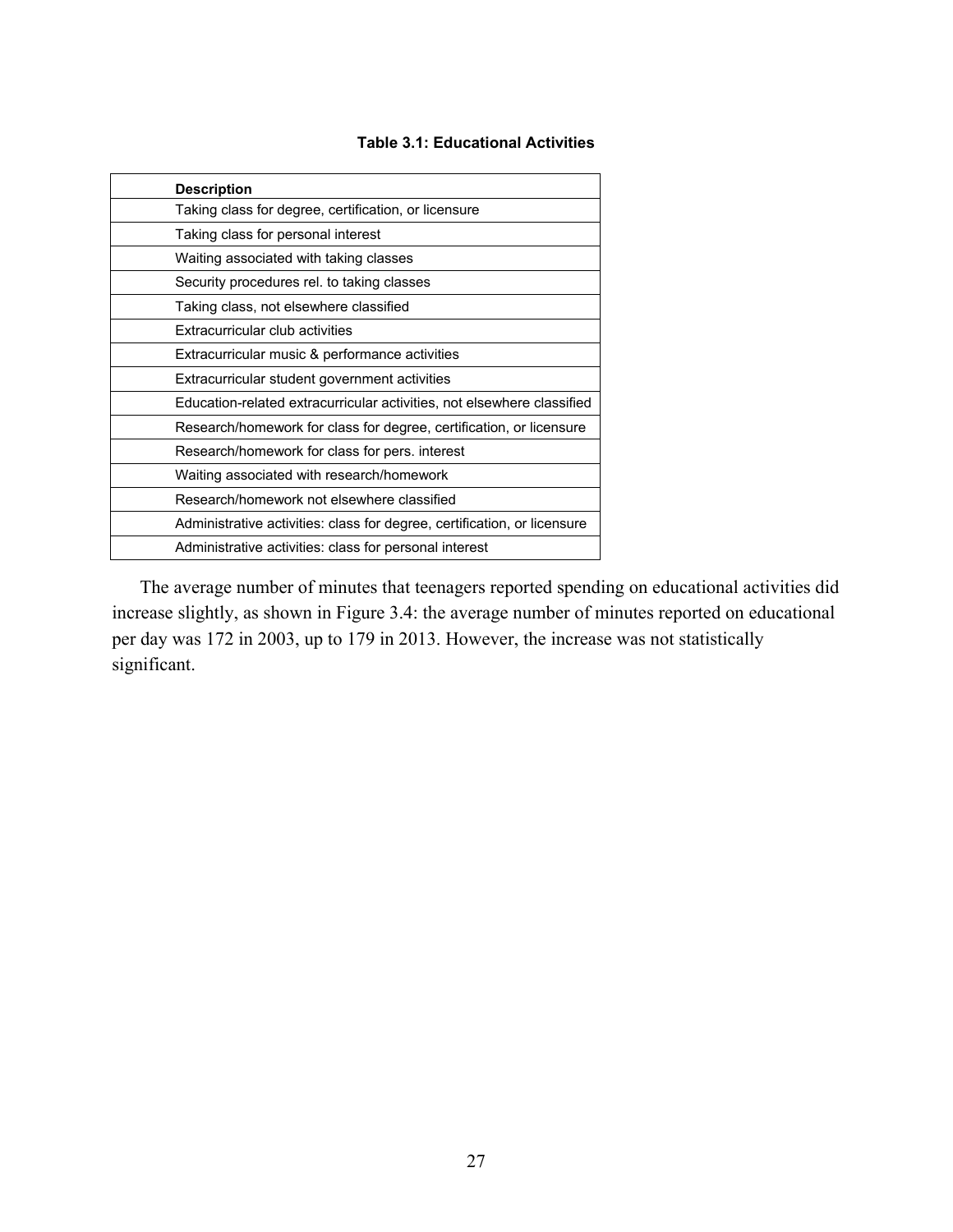

**Figure 3.4: Average Daily Minutes on Academic Activities** 

Additionally, there is limited evidence for an upward trend in amount of time spent on educational activities from 2003 to 2013. Results for this are shown in Table 3.2: the coefficient on the year term is positive, showing that there has been an upward trend in time spent on educational activities of .9 minutes per year. However, that term is not statistically significant.

|                                                                 | <b>VARIABLES</b>               | education       |  |  |  |  |
|-----------------------------------------------------------------|--------------------------------|-----------------|--|--|--|--|
|                                                                 |                                |                 |  |  |  |  |
|                                                                 | vear                           | 0.902(1.028)    |  |  |  |  |
|                                                                 | Constant                       | $-1,644(2,063)$ |  |  |  |  |
|                                                                 | Observations                   | 7,666           |  |  |  |  |
|                                                                 | R-squared                      | 0.000           |  |  |  |  |
| Monitoring the Future 12 <sup>th</sup> -Grade Survey, 2000-2013 |                                |                 |  |  |  |  |
|                                                                 | Standard errors in parentheses |                 |  |  |  |  |
|                                                                 | *** p<0.01, ** p<0.05, * p<0.1 |                 |  |  |  |  |

**Table 3.2: Comparing Minutes/Day Spent on Education, 2003-2013** 

We see these results both because the samples are relatively small, with fewer than 1,000 respondents on average per year, but also because the method of collection creates very high variance. In ATUS, each respondent only logs their time-use for 24 hours. More than half of teenage respondents generally report spending zero time on educational activities during that day, which could reflect it being a weekend, holiday, or break, but for the most part does not

Error bars reflect 95% confidence intervals.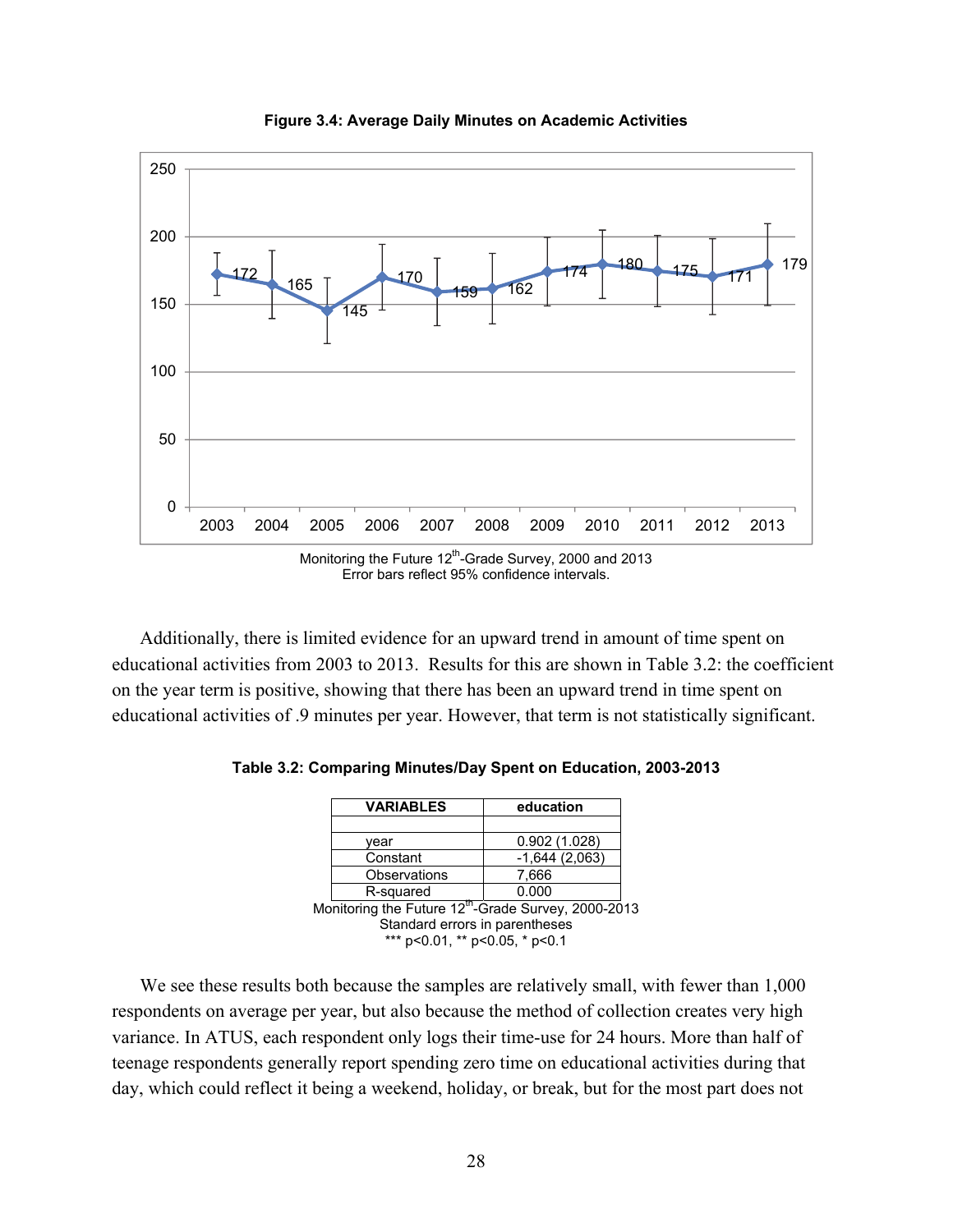reflect lack of school enrollment: in each year most of the teenagers who report spending zero minutes on education also report being enrolled in school. But because of both the small size and high variance, it would take a very large change to be statistically significant.

I classify this evidence, which shows an increase in time spent on education both from 2003 to 2013 and a general upward trend during that time, as ambiguous in its support of the supply and demand-related hypotheses due to the lack of statistical significance.

## *Changes in Employment by Educational Status*

There have been significant declines in employment among teenagers in high school, in college, and not in school at all. As shown in Figure 3.5, the biggest drops in teenage employment have been among high school students. However, there have also been significant drops among teenagers who are not in school, particularly from March 2000 to March 2013.



**Figure 3.5: Employment by Educational Status, March and July 2000 and 2013** 

CPS, 2000 and 2013 Error bars reflect 95% confidence intervals.

This supports the demand-side and minimum wage hypotheses rather than supply-side hypotheses: while we see decreases in employment among those in school, we also see significant decreases those not attending school.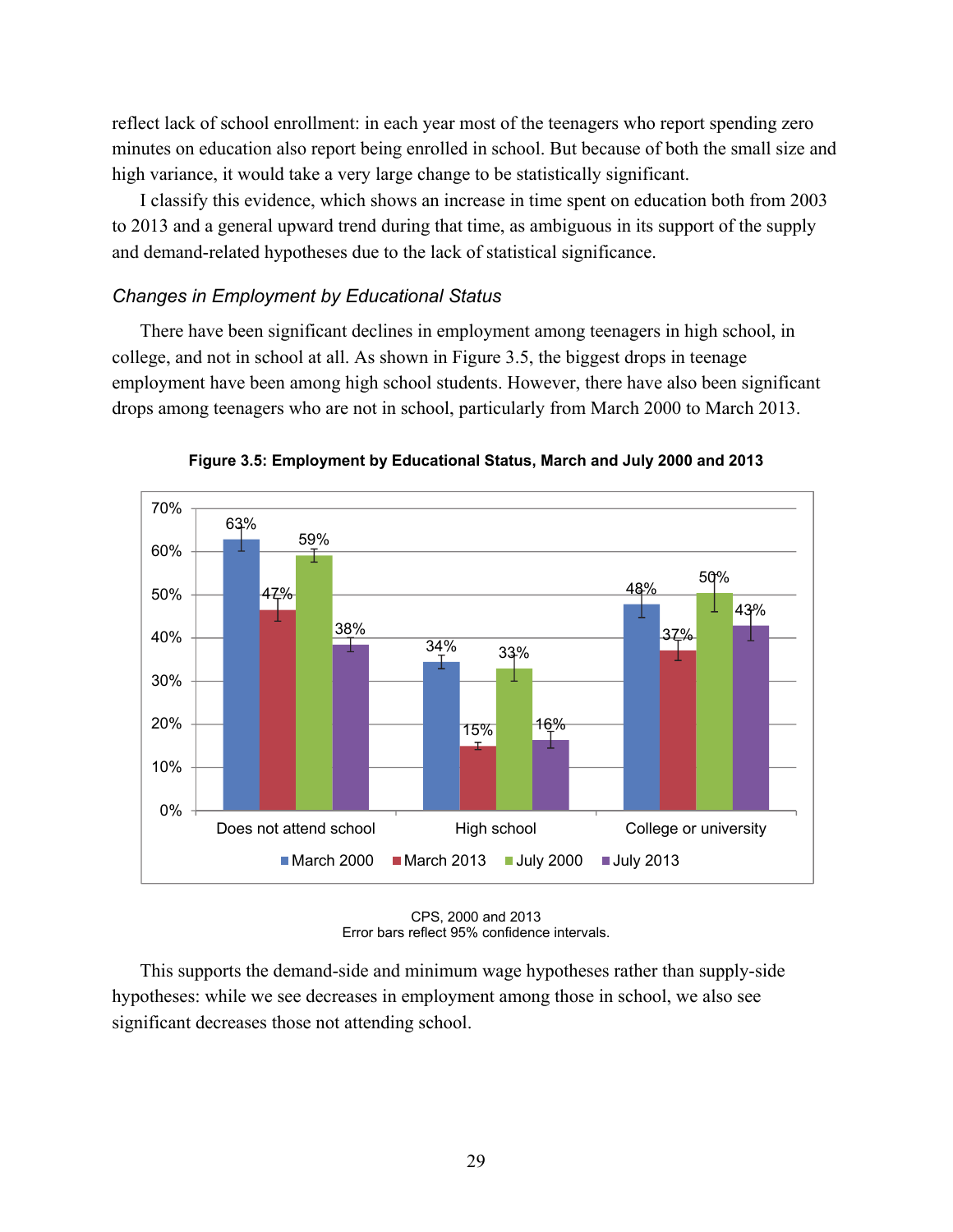# Evaluating the Evidence

The following table, Table 3.3, summarizes each of the pieces of evidence shown in this chapter and how it relates to each of the hypotheses regarding the drivers of reduced teenage employment.

| Evidence                                                                                        | The<br>proportion of<br>teenagers in<br>school has<br>increased. | More<br>teenagers<br>intend to go<br>to college. | There has been a<br>non-statistically-<br>significant increase in<br>time teenagers<br>spend on academic<br>activities. | Drops in employment<br>are significant both<br>among students and<br>non-students.                                                                  |
|-------------------------------------------------------------------------------------------------|------------------------------------------------------------------|--------------------------------------------------|-------------------------------------------------------------------------------------------------------------------------|-----------------------------------------------------------------------------------------------------------------------------------------------------|
| Supply:<br>Education                                                                            |                                                                  | The evidence shows an effect that                | This evidence either<br>shows multiple<br>statistically significant                                                     | The evidence shows<br>an effect that is<br>statistically significant<br>and goes in opposite<br>of the direction<br>predicted by the<br>hypothesis. |
| Demand:<br>Unskilled<br>Labor<br>Demand:<br>Immigrants<br>Demand:<br>Other Adult<br>Workers     | in the direction predicted by the<br>hypothesis.                 | is statistically significant and goes            | effects going in<br>different directions or<br>no statistically<br>significant effects.                                 | The evidence shows<br>an effect that is<br>statistically significant<br>and goes in the<br>direction predicted by                                   |
| Wage Floor:<br>Minimum<br>This hypothesis makes no predictions regarding this evidence.<br>Wage |                                                                  |                                                  |                                                                                                                         | the hypothesis.                                                                                                                                     |

|  |  | Table 3.3: Teenagers and Schooling: Evaluating the Evidence |
|--|--|-------------------------------------------------------------|
|  |  |                                                             |

The findings of this chapter are mixed, but show more support for the demand-related hypotheses. The increase in schooling and schooling intentions among teenagers support both the supply and the demand hypotheses, whereas the findings on time-use are ambiguous. The drop in employment among both students and those out of school support the demand hypotheses and the minimum wage hypothesis while contradicting the supply hypothesis.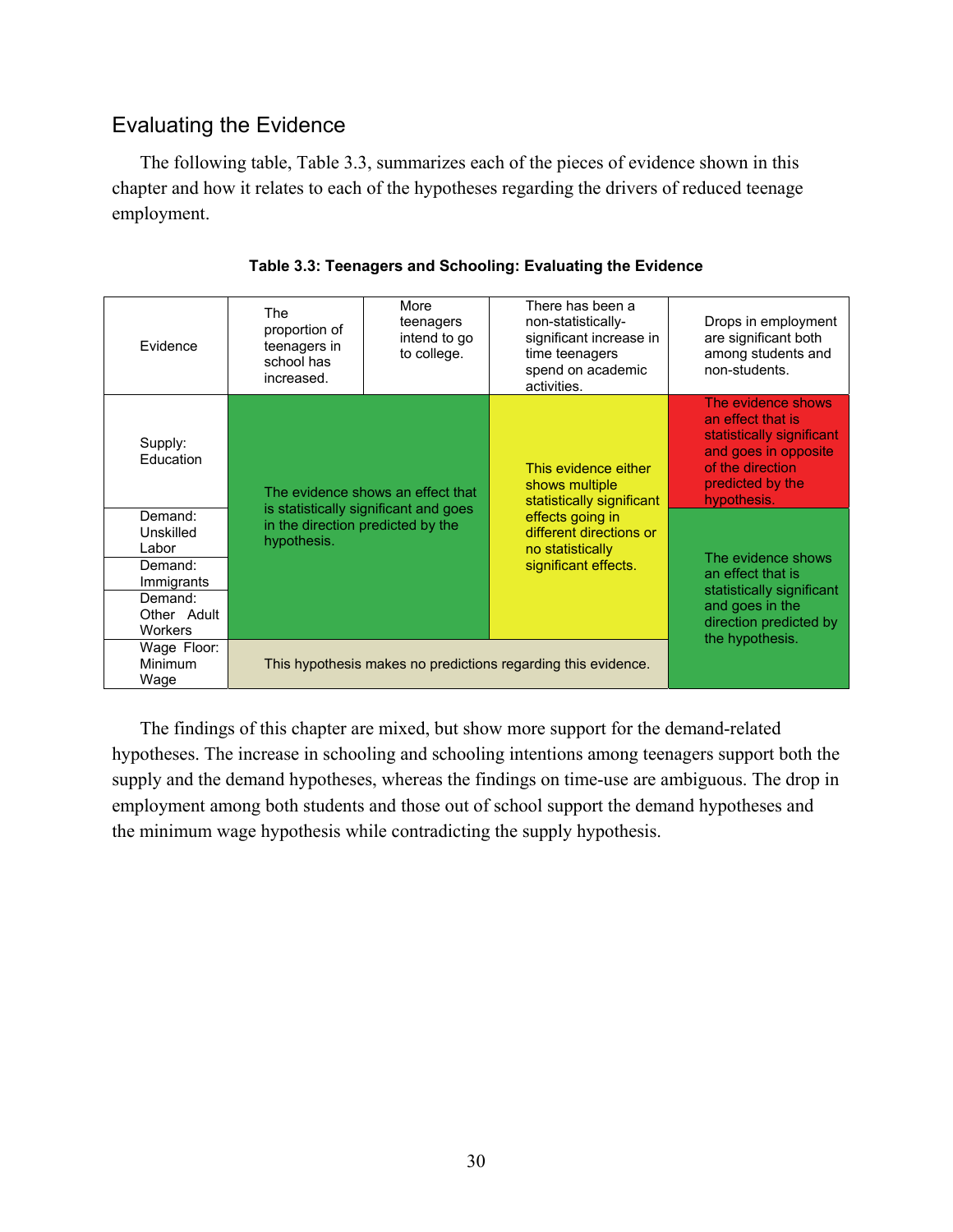# Chapter 4: Teenage Jobs: What Happened to Them, Who is Working Them?

This chapter will present evidence regarding changes in teenage jobs between 2000 and 2013. I will look at changes in the number of teenage jobs and changes in which adults are working those jobs. As discussed in Chapter Two, supply-side and minimum wage hypotheses would be supported by an overall reduction in the number of teenage-type jobs, whereas demand-side hypotheses would be supported by more teenage jobs. The specific demand-side hypotheses regarding immigrant workers and low-skill workers increasingly competing for teenage jobs would be supported if those groups in particular were increasingly working teenage jobs.

The evidence we find supports demand-side hypotheses in general, and particular the immigrant hypothesis, while arguing against the supply-side and minimum wage hypotheses. First, we show that teenage jobs grew from 2000 to 2013. Additionally, adult immigrants make up a higher proportion of workers in teen jobs, which supports the demand: immigration hypothesis. However, adult high-school dropouts make up a lower proportion of workers in teen jobs, which argues against the demand: unskilled worker hypothesis.

## Number of Teenage Jobs

There were more jobs of the types teenagers worked in 2013 than in 2000. Using ACS data from 2000 to 2013, I define teenage jobs as those categories (occupation combined with industry) that teenagers were overrepresented in in 2000 relative to among employees overall. In 2000, teenagers made up almost 5.2% of workers aged 16-65. I use several different categories of teenage jobs based on degree of overrepresentation, from jobs categories in which teenagers made up at least 10.4% of workers (x2 representation) to those in which they made up at least 26% of workers (x5 representation).

Table 4.1 shows the growth in teen jobs from 2000 to 2013. This was robust across how stringently we defined teenage jobs. This finding also holds whether we look at the absolute number of teenage jobs, the proportion of total jobs that are classified as teenage jobs, and the ratio of teenage jobs to teenagers. In all cases, across all definitions, teenage jobs grew from 2000 to 2013.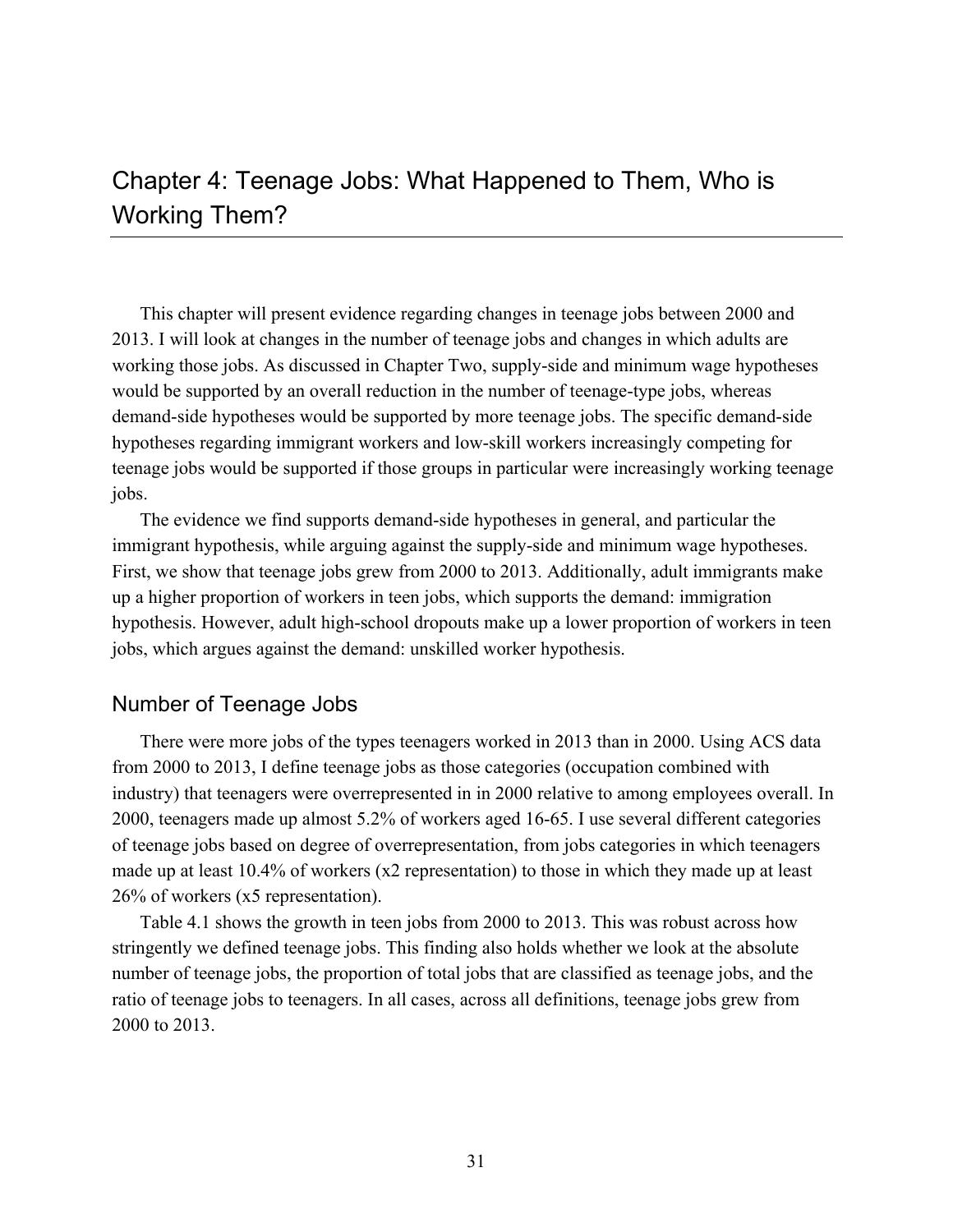| Degree of Teen<br>Overrepresentation | Year | % of Jobs that<br>are Teen Jobs | 95% CI |       | Number of<br><b>Teen Jobs</b> | Ratio of<br>Teen Jobs to<br><b>Teens</b> |
|--------------------------------------|------|---------------------------------|--------|-------|-------------------------------|------------------------------------------|
| 2                                    | 2000 | 14.4%                           | 14.3%  | 14.4% | 18,264,085                    | 1.14                                     |
|                                      | 2013 | 16.2%                           | 16.1%  | 16.2% | 22.645.830                    | 1.32                                     |
| 3                                    | 2000 | 10.4%                           | 10.4%  | 10.5% | 16,002,411                    | 1.00                                     |
|                                      | 2013 | 12.2%                           | 12.1%  | 12.3% | 20.302.009                    | 1.19                                     |
|                                      | 2000 | 6.5%                            | 6.5%   | 6.5%  | 11,666,351                    | 0.73                                     |
| 4                                    | 2013 | 7.9%                            | 7.8%   | 7.9%  | 15.163.561                    | 0.89                                     |
| 5                                    | 2000 | 4.4%                            | 4.4%   | 4.4%  | 9,094,196                     | 0.57                                     |
|                                      | 2013 | 5.3%                            | 5.3%   | 5.4%  | 11.680.986                    | 0.68                                     |

**Table 4.1: Number of Teen Jobs, 2000 and 2013** 

This increase in teenage jobs lends support to the demand-related hypotheses and contradicts the supply hypothesis and the price floor hypothesis.

## Composition of Adult Workers in Teenage Jobs

From 2000 to 2013, adults increasingly filled teenage-type jobs. Among those adults, the proportion of immigrants rose, but the proportion of unskilled workers – those without a high school diploma – fell. These findings are robust to how stringently we define teenage jobs, from jobs in which teenagers were overrepresented in by a factor of two to those they were overrepresented in by a factor of five.

 Figure 4.1 shows the increase in the proportion of immigrants among adults working the kinds of jobs that previously were worked by teenagers. In 2000, 16%-17% of teenage jobs were held by adult immigrants, increasing to 19%-21% in 2013. From this analysis, it's not clear whether these results are a result of more immigrants among adults, the probability of immigrants working teenage jobs having risen, or the probability of other adults working teenage jobs having fallen.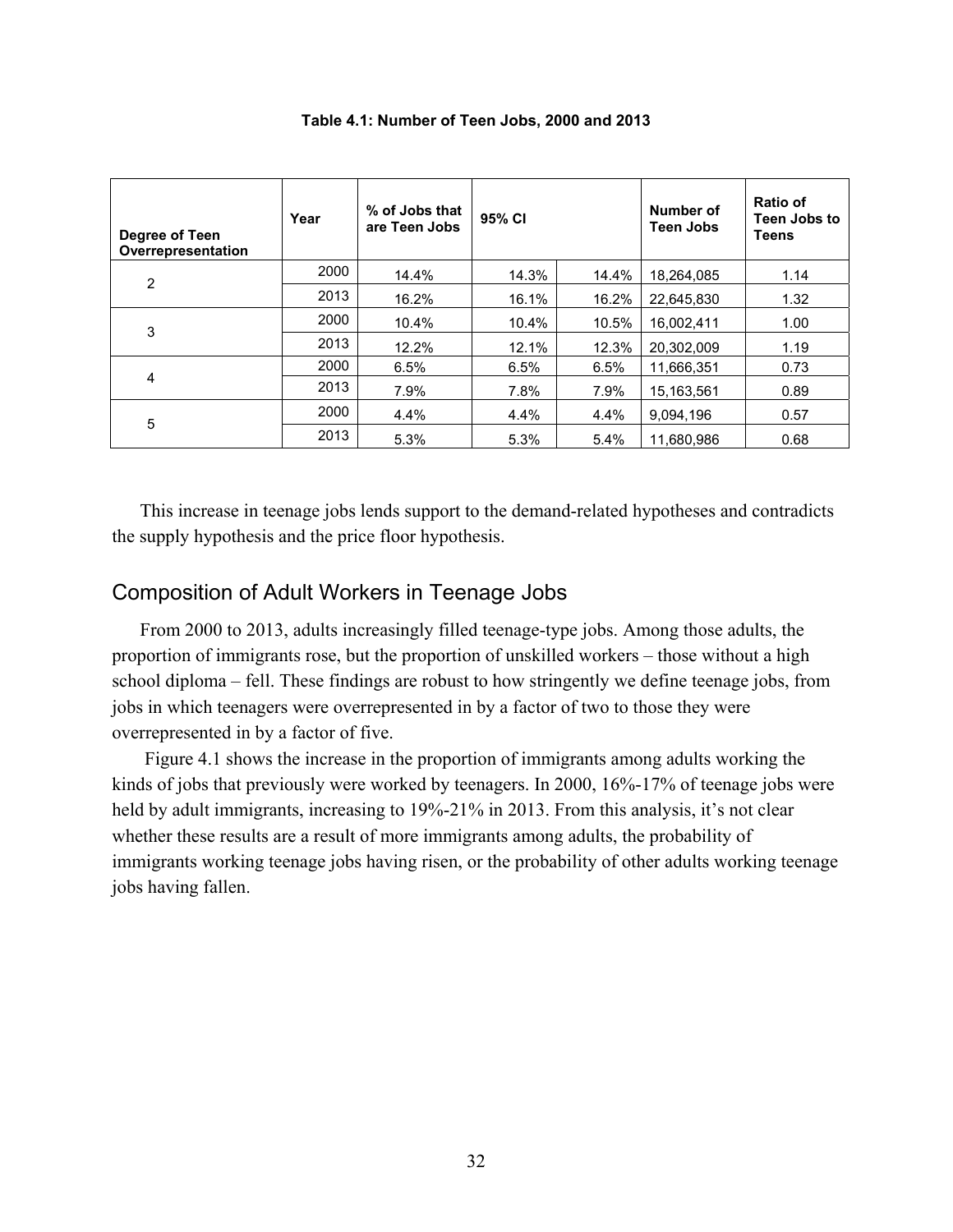

**Figure 4.1: Proportion of Immigrants among Adults In Jobs with Teen Overrepresentation from Two to Five** 

Figure 4.2 shows the decrease in the proportion of adults without high school diplomas working the kinds of jobs that previously were worked by teenagers. It's not clear whether this is related to fewer adults being high-school dropouts, high-school dropouts being less likely to work teenage jobs, or other adults being more likely to work those jobs.

ACS 2000 and 2013 Error bars reflect 95% confidence intervals.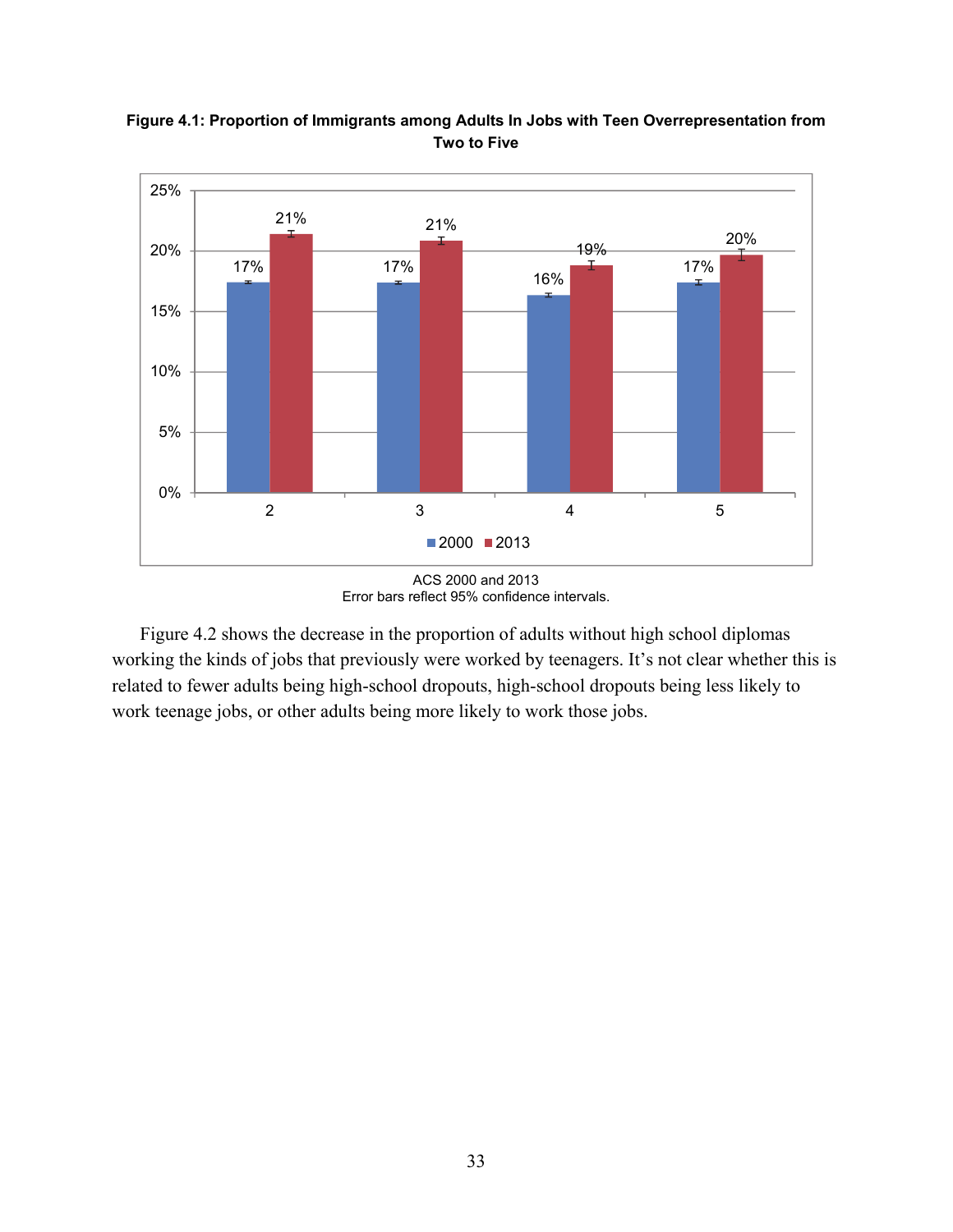

**Figure 4.2: Proportion of High School Dropouts among Adults In Jobs with Teen** 



This evidence is supportive of the demand: immigrants hypothesis and contradictory of the demand: unskilled workers hypothesis.

# Evaluating the Evidence

The following table, Table 4.2, summarizes each of the pieces of evidence shown in this chapter and how it relates to each of the hypotheses regarding the drivers of reduced teenage employment.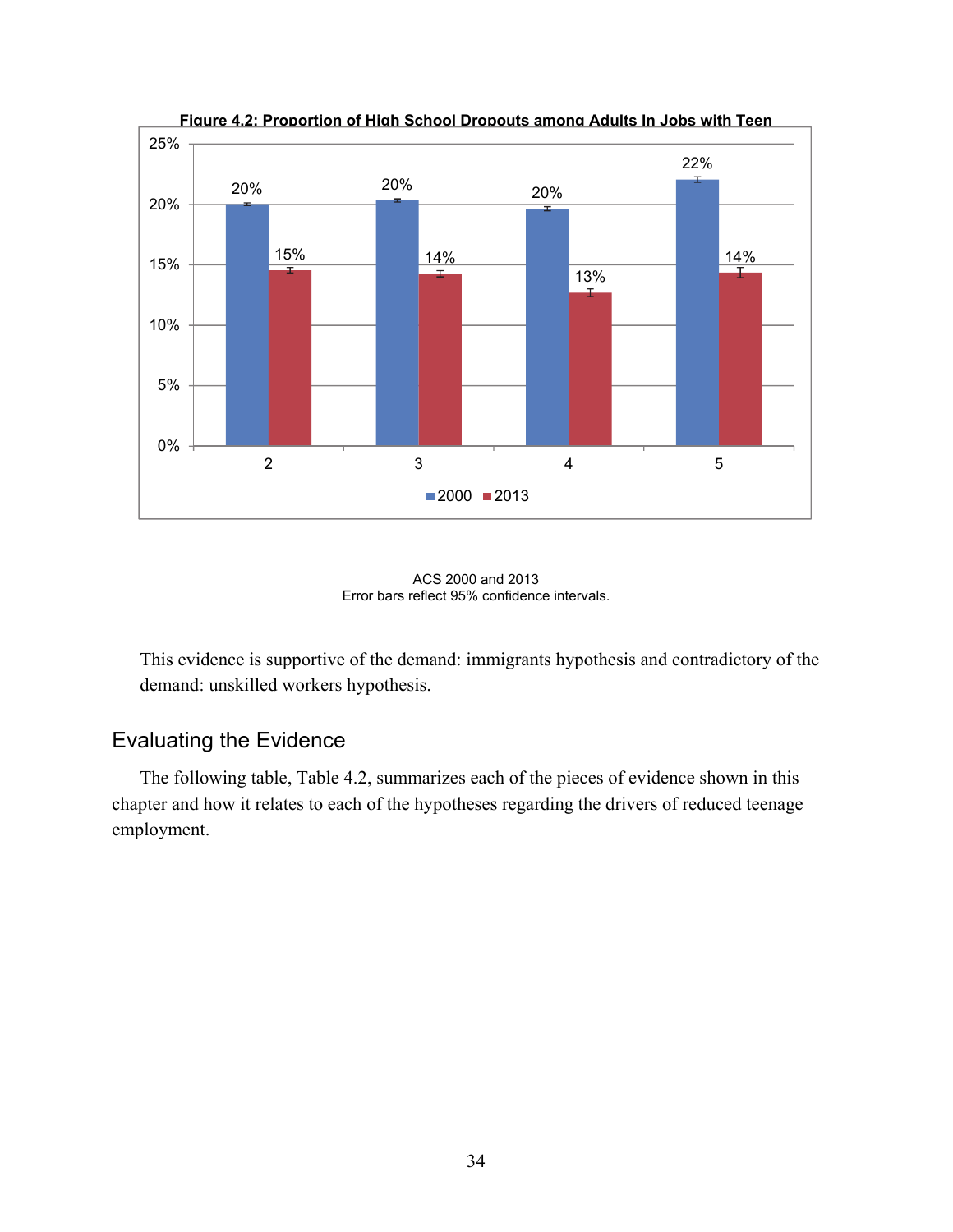| Evidence                          | Teenage jobs growth from 2000<br>to 2013. This is robust to the<br>definition of teenage job and in<br>terms of absolute numbers, ratio<br>to teenagers, and proportion of<br>iobs. | Adult immigrants make up a<br>higher proportion of teen-<br>job workers, as well as a<br>higher proportion among<br>adults in teen jobs. | Adult high-school dropouts<br>make up a lower proportion<br>of teen-job workers, as well<br>as a lower proportion among<br>adults in teen jobs.  |  |
|-----------------------------------|-------------------------------------------------------------------------------------------------------------------------------------------------------------------------------------|------------------------------------------------------------------------------------------------------------------------------------------|--------------------------------------------------------------------------------------------------------------------------------------------------|--|
| Supply:<br>Education              | The evidence shows an<br>effect that is statistically<br>significant and goes in<br>opposite of the direction<br>predicted by the hypothesis.                                       | This hypothesis makes                                                                                                                    | This hypothesis makes<br>no predictions regarding<br>this evidence.                                                                              |  |
| Demand:<br>Unskilled<br>Labor     | The evidence shows an                                                                                                                                                               | no predictions<br>regarding this<br>evidence.                                                                                            | The evidence shows an<br>effect that is statistically<br>significant and goes in<br>opposite of the direction<br>predicted by the<br>hypothesis. |  |
| Demand:<br>Immigrants             | effect that is statistically<br>significant and goes in the<br>direction predicted by the<br>hypothesis.                                                                            | The evidence shows an<br>effect that is statistically<br>significant and goes in<br>the direction predicted<br>by the hypothesis.        |                                                                                                                                                  |  |
| Demand:<br>Other Adult<br>Workers |                                                                                                                                                                                     | This hypothesis makes                                                                                                                    | This hypothesis makes<br>no predictions regarding<br>this evidence.                                                                              |  |
| Wage Floor:<br>Minimum<br>Wage    | The evidence shows an<br>effect that is statistically<br>significant and goes in<br>opposite of the direction<br>predicted by the hypothesis.                                       | no predictions<br>regarding this<br>evidence.                                                                                            |                                                                                                                                                  |  |

The findings of this chapter are generally supportive of the demand-related hypotheses. As outlined in Chapter Two, the increase in the number of teenage jobs supports the demand hypotheses while contradicting the supply hypotheses and the minimum wage hypothesis. The increase in the proportion of immigrants among adults working teenage jobs supports the demand: immigration hypothesis, while the decrease in the proportion of adults without high school diplomas among adults working teenage jobs contradicts the demand: unskilled workers hypothesis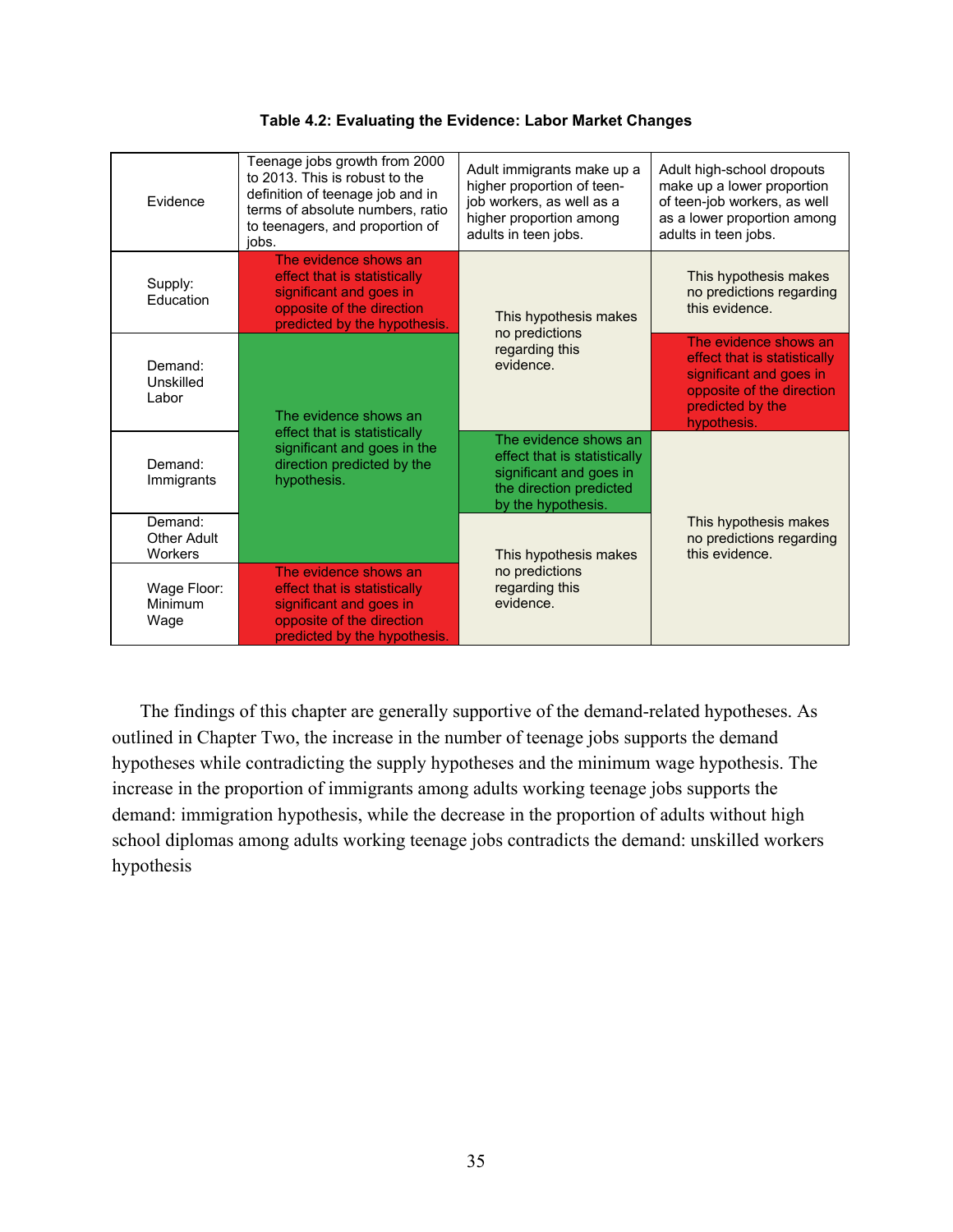This chapter will present evidence regarding how much teenagers report wanting to work, as well as changes in the wage rate of teenagers. We will look at to what extent lower employment among teenagers is a function of not wanting to work versus not being able to find a job, how expectations of how much teenagers should work have changed, and how teenage wages have changed. As discussed in Chapter Two, both supply- and demand-side explanations favor more teenagers not working because they don't want to work, as well as lower expectations for teenage employment, whereas the minimum wage explanation favors teenagers being unable to find jobs and similar (or higher) expectations for teenage employment. Supply- and minimum wage explanations favor higher teenage wages, with the minimum wage explanation favoring a narrower wage distribution and clustering around the minimum wage. Demand-side explanations favor lower teenage wages.

The evidence we find is mixed and sometimes ambiguous. The significant increase in teenagers who report not wanting to work contradicts the minimum wage hypothesis, which posits that the reduction will be due to teenagers who want to work but cannot find jobs. We find no evidence for an increase or decrease in the hours  $12<sup>th</sup>$  graders report wanting to work, which is ambiguous in terms of its support for all of the hypotheses. However, there is evidence for an increase in the number of hours that their parents want them to work, which supports the minimum wage hypothesis. Additionally, teenage hourly wages have remained static, which is also ambiguous in its support for all of the hypotheses. Finally, we present some additional evidence regarding the wage distribution which is also ambiguous regarding the minimum wage.

## Teenage Labor Market Status

Nearly all of the decreased employment among teenagers consists of a shift from teenagers working to teenagers reporting they do not want to work. To show this, I use CPS data, supplementing information with whether teenage respondents without jobs are searching for a job or are not in the labor force (NILF) with whether respondents NILF report that they want a job. And as we see in Figure 5.1, the vast majority of the drop in teenage employment from March 2000 to March 2013 came from an increase in teenagers reporting that they did not want jobs. This presents evidence for the supply hypothesis and evidence against the demand- and minimum wage hypotheses.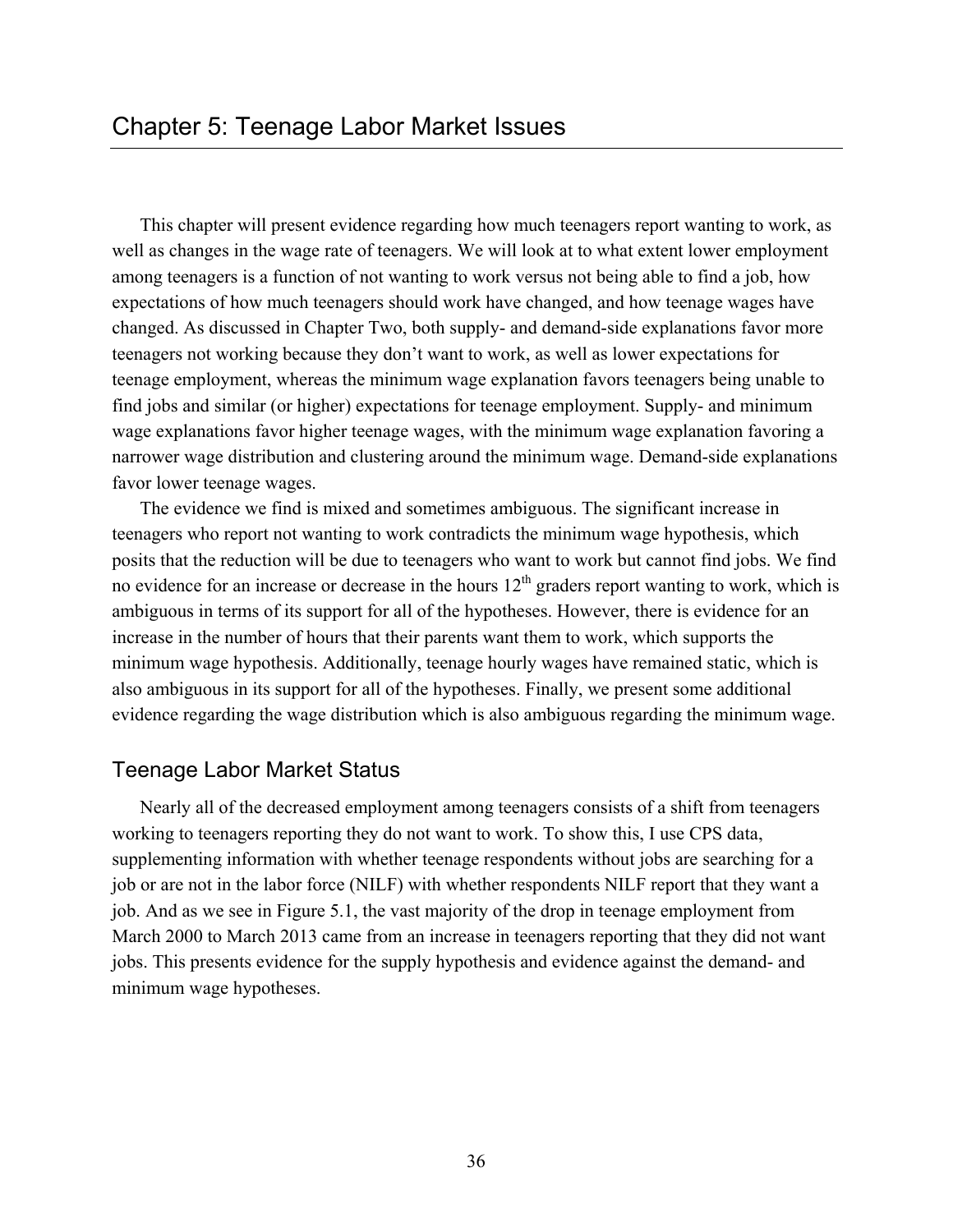

**Figure 5.1: Labor Market Status and Reason for NILF** 

# Expectations about Teenagers Working among 12<sup>th</sup>-Graders and Their **Parents**

Expectations about teenagers working have changed in ambiguous ways. The following is based on two questions asked of a subset of  $12<sup>th</sup>$ -grade respondents as part of the Monitoring the Future surveys in 2000 and 2013. The first question is as follows: "Think about the kinds of paid jobs that people your age usually have. If you could work just the number of hours that you wanted, how many hours per week would you PREFER to work during the school year?" There were no statistically significant differences in how much teenagers reported wanting to work, nor was there any overall pattern, nor has there been any statistically significant change in the distribution. The numbers are shown in Figure  $5.2^{15}$ , with the results of an ANOVA to determine whether there was a change in the distribution shown in Table  $5.1^{16}$ . As shown in both the figure

CPS, 2000 and 2013 Error bars reflect 95% confidence intervals.

<sup>&</sup>lt;sup>15</sup> Both of these questions were only asked of a subset of the MTF respondents. MTF notes that they are "purely descriptive and may not be representative of the study population."

[https://www.icpsr.umich.edu/icpsrweb/DSDR/ssvd/studies/25382/datasets/0005/variables/V4435?series%5B0%5D=](https://www.icpsr.umich.edu/icpsrweb/DSDR/ssvd/studies/25382/datasets/0005/variables/V4435?series%5B0%5D=Monitoring+the+Future+%28MTF%29+Series&q=PREF&alternateStudy%5B0%5D=MTF+2008+%2812th+Grade%29&dataset%5B0%5D=Form+4+Data&paging.startRow=1) Monitoring+the+Future+%28MTF%29+Series&q=PREF&alternateStudy%5B0%5D=MTF+2008+%2812th+Grade %29&dataset%5B0%5D=Form+4+Data&paging.startRow=1

<sup>&</sup>lt;sup>16</sup> Results were the same using the Kolmogorov-Smirnov test for equality of distribution functions, which is specifically intended for this type of data – distribution data in which the categories are cumulative rather than truly categorical: there was no statistically significant change in distribution.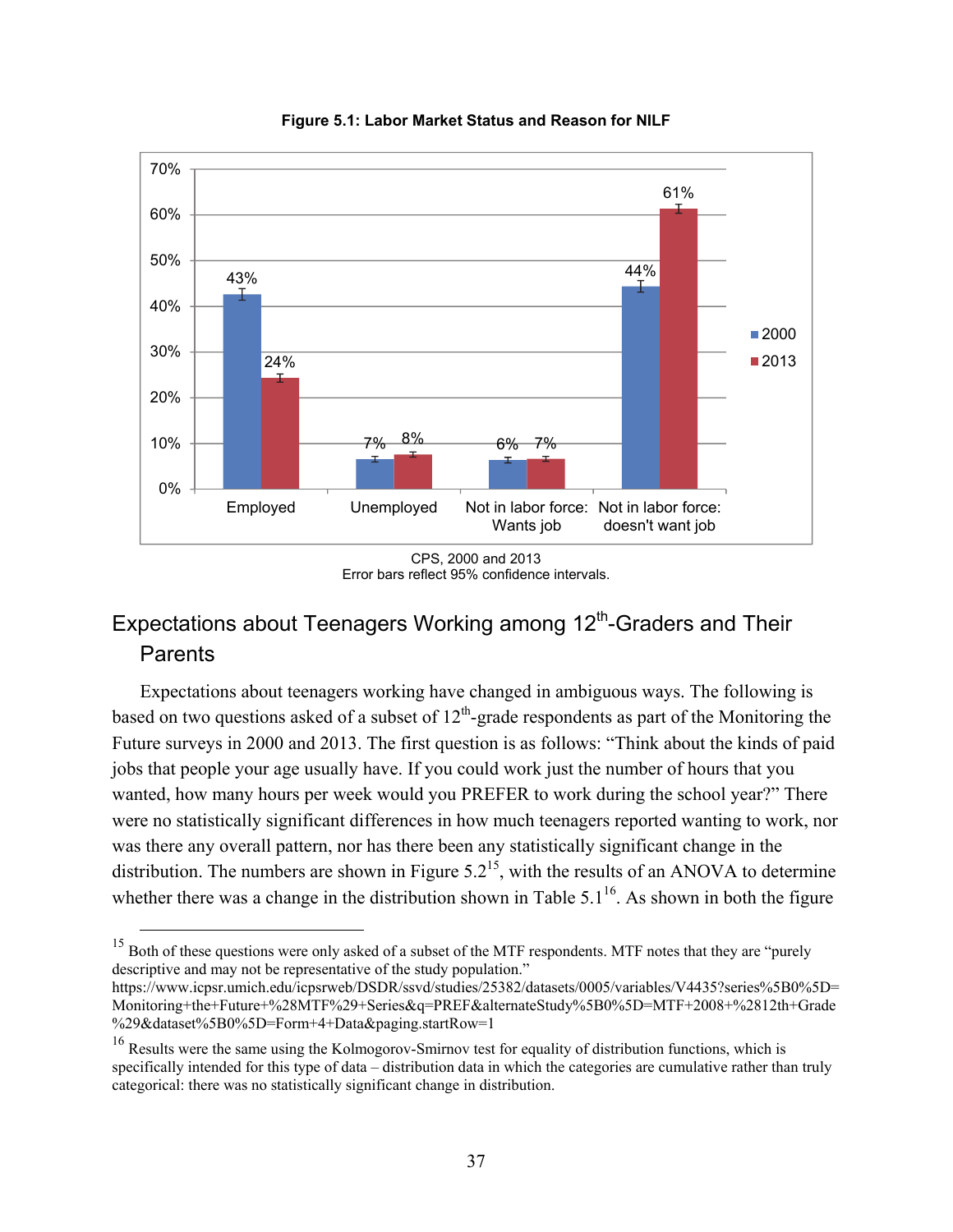and the table, there has been no detectible change in the distribution of hours that teenagers report wanting to work.



**Figure 5.2: Preferences Regarding Weekly Hours Worked, 12th Graders** 

MTF, 2000 and 2013 Error bars reflect 95% confidence intervals.

| Table 5.1: Preferences Regarding Weekly Hours Worked, 12 <sup>th</sup> Graders, ANOVA |  |  |  |  |
|---------------------------------------------------------------------------------------|--|--|--|--|
|---------------------------------------------------------------------------------------|--|--|--|--|

| <b><i>VARIABLES</i></b>        | V4434 (Hours you prefer to work<br>during the school year) |  |  |  |
|--------------------------------|------------------------------------------------------------|--|--|--|
| 2013                           | $-0.0812(0.0647)$                                          |  |  |  |
| Observations                   | 3.741                                                      |  |  |  |
| R-squared                      | 0.000                                                      |  |  |  |
| Standard arrors in naranthasas |                                                            |  |  |  |

Standard errors in parentheses \*\*\* p<0.01, \*\* p<0.05, \* p<0.1



The second, related question is "How many hours per week do you think your PARENTS would prefer that you work in a paid job during the school year?" The results of this are shown in Figure 5.3. They show an increase in the number of hours respondents say their parents want them to work, with more teenagers saying their parents want them to work 21-25 hours, 26-30 hours, or 31+ hours. The increase in the proportion reporting their parents want them to work 31+ hours is statistically significant. A general pattern appears here, with only one of the bottom five categories experiencing an increase and all of the top three categories experiencing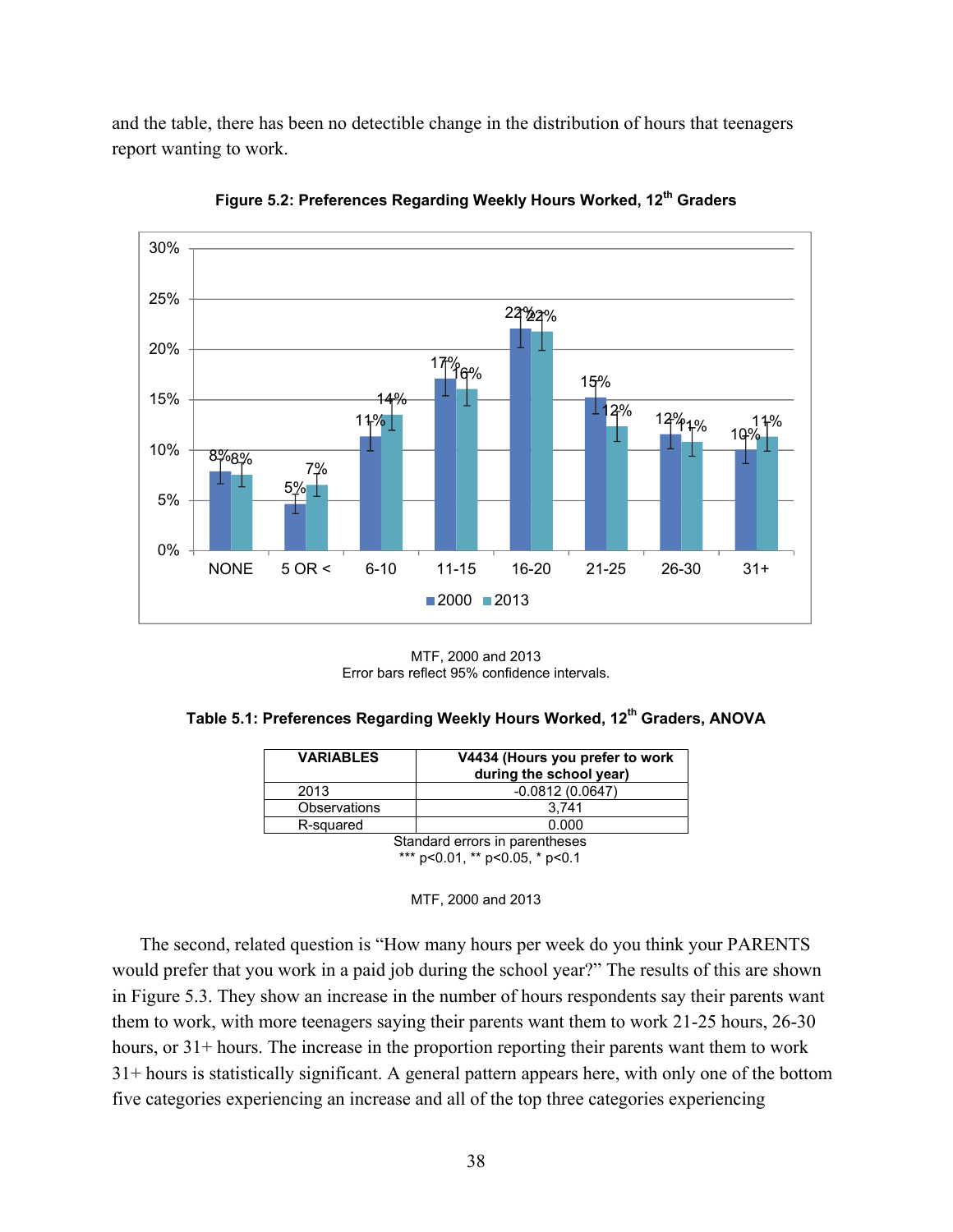increases. From this, it looks like parents believe that teenage jobs have actually gotten more appealing, in support of the minimum wage hypothesis. We evaluate this more systematically in Table 5.2, in which the results an ANOVA show a statistically significant change in the distribution of responses from 2000 to  $2013^{17}$ .



**Figure 5.3: Preferences Regarding Weekly Hours Worked, Parents of 12th Graders** 

Error bars reflect 95% confidence intervals.

**Table 5.2: Parental Preferences Regarding Weekly Hours Worked, 12th Graders, ANOVA** 

| <b><i>VARIABLES</i></b> | V4434 (Hours your parents would prefer<br>you to work during the school year) |
|-------------------------|-------------------------------------------------------------------------------|
| 2013                    | $0.208***$ (0.0702)                                                           |
| Observations            | 3.453                                                                         |
| R-squared               | 0.003                                                                         |
|                         | Standard errors in parentheses                                                |

\*\*\* p<0.01, \*\* p<0.05, \* p<0.1

These results are mixed. There is no evidence for a change in the degree to which teenagers prefer to work. This is ambiguous in its support of the minimum wage hypothesis. There is evidence for an increase in parental preferences for teenagers working. This supports the

MTF, 2000 and 2013

 $17$  Results were the same using the Kolmogorov-Smirnov test for equality of distribution functions, which is specifically intended for this type of data – distribution data in which the categories are cumulative rather than truly categorical: there was a statistically significant change in distribution.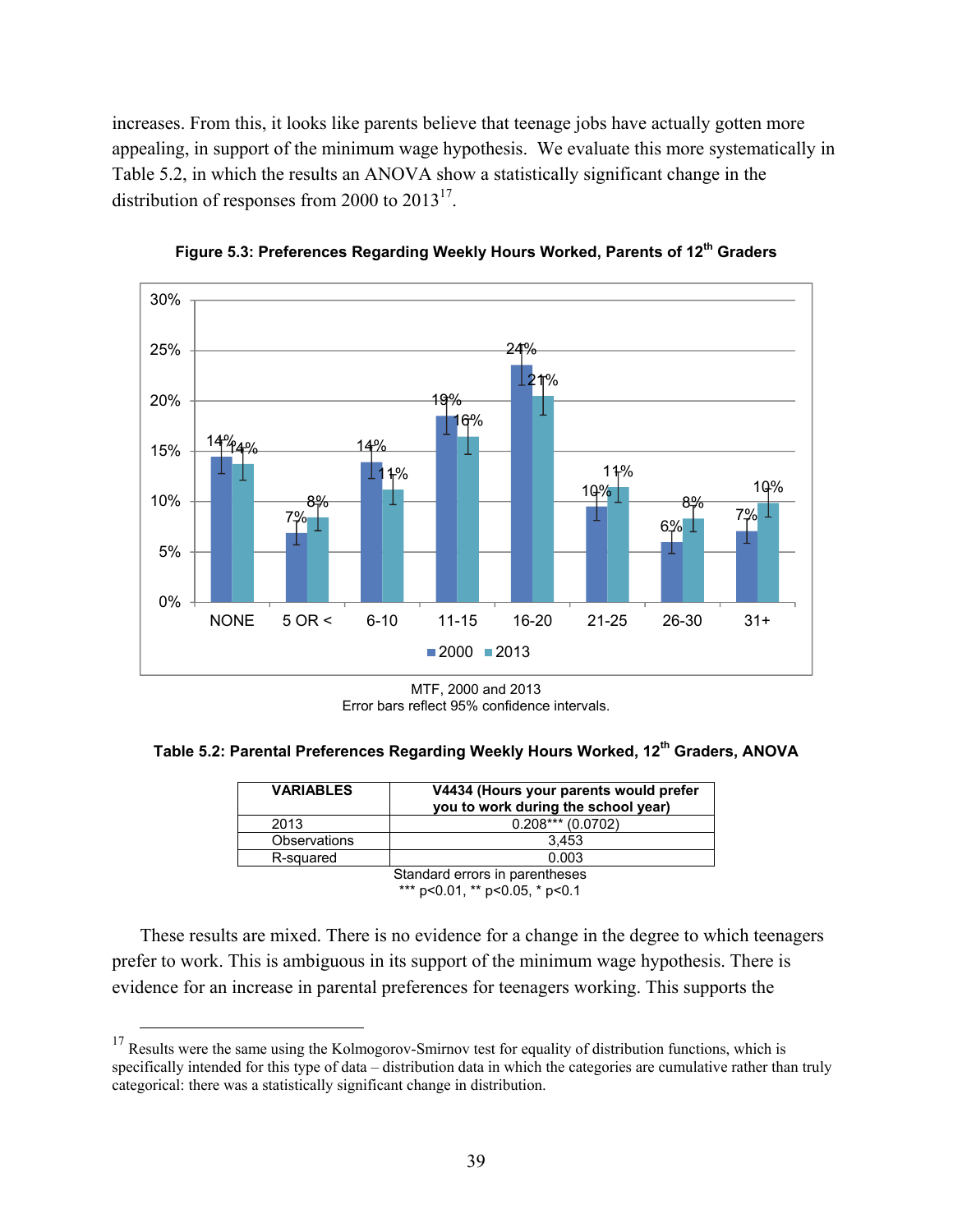minimum wage hypothesis. The other hypotheses made no claims regarding these pieces of evidence.

## Teenage Wages

This section will show the distribution of wages among teenagers who reported previous-year income in 2000 to 2013. This is based on March CPS data from 2000 and 2013. At most parts in the wage distribution, inflation-adjusted wages have stayed the same from 2000 to 2013. I classify this as being consistent with but not supporting or contradicting any of the hypotheses, which variously predicted higher or lower teenage wages The lack of change in wages supports the idea that there have been both changes in supply and changes in demand.

## **Figure 5.4: Distribution of Hourly Wage among Teenagers Who Reported Having Earned Income, Inflation-Adjusted to Year 2000 Dollars, 2000 and 2013**



CPS (March) 2000 and 2013, CPI 2000 and 2013, CPI

# Teenage Wages, Relative to the Minimum Wage

This section will show the change in the distribution of wages among working teenagers from 2013, relative to the minimum wage. This is based on March CPS data from 2000 and 2013, as well as state and federal minimum wage data. Figure 5.2 shows the distribution of teenage hourly wages as a proportion of the minimum wage in both 2000 and 2013. There are several things of note. First, in both years, more than a third of teenagers reported earning less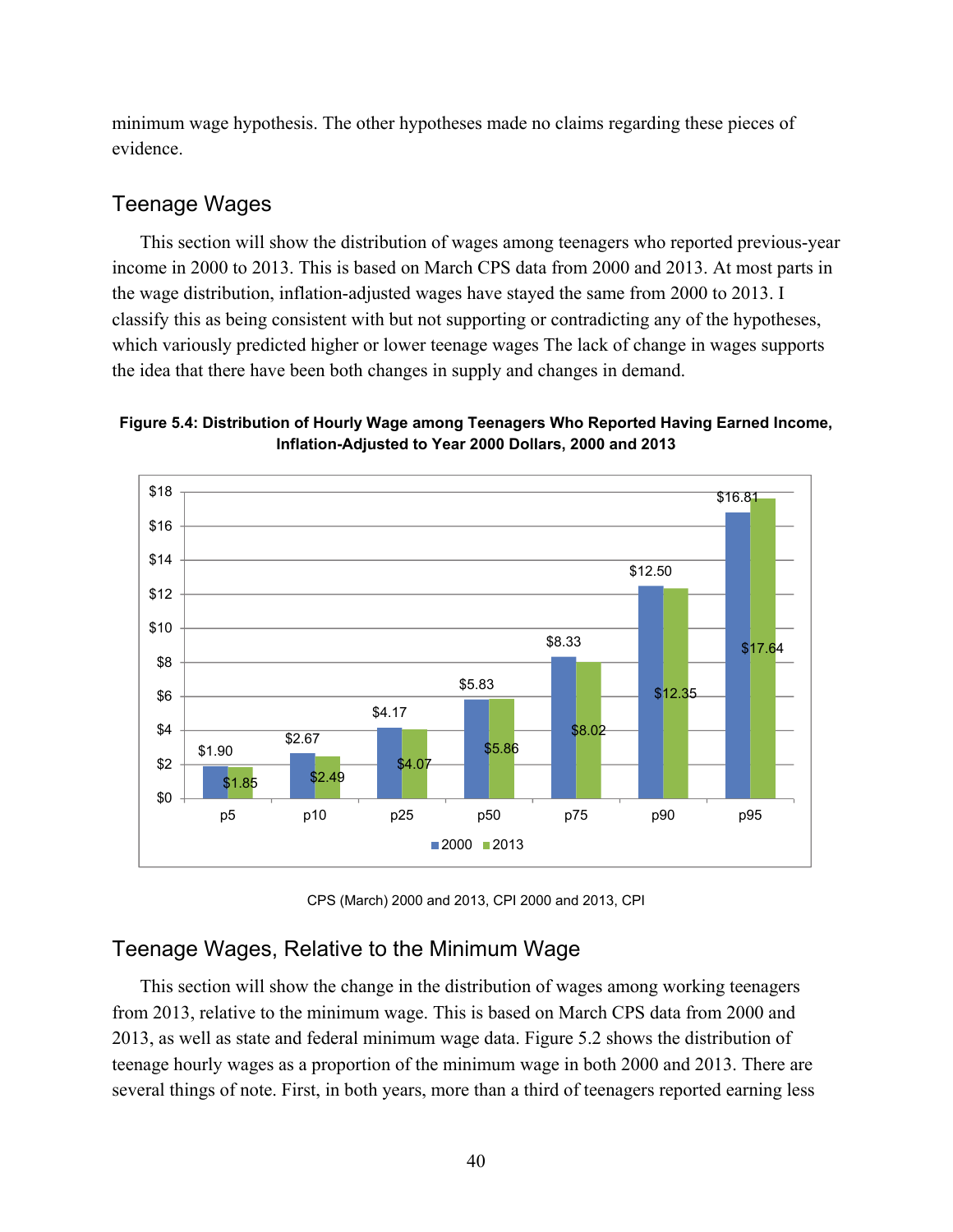than the minimum wage<sup>18</sup>. This limits the degree to which the minimum wage is likely to impact teenagers, since so many of them appear to either be working jobs that are exempt from the minimum wage or for employers who are committing wage fraud. However, among the other workers, we do see a pattern in terms of compression of wages relative to the minimum wage, with more teenagers reporting earning just over the minimum wage and fewer teenagers reporting earning significantly more than the minimum wage. This looks like the "spike" described in minimum wage literature (Brown, 1998), which does suggest that the minimum wage has become increasingly more binding upon workers.

Figure 5.5 shows the distribution of teenage wages reported in 2000 and 2013. As with Figure 5.4, Figure 5.5 summarizes wages for teenagers who reported previous-year earned income. We see two things of note in this data. First, significant proportions of teenagers report earning less than the minimum wage. In both years, over 40% of teenagers reported earning less than the minimum wage. This limits the degree to which minimum wage is likely to be influential. Second, among those teenagers reporting making more than the minimum wage, we do see the sort of spike that suggests an increasingly-binding minimum wage: a higher proportion of earners report getting exactly the minimum wage or just over the minimum wage (100%-120%), with fewer reporting earning significantly more than that.





<sup>&</sup>lt;sup>18</sup> See Appendix B for more information on my derivation of hourly wage. This also includes exploring a different data set, through which I show that the finding that many teenagers are working less than minimum wage is not due to quirks of Census question wording or data collection.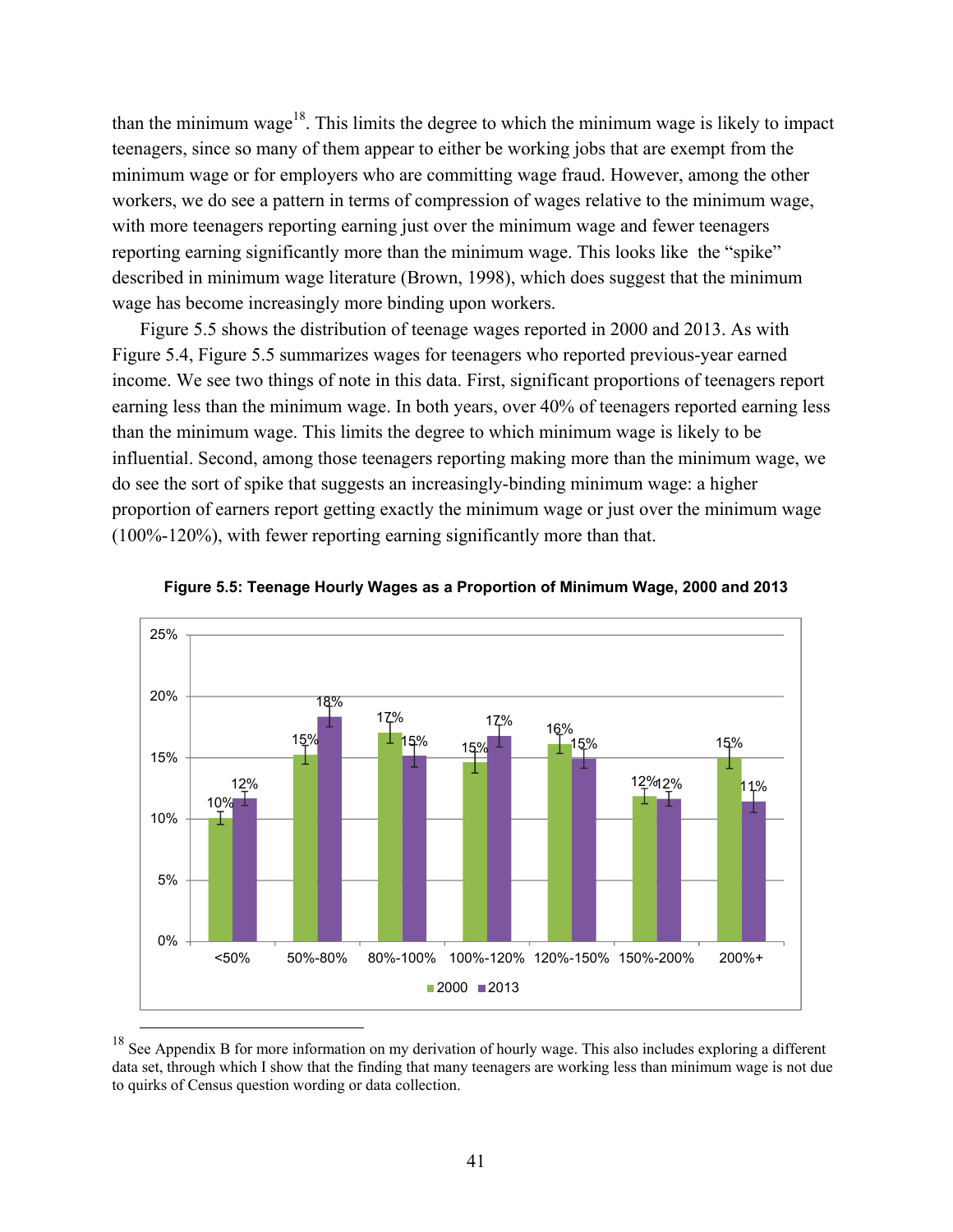These wage results are ambiguous in their support of the minimum wage. While the significant proportion of teenagers reporting earning less than the minimum wage suggests that higher minimum wages are limited in the degree to which they could be affecting teenage workers, the changes in the rest of the wage distribution do suggest that the minimum wage is increasingly-binding, which suggests it could be having disemployment effects. The other hypotheses do not make predictions about this evidence.

# Evaluating the Evidence

The following table, Table 5.3, summarizes each of the pieces of evidence shown in this chapter and how it relates to each of the hypotheses regarding the drivers of reduced teenage employment.

| Evidence                          | Most of the<br>decrease in teenage<br>employment is due<br>to an increase in<br>teenagers who are<br>NILF and report not<br>wanting to work, not<br>teenagers who are<br>searching for work<br>or report wanting to<br>work | There is no<br>evidence for a<br>change in the<br>distribution of<br>hours 12 <sup>th</sup><br>graders report<br>wanting to work<br>during the year.                       | There is<br>evidence an<br>increase in the<br>number of hours<br>$12^{th}$ graders<br>report their<br>parents want<br>them to work<br>during the<br>school year. | Teenage wages<br>have remained<br>static.                                 | A significant<br>proportion of<br>teenagers report<br>earning below the<br>minimum wage.<br>Among other<br>earners, there is<br>evidence for an<br>increasingly-<br>binding minimum<br>wage. |
|-----------------------------------|-----------------------------------------------------------------------------------------------------------------------------------------------------------------------------------------------------------------------------|----------------------------------------------------------------------------------------------------------------------------------------------------------------------------|------------------------------------------------------------------------------------------------------------------------------------------------------------------|---------------------------------------------------------------------------|----------------------------------------------------------------------------------------------------------------------------------------------------------------------------------------------|
| Supply:<br>Education              |                                                                                                                                                                                                                             |                                                                                                                                                                            |                                                                                                                                                                  |                                                                           |                                                                                                                                                                                              |
| Demand:<br>Unskilled<br>Labor     | This hypothesis makes no predictions regarding this                                                                                                                                                                         |                                                                                                                                                                            | This evidence<br>either shows<br>multiple                                                                                                                        | This hypothesis<br>makes no<br>predictions<br>regarding this<br>evidence. |                                                                                                                                                                                              |
| Demand:<br>Immigrants             | evidence.                                                                                                                                                                                                                   |                                                                                                                                                                            |                                                                                                                                                                  |                                                                           |                                                                                                                                                                                              |
| Demand:<br>Other Adult<br>Workers |                                                                                                                                                                                                                             |                                                                                                                                                                            | statistically<br>significant<br>effects going in<br>different                                                                                                    |                                                                           |                                                                                                                                                                                              |
| Wage<br>Floor:<br>Minimum<br>Wage | The evidence shows<br>an effect that is<br>statistically<br>significant and goes<br>in opposite of the<br>direction predicted<br>by the hypothesis.                                                                         | This evidence<br>either shows<br>multiple<br>statistically<br>significant<br>effects going in<br>different<br>directions or no<br>statistically<br>significant<br>effects. | The evidence<br>shows an effect<br>that is<br>statistically<br>significant and<br>goes in the<br>direction<br>predicted by the<br>hypothesis.                    | directions or no<br>statistically<br>significant<br>effects.              | This evidence<br>either shows<br>multiple statistically<br>significant effects<br>going in different<br>directions or no<br>statistically<br>significant effects.                            |

## **Table 5.3: Evaluating the Evidence: Teen Labor Market Issues**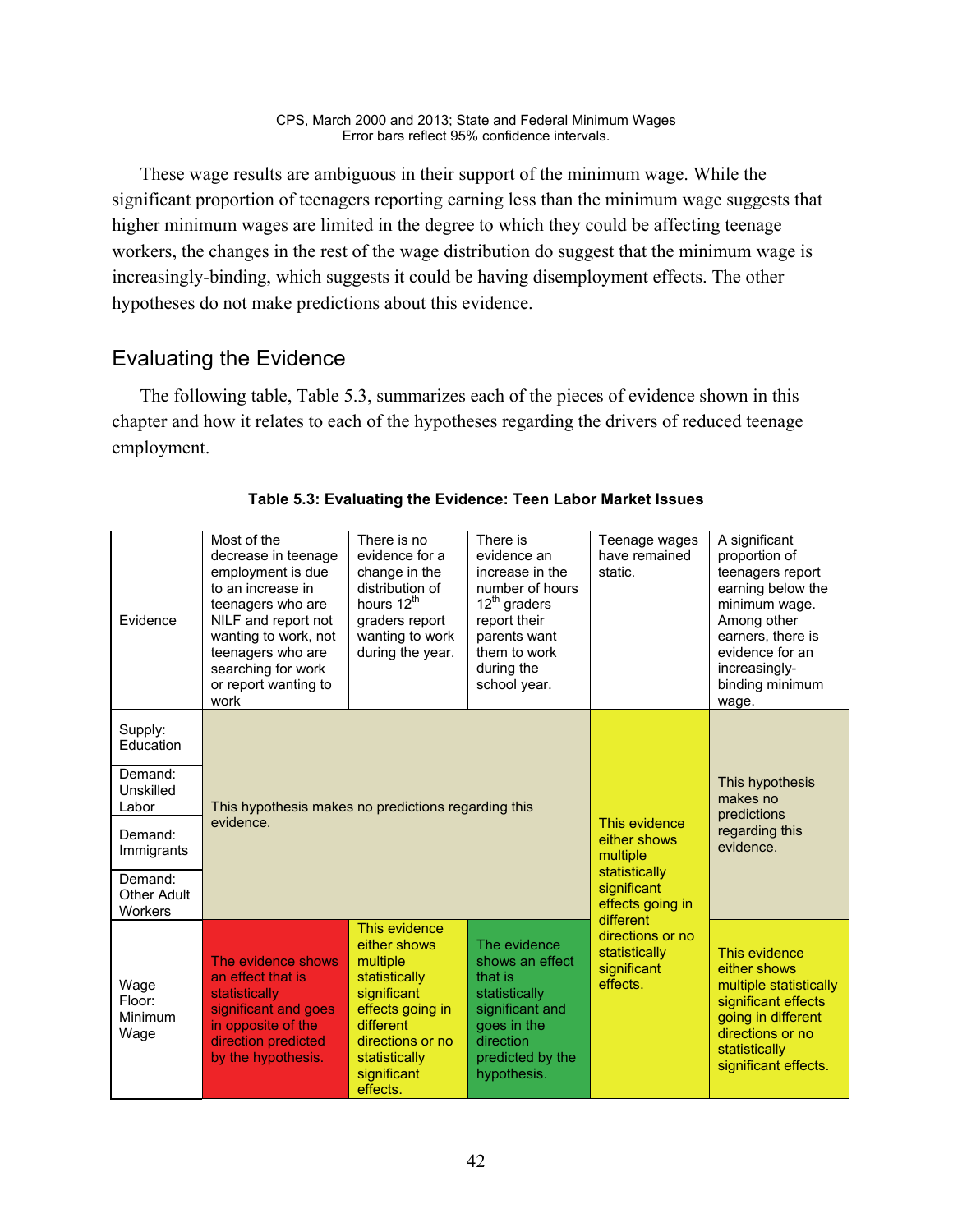The findings of this chapter mostly relate to the minimum wage hypothesis, and they are mixed in terms of support for it. Most of the evidence lets us evaluate whether there is increasingly a gap between the proportion of teenagers who want jobs and those who are able to find them, as predicted by the minimum wage hypothesis. The proportion of teenagers reporting wanting jobs has gone down significantly, mirroring the decline in teenage employment. This contradicts the minimum wage hypothesis. However, the more detailed data from MTF on  $12<sup>th</sup>$ graders is more complicated. There has been no change in the distribution of hours that  $12<sup>th</sup>$ graders report wanting to work during the school year, which we classify as being ambiguous in support for the minimum wage. However, this same group reports an increase in the hours that their parents report them wanting work during the school year, which is more supportive of the minimum wage hypothesis.

We also present some information regarding teenage wages. At most points in the wage distribution among teenagers who report earning wage income, hourly wages are the same in 2000 and 2013. This is ambiguous in its support for all of the hypotheses. When comparing wages earned to the minimum wage in both years, we see that a significant proportion of teenagers report earning less than the minimum wage. This limits the degree to which the minimum wage is likely to be binding on teenagers. However, among more-than-minimum wage earners, the distribution we see is what we'd expect from an increasingly-binding minimum wage: a spike just above the minimum wage, with a smaller proportion of earners getting significantly above the minimum wage. We categorize this evidence as again ambiguous in its support of the minimum wage.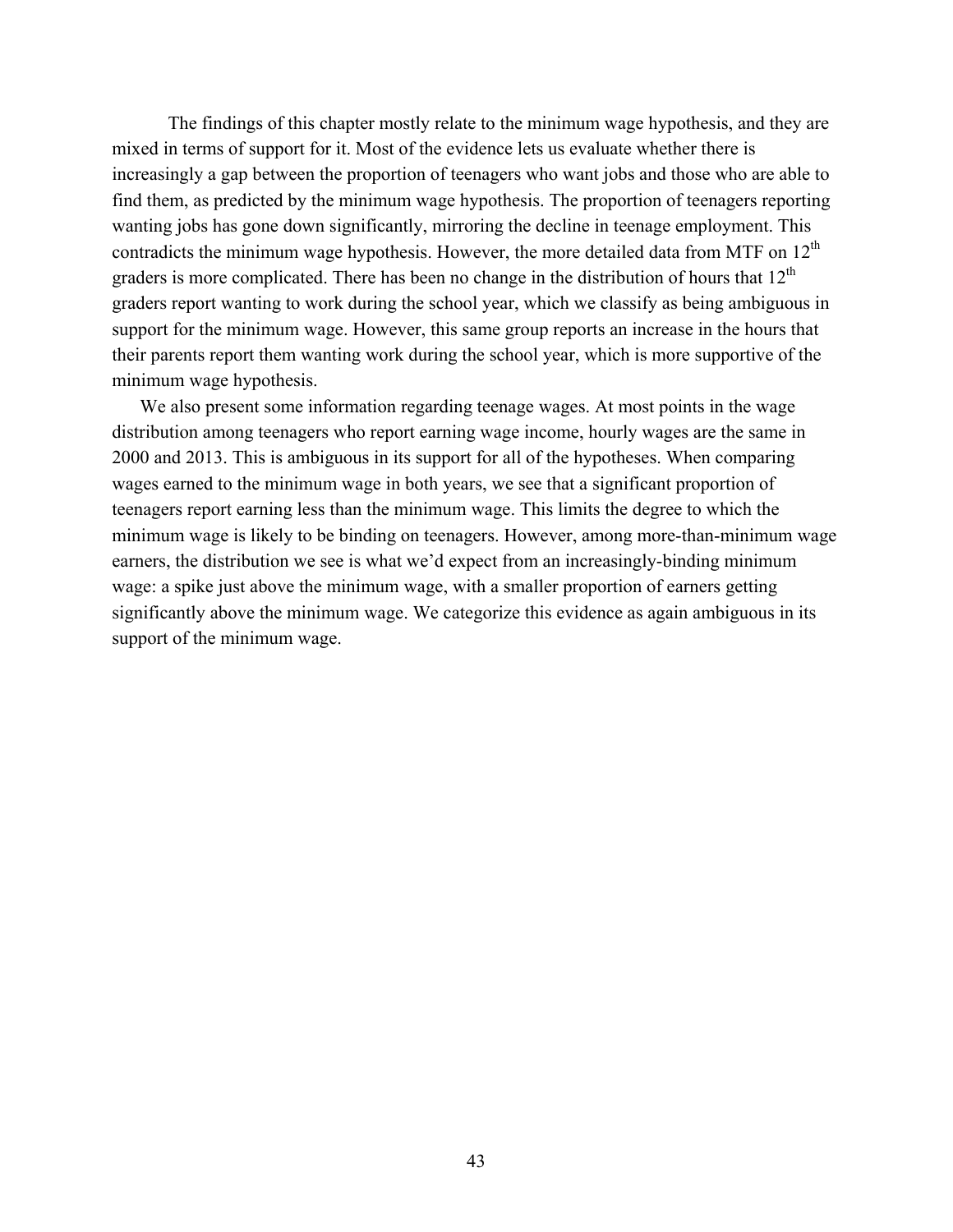This chapter will present evidence regarding teenage employment from a statistical model to test the hypotheses described in Chapter Two. We will consider to what extent the drop in employment among teenagers is statistically associated with various individual, county-, and state-level variables, including school status, the proportion of adult high school dropouts, relative wage earnings between workers of different educational strata, the proportion of adults who are unemployed, the proportion of immigrants among adults, and the minimum wage. As discussed in Chapter Two, each of the hypotheses makes different predictions regarding the outcomes of this analysis.

We find that changes in the characteristics of teenagers and their environments account for most of the drop in teenage employment, with the evidence generally supporting the hypothesis that teenagers are supplying less labor because of increased returns to education. The increase in the proportion of teenagers who are in school explains some of the reduction in teenage employment, as does the increase in the relative wages of college graduates to high school dropouts at the state level. Additionally, as was predicted by the supply: education hypothesis as described in Chapter Two, the gap has expanded between the employment rates of students and non-students, and this changing relationship between school enrollment and employment explains some of the drop in teenage employment. That is, being a student is now more negatively associated with employment in 2013 than in 2000. There is no evidence in favor of other hypotheses.

The structure of this chapter is as follows: The first sections describe the data sources used and outline the theoretical basis for the decomposition. The second section presents summary statistics on the data, and the third section models teenage employment separately in 2000 and 2013. The fourth section shows the results of the decomposition model and discusses how the findings relate to each hypothesis. Finally, I present a chart summarizing these findings.

## Data Source

In this chapter, I reference several different Census data sets. First, to obtain counts of teenagers and where they live, whether they're employed, and whether they're in school, I use the 5% Census sample from 2000 and the 2013 American Community Survey (ACS) PUMS data. The Census sample is the data from the 5% of Census respondents in 2000 who were given the long-form Census survey. After 2000, the long-form Census survey was discontinued and replaced with the ACS, an annual survey which records many of the same variables as did the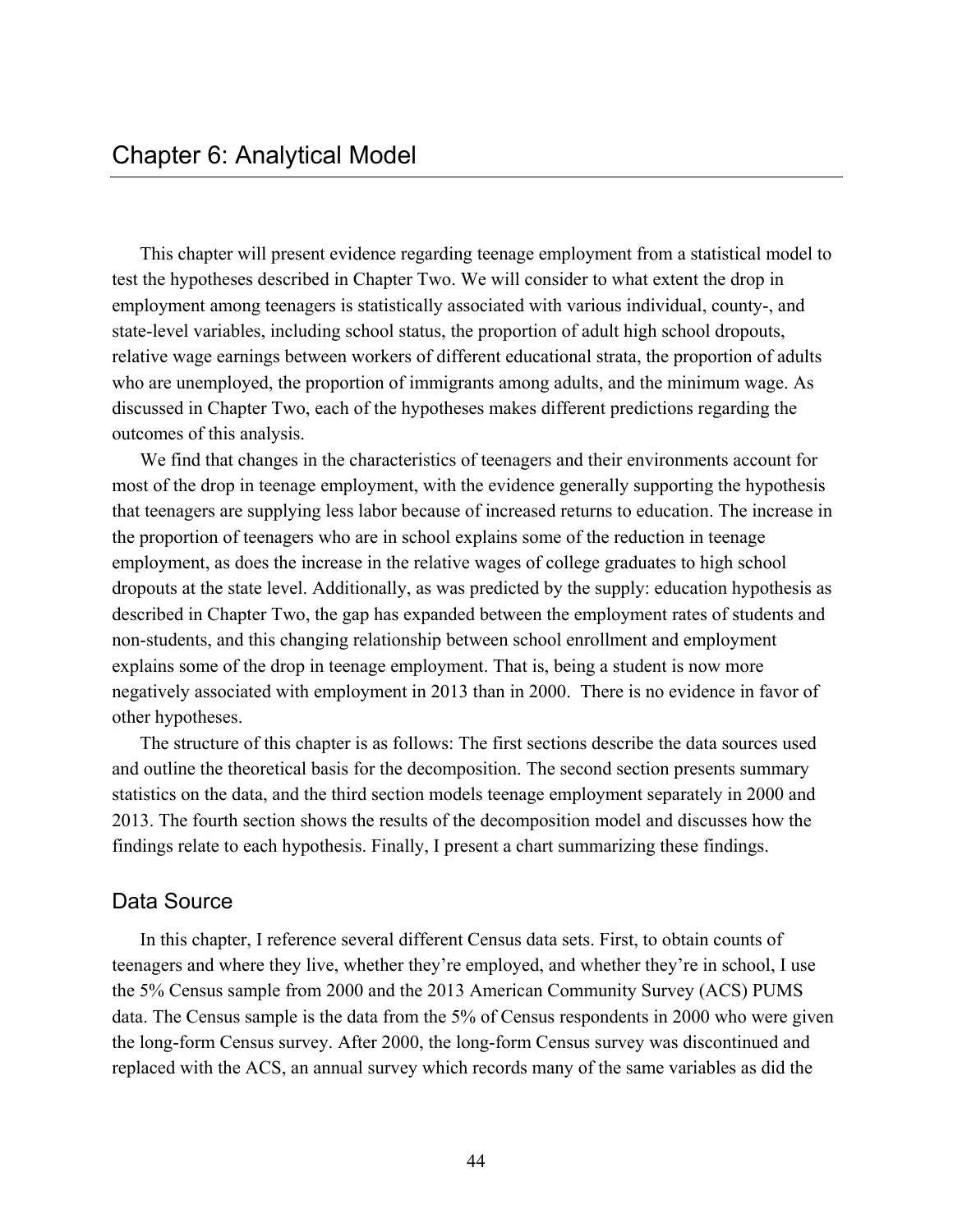long-form survey. The 5% Census sample provides respondent-level data on about 800,000 16- 19 year-olds in 2000, with 2013 ACS containing about 200,000 teenagers.

Additionally, I use two other data sets to provide information on county- and state-level variables. These are 1999 and 2012 data from the CPS. These provide county<sup>19</sup>- and state-level data on unemployment, the composition of adults, and adult wages. I use this instead of the 5% Census sample and 2013 ACS data in order to introduce a lag so as to reduce endogeneity issues, or those associated with my outcome of interest in some way influencing the independent variables<sup>20</sup>. Finally, I use state-level data on minimum wages from 2000 and 2013.

## Decomposing the Gap

In this chapter's analysis, we decompose the drop in teenage employment as a function of various factors. There are two broad categories that we'll be looking at: changes in employment due to changes in the composition of teenagers (for instance, the proportion attending school, or the variables at the county- and state-level) and changes due to the relationship between those variables and employment. The decomposition method can differentiate between composition changes and relationship changes, whereas a standard regression would just be able to model the effect of changes in the composition. The next section will discuss changes in composition, summarizing variables in both years and noting changes, while the section after that will do the same for changes in the relationships between these variables and employment. Finally, I will show the results of the actual decomposition.

Some of my hypotheses predict that either changes in the value of these characteristics or changes in the relationship between the characteristic and teenage employment will explain the reduction in employment. For instance, the minimum wage hypothesis would be supported by either higher minimum wages negatively affecting teenage employment or by minimum wages being increasingly binding – that is, there being a stronger negative relationship between minimum wage and employment among teenagers. Other hypotheses only predict that changes in the characteristics of teenagers or in their county- or state-level environments will explain the reduction in teenage employment. For instance, the hypothesis that increased returns to education are causing more teenagers to forgo work for school predicts that the increase in the relative wages of college graduates to other workers will explain the reduction in teenage employment.

 $19$  Because counties are only identifiable in either ACS or CPS data if they reach a certain population threshold, respondents in smaller counties are assigned to a "county" representing all of the smaller counties in their state.

<sup>&</sup>lt;sup>20</sup> Because there is no long-form Census or ACS sample from 1999, I use CPS data for both 1999 and 2012 for the sake of consistency.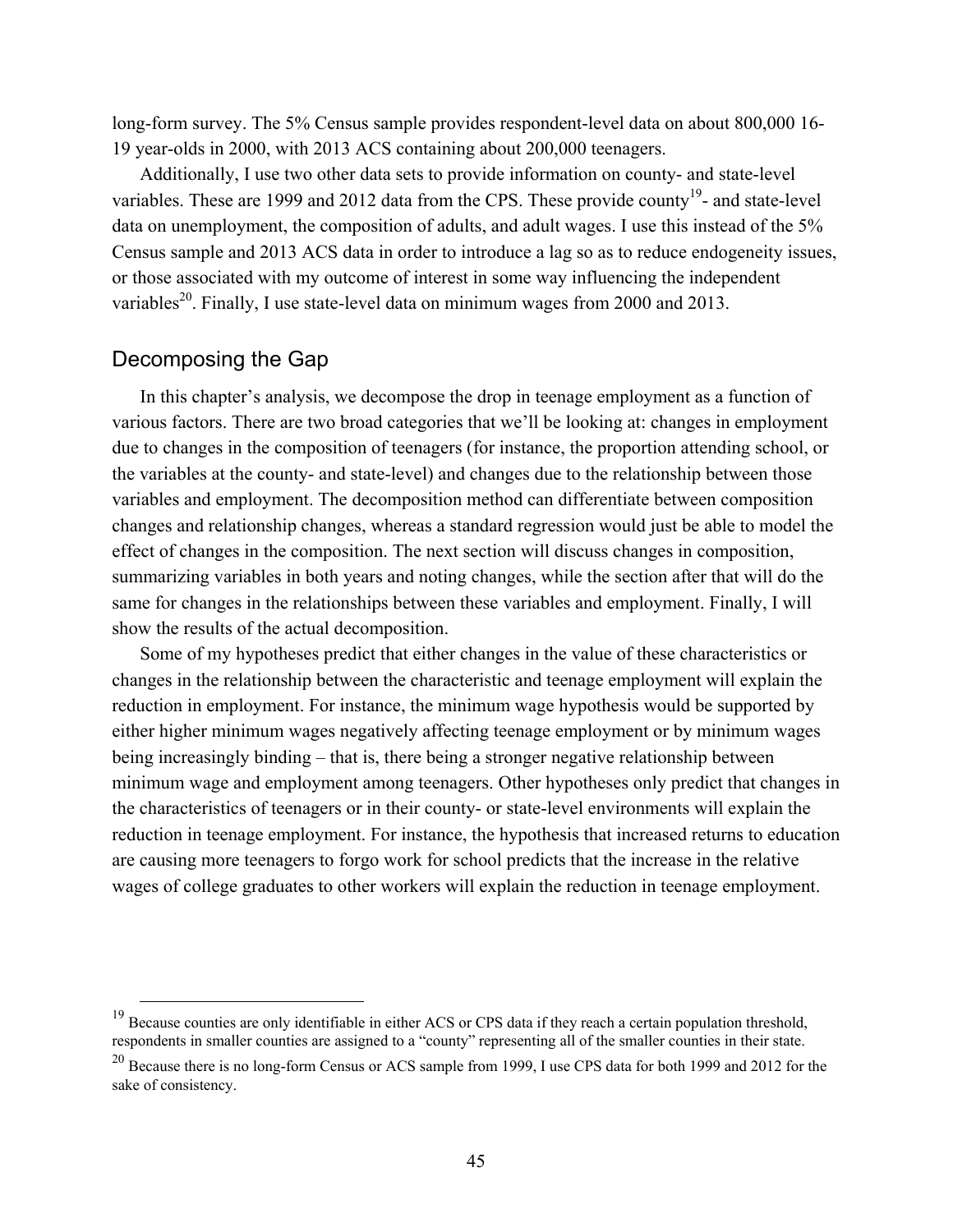#### *Explaining the Model*

The model I use is a variant of the Oaxaca-Blinder decomposition method, with several changes from the standard model. Because my independent variable, teenage employment, is discrete (and specifically binary) rather than continuous, I use a logit version of the model. Additionally, because I have many county and state-level variables, I cluster by county so that the standard errors better reflect this. I use the Stata package "Oaxaca" in order to do this analysis. This section will show how the decomposition is computed.

In equations 1 and 2, we separately model the proportion of employed teenagers in each year with the terms  $\overline{Y_{2000}}$  and  $\overline{Y_{2013}}$ . X is a vector of individual characteristics (school status), while Z is a matrix of state-level characteristics (unemployment rate, proportion of immigrants among adults, proportion of people with less than a high school diploma among adults, ratio of adult unemployment rate), and A is a matrix with that same set of characteristics, but at the county  $level<sup>21</sup>$ .

$$
\overline{Y_{2000}} = \overline{F(X_{2000}\beta_{1;2000} + Z_{[1999]}\beta_{2;1999} + A_{[1999]}\beta_{3;1999})}
$$
[1]  
\n
$$
\overline{Y_{2013}} = \overline{F(X_{2013}\beta_{1;2013} + Z_{[2012]}\beta_{2;2012} + A_{[2012]}\beta_{3;2012})
$$
[2]

In order to decompose  $\overline{Y_{2000}} - \overline{Y_{2013}}$ , or the reduction in employment between 2000 and 2013, we use the following equation. This is modified from the original Blinder-Oaxaca decomposition analysis, in which the outcome variable was continuous rather than discrete. Y corresponds to employment status – employed or not employed – and therefore our  $F$ corresponds to the logit model, or  $F(X\beta) = \frac{\exp(X\beta)}{[1 + \exp(X\beta)]}$ .

The gap in the proportion of employed teenagers in 2000 and 2013 can be represented as:  
\n
$$
\frac{\overline{Y_{2000}} - \overline{Y_{2013}}}{\left[ F(X_{2000}\beta_{1;2000} + Z_{[1999]}\beta_{2;1999} + A_{[1999]}\beta_{3;1999}) - F(X_{2013}\beta_{1;2000} + Z_{[2012]}\beta_{2;1999} + A_{[2012]}\beta_{3;1999}) \right] + \frac{\left[ F(X_{2013}\beta_{1;2000} + Z_{[2012]}\beta_{2;1999} + A_{[2012]}\beta_{3;1999}) - F(X_{2013}\beta_{1;2013} + Z_{[2012]}\beta_{2;2012} + A_{[2012]}\beta_{2012;}) \right]}
$$
\n[3]

For most decompositions, the critical distinction is between the composition term and the coefficient term; while that's not the major distinction here, we'll still go through and describe these two terms. First, the term  $\overline{F(X_{2013}\beta_{1;2000} + Z_{[2012]}\beta_{2;1999} + A_{[2012]}\beta_{3;1999})}$  is the composition term; it represents the employment rate for teenagers that would be predicted if

 $21$  The equations in this chapter are modified from Yun (2004), which discusses the Oaxaca-Blinder method for nonlinear models.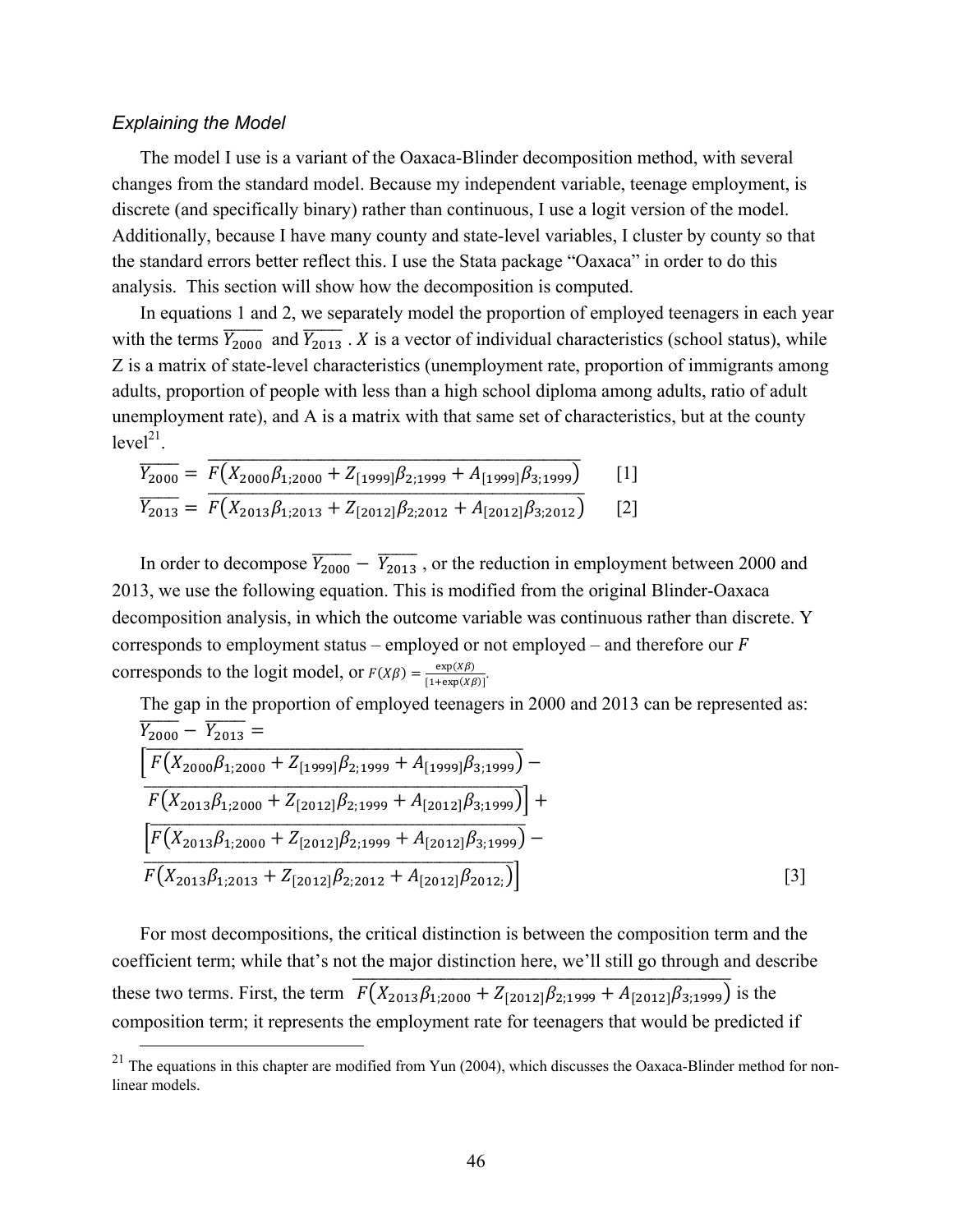teenagers (and their counties and states) had the same characteristics in 2013 as they did in 2000. Therefore,

# $\overline{F(X_{2000}\beta_{1;2000}+Z_{[1999]}\beta_{2;1999}+A_{[1999]}\beta_{3;1999})}-$

 $\frac{1}{F(X_{2013}\beta_{1;2000} + Z_{[2012]}\beta_{2;1999} + A_{[2012]}\beta_{3;1999})}$  represents the gap between the employment rate in 2000 and 2013 that is explained by changes in the composition of teenagers (and their counties and states.) The second half of the equation represents the remaining gap, or the proportion that is explained by changes in the relationship between the variables and the outcome (employment).

An additional advantage of using this model is that we can further decompose the contributions of each of these variables in order to determine which specific compositional or coefficient changes explain the gap. This is key to our use of the model, since we're not primarily interested in the breakdown of compositional vs. coefficient effects but rather of the contribution of each variable, as discussed in Chapter Two. The contributions of variables to the composition effect will be those which both are associated with teenage employment in 2000 and the values of which change from 2000 and 2013. If a variable is positively associated with teenage employment in 2000 and declines from 2000 to 2013, it is likely to explain some of the compositional difference in teenage employment. Or similarly, if it's negatively associated with teenage employment in 2000 and rises from 2000 to 2013, it is also likely to explain some of this difference. Coefficient terms will contribute to the overall difference if the relationship between that variable and employment among teenagers fell from 2000 to  $2013^{22}$ . For instance, if a variable previously was strongly associated with teenage employment but now is only weakly associated with it, that changing relationship might explain some of the coefficient piece of the decline.

One limitation of this analysis is the possibility of missing variables which are correlated with included variables but would point to different hypotheses, including hypotheses that I am not testing. For instance, if young adults in their 20s are increasingly competing with teenagers, and young adults are also more likely than other adults to be unemployed, the exclusion of this variable could make the variables relating to unemployed adults explain more of the drop in teenage employment than they would if we had properly included the young adult variables. It is not possible to prove that there are no other variables which would have explanatory value. Including only variables which there is a strong theoretical reason for the inclusion of helps avoid either false positives (where null hypotheses that should not be rejected are rejected) or

<sup>&</sup>lt;sup>22</sup> Another possibility would be if the relationship between that variable and employment rose among teenagers from 2000 to 2013 for a variable that was negative in 2013. However, by the nature of my variables, none of them can be negative.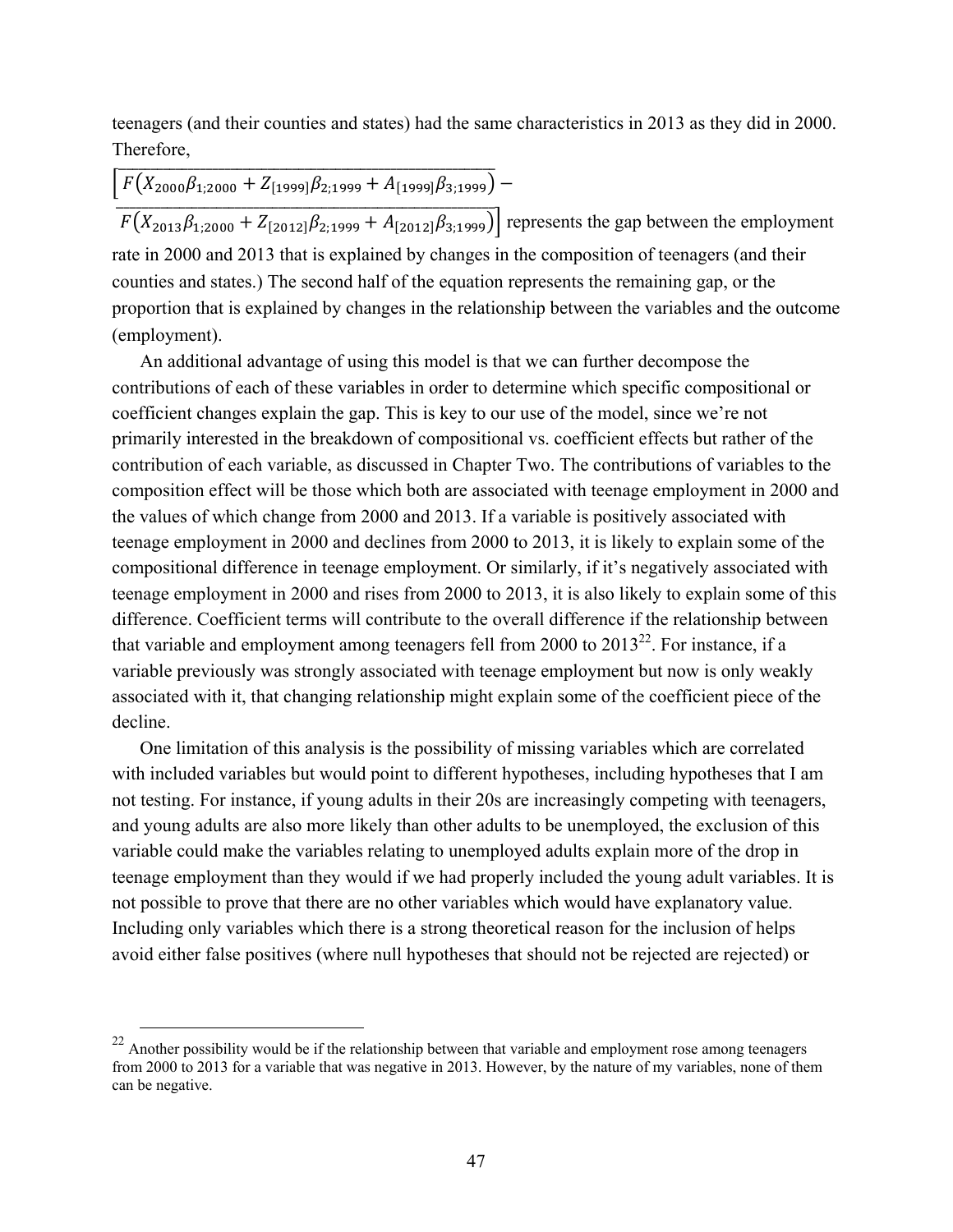raising the evidentiary bar so far, via the false discovery rate adjustment, such that hypotheses that should be rejected will not be rejected<sup>23</sup>.

## Characteristics of Teenagers by Year

In this chapter, I will perform an analysis which will decompose the reduction into teenage employment into several different components, the broadest of which are the amount of the gap which is statistically associated with a change in the characteristics of teenagers and their environments and which are associated with changes in the relationship between those characteristics and employment. This section summarizes changes in those characteristics and explains which we anticipate may be meaningful as far as explaining the reduction in teenage employment. The gap that we will be trying to explain is the difference between the 41% of teenagers working in 2000 and the 28% working in 2013.

Table 6.1 shows the summary statistics for teenagers in 2000 and 2013: These results appear to support some of our hypotheses and not others, although we will wait to make judgements on this until the actual decomposition analysis. For instance, the supply hypothesis predicts an increase in the proportion of teenagers in school, and we do see this in the results: the proportion of teenagers in school rose from 80% to 85%. It also predicts reductions in the relative wages of non-college graduates to college graduates, and we see this both with high school dropout wages and high school graduate wages. We additionally see increases in the proportion of adults who were unemployed, which is what we'd expect to see if adult workers were increasingly competing with teenagers for jobs, as discussed by the demand: other adult workers hypothesis. The economic situation for adults worsened, as shown by the unemployment rate increasing from 4% to 8%. Relative wages of high school dropouts to college graduates fell, as did high school graduates to college graduates. However, with all of these issues, even though we know how the composition is changing, we don't know yet to what extent these changes will statistically explain the drop in employment.

<sup>&</sup>lt;sup>23</sup> One way of thinking about this is that we have some information about whether a variable is likely to truly explain variation in some dependent variable. These can be expressed in the form of a probability distribution. The higher the bar for inclusion in a model, the lower the probability of false positives and the higher the probability of false negatives. Using procedures like the Benjamini–Hochberg FDR reduce the expected proportion of false positives. However, if you added in many random, noisy variables with no actual explanatory power and then used the FDR procedure to compensate, it is still possible that some of those variables would not only look significant, but also make the truly predictive variables no longer look significant.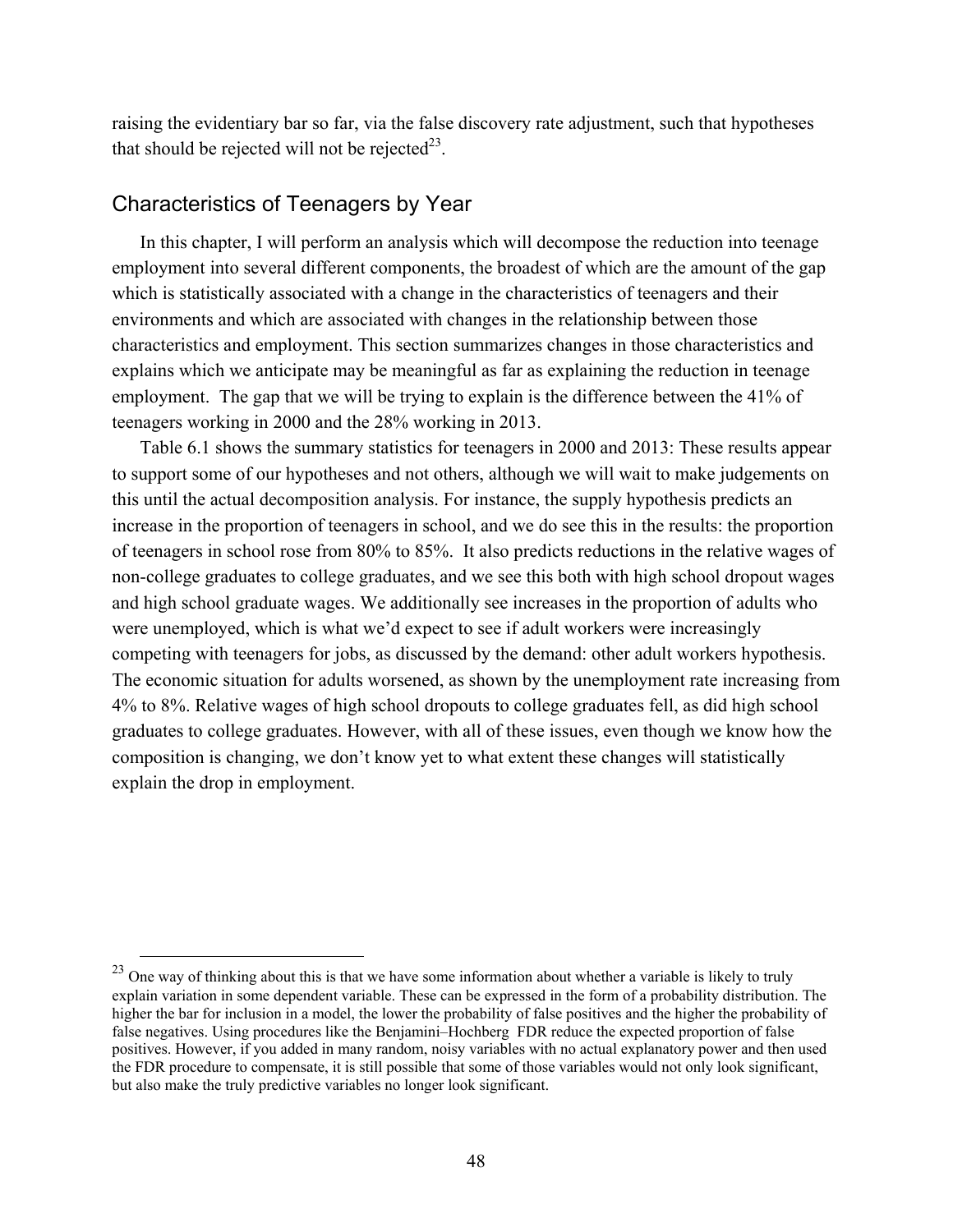|                                                        | 2000       |                 | 2013       |           |
|--------------------------------------------------------|------------|-----------------|------------|-----------|
| <b>Variable</b>                                        | Mean       | <b>SD</b>       | Mean       | <b>SD</b> |
| employed                                               | 0.41       | 0.49            | 0.28       | 0.45      |
| In School                                              | 0.80       | 0.40            | 0.85       | 0.35      |
| Proportion of HS Dropouts (County)                     | 0.14       | 0.06            | 0.11       | 0.05      |
| Proportion of HS Dropouts (State)                      | 0.13       | 0.04            | 0.11       | 0.03      |
| Ratio HS Dropout: College Grad Income (County)         | 0.26       | .27             | 0.11       | 0.25      |
| Ratio HS Dropout: College Grad Income (State)          | 0.17       | 0.09            | 0.09       | 0.08      |
| Ratio HS Grad: College Grad Income (County)            | 0.57       | .21             | 0.42       | 0.31      |
| Ratio HS Grad: College Grad Income (State)             | 0.50       | 0.06            | 0.40       | 0.06      |
| Proportion Unemployed (County)                         | 0.04       | 0.02            | 0.08       | 0.03      |
| Proportion Unemployed (State)                          | 0.04       | 0.01            | 0.08       | 0.02      |
| Proportion Immigrants (County)                         | 0.12       | 0.12            | 0.16       | 0.13      |
| Proportion Immigrants (State)                          | 0.13       | 0.10            | 0.17       | 0.10      |
| Minimum Wage                                           | 5.30       | 0.33            | 7.57       | 0.45      |
| n                                                      | 809,014    |                 | 172,957    |           |
| weighted n                                             | 15,956,257 |                 | 17,107,683 |           |
| school<br>$\overline{a}$<br>$\frac{1}{2}$<br>$-\cdots$ | 1.80       | $\cdot$ $\cdot$ | school     | 1.85      |

#### **Table 6.1: Summary Statistics**

5% Census sample 2000; ACS 2013; CPS 1999 and 2013; State and federal minimum wages

# Modeling Employment Separately by Year

In addition to changes in the composition of variables relating to the teenagers or their environments, another possible explanation for the drop in employment is changes in the relationship of those variables to teenage employment. I refer to these as coefficient effects. This section summarizes differences in the relationship between each of the variables in our model and teenage employment in 2000 and 2013 and explains which we anticipate may be meaningful as far as explaining the reduction in teenage employment.

In this empirical framework, we model the probability of employment among each teenage respondent as follows in equations 4 and 5. These are the same as equations 1 and 2, except our outcome of interest is individual-level employment, not proportion employed. Here  $Y_{it}$ , the dependent variable, refers to the employment status of each respondent.  $X_{i[t]}$  are the individuallevel characteristics in year *t*, while  $Z_{s[t-1]}$  are the state-level characteristics in year t-1 and  $A_c$ are the county-level characteristics in year t-1. Again, because  $F(X\beta)$  is a logit model,

$$
F(X\beta) = \frac{\exp(X\beta)}{[1+\exp(X\beta)]}
$$

$$
Y_{i;2000} = F(X_{i[2000]}\beta_1 + Z_{s[1999]}\beta_2 + A_{c[1999]}\beta_3)
$$
\n
$$
Y_{i;2013} = F(X_{i[2013]}\beta_1 + Z_{s[2012]}\beta_2 + A_{c[2012]}\beta_3)
$$
\n
$$
[5]
$$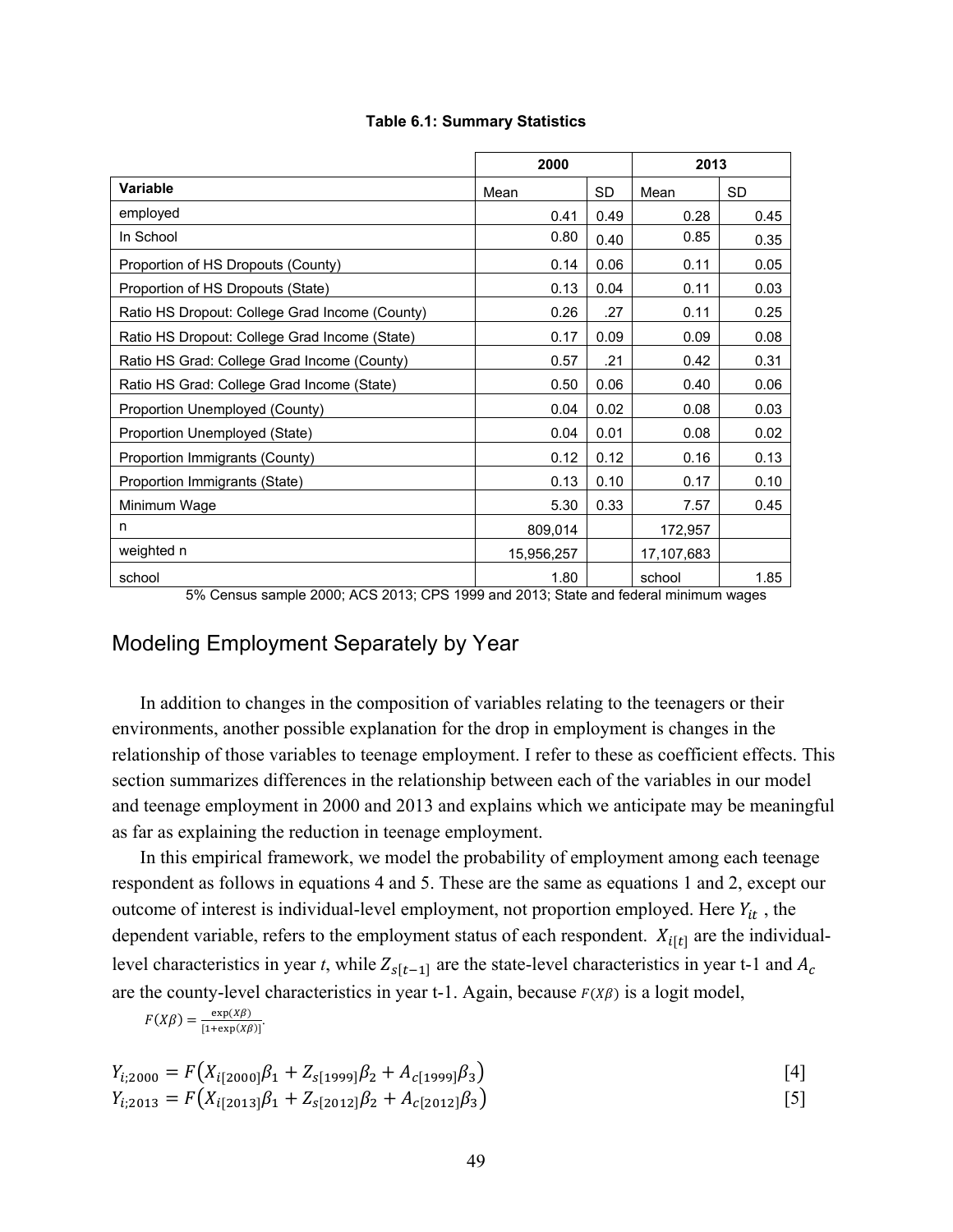Table 6.2 shows the results of each of these analyses for 2000 and 2013. As with the results regarding changes in composition, these appear to support some of our hypotheses and not others, although we will wait to make judgements on this until the actual decomposition analysis. From these results, the supply hypothesis may supported in two ways: first, in both periods, school is negatively associated with working. Because we saw an increase in the proportion of teenagers in school, and this confirms that the relationship between being in school and working is negative, we now have a strong reason to suspect that the increase in the proportion of teenagers in school will explain some of the drop in employment. This would be a composition change. Additionally, the relationship between school status and employment has become more negative, suggesting that we may also see the changing relationship between school and employment explaining some of the drop in teenage employment. The relationship between proportion of high school dropouts and employment, while always negative, has gotten stronger at the state level: we may see this relationship explaining some of the reduction in teenage employment, even as we see the reduction in the proportion of high school dropouts (as shown in Table 6.1) predicting an increase in teenage employment. However, with all of these issues, even though we know how the relationship between the variables and employment is changing, we don't know yet to what extent these changes will statistically explain the drop in employment.

| <b>VARIABLES</b>                               | 2000                 | 2013                 |  |
|------------------------------------------------|----------------------|----------------------|--|
|                                                |                      |                      |  |
| In School                                      | $-0.811***$ (0.0240) | $-0.949***$ (0.0292) |  |
| Proportion of HS Dropouts (County)             | $-1.936***$ (0.453)  | $-2.423***$ (0.594)  |  |
| Proportion of HS Dropouts (State)              | $-0.586(0.671)$      | $-1.837(1.235)$      |  |
| Ratio HS Dropout: College Grad Income (County) | 0.0353(0.0542)       | $-0.0793(0.0984)$    |  |
| Ratio HS Dropout: College Grad Income (State)  | $0.606**$ (0.233)    | $1.206***(0.356)$    |  |
| Ratio HS Grad: College Grad Income (County)    | $-0.0411(0.0711)$    | 0.0624(0.0356)       |  |
| Ratio HS Grad: College Grad Income (State)     | 0.369(0.462)         | $-0.282(0.639)$      |  |
| Proportion Unemployed (County)                 | $-1.182(0.800)$      | $-1.360(0.818)$      |  |
| Proportion Unemployed (State)                  | $-7.453***$ (2.460)  | $-3.901(2.387)$      |  |
| Proportion Immigrants (County)                 | $-0.806**$ (0.324)   | $-0.706(0.354)$      |  |
| Proportion Immigrants (State)                  | 0.0715(0.449)        | $-0.593(0.596)$      |  |
| Minimum Wage                                   | 0.0181(0.0686)       | $-0.0316(0.0578)$    |  |
| Constant                                       | $1.473***$ (0.343)   | $2.098***$ (0.442)   |  |
| Observations                                   | 805,850              | 171.378              |  |
|                                                |                      |                      |  |

#### **Table 6.2: Logit Results**

Standard errors, based on clustering at the county level, are in parentheses 5% Census sample 2000; ACS 2013; CPS 1999 and 2013; State and federal minimum wages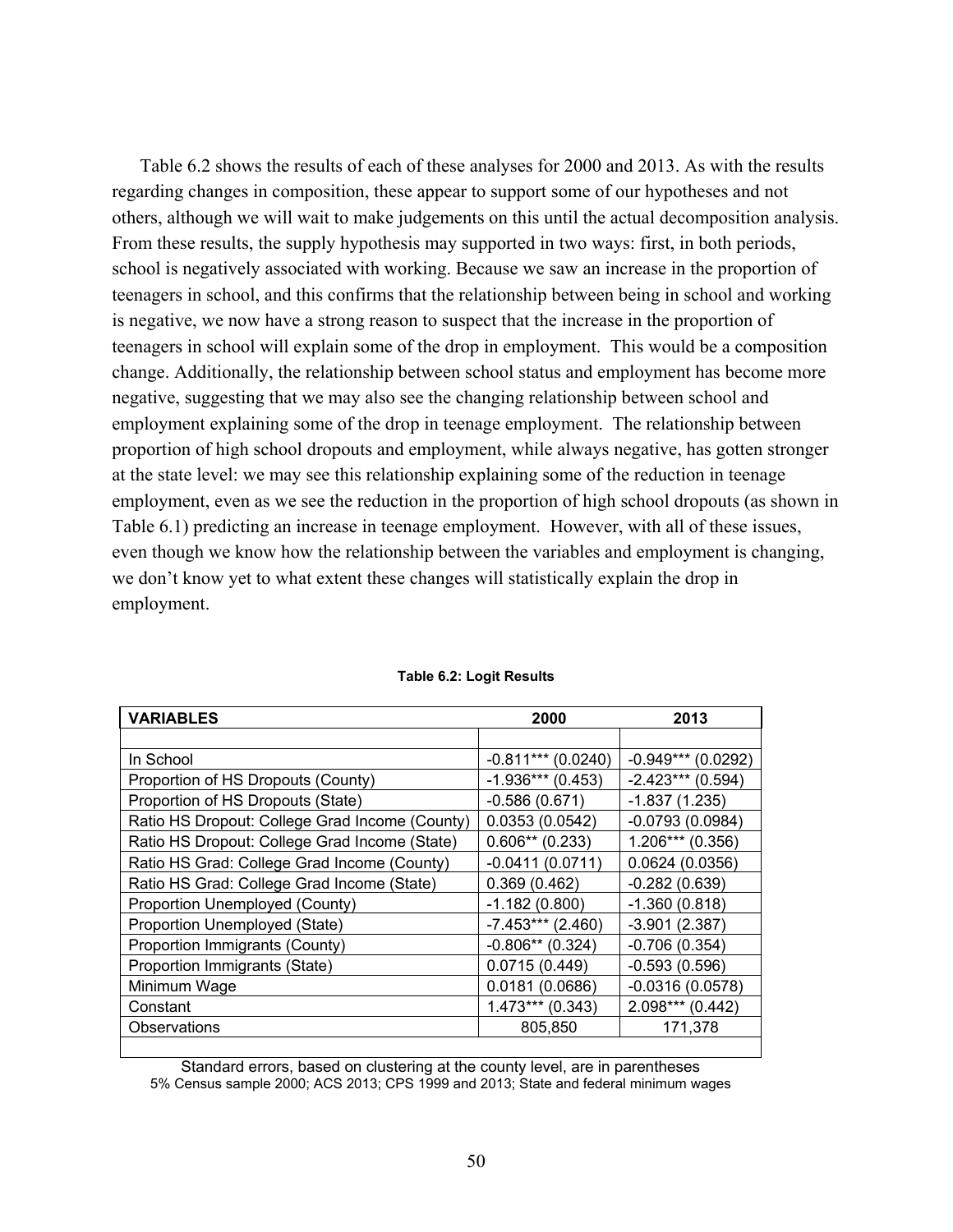\*\*\* p<0.01, \*\* p<0.05, \* p<0.1 (Based on Benjamini-Hochberg FDR)

Previously, we have explained the decomposition model and gone through the changes in the composition of teenagers and their environments, and the differences in how those were associated with teenage employment in 2000 and 2013: here, we will present the results of the decomposition model, going through which factors explain the reduction in teenage employment. As we will show, this decomposition analysis indicates that most of the 13 percentage point drop in teenage employment from 2000 to 2013 (about 59% of that gap) is associated with changes in the composition of this group, including both respondent-level changes and changes in countyand state-level variables. In other words, if the relationships between these variables and employment had remained the same from 2000 to 2013, we would expect that the decrease in teenage employment would be 59% of the actual decrease. The remaining 41% is associated with the coefficients, or the changing relationships between these variables and teenage employment. This includes the composition term, which is the amount of the gap that goes unexplained by either changes in the composition or changes in the relationship of these variables to employment. There are three factors that are statistically significant, and they explain almost two-thirds of the employment decrease. All of them support the hypothesis that supply changes from reduced teenage employment due to higher returns to education are driving reductions in teenage employment.

The supply: education hypotheses and all the demand hypotheses predict an employment gap that is explained by a reduction in teenage schooling, and we do see this. The increase in the proportion of teenagers in school explains about 11% of the reduction in employment. In both years, teenagers in school were less likely to be employed relative to teenagers not in school, so the increase in the proportion of teenagers in school from 2000 to 2013 is associated with a reduction in employment among teenagers.

The supply: education hypotheses also predicts the second factor: the changing relationship between being in school and working, with the probability of working contingent on being in school falling, explains about 38% of the gap. As explained in Chapter Two, this hypothesis predicts that employment will decline among students but not among non-students: while we do see declines in both groups, as discussed in Chapter Three, as shown in this model, the particular decline in employment among teenagers in school does explain much of the gap. In 2000, being in school was negatively associated with working – but in 2013, as shown in Table 6.2, the relationship was much stronger, with teenagers in school being much less likely to work than previously.

The supply: education hypothesis also predicts the third factor, which is that the changing ratio between the wages of high school dropouts to college graduates at the state level explains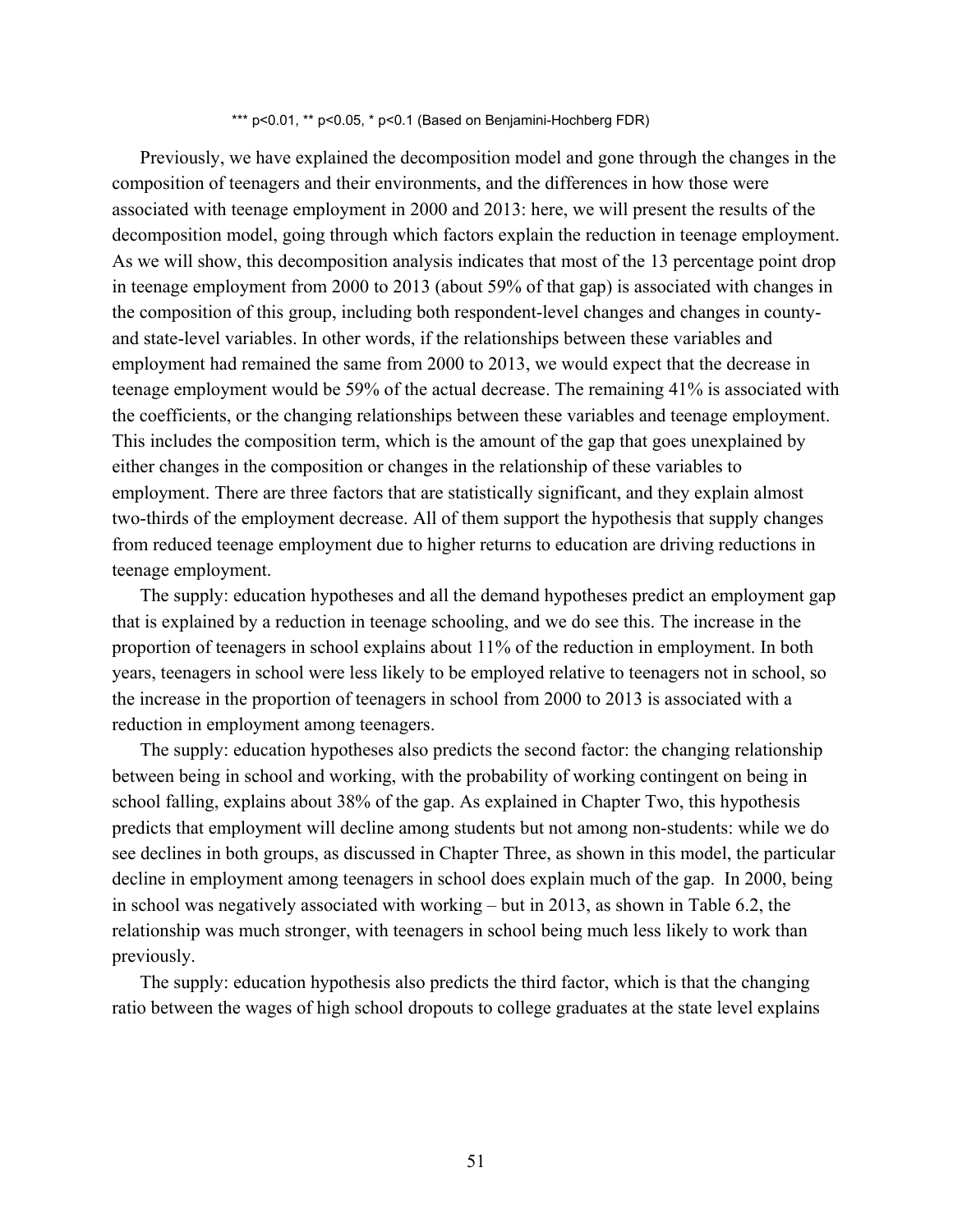about 16% of the gap<sup>24</sup>. In both 2000 and 2013, higher ratios of high school dropout to college graduate wages were associated with teenage employment: teenagers living in areas where high school dropouts were earning relatively more were also more likely to work. But from 2000 to 2013, the wages of high school dropouts relative to college graduates dropped all over the country. Because of the relationship between these relative wages and high school employment, the drop in the relative wages of high school dropouts is associated with a reduction in teenage employment.

Figure 6.1 shows the size of the employment drop from 2000 to 2013 and these results. The initial gap, labeled "employment gap" in the second column, is 13.2%. As shown in the third column, the three factors that are statistically significant explain about two-thirds of the gap. The fourth column shows the magnitude of the remaining gap.



**Figure 6.1: Decomposing the Employment Gap** 

<sup>&</sup>lt;sup>24</sup> The supply: education hypothesis actually should predict that relative wage changes should explain all of the gap in employment related to this hypothesis. However, the variables related to wage differences certainly do not capture all of the changes related to relative wages; rather, they capture the ratio of median values. "Returns to education" are a significantly more complicated concept. Because of this, we would expect for some of the effects related to this to show up in the education terms.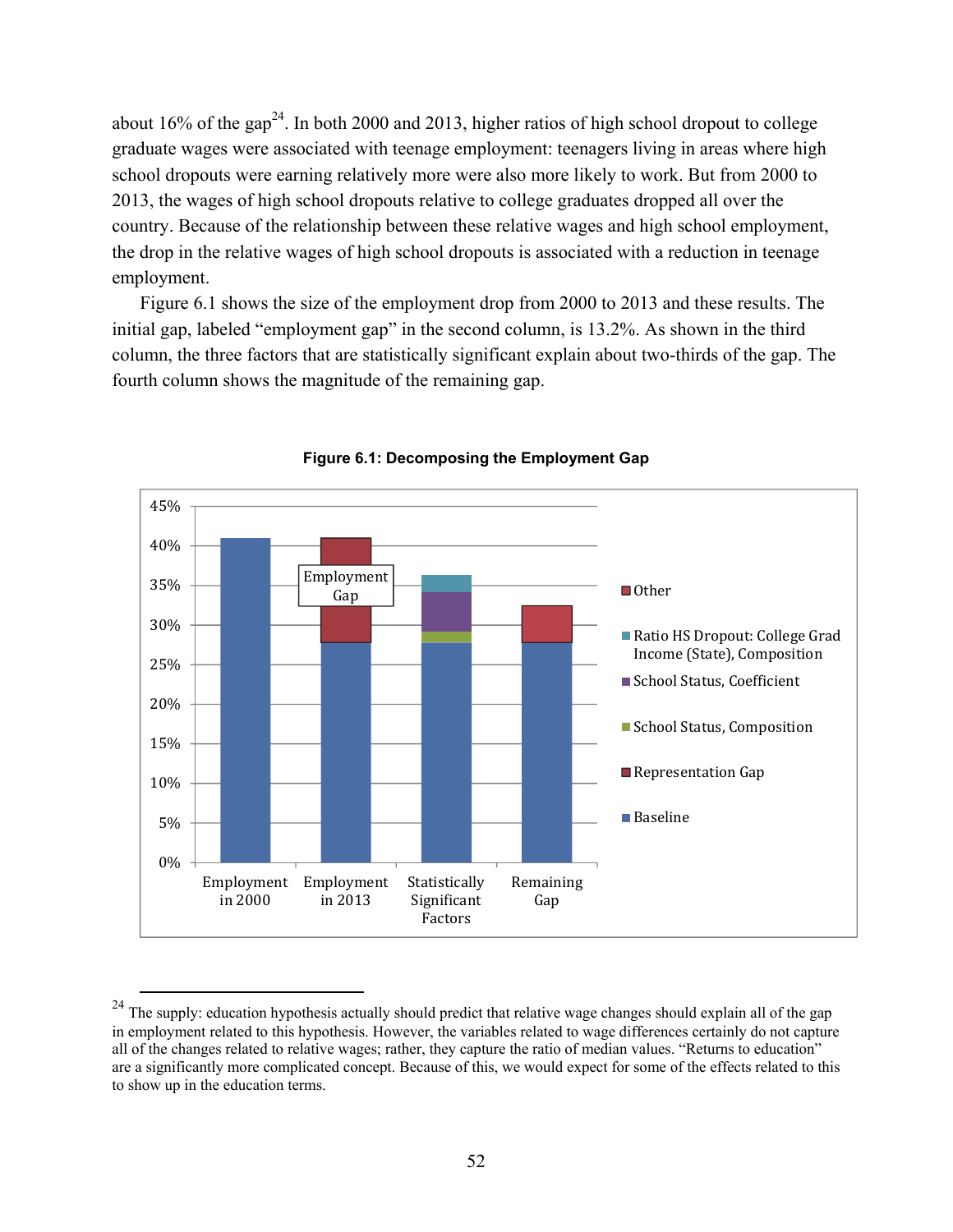Table 6.3 and Table 6.4 show the decomposition results in more detail. The interpretation of the effect terms from Table 6.3 are as follows, using the example of the composition term for "In School": the estimated contribution of changes in school status on teenage employment is .0142. This means that it is estimated that changes in schooling status are responsible for 1.4 points of the 13.2 point drop in teenage employment, or about 11%, as shown in Table 6.4.

| <b>VARIABLES</b>                              | <b>Composition</b>  | <b>Coefficients</b> | <b>Summary</b>      |
|-----------------------------------------------|---------------------|---------------------|---------------------|
|                                               |                     |                     |                     |
| In School                                     | $0.0142***$         | 0.0496***           |                     |
|                                               | (0.000702)          | (0.00945)           |                     |
| Proportion of HS Dropouts (County)            | $-0.0143(0.00411)$  | 0.0101(0.0126)      |                     |
| Proportion of HS Dropouts (State)             | $-0.0103(0.00702)$  | 0.0256(0.0228)      |                     |
| Ratio HS Dropout: College Grad Income         |                     |                     |                     |
| (County)                                      | $-0.00243(0.00331)$ | 0.00245(0.00256)    |                     |
| Ratio HS Dropout: College Grad Income (State) | $0.0217* (0.00700)$ | $-0.00983(0.00728)$ |                     |
| Ratio HS Grad: College Grad Income (County)   | 0.00195(0.00136)    | $-0.00840(0.00692)$ |                     |
| Ratio HS Grad: College Grad Income (State)    | $-0.00580(0.0131)$  | 0.0503(0.0376)      |                     |
| Proportion Unemployed (County)                | 0.0120(0.00721)     | 0.00280(0.0139)     |                     |
| Proportion Unemployed (State)                 | 0.0336(0.0205)      | $-0.0551(0.0478)$   |                     |
| Proportion Immigrants (County)                | 0.00634 (0.00329)   | $-0.00306(0.00800)$ |                     |
| Proportion Immigrants (State)                 | 0.00547 (0.00552)   | 0.0216(0.0138)      |                     |
| Minimum Wage                                  | 0.0151(0.0278)      | 0.0724(0.101)       |                     |
|                                               |                     |                     |                     |
| Composition                                   |                     |                     | $0.0775**$ (0.0257) |
| Coefficients                                  |                     |                     | 0.0546(.0483)       |
| Total                                         |                     |                     | $0.132***(0.00544)$ |
|                                               |                     |                     |                     |
| Observations                                  | 977,228             | 977,228             | 977,228             |

#### **Table 6.3: Decomposition Results**

Using a binomial logit regression, we modeled whether each teenager was employed as a function of the variables listed in this table. This framework creates separate models for employment among teenagers in 2000 and 2013. The numbers above are from a variant of the Oaxaca-Blinder decomposition, wherein the gap between the proportion of teenagers employed in 2000 vs. 2013 is broken into parts and ascribed to changes in either the composition of the variable from the 2000 to the 2013 model or changes in the coefficient on that variable, or the relationship between the variable and employment from the 2000 to the 2013 model. This table shows the full results of the regression. For instance, the first term, .0142\*\*\*signifies that 1.4 points of the 13.2 point drop in employment can be statistically attributed ot the higher proportion of teenagers who are in school in the 2013 model, and that this quantity is statistically

significant.

Standard errors, based on clustering at the county level, are in parentheses 5% Census sample 2000; ACS 2013; CPS 1999 and 2013; State and federal minimum wages \*\*\* p<0.01, \*\* p<0.05, \* p<0.1 (Based on Benjamini-Hochberg FDR)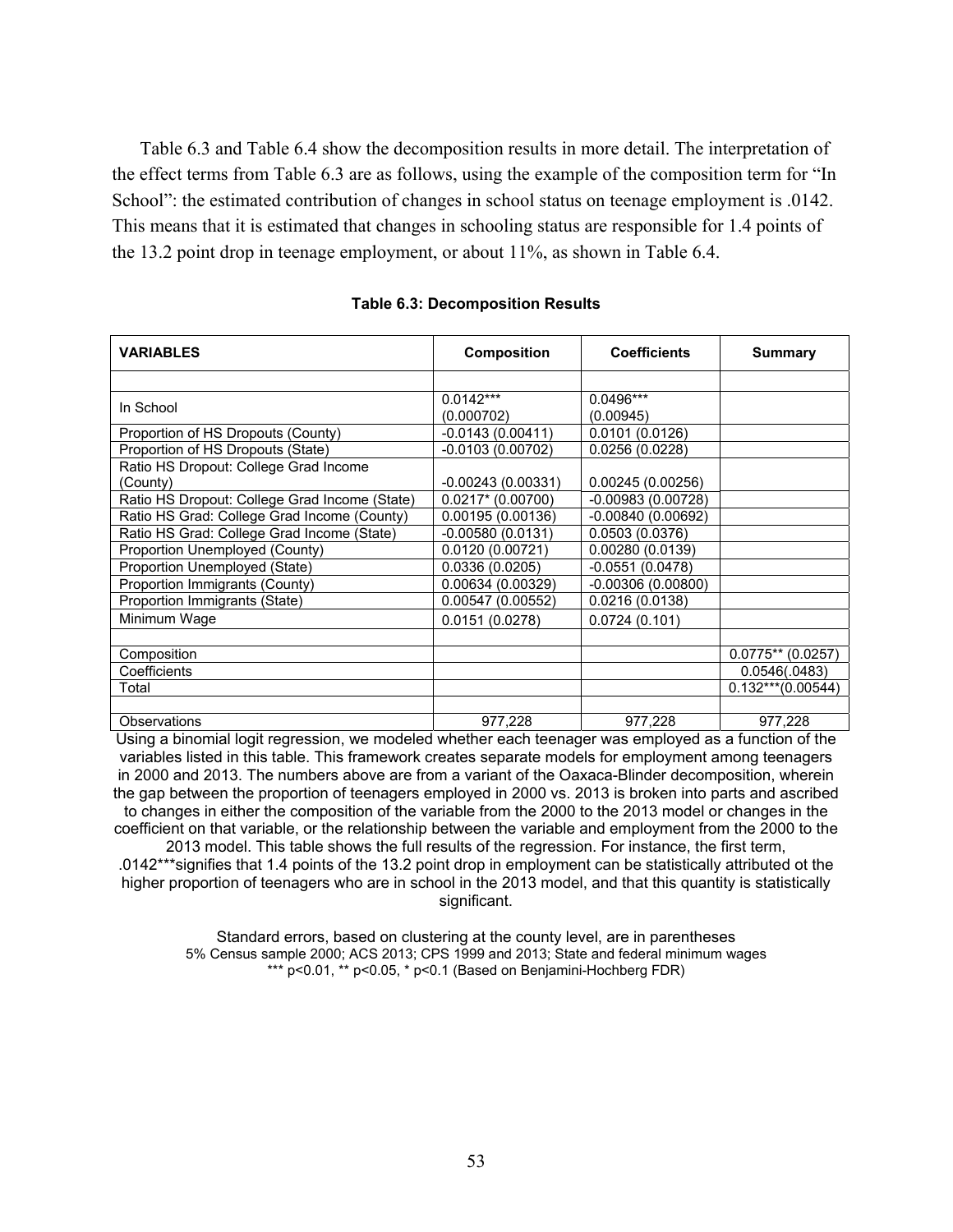| <b>VARIABLES</b>                               | <b>Composition</b> | <b>Coefficients</b> | Summary |
|------------------------------------------------|--------------------|---------------------|---------|
| In School                                      | $11\%***$          | 38%***              |         |
| Proportion of HS Dropouts (County)             | $-11%$             | 8%                  |         |
| Proportion of HS Dropouts (State)              | -8%                | 19%                 |         |
| Ratio HS Dropout: College Grad Income (County) | $-2\%$             | 2%                  |         |
| Ratio HS Dropout: College Grad Income (State)  | $16\%$ *           | -7%                 |         |
| Ratio HS Grad: College Grad Income (County)    | $1\%$              | $-6%$               |         |
| Ratio HS Grad: College Grad Income (State)     | $-4%$              | 38%                 |         |
| Proportion Unemployed (County)                 | 9%                 | 2%                  |         |
| Proportion Unemployed (State)                  | 25%                | $-42%$              |         |
| Proportion Immigrants (County)                 | 5%                 | $-2%$               |         |
| Proportion Immigrants (State)                  | 4%                 | 16%                 |         |
| Minimum Wage                                   | 11%                | 55%                 |         |
| Composition                                    |                    |                     | 59%     |
| Coefficients                                   |                    |                     | 41%     |

#### **Table 6.4: Summarizing Percentage Values**

Using a binomial logit regression, we modeled whether each teenager was employed as a function of the variables listed in this table. This framework creates separate models for employment among teenagers in 2000 and 2013. The numbers above are from a variant of the Oaxaca-Blinder decomposition, wherein the gap between the proportion of teenagers employed in 2000 vs. 2013 is broken into parts and ascribed to changes in either the composition of the variable from the 2000 to the 2013 model or changes in the coefficient on that variable, or the relationship between the variable and employment from the 2000 to the 2013 model. This table shows the percentages attributable to each variable. For instance, the first term, 11%\*\*\*signifies that 11% drop in employment can be statistically attributed ot the higher proportion of teenagers who are in school in the 2013 model, and that this quantity is statistically significant.

5% Census sample 2000; ACS 2013; CPS 1999 and 2013; State and federal minimum wages \*\*\* p<0.01, \*\* p<0.05, \* p<0.1 (Based on Benjamini-Hochberg FDR)

We will now go through and discuss each of the pieces of evidence and how it relates to each of the hypotheses.

## *Changes in Education*

Both the increase in the proportion of teenagers in school and the increasingly-negative association between being in school and working explain part of the drop in employment among teenagers. The former explains 11% of the drop in teenage employment, the latter 38%. Both are statistically significant. This supports the supply: education hypothesis and is ambiguous in terms of the demand hypotheses, since the drop in teenage employment is supportive but the change in coefficients is not.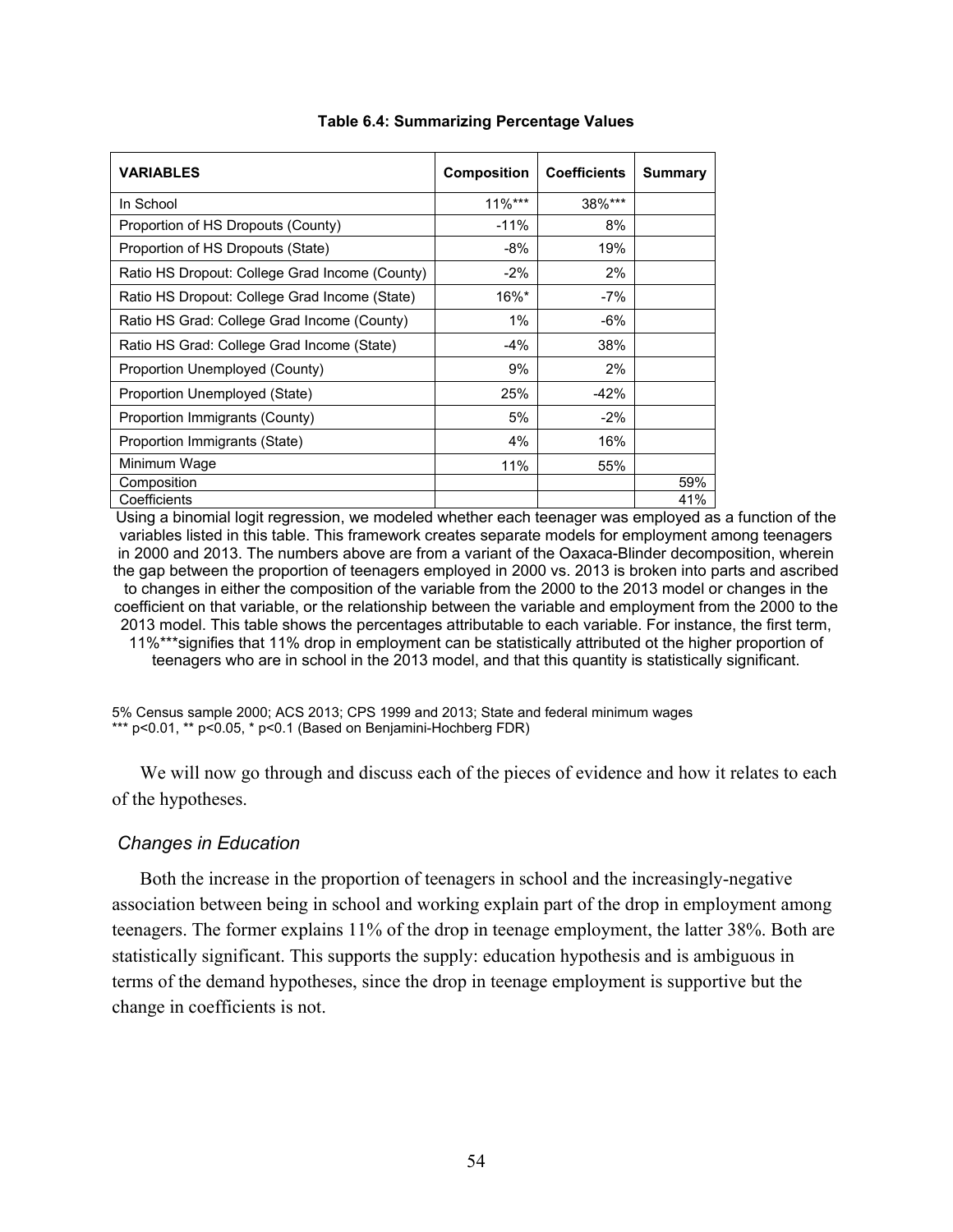#### *Proportion of High School Dropouts*

While the proportion of high school dropouts among adults decreased as shown in Table 6.1, the relationship between proportion of high school dropouts by county and state and employment among teenagers grew stronger. That is, while adult high school dropouts were negatively associated with teenagers working in 2000, this relationship was even more negative in 2013, as shown in Table 6.2. However, as shown in Table 6.3, there is no evidence that changes in either composition or coefficients were meaningfully associated with any changes in teenage employment. I categorize this evidence as ambiguous.

#### *The Proportion of Immigrants*

The proportion of immigrants among adults increased as shown in Table 6.1. In addition, the relationship between proportion of immigrants by county and state and employment among teenagers may have changed, as shown in Table 6.2: the negative relationship between immigrants and teenage employment on the county level was statistically significant in 2000, but not in 2013. However, as shown in Table 6.3, there is no evidence that changes in either composition or coefficients were meaningfully associated with any changes in teenage employment. I categorize this evidence as ambiguous.

### *Returns to Education*

As shown in in Table 6.1, the relative wage income of high school graduates and high school dropouts to college graduates declined from 2000 to 2013, both on the state and county levels. The relationship between these variables and teenage employment changed in mixed ways between 2000 and 2013, as shown in Table 6.2. As shown in Table 6.4, one of the relative wage terms, Ratio HS Dropout: College Grad Income (State), is statistically significant and explains 16% of the drop in teenage employment. This constitutes evidence in favor of the supply hypothesis.

#### *Minimum Wage*

We saw in Table 6.1 that minimum wages increased from 2000 to 2013. However, the relationship between minimum wage and teenage employment, as shown in Table 6.2, was not statistically significant in either year. In Table 6.4, we see that while the estimates of the effect of minimum wage on teenage employment are large, they are not statistically significant. I categorize this evidence as ambiguous.

#### *Proportion of Unemployed*

As Table 6.1 shows, the proportion of adults who are unemployed increased significant between 2000 and 2013. Since unemployment is negatively associated with employment among teenagers, as show in Table 6.2, we would expect this compositional change to explain some of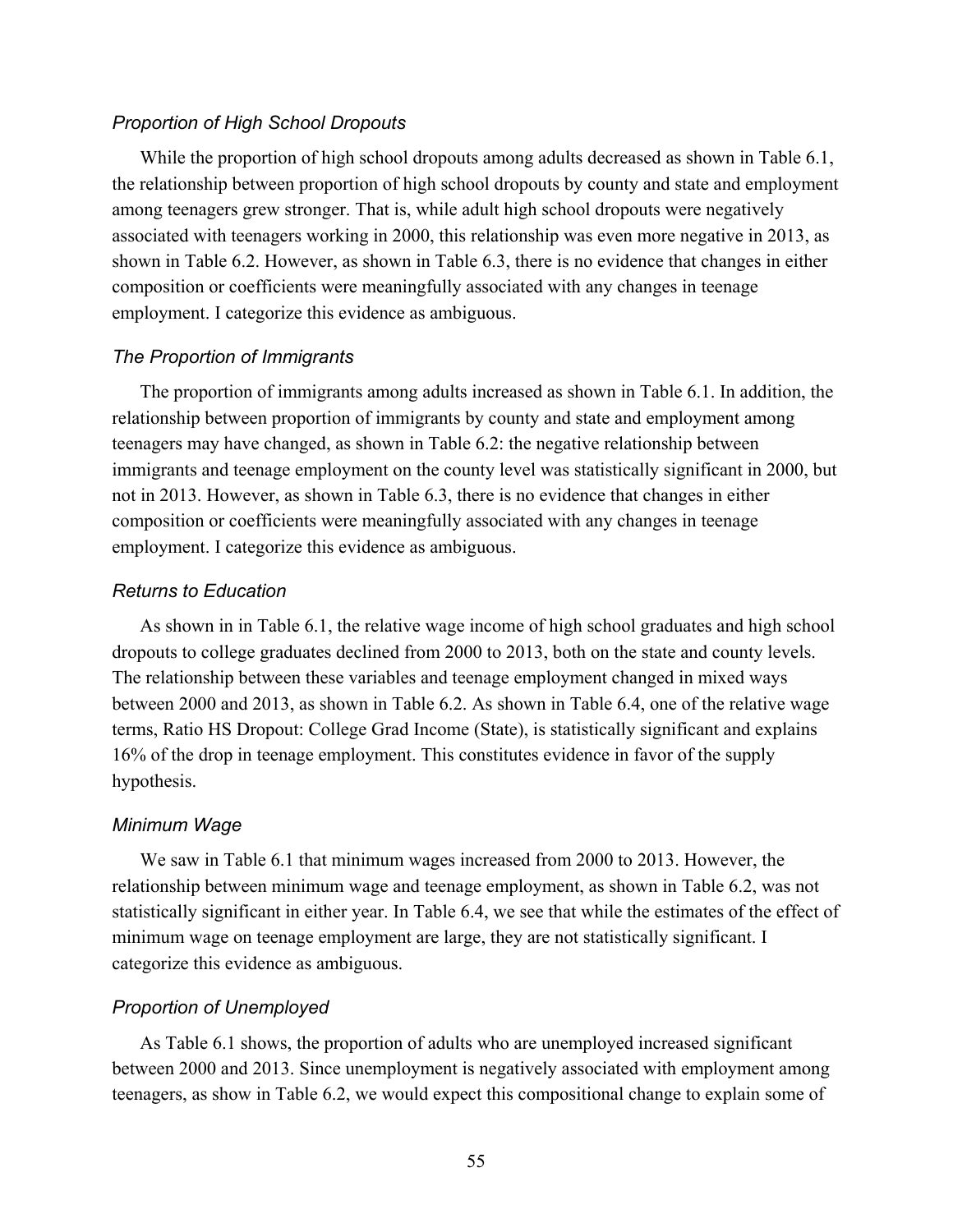the decrease in teenage employment. However, Table 6.2 also shows a weaker negative relationship between adult unemployment and teenage employment in 2013 than in 2000. In Table 6.4, we see that the estimates of the effect of adult unemployment on teenage employment are not statistically significant. I categorize this evidence as ambiguous.

## Evaluating the Evidence

The table on the following page, Table 6.5, summarizes each of the pieces of evidence shown in this chapter and how it relates to each of the hypotheses regarding the drivers of reduced teenage employment.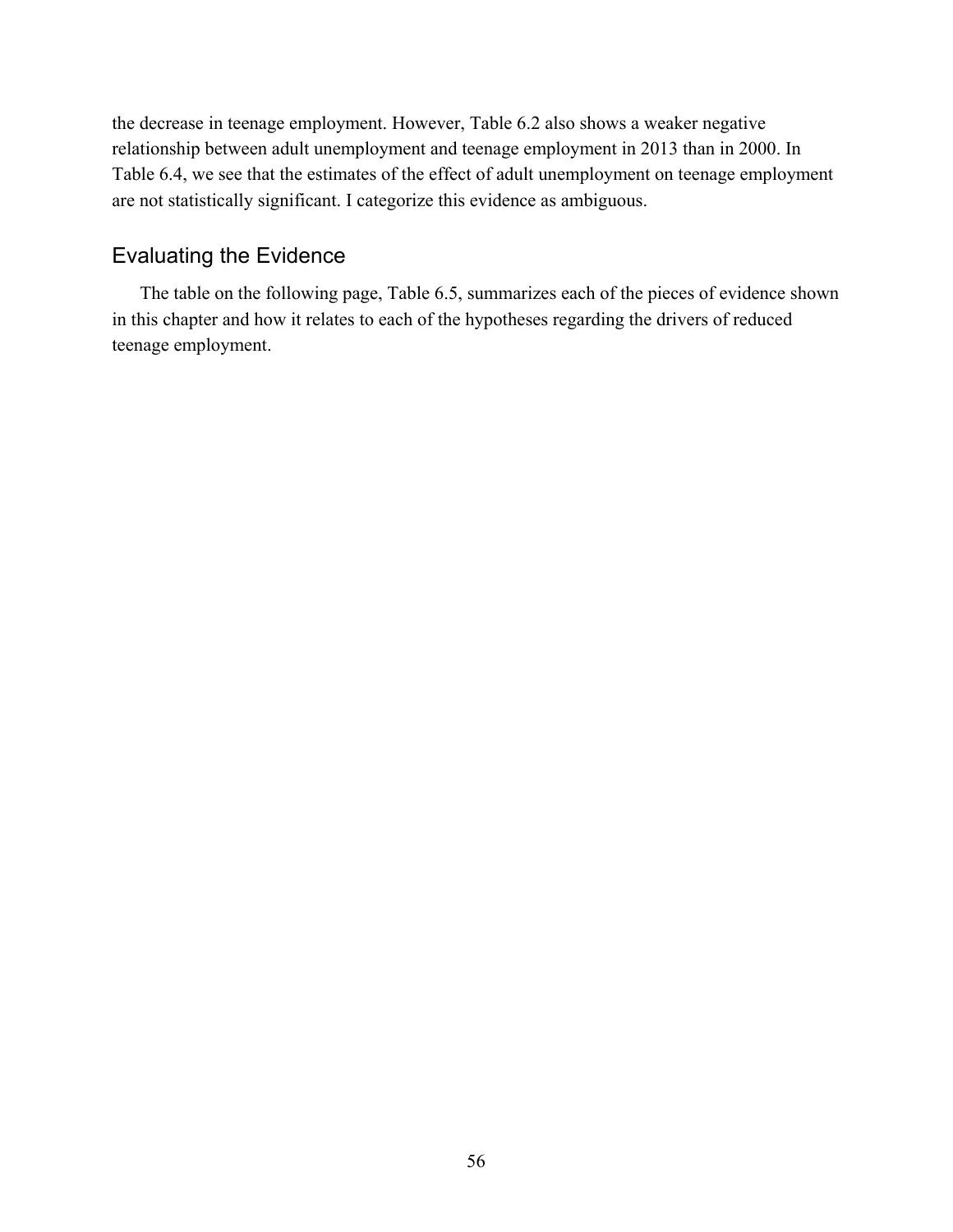| Evidence                                                                                                                                          | Both the increase in<br>the proportion of<br>teenagers in school<br>and the increasingly-<br>negative association<br>between being in<br>school and working<br>explain part of the<br>drop in employment<br>among teenagers. | No effects<br>related to<br>changes in high<br>school dropouts<br>are statistically<br>significant.                                                                        | No effects<br>related to<br>changes in<br>immigrants are<br>statistically<br>significant.                                                                                  | One of the<br>variables related to<br>relative wage by<br>educational<br>attainment has a<br>statistically<br>significant effect in<br>terms of explaining<br>the reduction in<br>teen employment. | No effects<br>related to<br>changes in<br>minimum wage<br>are statistically<br>significant.                                                                                |
|---------------------------------------------------------------------------------------------------------------------------------------------------|------------------------------------------------------------------------------------------------------------------------------------------------------------------------------------------------------------------------------|----------------------------------------------------------------------------------------------------------------------------------------------------------------------------|----------------------------------------------------------------------------------------------------------------------------------------------------------------------------|----------------------------------------------------------------------------------------------------------------------------------------------------------------------------------------------------|----------------------------------------------------------------------------------------------------------------------------------------------------------------------------|
| Supply:<br>Education                                                                                                                              | The evidence shows<br>an effect that is<br>statistically<br>significant and goes<br>in the direction<br>predicted by the<br>hypothesis.                                                                                      | This hypothesis<br>makes no<br>predictions<br>regarding this<br>evidence.                                                                                                  | This hypothesis<br>makes no<br>predictions<br>regarding this<br>evidence.                                                                                                  | The evidence<br>shows an effect<br>that is statistically<br>significant and<br>goes in the<br>direction predicted<br>by the hypothesis.                                                            |                                                                                                                                                                            |
| Demand:<br>Unskilled<br>Labor                                                                                                                     |                                                                                                                                                                                                                              |                                                                                                                                                                            |                                                                                                                                                                            |                                                                                                                                                                                                    |                                                                                                                                                                            |
| Demand:<br>This evidence either<br>Immigrants<br>shows multiple<br>statistically<br>significant effects<br>going in different<br>directions or no |                                                                                                                                                                                                                              | This hypothesis<br>makes no<br>predictions<br>regarding this<br>evidence.                                                                                                  | This evidence<br>either shows<br>multiple<br>statistically<br>significant<br>effects going in<br>different<br>directions or no<br>statistically<br>significant<br>effects. |                                                                                                                                                                                                    | This hypothesis<br>makes no<br>predictions<br>regarding this<br>evidence.                                                                                                  |
| Demand:<br>Other Adult<br>Workers                                                                                                                 | statistically<br>significant effects.                                                                                                                                                                                        | This evidence<br>either shows<br>multiple<br>statistically<br>significant<br>effects going in<br>different<br>directions or no<br>statistically<br>significant<br>effects. | This hypothesis<br>makes no                                                                                                                                                | This hypothesis<br>makes no<br>predictions<br>regarding this<br>evidence.                                                                                                                          |                                                                                                                                                                            |
| Wage<br>Floor:<br>Minimum<br>Wage                                                                                                                 | This hypothesis<br>makes no<br>predictions regarding<br>this evidence.                                                                                                                                                       | This hypothesis<br>makes no<br>predictions<br>regarding this<br>evidence.                                                                                                  | predictions<br>regarding this<br>evidence.                                                                                                                                 |                                                                                                                                                                                                    | This evidence<br>either shows<br>multiple<br>statistically<br>significant<br>effects going in<br>different<br>directions or no<br>statistically<br>significant<br>effects. |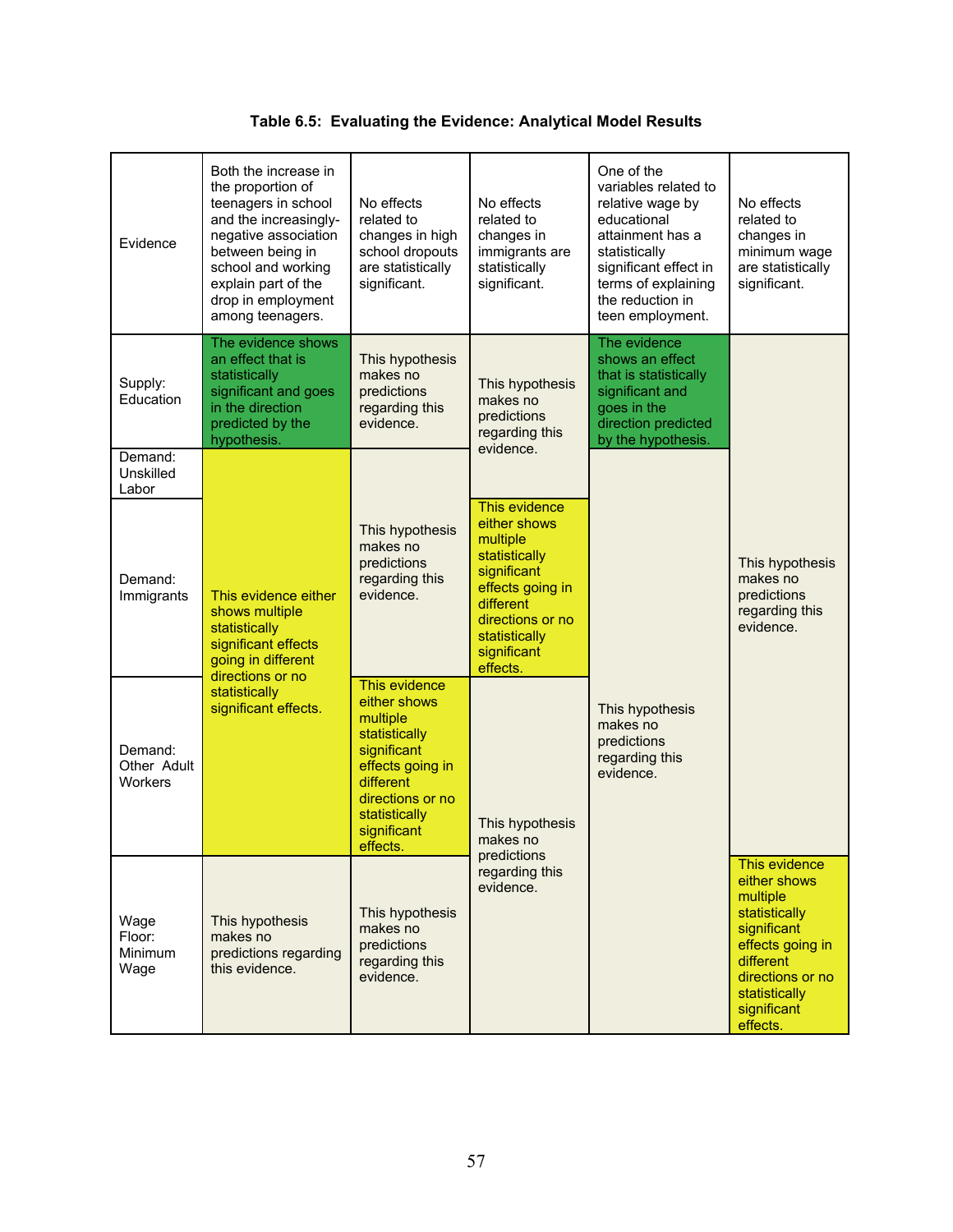This chapter shows evidence from the statistical model that supports the supply hypotheses. In this model, the biggest statistically significant contributor is the changing relationship between being in school and working, with being in school increasingly negatively associated with employment. The second-biggest is the drop in the median wage income of high school dropouts: college graduates by state. The third statistically significant contributor is the increasing proportion of teenagers in school. These all support the supply hypothesis, which predicts that teenagers are responding to higher returns to college by not working. Other evidence is ambiguous or unrelated to the hypotheses.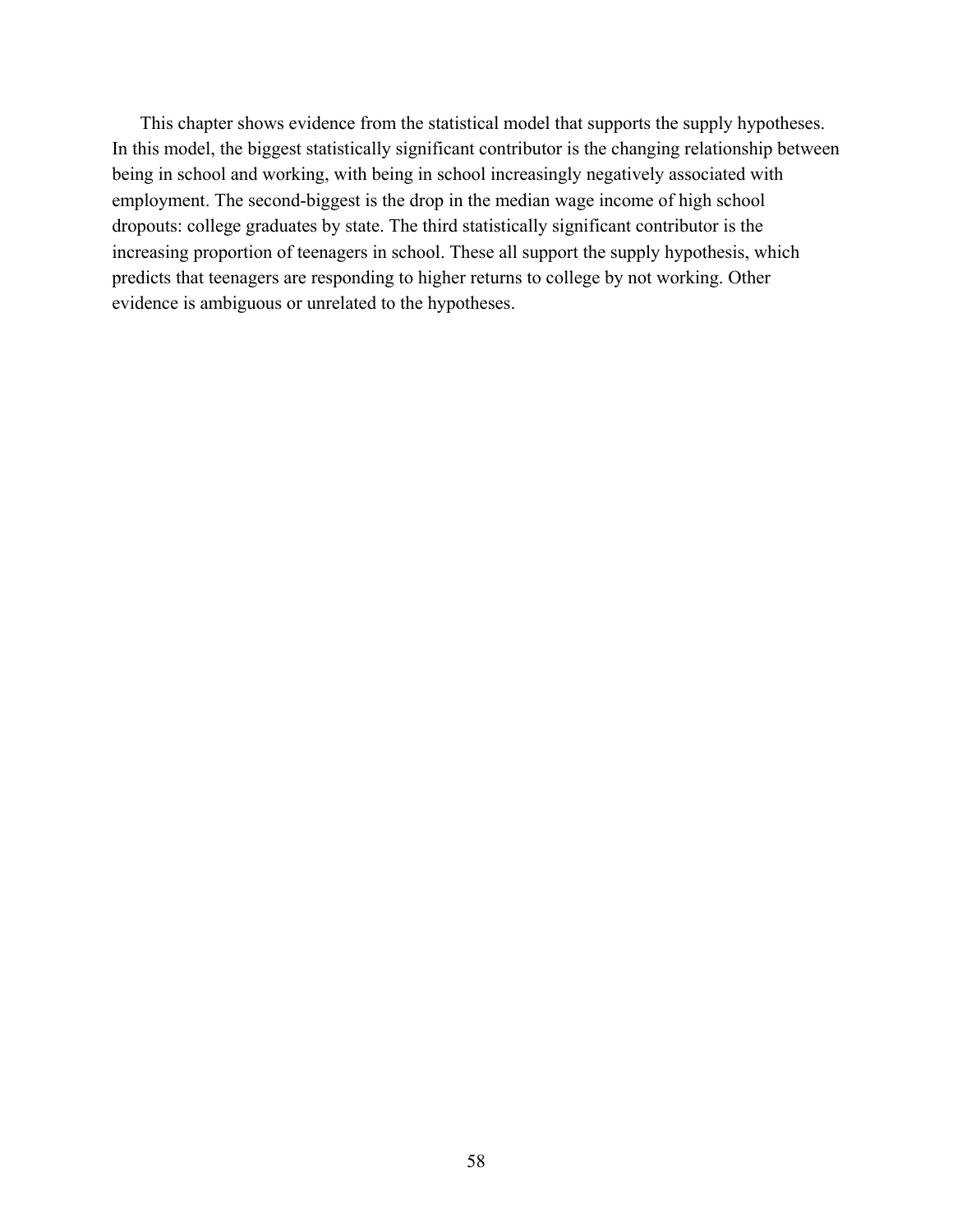This chapter summarizes the evidence from the previous chapters for and against each of the hypotheses for reduced teenage employment introduced earlier. Table 7.1 shows which hypotheses each piece of evidence introduced supports, is consistent with, or contradicts. For explanations of what each color means, see Table 2.1 on evidence classification. For explanations of my decision to classify each piece of evidence as supporting, consistent with, or contradictory, see Chapter Two through Chapter Six. As evident from Table 7.1, each hypothesis finds some support, but there is significant variation in terms of how much, as well as some differences in the results of the informal evidence vs. the statistical model. The following sections will discuss all of the evidence and how it relates to each hypothesis.

| Evidence                                                                                                                                                                                                     | Supply:<br>Education | Demand:<br>Unskilled<br>Labor | Demand:<br>Immigrants | Demand:<br>Other Adult<br>Workers | Wage<br>Floor:<br>Minimum<br>Wage |
|--------------------------------------------------------------------------------------------------------------------------------------------------------------------------------------------------------------|----------------------|-------------------------------|-----------------------|-----------------------------------|-----------------------------------|
| The proportion of teenagers in school has<br>increased.                                                                                                                                                      |                      |                               |                       |                                   |                                   |
| More teenagers intend to go to college.                                                                                                                                                                      |                      |                               |                       |                                   |                                   |
| There<br>has been a non-statistically-<br>significant increase in time teenagers<br>spend on academic activities.                                                                                            |                      |                               |                       |                                   |                                   |
| Drops in employment are significant<br>among both students and non-students.                                                                                                                                 |                      |                               |                       |                                   |                                   |
| Teenage jobs growth from 2000 to 2013.<br>This is robust to the definition of teenage<br>job and in terms of absolute numbers,<br>ratio to teenagers, and proportion of jobs.                                |                      |                               |                       |                                   |                                   |
| Adult immigrants make up a higher<br>proportion of teen-job workers, as well as<br>a higher proportion among adults in teen<br>jobs.                                                                         |                      |                               |                       |                                   |                                   |
| Adult high-school dropouts make up a<br>lower proportion of teen-job workers, as<br>well as a lower proportion among adults<br>in teen jobs.                                                                 |                      |                               |                       |                                   |                                   |
| Most of the decrease in teenage<br>employment is due to an increase in<br>teenagers who are NILF and report not<br>wanting to work, not teenagers who are<br>searching for work or report wanting to<br>work |                      |                               |                       |                                   |                                   |
| There is no evidence for a change in the<br>distribution of hours 12 <sup>th</sup> graders report<br>wanting to work during the year.                                                                        |                      |                               |                       |                                   |                                   |

**Table 7.1: Evaluating the Evidence: All**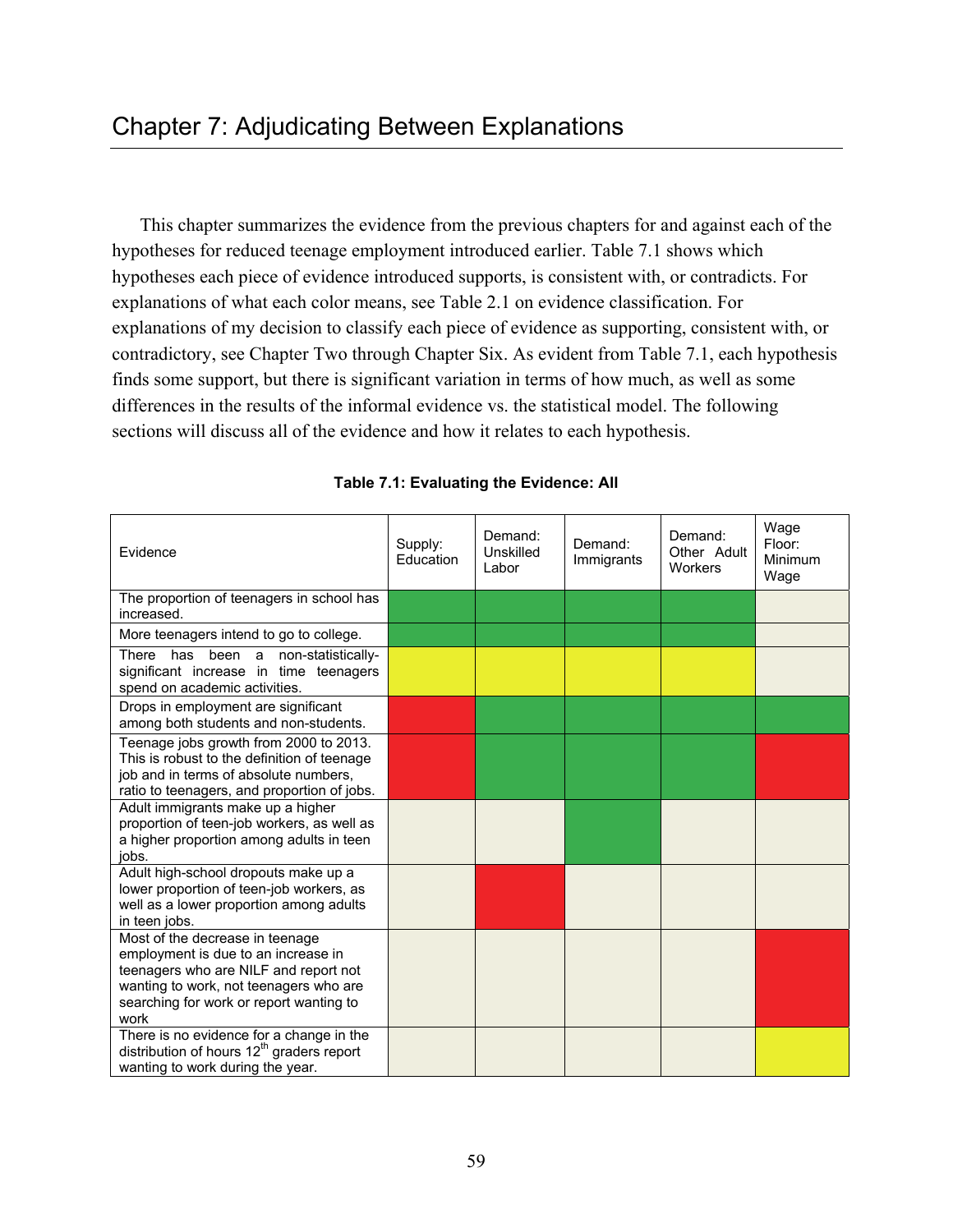| There is evidence an increase in the<br>number of hours 12 <sup>th</sup> graders report their<br>parents want them to work during the<br>school year.                                                         |  |  |  |
|---------------------------------------------------------------------------------------------------------------------------------------------------------------------------------------------------------------|--|--|--|
| Teenage wages have remained static.                                                                                                                                                                           |  |  |  |
| A significant proportion of teenagers<br>report earning below the minimum wage.<br>Among other earners, there is evidence<br>for an increasingly-binding minimum<br>wage.                                     |  |  |  |
| Both the increase in the proportion of<br>teenagers in school and the increasingly-<br>negative association between being in<br>school and working explain part of the<br>drop in employment among teenagers. |  |  |  |
| No effects related to changes in high<br>school dropouts are statistically<br>significant.                                                                                                                    |  |  |  |
| No effects related to changes in<br>immigrants are statistically significant.                                                                                                                                 |  |  |  |
| The evidence shows an effect that is<br>statistically significant and goes in the<br>direction predicted by the hypothesis                                                                                    |  |  |  |
| No effects related to changes in minimum<br>wage are statistically significant.                                                                                                                               |  |  |  |

# Decreased Supply Due to Increased Returns to Education

While the statistical model supports the supply hypothesis, the informal evidence is somewhat more mixed. First, as shown in Chapter Two, the supply hypothesis predicts both higher school attendance among teenagers and that higher attendance explains some of the decrease in employment. This is what we see in the evidence: more teenagers attend school, more teenagers intend to attend college, and the increase in teenagers attending school explains some of the reduction in teen employment in the statistical model.

However, the model also predicts that only students should experience reduced unemployment, which is not found to be the case. This prediction comes because increased returns to education – which we model as higher adult wages for those with more schooling – are equivalent to a higher expected endowment for those with more school and a lower expected endowment for those with less school. Therefore, teenagers who are in school will spend this on a combination of more leisure, via working less, and more income. Teenagers not in school will respond in the opposite way, though more work and less income. The evidence in fact shows a drop in employment among high school students, college students, and those not in school, which contradicts the hypothesis.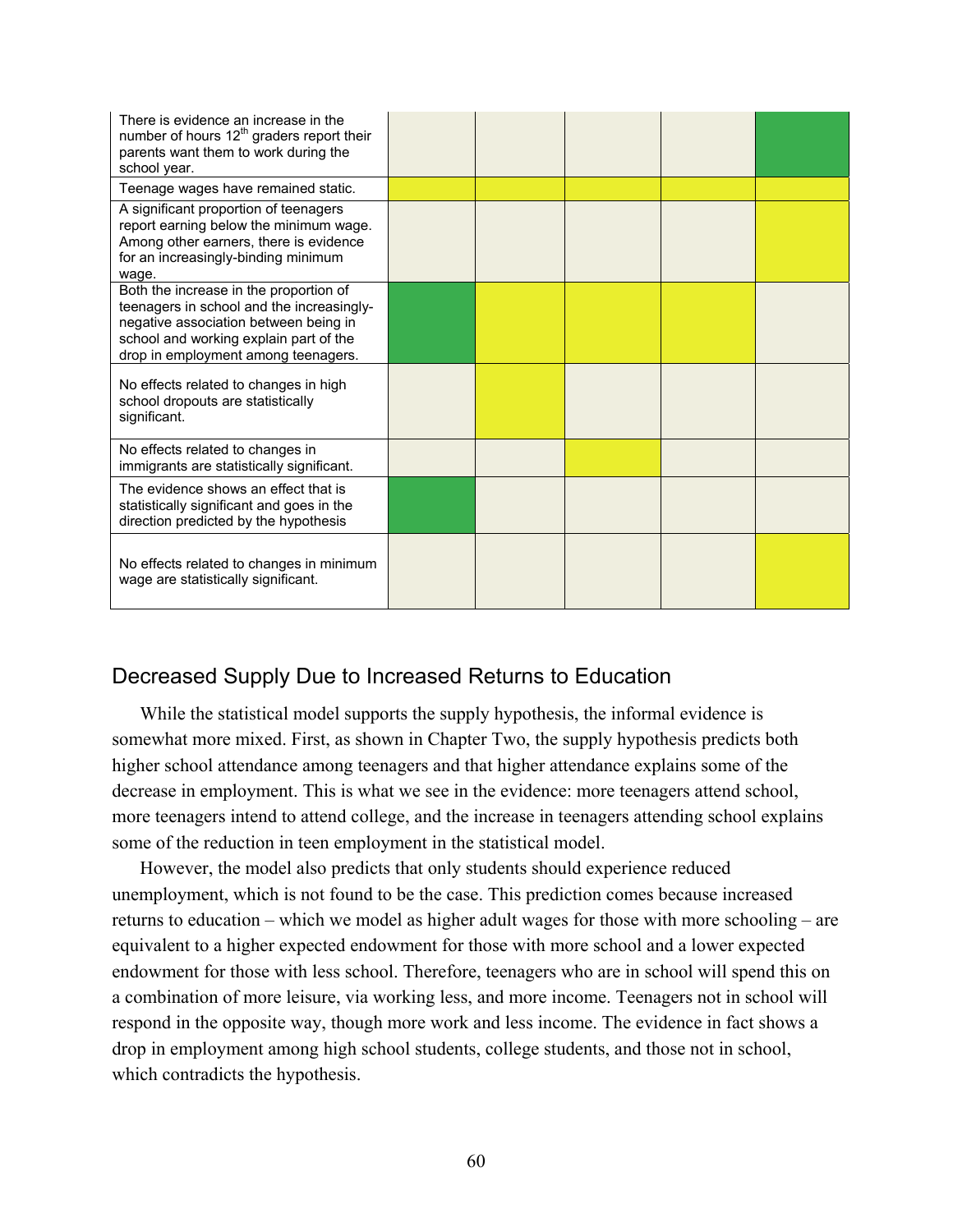Additionally, the theoretical model described in Chapter Two predicts a reduction in teenagetype jobs, and we don't find this to be the case, as discussed in Chapter Four. Across various different ways of categorizing jobs as being teenage jobs, as well as different ways of categorizing whether teen jobs increased or decreased, we find an increase in teenage jobs from 2000 to 2013. This is at odds with what the supply hypothesis predicts, which is that a reduction in teenage labor supply would lead to fewer of these types of jobs.

Finally, the hypothesis predicts that we'll see both increased returns to education, and that these increased returns to education will have explanatory power for the reduction in teenage employment, and we find both of these to be the case. At the state and county level, median wage income among high school dropouts and high school graduates relative to college graduates has fallen, and we find this explains a small proportion of the reduction in teenage employment. Additionally, the change in the degree to which the ratio of high school dropout to college graduate wages at the state level predict youth employment also explains a significant proportion of the drop in youth employment.

Overall, the evidence for this hypothesis is generally positive.

## Decreased Demand

The hypotheses that demand for teenage labor has dropped due to increased competition from adults all get significant support from the informal evidence but no support from the statistical model. Like the supply hypotheses, each of the demand-related hypotheses predict increased schooling, because one of the alternative uses of time, working, is now less remunerative. We find this to be the case: teenagers are in school at higher rates. The demandrelated hypotheses are also supported by the increase in teenage jobs: if other workers are increasingly competing for teenage jobs, we would expect to see more teenage jobs, and this is in fact what we see, across various definitions of teenage jobs and ways of evaluating increases or decreases. As discussed in Chapter Four, there has been growth in teenage jobs both in absolute terms and relative to other jobs, as well as relative to the number of teenagers.

#### *Competition from Unskilled Labor*

There is no support specific to the hypothesis that demand for teenage labor has declined due to competition from unskilled labor. First, adults with less than a high-school degree make up a lower proportion of adults in general as well as adults in teenage jobs in 2013 relative to 2000. This is at odds with what we would expect to see if unskilled workers were increasingly competing with teenagers. Additionally, in the statistical model, no changes related to high school dropouts explain the drop in teenage employment.

Overall, the evidence for there being some demand-related changes is strong, but there is no evidence for this particular hypothesis.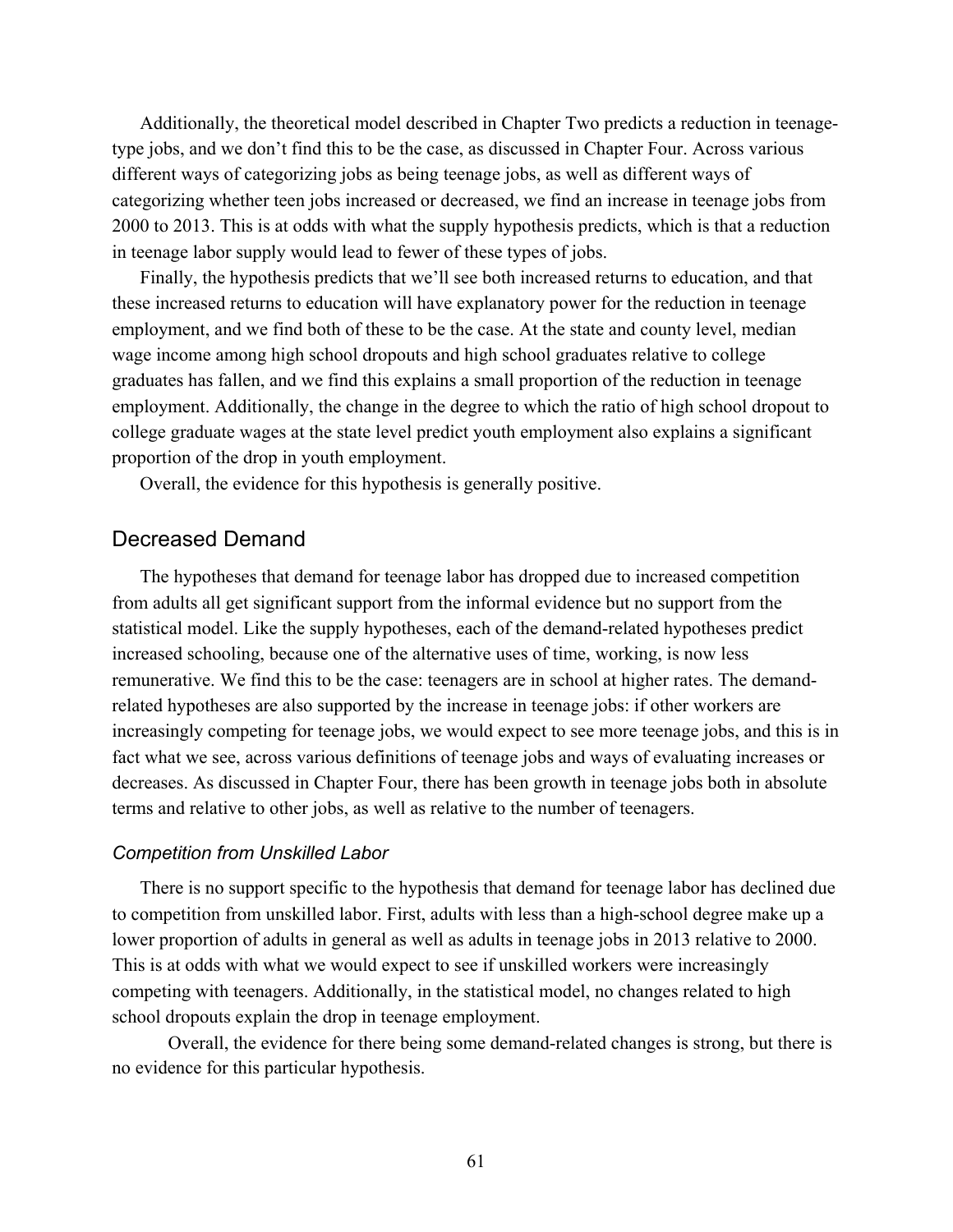#### *Competition from Immigrations*

In addition to the support provided to all of the demand-related hypotheses by informal evidence, the hypothesis that adult immigrants are increasingly competing with teenagers for jobs is supported by some evidence specific to this hypothesis. First, immigrants make up a higher proportion of adults in general as well as of adults in teenage jobs in 2013 relative to 2000. This is what we would expect to see if immigrants were increasingly competing with teenagers. However, in the statistical model, no changes related to immigrants explain the drop in teenage employment.

Overall, the evidence for this hypothesis is mixed but positive: most of the evidence in support of it points to a demand-related change, but not necessarily one related to immigration.

#### *Competition from Adults in General*

The hypothesis that adults in general are increasingly competing with teenagers for jobs is not supported by the evidence specific to this hypothesis. From the statistical model, we see no evidence that either an increase in adult unemployment or a changing relationship between adult unemployment and teenage employment explains the drop in teenage employment.

Again, the evidence for there being some demand-related changes is strong, but there is no evidence for this particular hypothesis.

## Minimum Wage Effects

There is the least evidence for the minimum wage, with the informal evidence frequently being contradictory or ambiguous, and the results from the statistical model also being ambiguous. The minimum wage hypothesis predicts a decrease in employment among both students and non-students. This is because the minimum wage hypothesis is conceptualized as a wage rate change: higher wages for some teenagers combined with zero wages (due to lack of job availability) for others, with no expectation that ability to find a job will be dependent on school status. (This is similar to the demand hypothesis, which also predicts an exogenous wage decrease.) The evidence is consistent with this prediction: we see a drop in employment both among students and non-students.

The minimum wage hypothesis also predicts a reduction in total number of teenage jobs, which is contradicted by the evidence on this. An increasingly-binding minimum wage would result in fewer of these jobs: in fact, across both definitions of teenage jobs and ways of looking at increases or decreases, including relative to other types of jobs, teenage-type jobs have grown.

The minimum wage hypothesis also predicts that the reduction in teenage employment is involuntary: that is, more teenagers should report wanting to work than previously, but not be able to find jobs. The evidence for this is largely negative. The drop in teenage employment is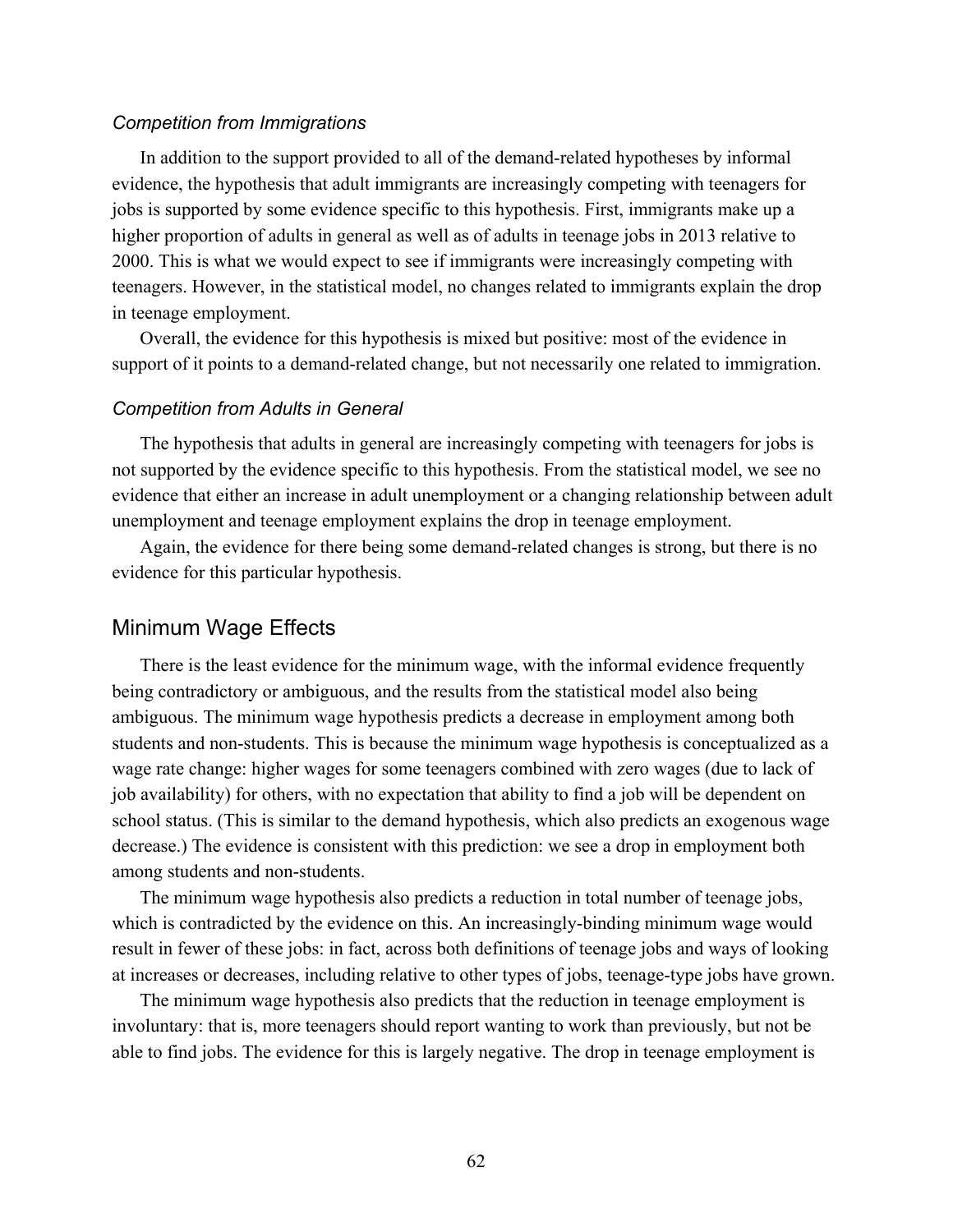nearly all accounted for by an increase in teenagers who are not searching for jobs and report not wanting to work<sup>25</sup>. Additionally, there has been no change in the distribution of hours that  $12^{th}$ graders report wanting to work during the school year, although they do report that their parents want them to work more.

The evidence on wage changes is also mixed. The minimum wage hypothesis predicts an increase in hourly wages as well as a change in the distribution of wages relative to the minimum wage. We do not see an increase in hourly wages. Additionally, over 40% of teenagers who reported earning income in both 2000 and 2013 reported earning less than the minimum wage. This limits the degree that we would expect the minimum wage to affect employment, because teenagers are either heavily in jobs that are exempt from the minimum wage or are working for employers who are committing wage fraud. However, among teenagers reporting earning more than the minimum wage, the evidence is consistent with what we'd expect from an increasinglybinding minimum wage: a higher proportion of teenagers reported earning just over the minimum wage, with fewer earning significantly more than the minimum wage.

Additionally, from the statistical model, we see no evidence that either an increase in minimum wages or a changing relationship between minimum wages and teenage employment explain the drop in teenage employment.

Overall, the evidence for this hypothesis is negative.

## **Conclusion**

All of these hypotheses have some evidence in favor and some evidence contradicting them, but based on both the informal evidence and the statistical model, overall evidence is most positive for the supply hypothesis. Evidence is also strong for there having been some kind of demand shift. However, the only demand hypothesis with evidence specifically in its favor is the immigration hypotheses, and even for that, evidence is limited. The next chapter discusses the policy implications of these results.

 $25$  It is difficult to say to what extent this may reflect changing expectations in response to the changing availability of jobs.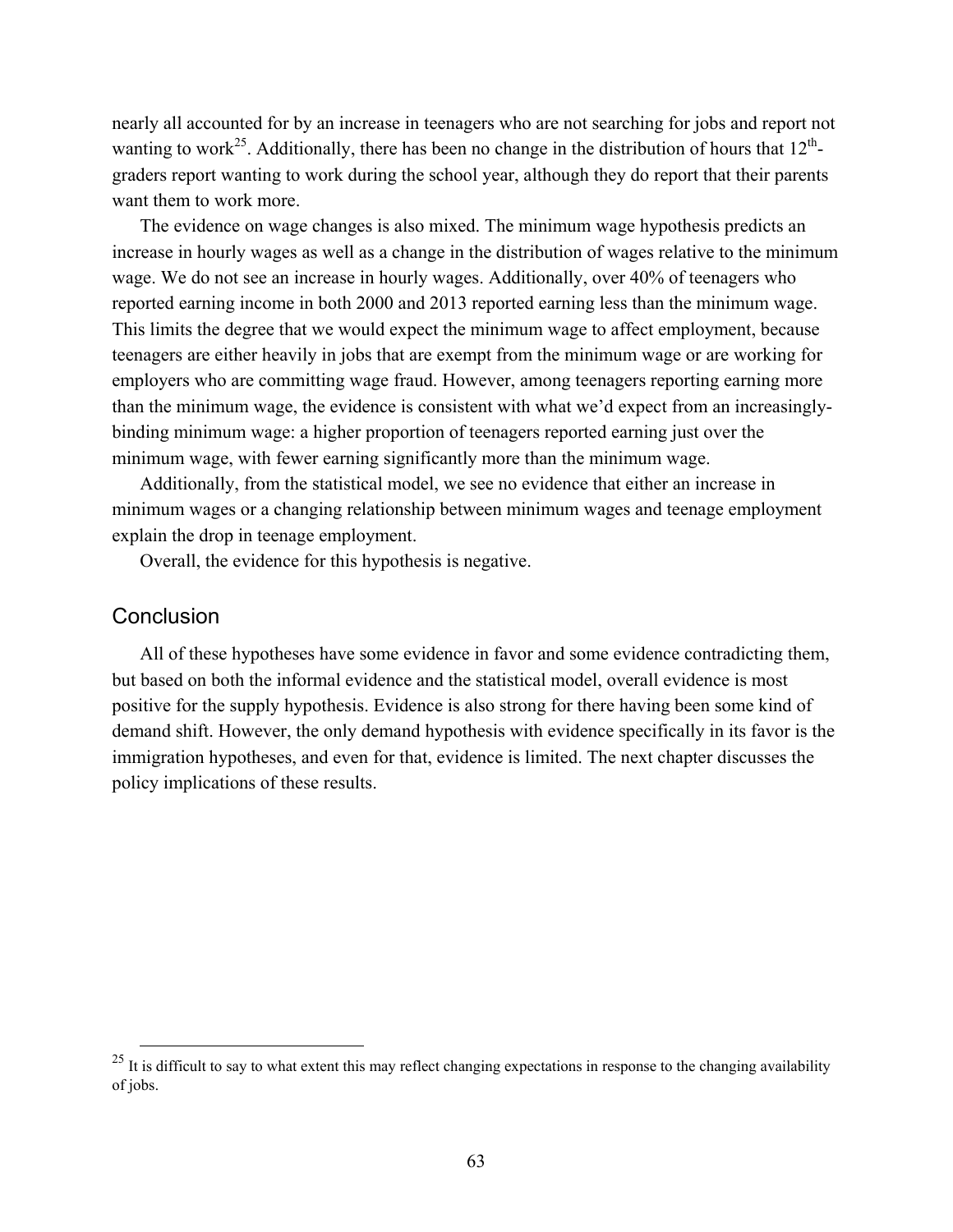Based on the literature discussion in Chapter One and the analysis in the rest of this report, we conclude first that the average effects of teenage employment may be small and second that teenagers increasingly abstaining from employment in order to focus on school is likely a major driver of the reduction in teenage employment. In combination, these argue that focusing on raising teenage employment in general is a mistake: if teenagers are attending school at higher rates and forgoing working while in school at higher rates, possibly in recognition of higher returns to education, this is a positive response to changing economic conditions.

However, there is a subset of teenagers whose employment is not a function of increased school attendance, and improving outcomes for that group of teenagers is more properly the focus of public policy. Those teenagers are those who are neither in school nor working. These teenagers are atypical in a variety of ways: they are older, more likely to be black or Hispanic, and more likely to come from households below the poverty line. Additionally, they have a variety of other characteristics which may explain their lack of employment and education: they are more likely to be in prison, disabled, or to have children. By viewing teenagers as a homogenous group, as with the general literature on the effects of teenage employment, we may miss out on this group, which accounts for less than 10% of teenagers.

There are a variety of different government programs aimed at increasing youth employment. These directly hire teenagers, subsidize private employers to do so, or attempt to give teenagers life skills and vocational training. The first two types of programs are not well-studied, and what evidence exists is not especially positive regarding there being employment or educational effects that last beyond the actual program. The federal tax break for employing teenagers is not available at all for a large majority of disengaged teenagers because they are too old to qualify for it, and the local programs for the employment of teenagers also tend to include younger teenagers and high school students. Additionally, while these programs are extremely common, there's little program evaluation occurring, and what does exist has not shown significant positive effects. However, there are two major programs focusing on life and vocational skills which are well-targeted toward disengaged teenagers and have been shown to have positive employment outcomes. These are the National Guard Youth ChalleNGe and Job Corps. There should be more rigorous assessment of the direct-hire and subsidy programs, and their efficacy should be compared to ChalleNGe and Job Corps in the making of funding decisions.

## Disengaged Teenagers

While for some teenagers, lack of employment means less spending money and more summer school, for others it is part of a general disengagement from both work and school. It is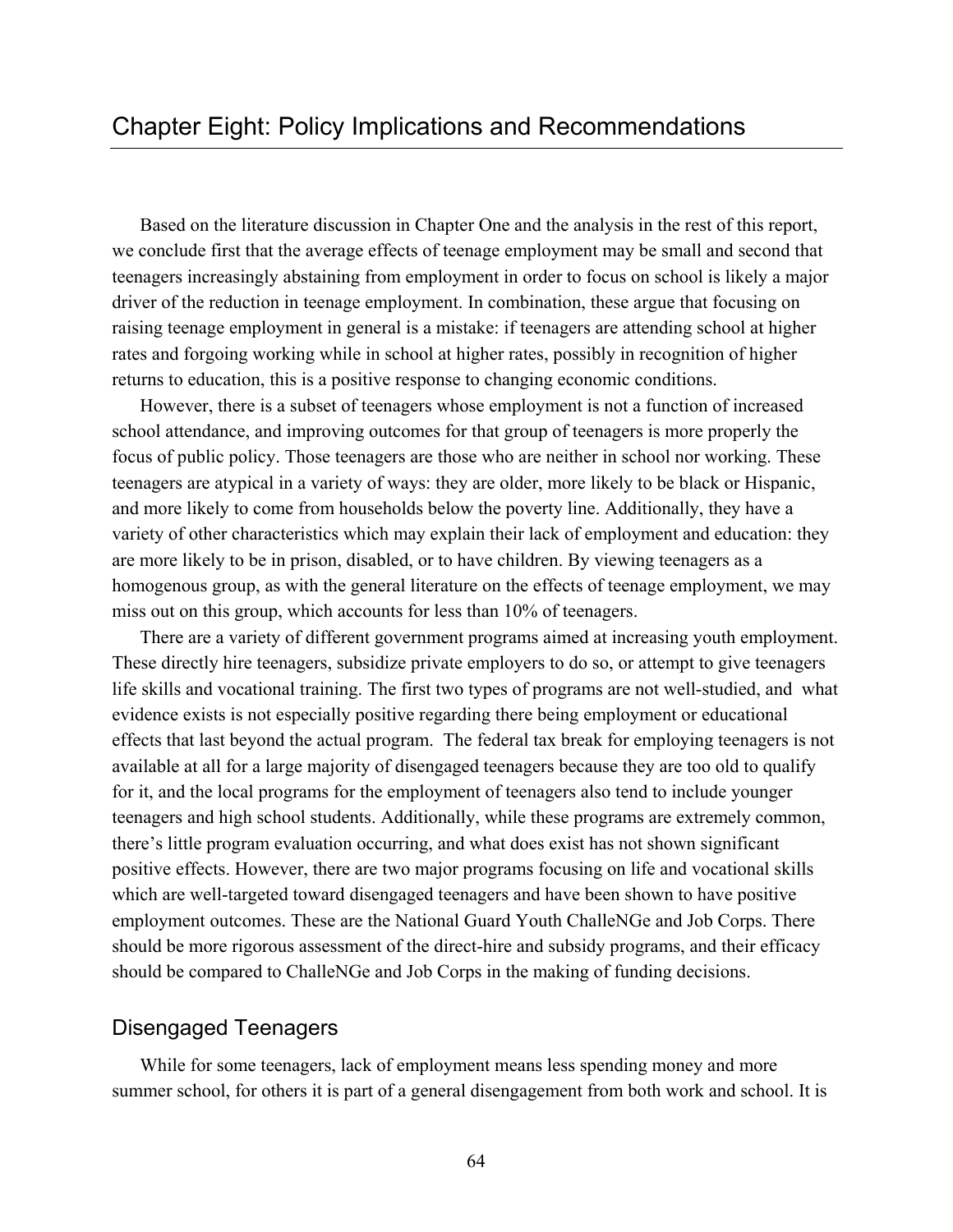this latter group who are more properly the focus of public policy, and current efforts toward youth employment mixed in terms of how well they target this group. As shown in Figure 8.1, the proportion of teenagers neither in school nor working rose from 2000 to 2013, but is still below earlier levels. The proportion of teenagers who are both not working and not in school rose from about 7% in 2000 to 9% in 2013, or about 1.2 to 1.4 million 16-19 year-olds.<sup>26</sup> This is still lower as a percentage than it was during the late 80s and down from a local minimum, or trough, in 2009.





This section will describe these disengaged teenagers, who differ from their engaged peers along a variety of dimensions. In 2013, there were about 1.3 million teenagers neither working nor in school<sup>27</sup>: these teenagers differed from more-engaged teenagers in a variety of ways. For instance, compared to teenagers who are in school or working, disengaged teenagers are disproportionately Black or Hispanic, from households below the poverty line<sup>28</sup>, imprisoned or in

CPS, March 1986-2014

 <sup>26</sup> Because ACS data doesn't go back before 2000, this is March CPS data. Because it is March data, it won't totally line up with the yearlong ACS survey results. Prior to 1986, CPS did not collect data on schooling status.

<sup>&</sup>lt;sup>27</sup> This section is based on 2013 ACS data. For Figure 8.1, I wanted the longitudinal data, but for describing teenagers in 2013, ACS is better-suited because of its much bigger sample size: there are 975 "disengaged" teenagers in March 2013 data, compared to 12,295 in 2013 ACS data.

<sup>&</sup>lt;sup>28</sup> As discussed in Chapter One, teenagers not working is unlikely to be the cause of household poverty status because teenagers earn such a low proportion of household income, even in impoverished households.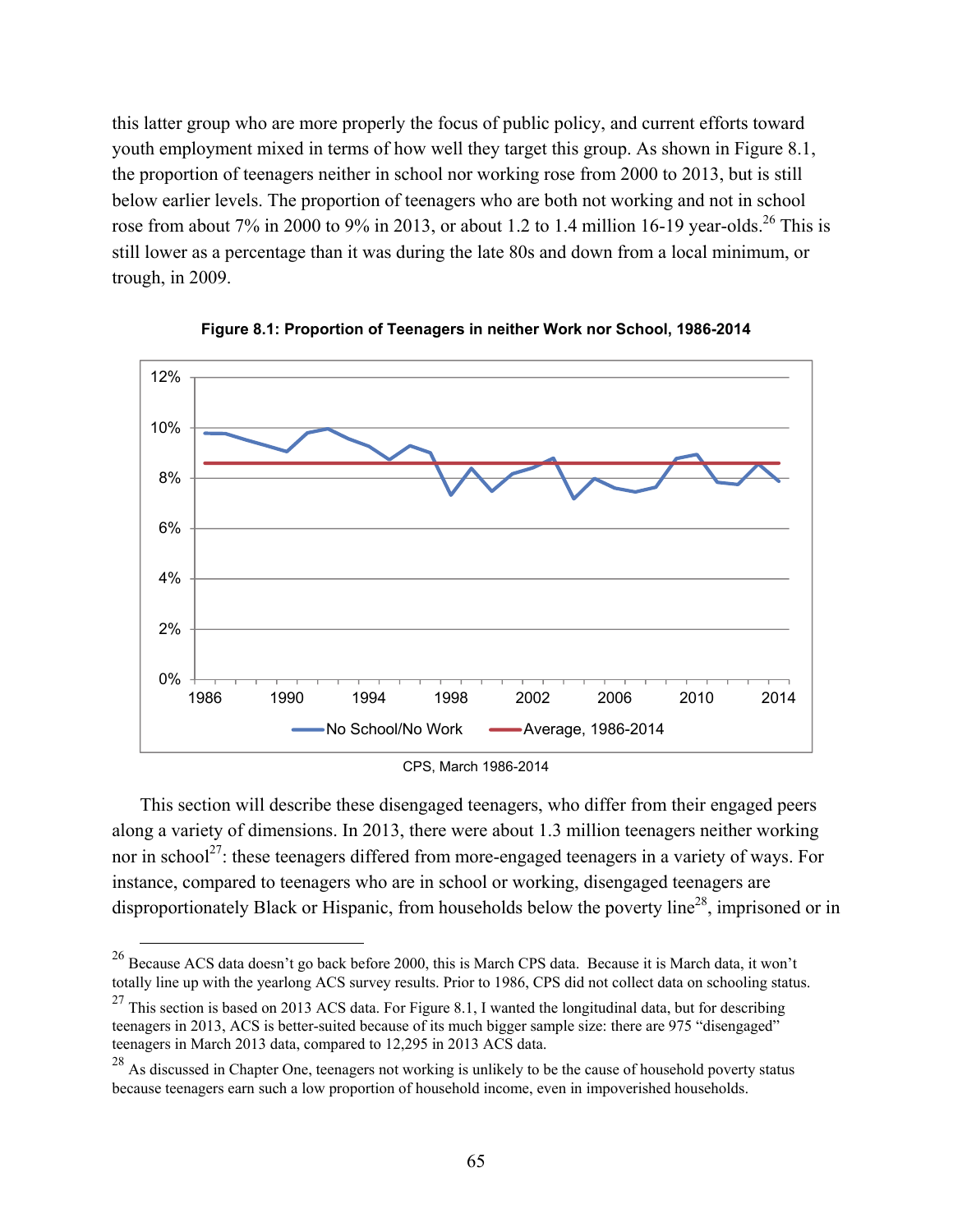medical institutions. They also tend to be older teenagers, and so are more likely to have finished high school (but are less likely to have any college experience).

## *Disengaged Teenagers are Older*

As shown in Figure 8.2, teenagers who are disengaged from both work and school are on average older than engaged teenagers: almost half are 19 and one-third are 18, compared to about almost a uniform distribution among engaged teenagers. As I will discuss later, the tax break for hiring teenagers is only for a subset of 16- and 17-year-olds, meaning that it almost entirely misses disengaged teenagers.



**Figure 8.2: Age by Engagement Status** 

## *Disengaged Teenagers are more likely to be Black or Hispanic*

As shown in Figure 8.3, teenagers who are disengaged from both work and school have a different racial/ethnic distribution than teenagers who are engaged with work and/or school. Black teenagers are overrepresented the most, making up 23% of disengaged teenagers but only 14% of engaged teenagers. Hispanic teenagers are also overrepresented among disengaged teenagers. However, while these groups are overrepresented, disengagement among teenagers is certainly not solely a minority issue: white teenagers still make up the largest group of disengaged teenagers.

ACS 2013 Error bars reflect 95% confidence intervals.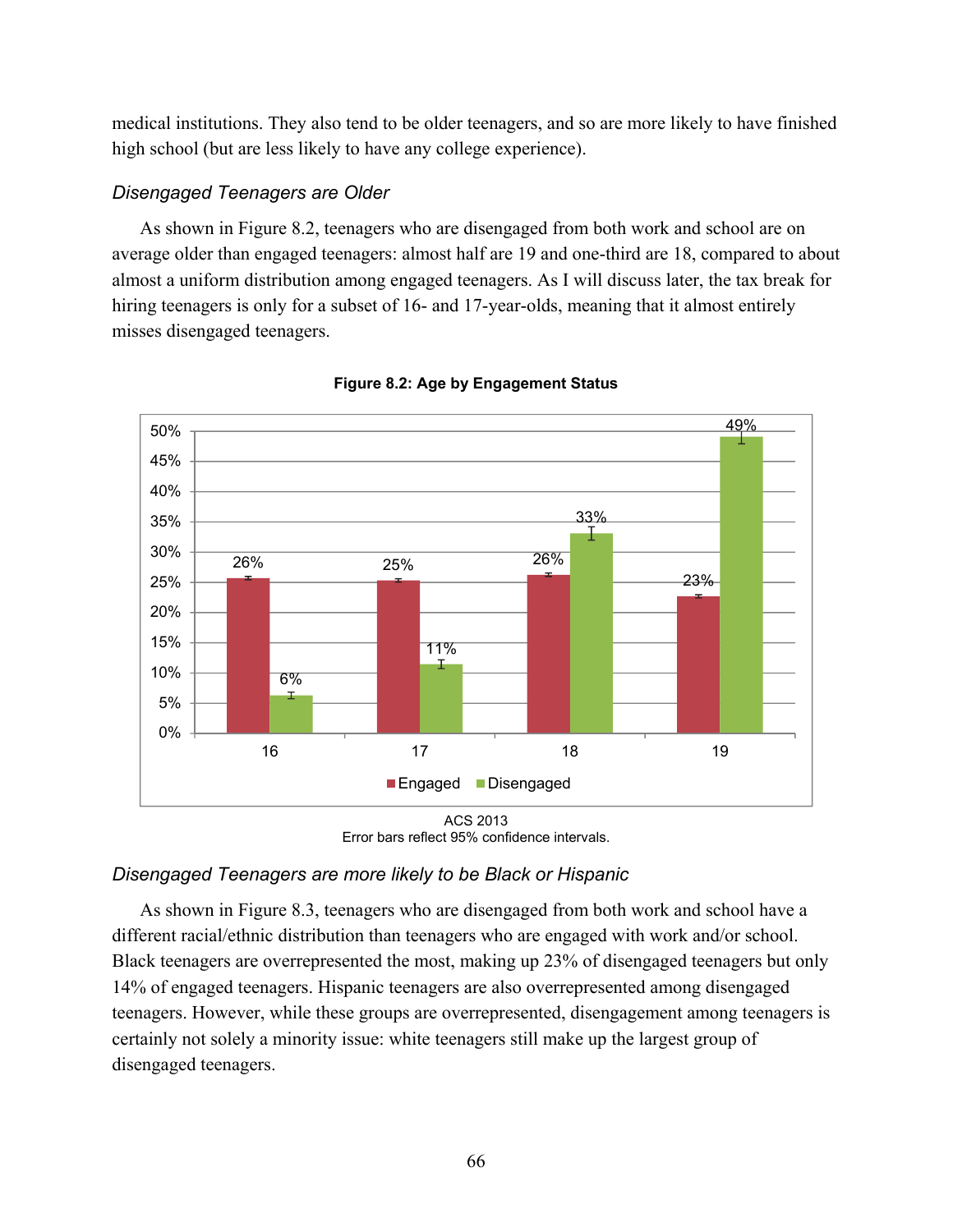

**Figure 8.3: Racial/Ethnic Group by Engagement Status** 

# *Disengaged Teenagers are more likely to come from Households below the Poverty Line*

As shown in Figure 8.4, teenagers who are disengaged from both work and school are more likely to come from impoverished households relative to teenagers who are engaged with work and/or school. Forty-one percent of disengaged teenagers come from households with incomes below the poverty line, relative to only 28% among engaged teenagers.

ACS 2013 Error bars reflect 95% confidence intervals.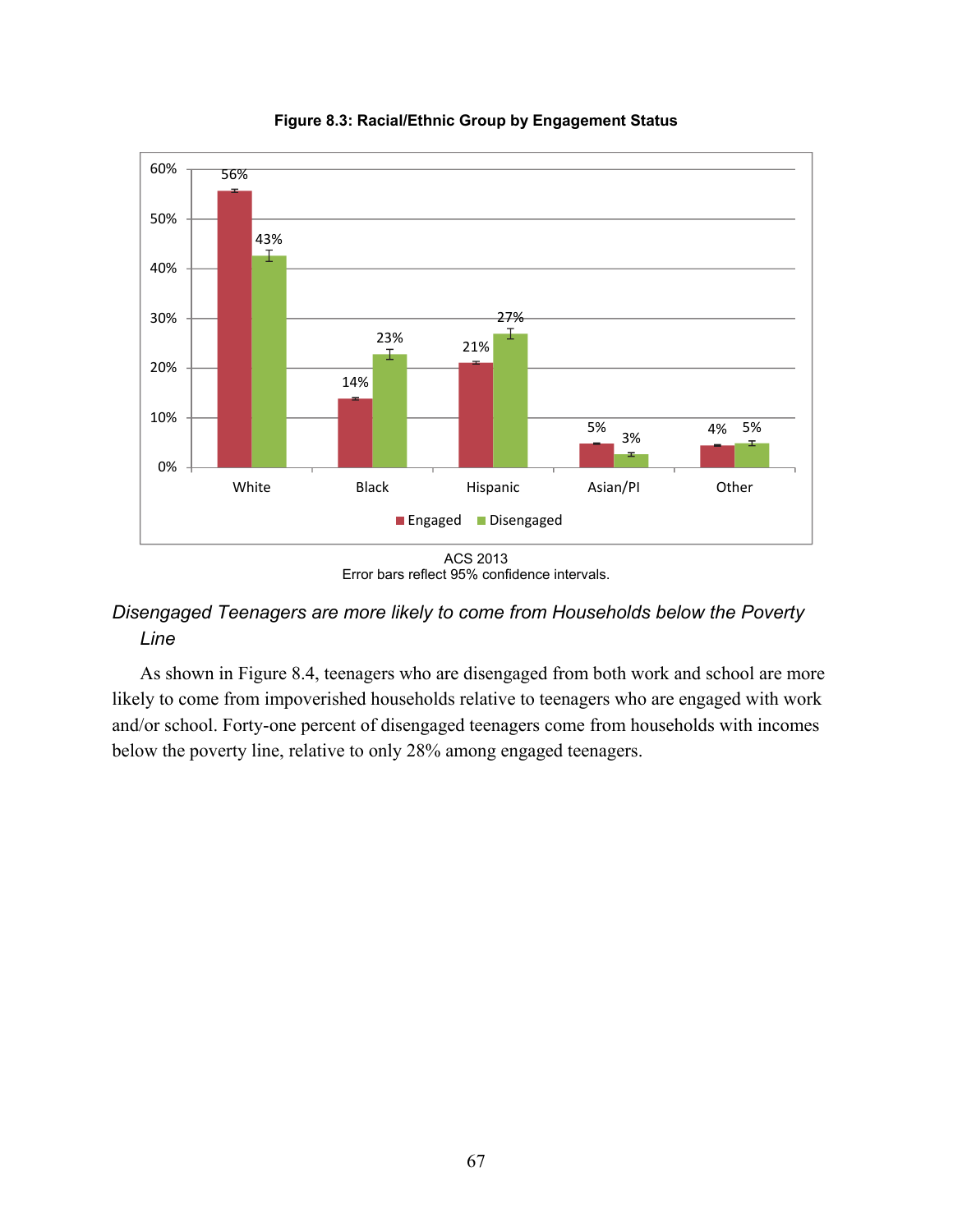

**Figure 8.4: Household Income by Engagement Status** 

ACS 2013 Error bars reflect 95% confidence intervals.

## *Disengaged Teenagers Are More Likely To Be Imprisoned, Less Likely to Live in Dorms*

As shown in Figure 8.5, teenagers who are disengaged from both work and school are more likely to be institutionalized in group quarters like jail, prison, or hospital settings like nursing homes or mental institutions, but less likely to be non-institutionalized group quarters, like dormitories, military barracks, or boarding houses. However, only a small minority – about 5% of disengaged teenagers are in institutionalized group quarter settings. Therefore, currently being institutionalized does not appear to be a major contributor to being in this group. However, it is possible that arrests, imprisonment, or other types of institutionalization are contributing in larger ways to this group via causing teenagers to drop out of school and/or lose jobs, and then remain out-of-school and then not working even after the period of institutionalization ends.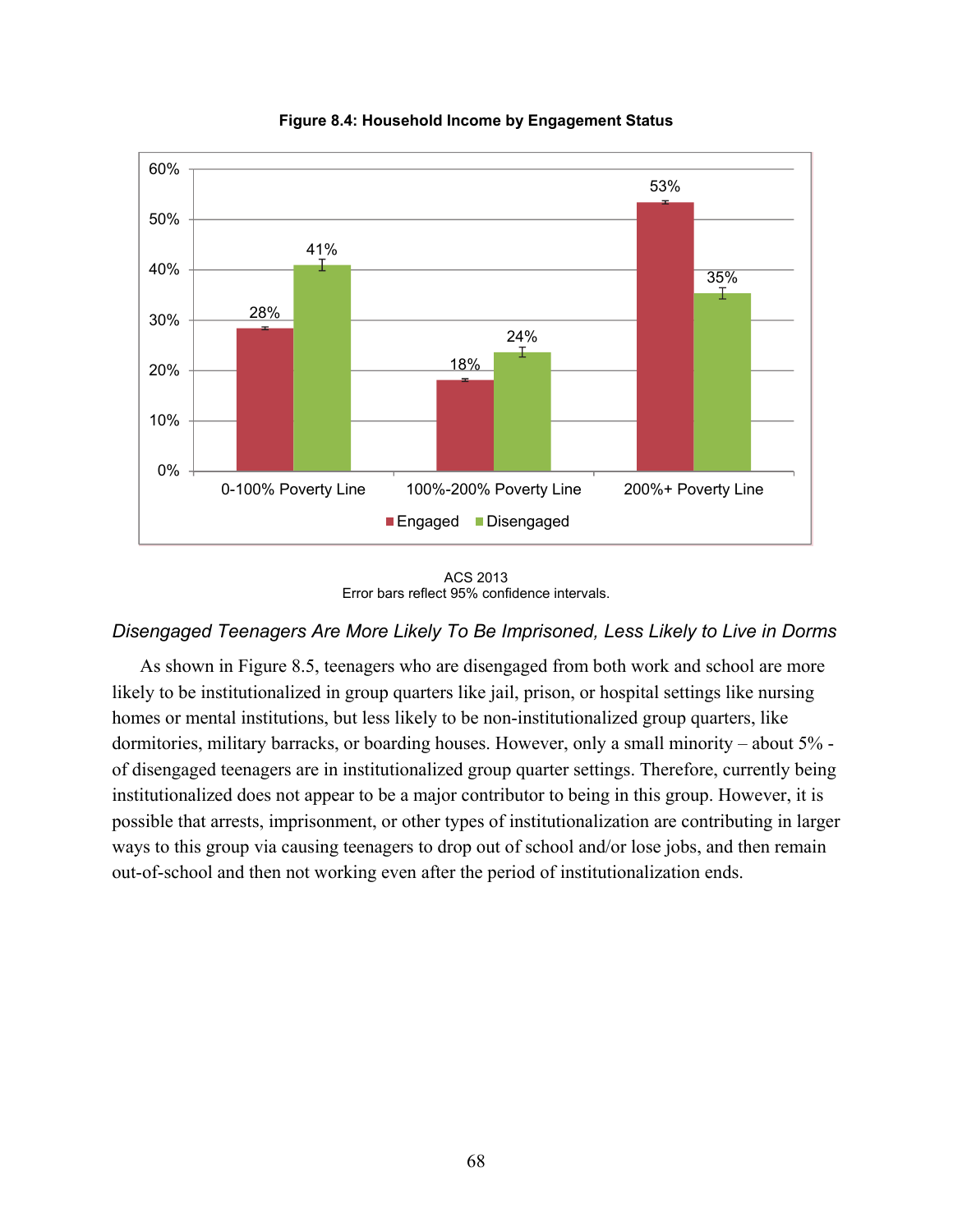

**Figure 8.5: Group Quarters by Engagement Status** 

# *Disengaged Teenagers Are More Likely To Be High School Graduates, Less Likely to Have Any College*

As shown in Figure 8.6, teenagers who are disengaged from both work and school are more likely to have completed high school but less likely to have attended college. This is due to disengaged teenagers being older than their engaged peers. Almost two-fifths do not have a high school diploma or a GED, with most of the remaining having a regular high school diploma but no college. Because unemployment is so high and wages so low for adults without a high school diploma, that group presents the greatest employment challenges. This is not shown, but the median non-high-school-completer (which includes both the "no high school" and "some high school, no diploma" group) finished only the tenth grade.

ACS 2013 Error bars reflect 95% confidence intervals.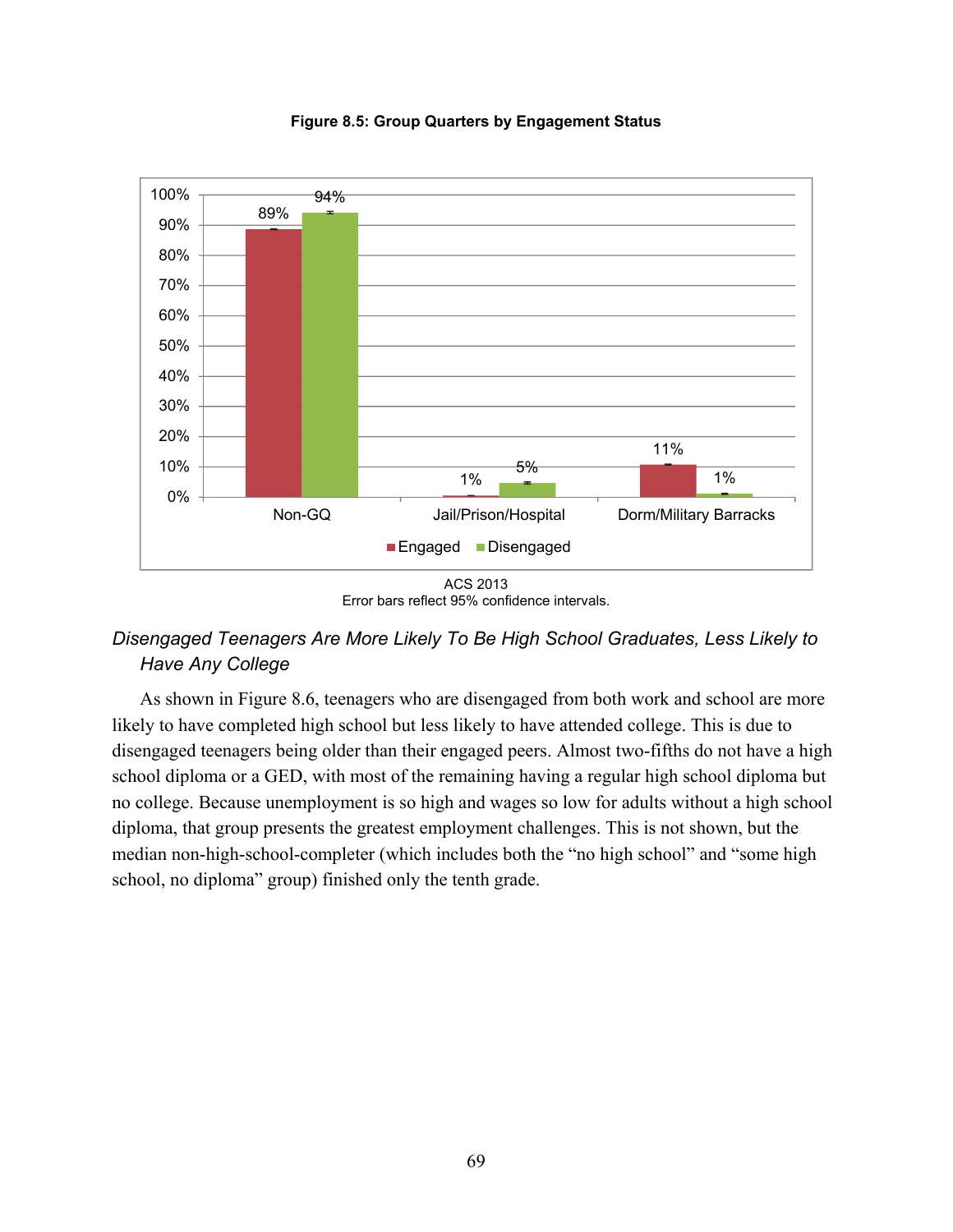

**Figure 8.6: Educational Attainment by Engagement Status** 



## *Disengaged Teenagers Are Urban, Rural, and Suburban*

While it is somewhat difficult to tell what the geographical profile of disengaged teenagers is because ACS provides complete information on less than half of teenagers<sup>29</sup>, from what we can see it appears that disengaged teenagers have similar geographic profiles in terms of urban/suburban/rural status as teenagers who are engaged in school or work. Most live in the cities or suburbs, with a minority of each group living in towns or rural areas.

<sup>&</sup>lt;sup>29</sup> The smallest geographical unit on which information is disseminated for the ACS microdata is Public Use Microdata Area, or PUMA. If PUMA is wholly not in a metro area, it is classified as "not in a metro area", which is all "rural/town." If it is partially within a metro area, it is classified as "not identifiable," which I call "unclear." If it is wholly within a metro area and wholly within the central/principal city of a metro area, it is classified as "central/principal city", which I refer to as "urban," and if it is wholly outside that central city, as "outside central/principal city," which I call "suburban." If it is wholly within a metro area but partially within the central city and partially outside of it, it is referred to as "central/ principal city status unknown," which I refer to as urban/suburban (unclear).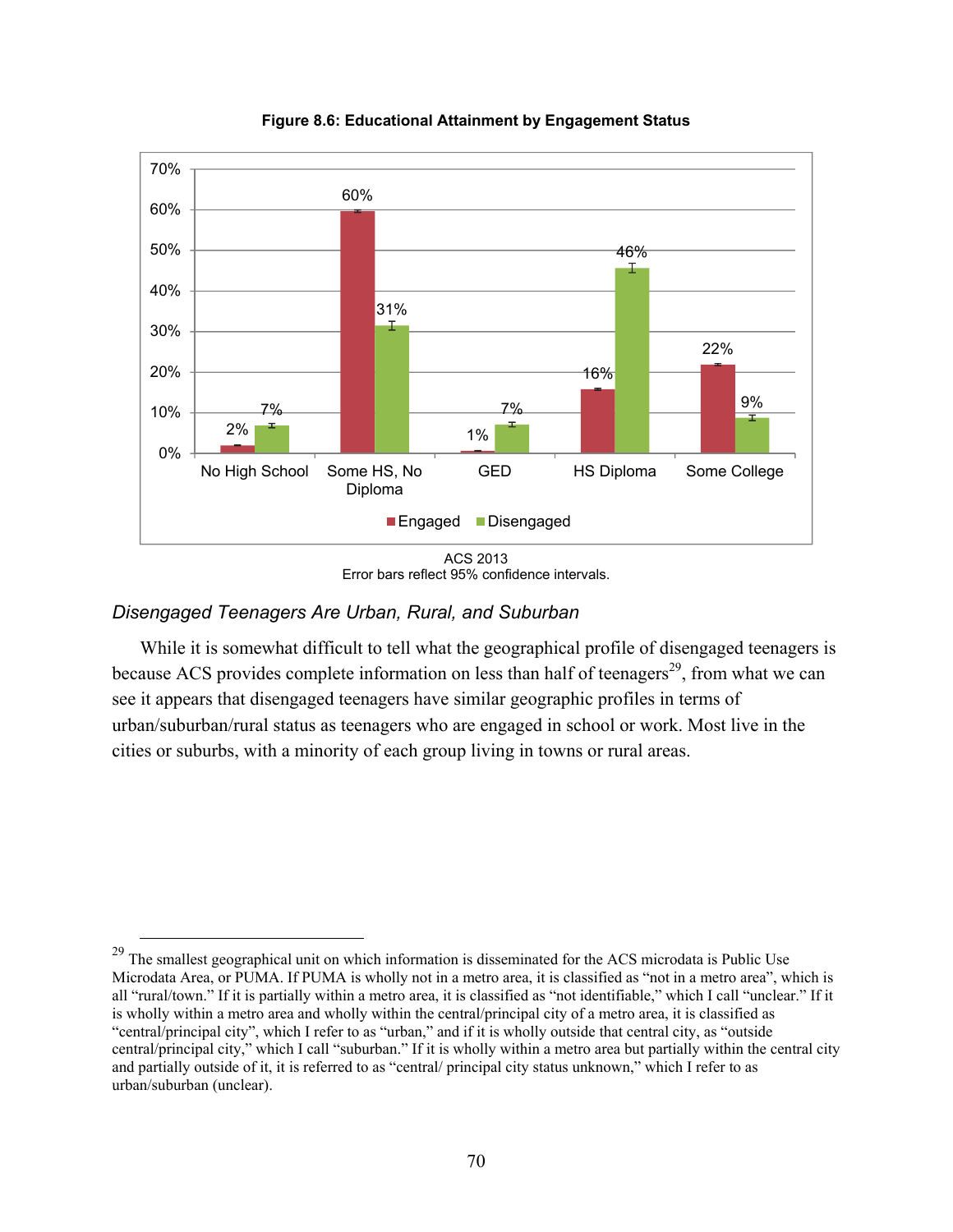

**Figure 8.7: Educational Attainment by Geographical Status** 

# *Disengaged Teenagers Are Different in Other Ways: More Likely to Have Children, More Likely to be Disabled*

There are a few additional ways in which disengaged teenagers have different profiles than teenagers who are engaged in work or school. Almost 12% of disengaged teenagers report some form of disability, relative to only about 5% of engaged teenagers<sup>30</sup>. The most common reported disability among both engaged and disengaged teenagers was cognitive, but disengaged teenagers were more likely to have every form of reported disability – cognitive difficulties, ambulatory difficulties, sensory difficulties (hearing or seeing), and independent living difficulties. Disengaged teenagers are also more likely to live in households with their own children: more than 6% of them reported this, relative to less than 2% among teenagers engaged

ACS 2013 Error bars reflect 95% confidence intervals.

 $30$  Among teenagers, the disability status variables that I work with in this chapter are only weakly related to either whether a respondent reports having "a health problem or a disability which prevents him/her from working or which limits the kind or amount of work" or whether the respondent reports receiving supplementary security income for reasons of disability. I determined this by looking at recent Current Population Survey data: American Community Survey data, which all of this chapter's figures and analysis are based on, does not include either work disability or supplementary security income information. Looking at the CPS data, work disability among teenagers has risen slightly from 2000 to 2013, from an estimate of 2.16% to 2.34%. Additionally, the proportion of teenagers receiving disability income rose from .86% in 2001 (there is no 2000 data) to .94%. The rate of work disabilities in 2013 is much higher among disengaged teens than among those who are engaged: 6.5% vs. 1.9%. Disengaged teenagers are also significantly more likely to report receiving supplementary security income: 2.4% vs. .8%.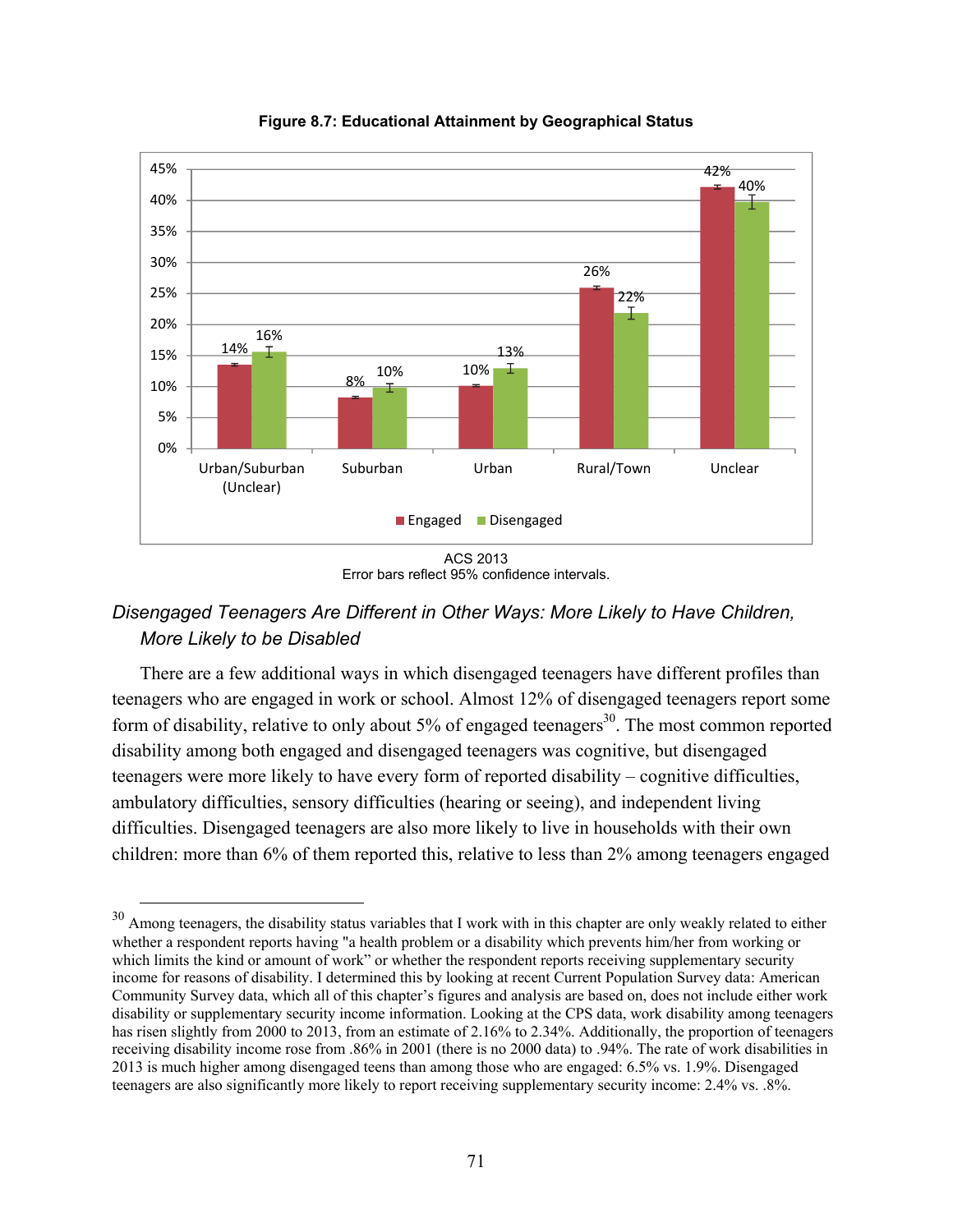in school or work. Disengaged teenagers are also somewhat more likely to be immigrants and to be married and less likely to be fluent English speakers.

## Lack of Engagement Likely Stems from a Variety of Factors

From the data from the previous section, it is likely that disengagement from school or work stems from a whole variety of small factors including imprisonment, no or limited English skills, disability, living with their own children who may rely on them for child care, or having stopped education before completing the ninth grade. About 30% of disengaged teenagers are affected by at least one of these issues, relative to about 12% of teenagers who are engaged in school or work. However, over 40% of disengaged teenagers are both unaffected by all of these issues and have at least a regular high school diploma. Among disengaged teenagers, there are a variety of different barriers to employment.

#### *Modeling Lack of Engagement*

When modeling disengagement among teenagers in 2013, I found that many of the factors discussed in this chapter predict engagement status. I included in my model the following variables: age, race, poverty status, group quarters status, educational attainment, metropolitan area status, immigrant status, whether the respondent lives with one or more of their own children, marital status, English fluency, and disability. I used a logit regression model and examined the odds ratios. I found that the statistically significant factor  $(p<01)$  most strongly predicting disengagement was age: controlling for other factors, being 18 is associated with a 5.4 times greater probability of being disengaged than being 15, and being 19 is associated with a 12.0 times greater probability. Additionally, having no high school or a GED/alternative credential was strongly associated with being disengaged, relative to having some high school or a regular high school diploma: having no high school was associated with a 7.0 times probability of being disengaged, relative to having some school, and having a GED or other alternative credential with a 4.2 times greater probability.<sup>31</sup> Having children was associated with a 2.8 probability of being disengaged relative to not having children, and being disabled with a 2.0 probability. Factors including not being in a household with income of at least 200% of the poverty line, being black or Hispanic, not being fluent in English, and not living in a metropolitan area (city or suburb) were also associated in a statistically significant way, but less dramatically. Immigration status had no explanatory power, nor was there a distinction between living in a household below the poverty line vs. between 100%-200%. There was no distinction

 $31$  Having some college is the most strongly negative associated with being disengaged, with a probability of being disengaged of .02 relative to having no high school. However, this is not a particularly meaningful finding: we're defining teenagers as disengaged if they are not in school and not working, and very few teenagers have had time to complete high school, enroll in college, and drop out of college.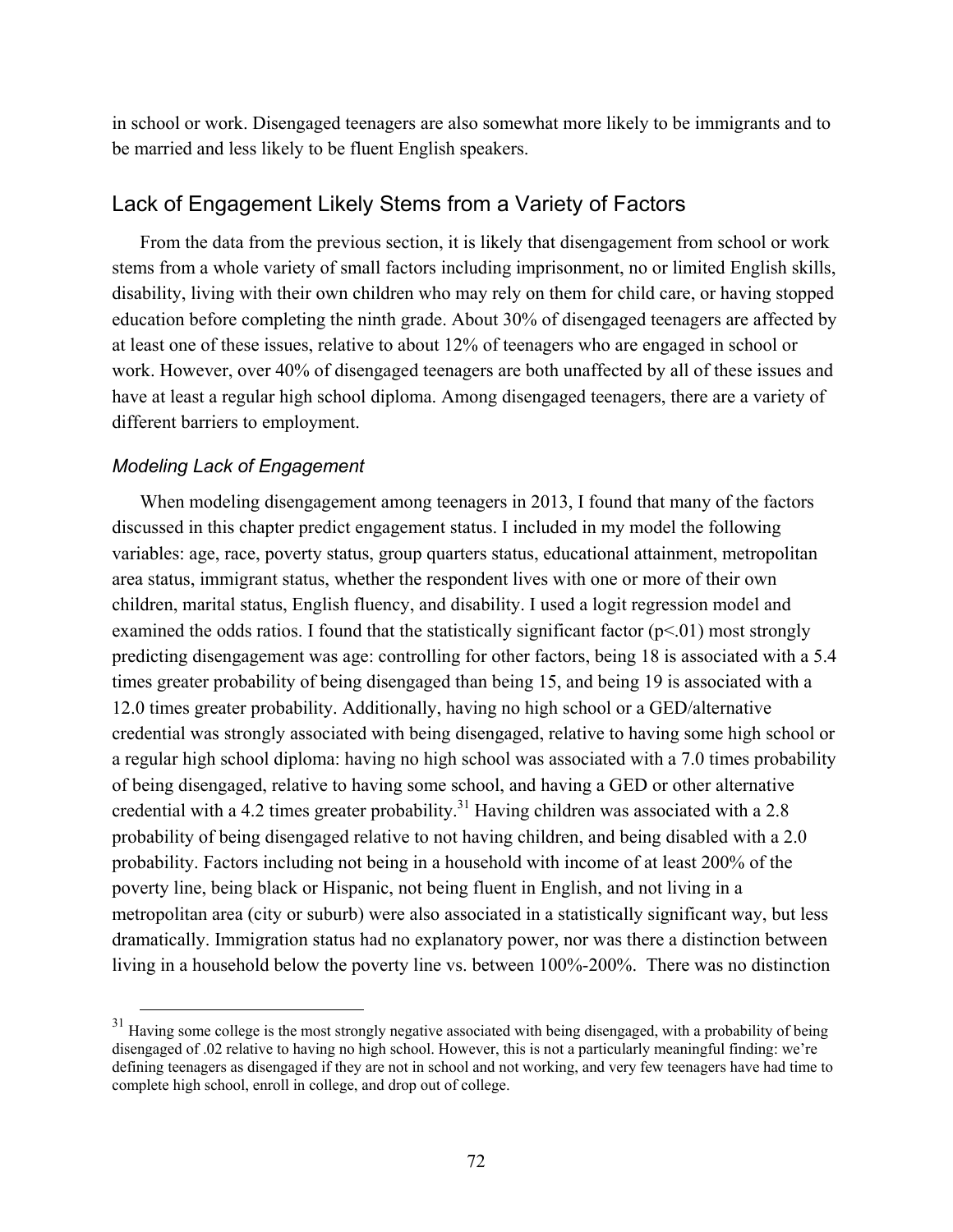between having a missing value for metropolitan status vs. living in a rural area or town. Together, all of these variables explain about 20% of the variation in disengagement status.

# Programs to Increase Youth Employment Vary Significantly in Terms of Program Evaluation, Targeting the Disengaged

There are three general categories of government programs aimed at increasing the employment of teenagers<sup>32</sup>. The first are programs at the state and local level that directly assist in employing teenagers, either by giving them jobs working for the government or by partnering with private sector employers. The second is a federal tax credit subsidizing the employment of various populations including a subset of teenagers: 16 and 17-year-olds in certain geographical areas during the summer. The third are programs that focus more broadly on youth development, attempting to increase both education and employment among teenagers who are not in school. The first two categories of programs do not appear to be particularly well-targeted at disengaged teenagers. They tend to be focused in urban areas, while disengaged teenagers are spread out in urban, suburban, and rural areas. Additionally, neither focus on older teenagers, with direct employment programs tending to employ younger teenagers who are still in high school as well as older teenagers, and the tax credit actively excluding older teenagers. The third type of program is much better-targeted at disengaged teenagers, using both education and employment status as criteria for selection.

The way all of these programs are structured present almost an ideal context for program evaluation, but for the first two categories, little appears to be occurring. This makes increasing program evaluation and re-allocating funding based on results the low-hanging fruit in terms of policy improvement on this issue.

#### *Direct-Hire Programs*

Government programs for the employment of teenagers during the summer are extremely common: according to Gelber (p. 2, 2014) "the fifty most populous cities in the country have all had summer youth employment programs in the last five years." These programs are broadly rather than narrowly targeted: they tend to be available for younger as well as older teenagers. These programs are not specifically tailored toward the employment of disengaged teenagers. While there are perhaps good reasons for this – for instance, we wouldn't want to cause teenagers to drop out of high school in order to be eligible for work programs – there are other

 $32$  One could classify public high school as a program aimed at increasing the employment – or at least employability – of teenagers, but, as public high school is already universal and it would be difficult to either evaluate it or expand it, I do not include it here.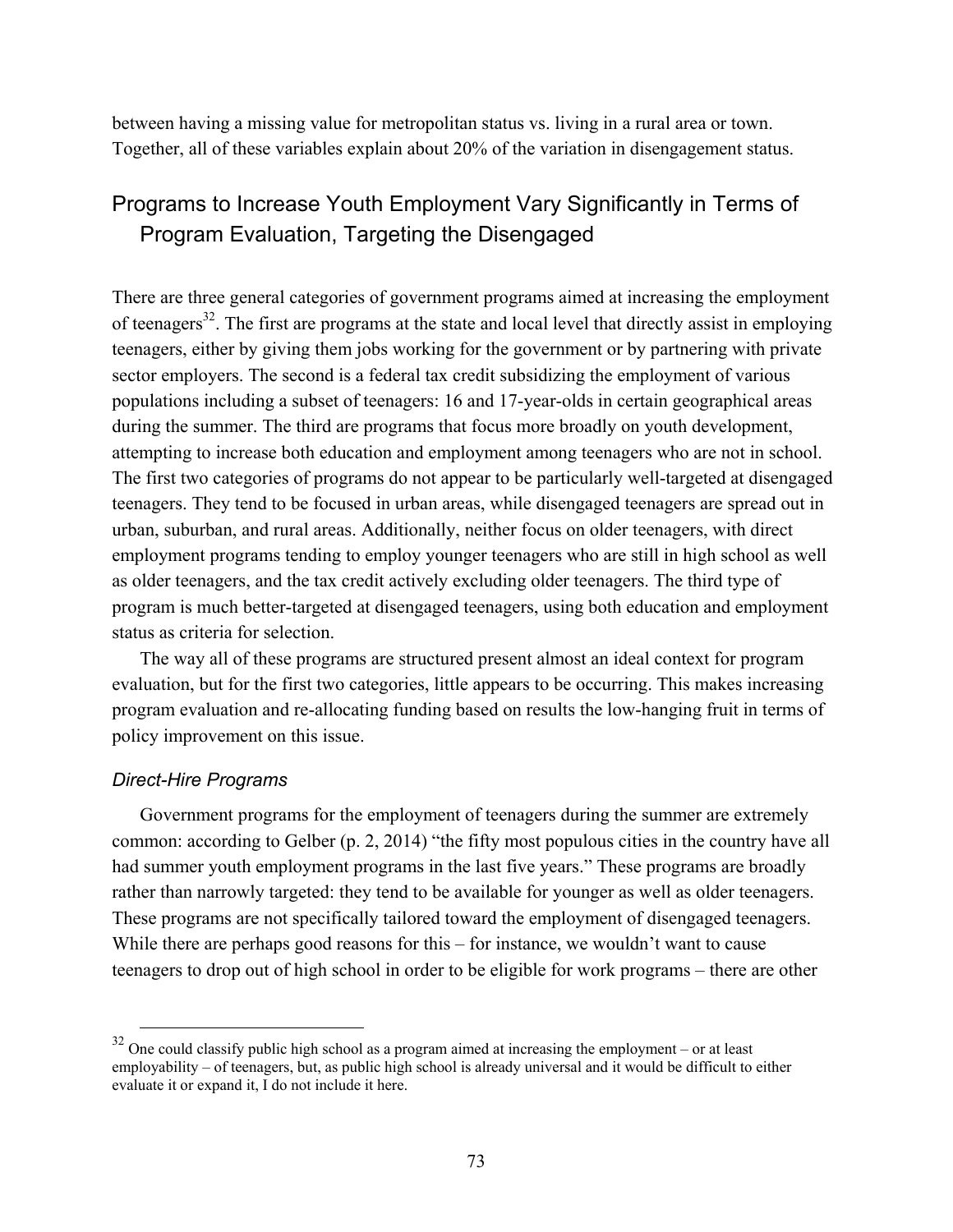ways to target these teenagers, like limiting eligibility to older teenagers, without introducing bad incentives.

These programs have two traits that would make them a good subject of program evaluation. First, because they are locally run, there is likely to be variation in terms of many attributes. Second, there is likely to be more demand from teenagers than available funding $33$ , meaning that a randomization process (lotteries) can be used to obtain treatment and control groups for study.

## *The Work Opportunity Tax Credit*

The Work Opportunity Tax Credit is a tax credit<sup>34</sup> available to businesses that hire members of certain groups including unemployed veterans, ex-felons, the recipients of certain meanstested programs, and a subset of teenagers. The subset of teenagers that this credit is available for are 16- and 17-year-olds who are working during the summer months and live in any of thirty different locations. The list of locations is mostly urban, but also includes several more-rural counties.<sup>35</sup> Because it is only available for employing younger teenagers, it would not be available for hiring the large majority of disengaged teenagers, most of whom are 18 or 19.

Several features of this program, while not necessarily good policy features, do make it a good candidate for study. First, the age cutoffs mean it would be possible to look at employment outcomes for teenagers who just missed out on eligibility versus those who were eligible. Second, because of how geographical eligibility was determined (that is, based not just on the economic attributes of a particular area but also on the quality of plans put forth by local governments<sup>36</sup>), it would likely be possible to find geographical comparison groups that are similar in terms of economic conditions.

#### *Life Skills/Vocational Ed Programs*

The third category of programs to increase youth employment focus more broadly on job and life skills, rather than on directly on immediate employment. Two major programs in this area are the National Guard Youth ChalleNGe program and Job Corps. Both of these have significant similarities relative to the first two categories: they are longer-term, residential, only open to people who are not currently in school, and focus on a broad set of skills. The entrance criteria are also better-targeted toward disengaged youth. Like with direct hire summer programs, acceptance into these programs has a random element. Additionally, both have been found to have positive effects on educational attainment and employment several years after selection into

<sup>&</sup>lt;sup>33</sup> This was the case in New York City (Gelber, 2014). This has also recently been the case in Wilmington, DE; Windsor, CA: Selma, AL; and Medford, MA, among others.

<sup>&</sup>lt;sup>34</sup> A tax credit lowers the filer's tax bill, as opposed to a tax deduction, which lowers taxable income.

<sup>35</sup> <http://www.doleta.gov/business/incentives/opptax/eligible.cfm#SYE>

<sup>36</sup> [http://portal.hud.gov/hudportal/HUD?src=/hudprograms/empowerment\\_zones](http://portal.hud.gov/hudportal/HUD?src=/hudprograms/empowerment_zones)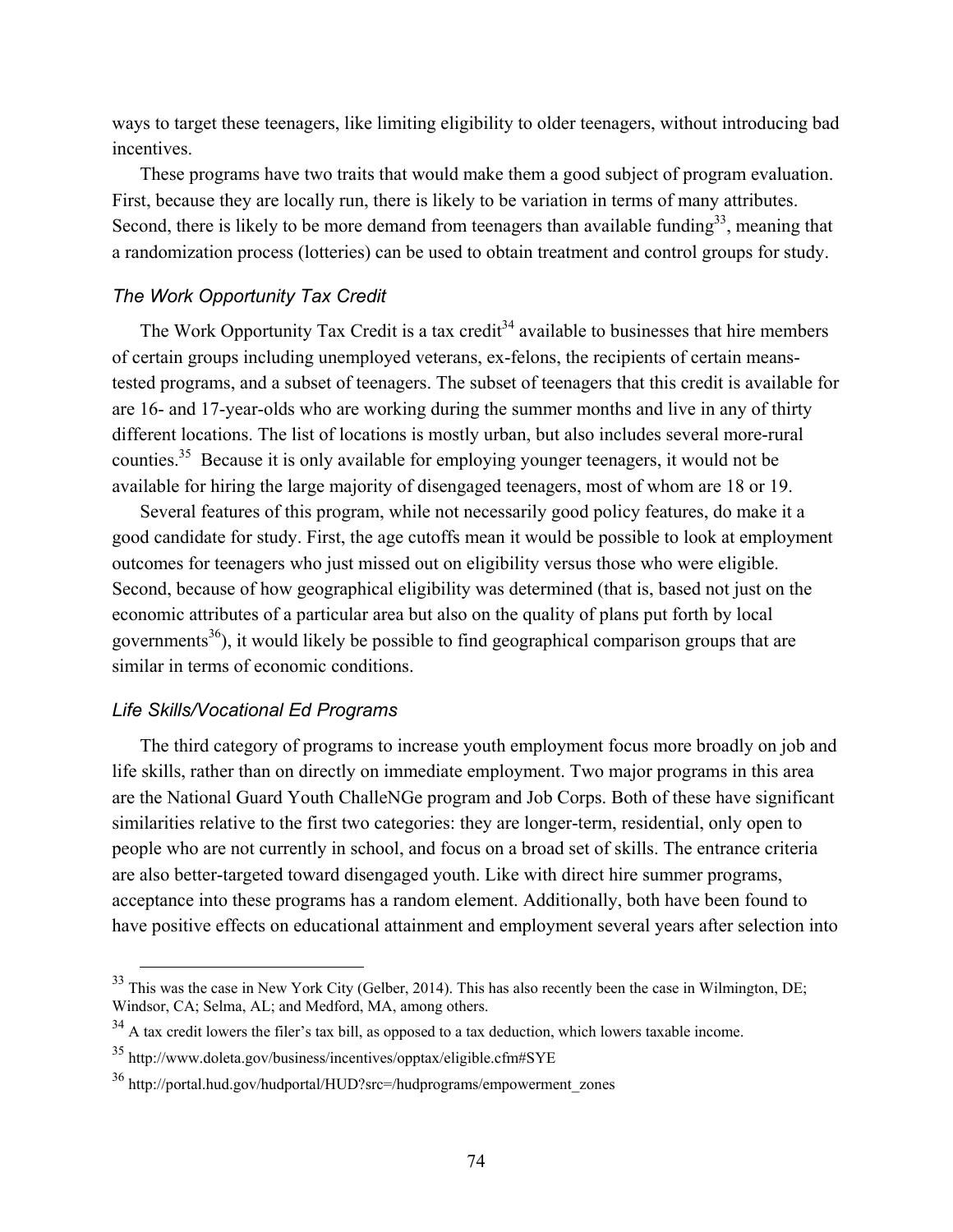the program. However, both programs are also expensive, so their efficacy does not necessarily mean that they would out-perform other types of programs.

The National Guard Youth ChalleNGe program is open to unemployed high school dropouts between 16-18. The most-intensive element is a 20-week residential program in which participants live in barracks and adhere to a very structured schedule of activities including those related to leadership, life-coping skills, fitness, job skills, and academics (Millensky, 2011). In 2005-2006, there was a study of 1,200 participants from across the ChalleNGE sites, an average of three years after they entered the program. Researchers also studied a control group consisting of people who applied to the program but were not selected in the lottery. They found positive results on education and employment related to program participation. First, 72% of ChalleNGE participants had graduated from high school or earned a GED, relative to 55% of the control group. Since some of the program sites offered participants the ability to earn a high school diploma or GED, this may reflect either credentials earned in the program or earned afterward. However, program participants were also significantly more likely to have accrued college credits, at 35% vs. 19%, and to be currently enrolled in college courses, at 11% vs. 8%. Employment outcomes were also more positive for the program participants. They were more likely to have been employed at some point during the last year, at 88% vs. 85%, and reported higher earnings. They were also more likely to be currently employed, at 58% vs. 51%.

Another report, "A Cost-Benefit Analysis of the National Guard Youth ChalleNGe Program", attempts a more comprehensive cost-benefit analysis of the program, also looking at 2005-2007 participants. Like the previous report, this finds higher GED and high school diploma attainment, higher college attendance, and higher employment and earnings. Using comparisons of participants to NLSY97 respondents, the biggest effect that the researchers find is an expected increase in lifetime earnings of about \$46,000 per participant. Other benefits are minor. They conclude that the benefits significantly outweigh the costs, which they assess as about \$15,000, most of which is the direct cost of operating the program.

Job Corps is another program that serves youth to prepare them for the labor market, but also does not focus on immediate employment. Participants can get remedial education to prepare them for the GED, as well as vocational training (Schochet, 2001). Like the ChalleNGe program, there is also a residential element, with participants living together on-site. The program is somewhat costlier than ChalleNGe, at about \$19,500 per participant for an average of eight months. An evaluation of the program took place four years after program assignment and involved about 7,000 people who had been randomly assigned to the program and 5,000 control group participants who had applied but not been assigned. Researchers looked specifically at the 77% of youth who entered the study without having completed high school or earned a GED. They found that assignees were more likely to earn a GED (42% vs. 27%) or vocational certificate (38% vs. 15%) - but less likely to earn a high school diploma  $-5\%$  vs. 8%. Average earnings were slightly lower for assignees than non-assignees during the first quarters after assignment – likely because assignees were more likely to participate in the program instead of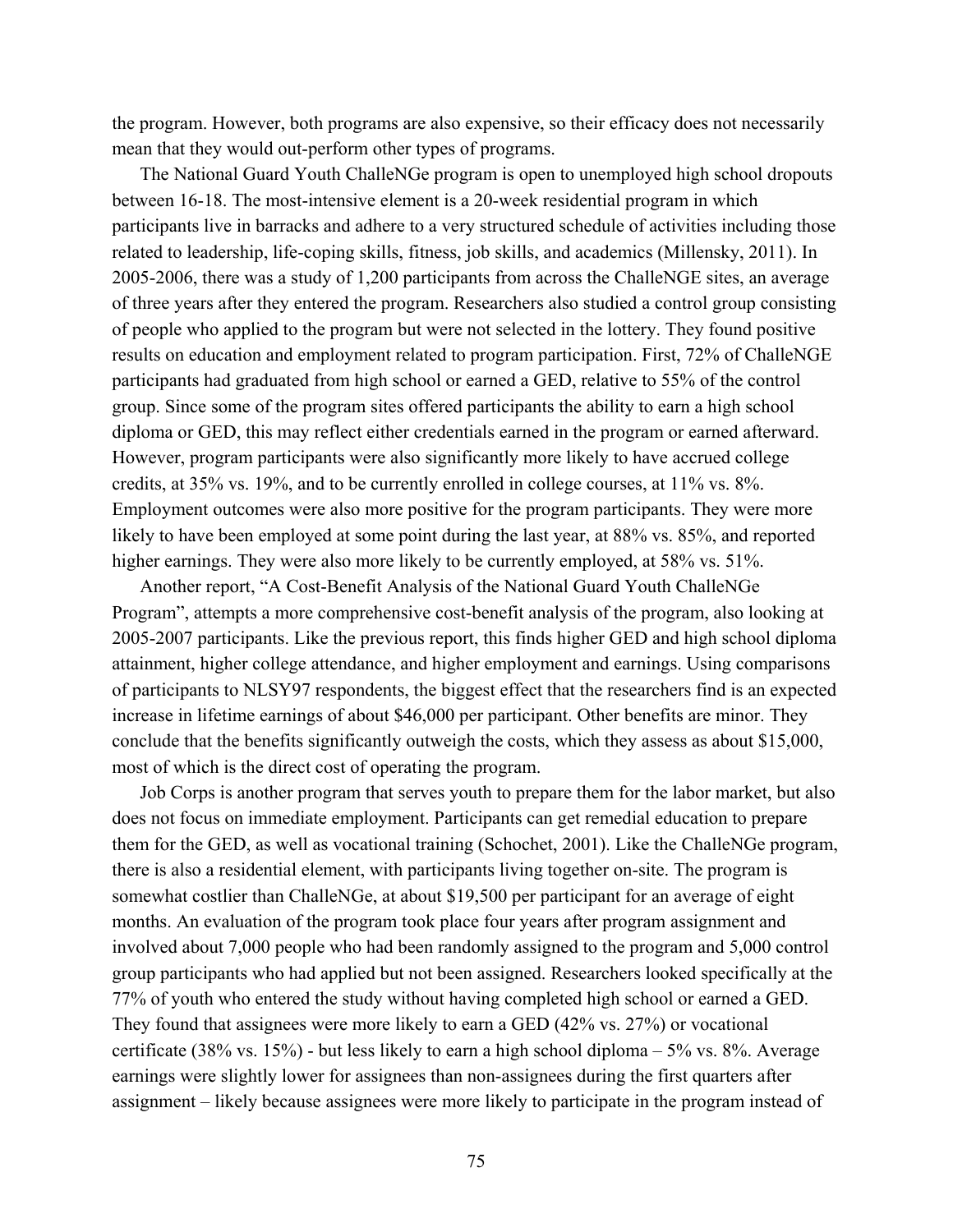working. However, about six quarters after assignment, average assignee income surpassed nonassignee income, and in the fourth year after assignment, assignees on average earned about \$17/week more than non-assignees. Employment rates were also slightly higher.

#### *Existing Program Evaluation is Limited, Not Encouraging*

During the last twenty years, evaluation of direct youth employment programs has been extremely limited and not particularly encouraging. The highest-quality and most recent evaluations have been on New York City's youth summer jobs program. One set of analyses found that participants in the program, relative to non-participants, did not experience positive employment or educational benefits over the following few years. (Gelber, 2014). A study on earlier program years did find some positive effects on school attendance (Leos-Urbel, 2014). A report on a program in Philadelphia found no positive later employment outcomes for participants relative to non-participants (McClanahan, 2004). Other assessments of youth employment programs have not actually assessed later youth outcomes: a Department of Laborsponsored assessment reported that "the study was unable to assess how meaningful youth experiences were or how their experiences could affect them and their communities over time" (Bellotti, 2010). That is, they did not track any later employment or educational outcomes.

Because of how common (and likely varied) local programs are, how limited evaluation is, and how mixed current results are, there is a strong case to be made for increasing research on the effectiveness of teen direct employment programs. Evaluation of teen employment programs requires increased recordkeeping and follow-up with participants, and thus would likely require either increased funding or diverting some funds currently going for youth employment programs. By figuring out which program elements are having positive impacts (or which participants are being positively impacted), we can improve existing programs. And if efficacy is extremely low across-the-board, we can end those programs and experiment with other, moretargeted ways to get disengaged youth re-engaged – which might include programs like ChalleNGe and Job Corps, which do not have a goal of immediate employment.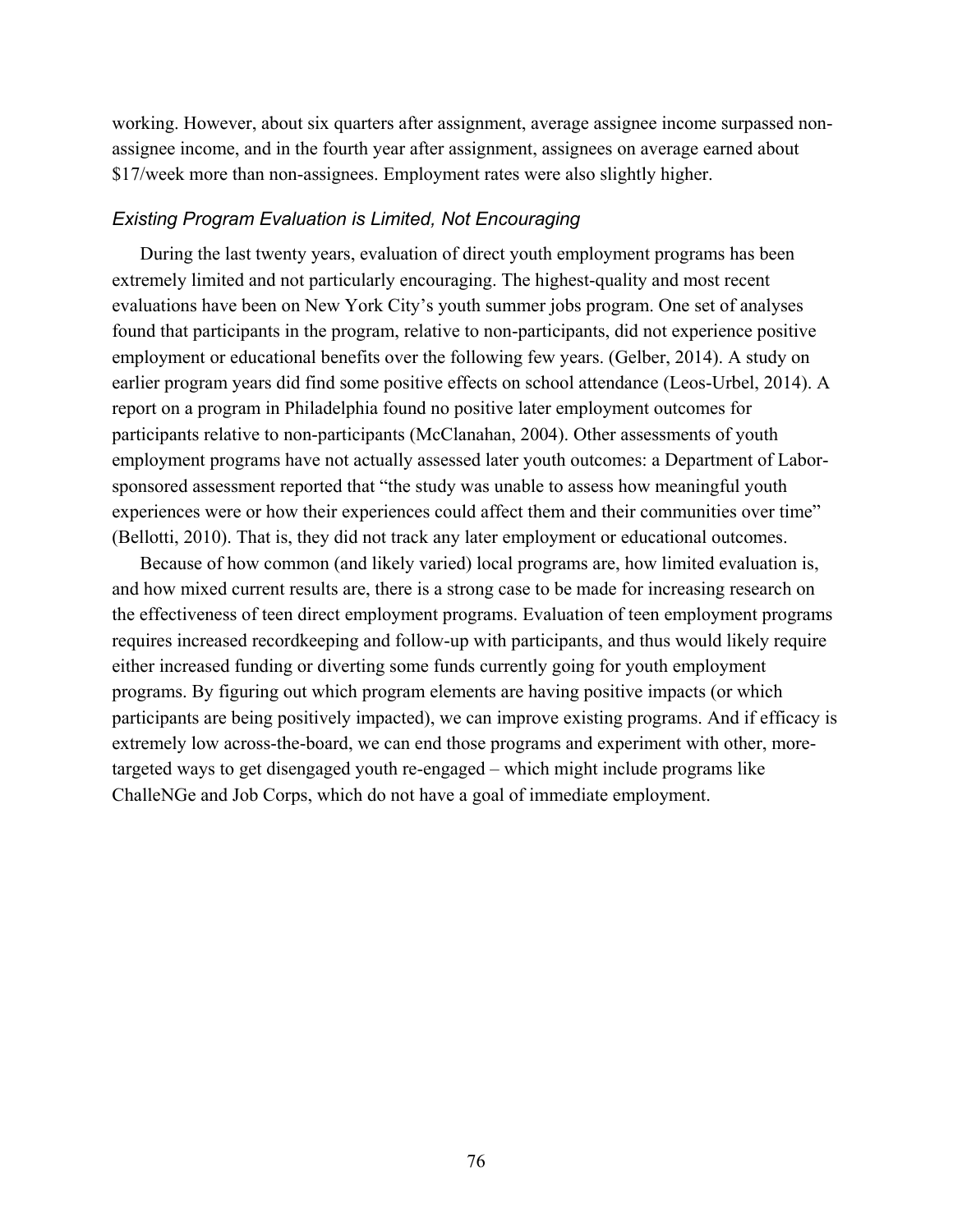# Appendix A: Information on Variables Used

| <b>Figure</b>                                                                                                    | <b>Data Source/Variables</b>                                                  |
|------------------------------------------------------------------------------------------------------------------|-------------------------------------------------------------------------------|
| Figure 1.1: Employment Rates, 1962-2013                                                                          | March CPS: year, age, empstat                                                 |
| Figure 1.2: Proportion of Teenagers Living on<br>Their Own, 2000-2013                                            | March CPS: year, age, relate                                                  |
| Figure 1.3: Proportion of Teenagers Earning At<br>Least 5%, 10%, 20%, and 50% of Total Household<br>Income       | March CPS: year, age, incwage, ftotval                                        |
| Figure 3.1: Proportion of Teenagers Attending<br>School, March and July 2000 and 2013                            | March/July CPS: year, age, schlcoll                                           |
| Figure 3.2: Likelihood of Attending Two- or Four-<br>year College                                                | MTF $(12^{th}$ grade): YEAR OF ADMINST, R<br>WL DO 4YR CLG, R WL DO 2YR CLG   |
| Figure 3.3: Likelihood of Attending Four-year<br>College                                                         | MTF $(12^{th}$ grade): YEAR OF ADMINST, R<br>WL DO 4YR CLG                    |
| Figure 3.4: Average Daily Minutes on Academic<br><b>Activities</b>                                               | ATUS: teyear, teage, t06 <sup>*</sup> (all variables<br>beginning with "t06") |
| Figure 3.5: Employment by Educational Status,<br>March and July 2000 and 2013                                    | March/July CPS: year, age, schlcoll,<br>empstat                               |
| Figure 4.1: Proportion of Immigrants among<br>Adults In Jobs with Teen Overrepresentation from<br>Two to Five    | ACS: year, occ1990, ind1990, age, citizen                                     |
| 4.2: Proportion of High School Dropouts among<br>Adults In Jobs with Teen Overrepresentation from<br>Two to Five | $ACS: year, occ1990, ind1990, age, educ$                                      |
| Figure 5.1: Labor Market Status and Reason for<br><b>NILF</b>                                                    | March CPS: year, age, empstat, wantjob                                        |

# **Table A.1: Notes on Variables Used: Figures**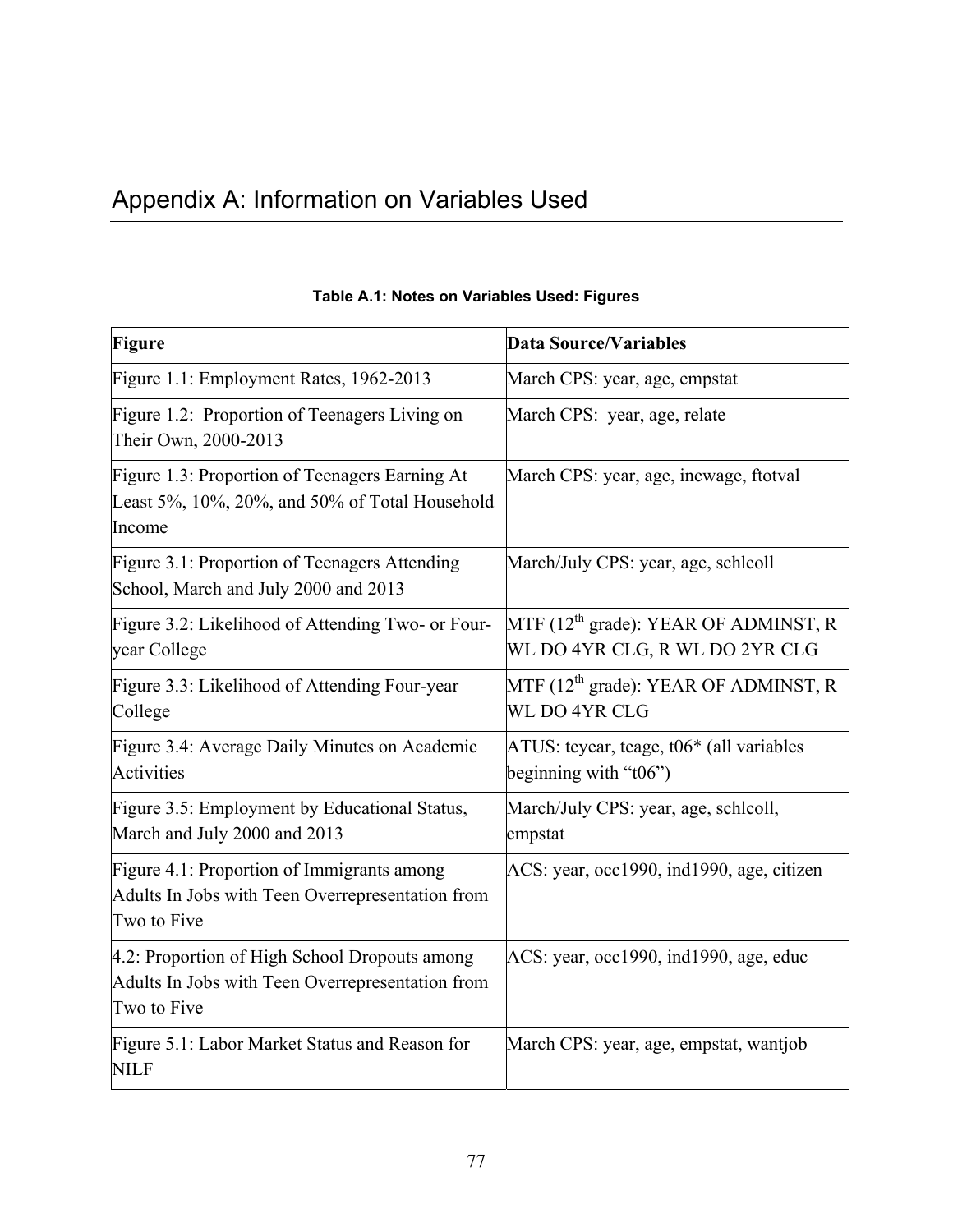| Figure 5.2: Preferences Regarding Weekly Hours<br>Worked, 12 <sup>th</sup> Graders                                                                         | MTF (12 <sup>th</sup> grade): YEAR OF ADMINST, #<br><b>HRS PREF WORK</b>                                                                 |  |  |
|------------------------------------------------------------------------------------------------------------------------------------------------------------|------------------------------------------------------------------------------------------------------------------------------------------|--|--|
| Figure 5.3: Preferences Regarding Weekly Hours<br>Worked, Parents of 12 <sup>th</sup> Graders                                                              | MTF $(12^{th}$ grade): YEAR OF ADMINST,<br><b>PRT #HR PREF WRK</b>                                                                       |  |  |
| Figure 5.4: Distribution of Hourly Wage among<br>Teenagers Who Reported Having Earned Income,<br>Inflation-Adjusted to Year 2000 Dollars, 2000 and<br>2013 | March CPS: incwage, age, year, uhrswork,<br>wkswork1; CPI                                                                                |  |  |
| Figure 5.5: Teenage Hourly Wages as a Proportion<br>of Minimum Wage, 2000 and 2013                                                                         | March CPS: incwage, age, year, uhrswork,<br>wkswork1; minimum wages                                                                      |  |  |
| Figure 6.1: Decomposing the Employment Gap                                                                                                                 | March CPS: county, statefip, age, year,<br>educ, citizen, empstat, incwage; ACS: year,<br>age, school, county, statefip; minimum<br>wage |  |  |
| Figure 8.1: Proportion of Teenagers in neither<br>Work nor School, 1986-2014                                                                               | March CPS: year, age, empstat, schlcoll                                                                                                  |  |  |
| Figure 8.2: Age by Engagement Status                                                                                                                       | ACS: year, age, empstat, school                                                                                                          |  |  |
| Figure 8.3: Racial/Ethnic Group by Engagement<br><b>Status</b>                                                                                             | ACS: year, age, empstat, school, race,<br>hispan                                                                                         |  |  |
| Figure 8.4: Household Income by Engagement<br>Status                                                                                                       | ACS: year, age, empstat, school. poverty                                                                                                 |  |  |
| Figure 8.5: Group Quarters by Engagement Status                                                                                                            | ACS: year, age, empstat, school, gq                                                                                                      |  |  |
| Figure 8.6: Educational Attainment by<br><b>Engagement Status</b>                                                                                          | ACS: year, age, empstat, school, educd                                                                                                   |  |  |
| Figure B.1: Summary Statistics for Hourly Wage:<br>CPS (2013)                                                                                              | March CPS: incwage, age, year, uhrswork,<br>wkswork1                                                                                     |  |  |
| Figure B.2: Summary Statistics for Hourly Wage:<br>Monitoring the Future $(12^{th}$ Graders, 2013)                                                         | MTF $(12^{th}$ grade): YEAR OF ADMINST,<br>HRS/W WRK SCHYR, R\$/AVG WEEK<br><b>JOB</b>                                                   |  |  |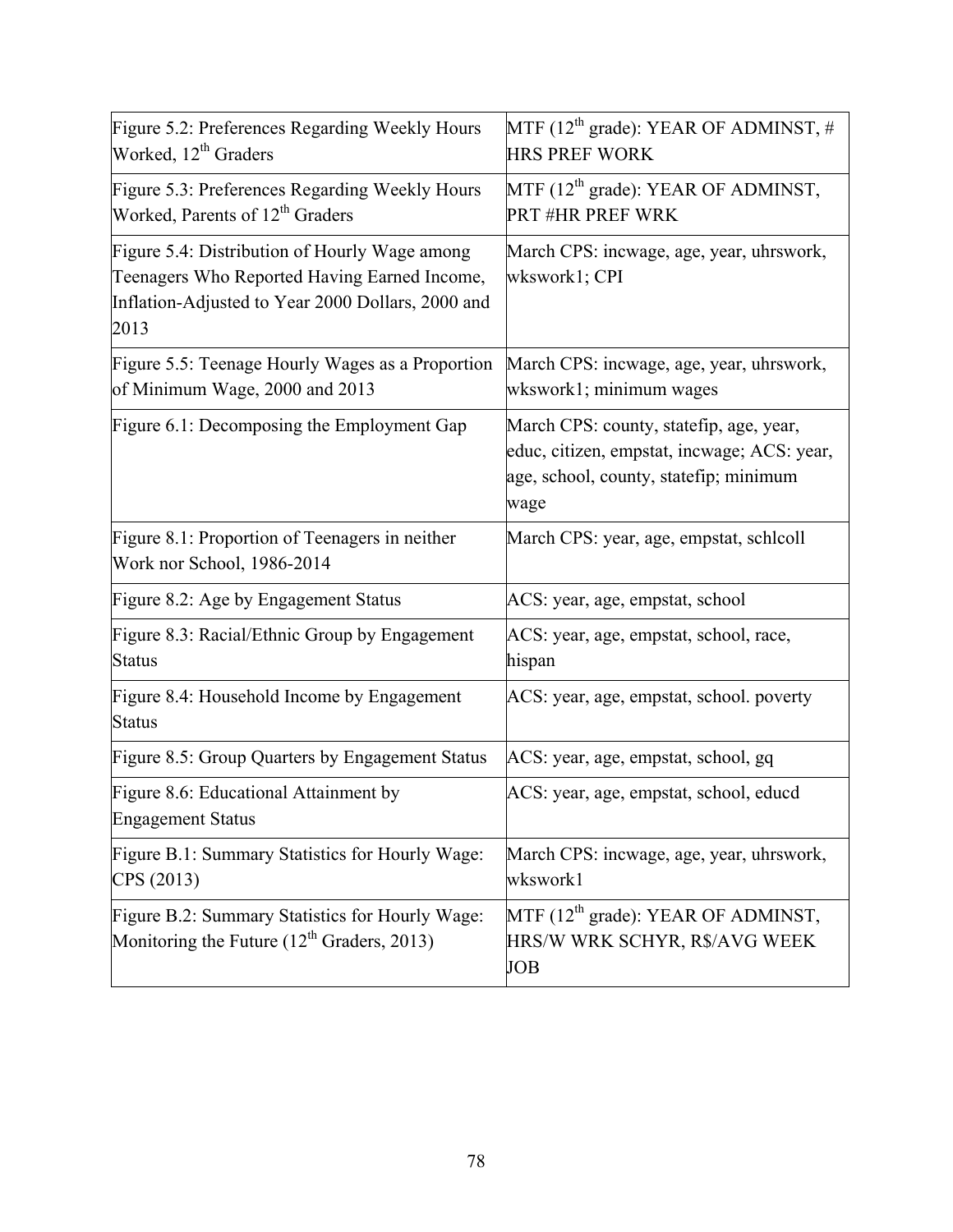| Table                                            | <b>Data Source/Variables</b>                   |
|--------------------------------------------------|------------------------------------------------|
| Table 3.2: Comparing Minutes/Day Spent on        | $ATUS$ : teyear, teage, t06 $*$ (all variables |
| Education, 2003-2013                             | beginning with " $t06$ ")                      |
| Table 4.1: Number of Teen Jobs, 2000 and<br>2013 | ACS: year, occ1990, ind1990, age               |
| Table 5.1: Preferences Regarding Weekly          | MTF ( $12th$ grade): YEAR OF ADMINST, #        |
| Hours Worked, 12th Graders, ANOVA                | <b>HRS PREF WORK</b>                           |
| Table 5.2: Parental Preferences Regarding        | $MTF (12th grade): YEAR OF ADMINST, PRT$       |
| Weekly Hours Worked, 12th Graders, ANOVA         | <b>#HR PREF WRK</b>                            |
| Table 6.1: Summary Statistics, Table 6.2: Logit  | March CPS: county, statefip, age, year, educ,  |
| Results, Table 6.3: Decomposition Results,       | citizen, empstat, incwage; ACS: year, age,     |
| Table 6.4: Summarizing Percentage Values         | school, county, statefip; minimum wage         |

#### **Table A.2: Notes on Variables Used: Tables**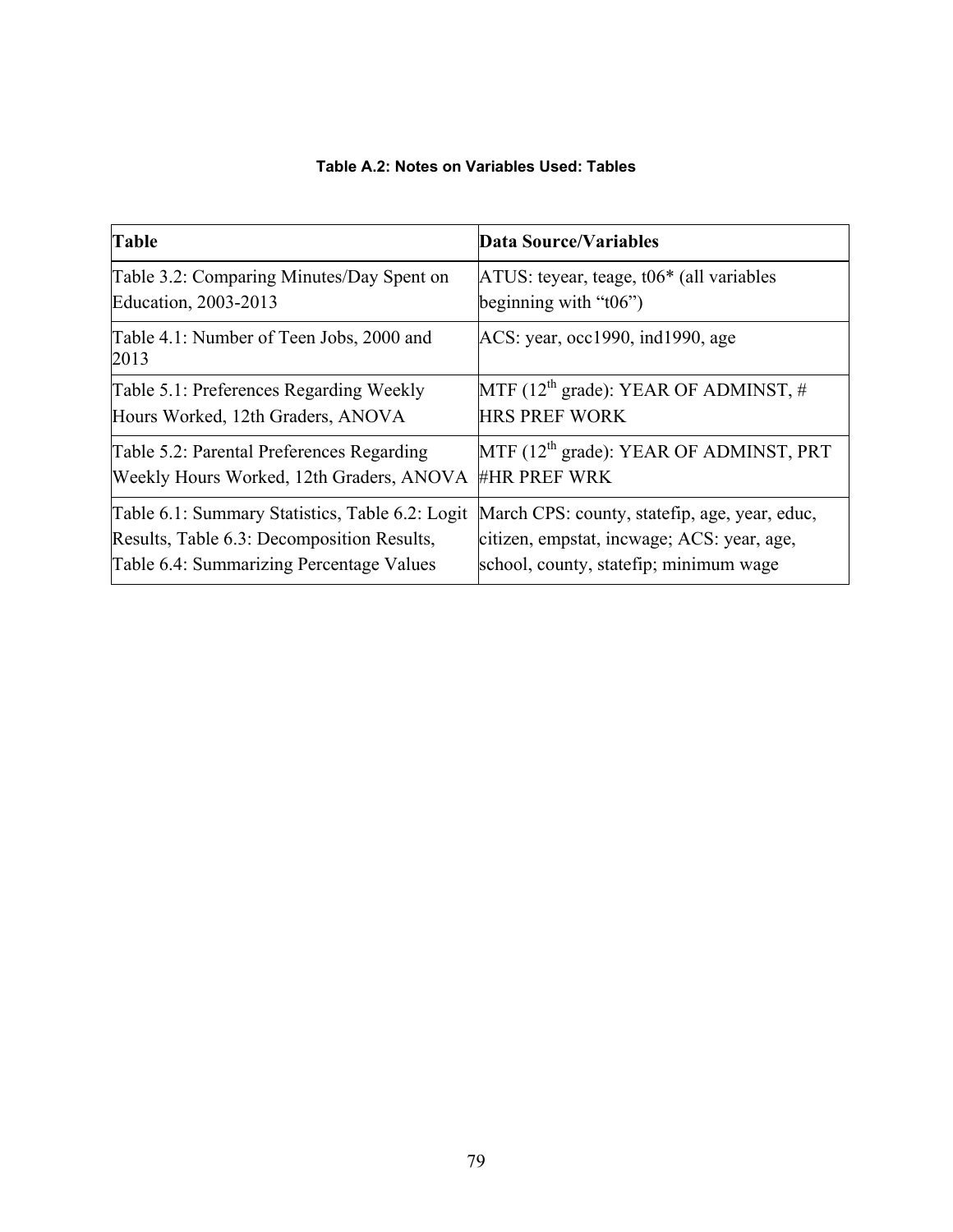This appendix briefly describes the derivation of the hourly wage in CPS data. As I show in Chapter Five, a significant portion of teenagers report earning less than the minimum wage in both 2000 and 2013. To determine whether this is an artifact of the particular data set, perhaps having to do with question wording or survey admission, I then analyze wage data for  $12<sup>th</sup>$  graders from the MTF data set. I also find significant proportions of respondents reporting earning less than the minimum wage there as well, strengthening the case that this is not an artifact of anything specific to CPS data.

To determine hourly wage from CPS, the three variables I use, and their definitions from IPUMS, are the following:

- **INCWAGE** indicates each respondent's total pre-tax wage and salary income--that is, money received as an employee--for the previous calendar year
- **WKSWORK1** reports the number of weeks, in single weeks, that the respondent worked for profit, pay, or as an unpaid family worker during the preceding calendar year. Respondents were prompted to count weeks in which they worked for even a few hours and to include paid vacation and sick leave as work.
- **UHRSWORK** reports the number of hours per week that respondents usually worked if they worked during the previous calendar year. Individuals were asked this question if: 1) they reported working at a job or business at any time during the previous year or 2) they acknowledged doing "any temporary, part-time, or seasonal work even for a few days" during the previous year.

It is likely that teenagers are working more irregular hours, or possibly multiple part-time jobs throughout the year. While most adults who report earning income in the previous year say they worked for the whole year (52 weeks), this is not the case for teenagers. Most of these adults also say they worked for at least 40 hours a week, relative to less than a quarter of teenagers. Irregular and possibly multiple part-time jobs throughout the year increase the possibility for confusion regarding how to answer questions regarding number of hours worked. For instance, it's not clear how a teenager who worked for a few hours per week during the school year but more hours per week during the summer should answer the question. This raises the possibility that the wage data for teenagers is much less accurate than for adults.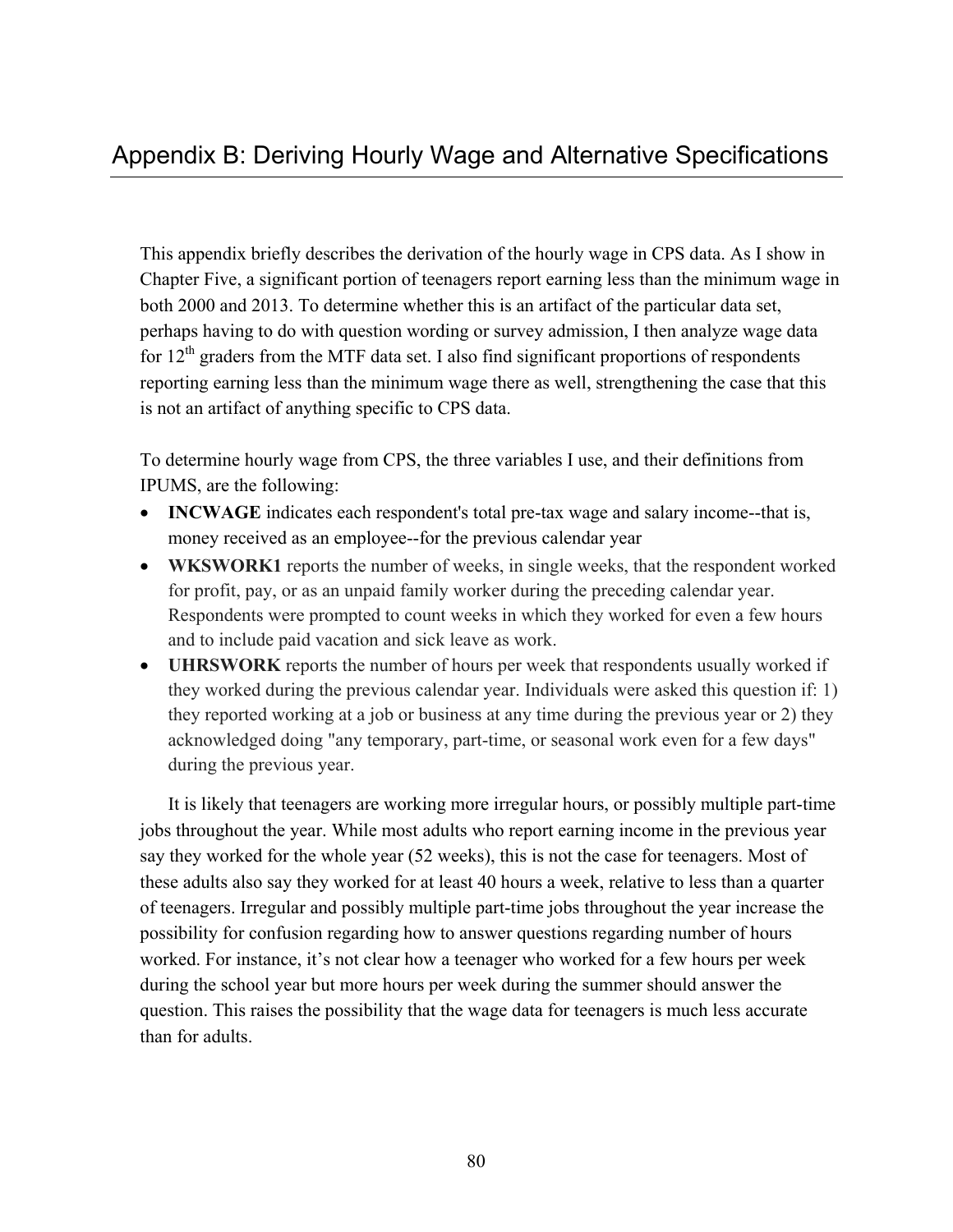My formula for deriving hourly wages is the following: hourly wage  $=$ incwage/(wkwwork1 \* uhrswork.)

Figure B.1 shows hourly wages for teenagers and adults using 2013 ACS data. While the  $10^{th}$  percentile among adults is above the federal minimum wage for 2012 of \$7.25, the 25<sup>th</sup> percentile for teenagers is considerably below it.





ACS 2013

Unless teenagers are misunderstanding the question, this is not a function of greater selfemployment among teenagers: 93% of teenagers with wage income reported that they had worked for private employers, with most of the rest working for local government.

In order to assess whether the findings regarding sub-minimum wage workers in Census data are an artifact of some Census-specific attribute, I also looked at MTF questions on hours worked and wages earned. The question on hours worked asks the twelfth-grade respondents "On the average over the school year, how many hours per week do you work in a paid or unpaid job?", and there are eight different response options, each corresponding to an interval of hours. The next question asks "During an average week, how much money did you get from a job or other work," with the ten options each corresponding to an interval in terms of dollars. I used the same general mechanism to obtain hourly wage as I did for Census data: dividing money earned by hours worked. Because the data for both of these was intervalled, I used the midpoint of each response option. For instance, teenagers who reported working 6-10 hours and earning between \$36-\$50 were coded as working 8 hours and earning \$43, for a wage of \$5.38.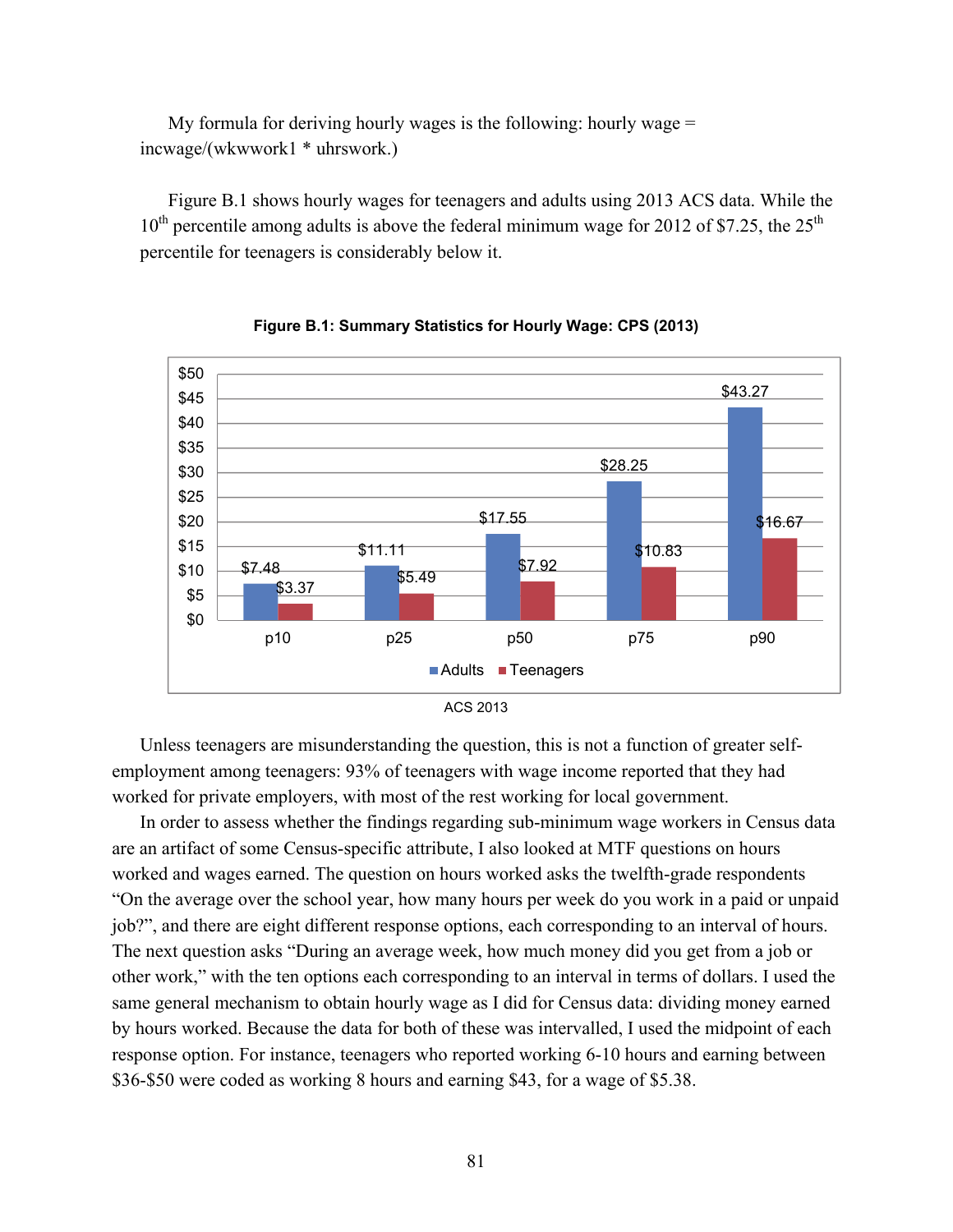In this analysis, I found that the sub-minimum wages reported are certainly not an artifact of any Census-specific issue: in MTF, many  $12<sup>th</sup>$  graders also report earning less than minimum wage, as shown below in Figure B.2. This graph excludes the teenagers who report working but earning no money, who account for about 10% of  $12<sup>th</sup>$  graders in 2000 and about 30% of them in 2013. I find that about 48% of teenage workers who make above-zero wages report earning less than the state minimum wage in 2000, and 49% in 2013. These are very inexact figures due to the intervalling, but they bolster the case that many teenagers are earning less than the minimum wage.



**Figure B.2: Summary Statistics for Hourly Wage: Monitoring the Future (12th Graders, 2013)** 

MTF 2013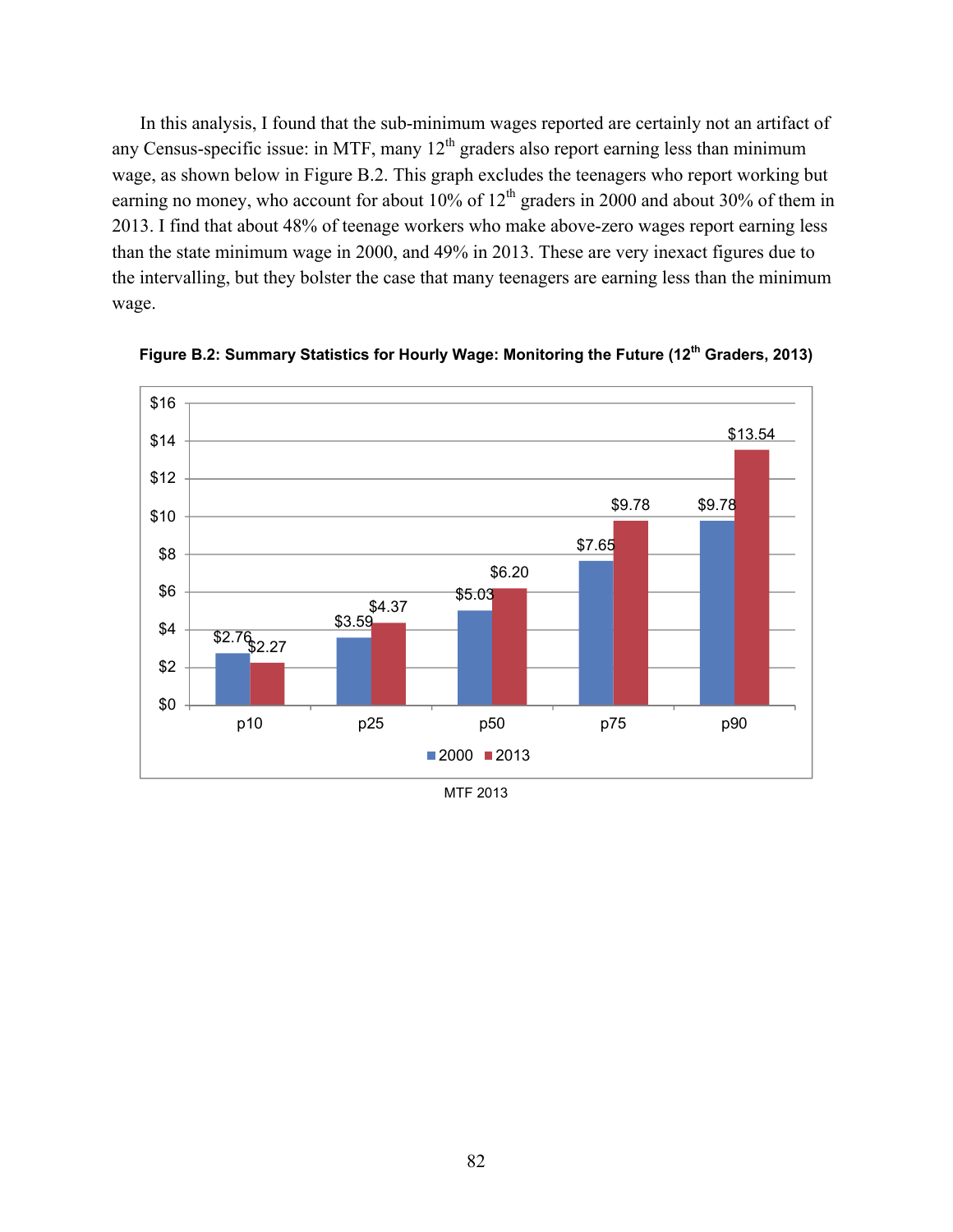While the text of the dissertation includes some information about each of the data sets employed, Appendix C describes each of them in more depth.

## Census Surveys

Each Census data set has particular strengths, weaknesses, and years of availability: because of this, I use a variety of them both in the informal evidence chapters and in the analytical model chapter. The analytical model uses the 5% sample of the 2000 Census, the 2013 ACS. and the 1999 and 2012 March CPS. Other chapters use other years of sample Census data, CPS data, and ACS data, as well as July CPS data for information on the summer months. This section will describe the commonalities and differences between the four data sets used in the analytical model, as this may be relevant to my analysis, with occasional notes about the other years of those data sets.

 First, there are many commonalities between these four data sets. In addition to households, the population surveyed by all of them include people living in group quarters like nursing homes, hospice facilities, correctional institutions, monasteries, worker's camps (like some migrant farmworkers) and shelters<sup>37</sup>. They also include foreign citizens<sup>38</sup>, unless they are only in the United States temporarily. None attempt to exclude undocumented immigrants, and Pew, which estimates the number of undocumented immigrants in the United States, has used the 2000 5% sample, ACS, and March CPS to measure the total number of immigrants (Pew Hispanic Center, 2013). The employment status variable is comparable across all of these surveys: although there are slight wording differences, enumerator instruction differences, and levels of variable aggregation, being employed mean the same thing across the surveys. That is, respondents are categorized as being employed if they did any paid work the previous week, did unpaid work for a family business, had a job but did not work at it last week, or are serving active duty in the Armed Forces.

Additionally, all of these surveys include information on school enrollment status, county, state, age and other demographic information, wage income, usual hours worked and weeks worked in the previous year, occupation, industry, citizenship status, educational attainment, and

<sup>&</sup>lt;sup>37</sup> Early ACS surveys excluded people living in group quarters, but these people were included both in the 5% sample from 2000 and 2013 ACS.

<sup>38</sup> [http://www.census.gov/population/www/censusdata/resid\\_rules.html](http://www.census.gov/population/www/censusdata/resid_rules.html)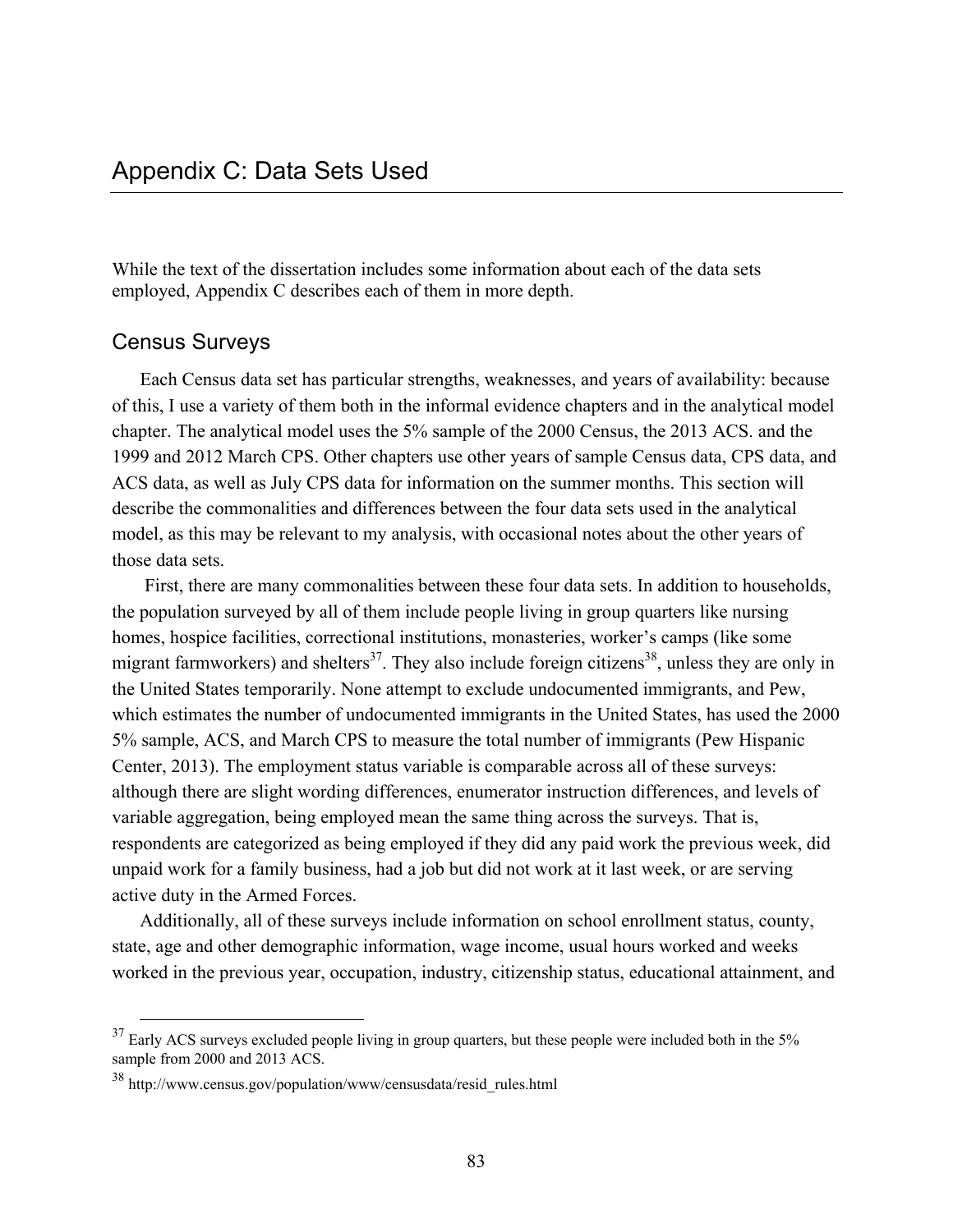poverty status. However, there are some differences in how that information is collected – what categories of responses exist, what questions respondents are asked, and what information Census enumerators are given.

#### *2000 Census, 5% Sample*

In 2000, the Census department performed an in-depth survey of 5% of the people and housing units that were included in the 2000 decennial Census. These additional questions were known as the long-form questionnaire. I use the 5% sample of 2000 Census to provide data on teenage employment status in 2000, as well as on other teenage respondent variables for that year including school status, demographic information, and geographical area. On the variables of interest, there is significant continuity between the long-form Census and later ACS surveys. While there was an ACS survey in 2000, it's much smaller than the 5% Census sample (and even considerably smaller than the later ACS samples) and it doesn't contain information on what county respondents live in.

One area in which both the 5% sample and 2013 ACS differ from the CPS samples is the educational status variable. First, while the school enrollment question on the ACS and the longform Census only distinguish between enrollment and non-enrollment, CPS asks whether the respondent is enrolled full-time or part-time in high school or college. While ACS and the longform Census do include a "grade level attending" variable, the results do not entirely line up with the results from CPS. That is, some teenagers report they are attending grades below high school, whereas this is not an option on the CPS school attendance variable. Second, the question classifies respondents as attending school if they have attended school or college in the last three months, as opposed to in CPS, where they are only classified as attending school if they are currently attending school. This means that, during the summer, respondents who were taking classes several months ago but are not taking summer classes will be classified as students in the 5% Census sample but not in the July CPS.

Finally, the data collection time frame for the 5% sample is unique among the four data sets I rely heavily on: it began in November 1999 and continued through December 2000.

#### *2013 American Community Survey*

The ACS replaced the longform Census survey, with one year of overlap in 2000 in which the ACS sample used was very small. I use the 2013 ACS to provide data on teenage employment status in 2013, as well as on other teenage respondent variables for that year including school status, demographic information, and geographical area. On the variables of interest, there is significant continuity between the long-form Census and later ACS surveys.

Both 2013 ACS and the 5% Census sample have somewhat different school enrollment variables than CPS. While the school enrollment question on the ACS and the longform Census only distinguish between enrollment and non-enrollment, CPS asks whether the respondent is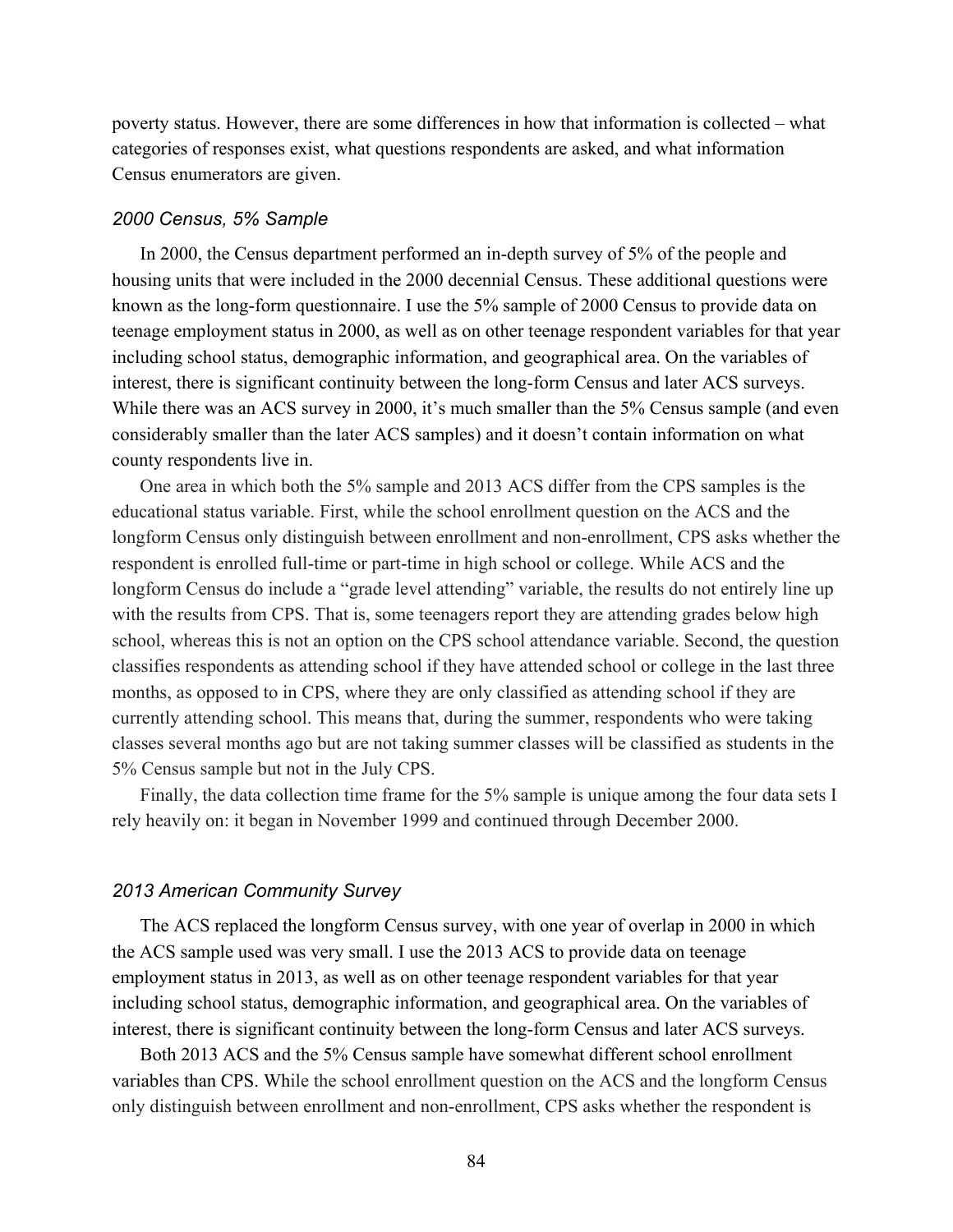enrolled full-time or part-time in high school or college. While ACS and the longform Census do include a "grade level attending" variable, the results do not entirely line up with the results from CPS. That is, some teenagers report they are attending grades below high school, whereas this is not an option on the CPS school attendance variable. Second, the question classifies respondents as attending school if they have attended school or college in the last three months, as opposed to in CPS, where they are only classified as attending school if they are currently attending school. This means that, during the summer, respondents who were taking classes several months ago but are not taking summer classes will be classified as students in ACS but not in the July CPS.

Finally, data collection for the ACS survey is year-round.

#### *The Current Population Survey, March 1999 and 2012*

In my analytical model, I use March 1999 and 2012 CPS data to provide county- and statelevel data. The variables I create by aggregating adult responses are adult unemployment rate, proportion of immigrants among adults, and median wage income by educational strata. I then merged these county- and state-level variables with the respondent-level 5% 2000 Census data and 2013 ACS data so that each teenager has respondent-level characteristics, county-level characteristics, and state-level characteristics. In addition, I use CPS data from various years for a variety of the informal evidence: most of this is from the March survey, but I use several July surveys as a source of information on whether teenagers are in summer school. The major reason I don't use CPS data as a source of teenagers for the analytical model is that it's much smaller than both the 5% Census sample and the 2013 ACS data set.

# Other Surveys

In addition to the Census data, I use several other data sets throughout the paper. Here I will describe them and discuss how they compare to the Census data in areas in which there is overlap. The only one of these that I use in the analytical model is the minimum wage data: the other provide background and informal evidence.

#### *Minimum Wage data*

The U.S. Department of Labor provides longitudinal information on state minimum wages<sup>39</sup>: I use this information both in my informal evidence and my analytical model. In most cases, this is straightforward: the state either does not have a minimum wage higher than the federal minimum wage, in which case the federal minimum wage applies, or has a higher minimum wage that applies to all employers, in which case that wage applies. There are a few exceptions,

 <sup>39</sup> <http://www.dol.gov/whd/state/stateMinWageHis.htm>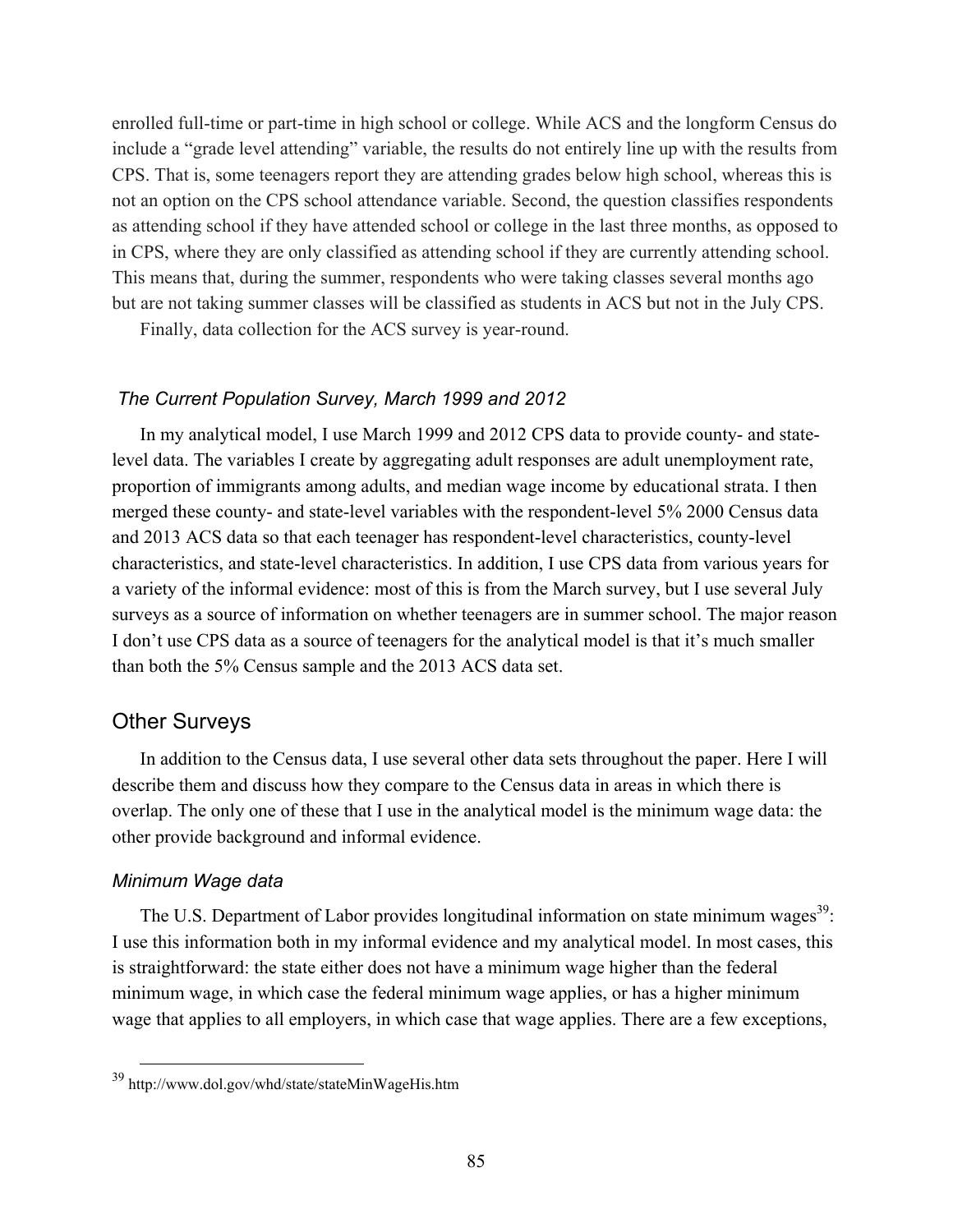however. In 2000 and 2013, Vermont had a minimum wage that applied only to employers of two or more: I counted that wage as being the minimum wage for the state. Just in 2013, a handful of other states also had minimum wage laws which only applied to employers of more than a certain number (four in Illinois, two in Michigan), or with a certain amount of receipts (this is just Montana). In these cases, I also count the higher wages as being the minimum wages for the state. There are also various other states that have minimum wages that only apply to certain businesses: however, these minimum wages are all lower than the federal minimum wage in 2000 and 2013, so the federal minimum wage takes precedence.

#### *American Time Use Survey*

I use the American Time Use Survey (ATUS) for information on how much time teenagers are spending on education-related activities. ATUS is a nationally-representative one-day time diary. The earliest ATUS survey is from 2003. The data I refer to in this report is from the Multi-Year ATUS Microdata Files.

#### *Monitoring the Future: A Continuing Study of American Youth (12th-Grade Survey)*

The University of Michigan's Institute for Social Research conducts the annual "Monitoring the Future: A Continuing Study of American Youth" surveys of  $8<sup>th</sup>$ ,  $10<sup>th</sup>$ , and  $12<sup>th</sup>$  grade students. In this dissertation, I use MTF data on  $12<sup>th</sup>$  graders in order for two purposes. First, I examine how education plans and attitudes toward teenage employment are changing. Second, I use MTF's information on hours worked and wages to compute hourly wages to determine whether the fact that a significant proportion of teenagers in Census data who appear to be earning less than the minimum wage is actually an artifact of some unique characteristic of Census data. Some candidates for this include Census question wording or the fact that respondents may be parents or other family members who are not perfectly aware of the teenager's work schedule or earnings.

In order to assess changing attitudes and goals, I look at two questions on ideal number of hours worked and two questions on educational plans. The work-related questions ask teenagers how many hours they would prefer to work during the school year and how many hours their parents would prefer they work during the school year. The questions on future plans ask teenagers "How likely is it that you will do each of the following things after high school?", and then separately provide as options "Graduate from a two-year college program" and "Graduate from a four-year college program, in addition to other educational and work options.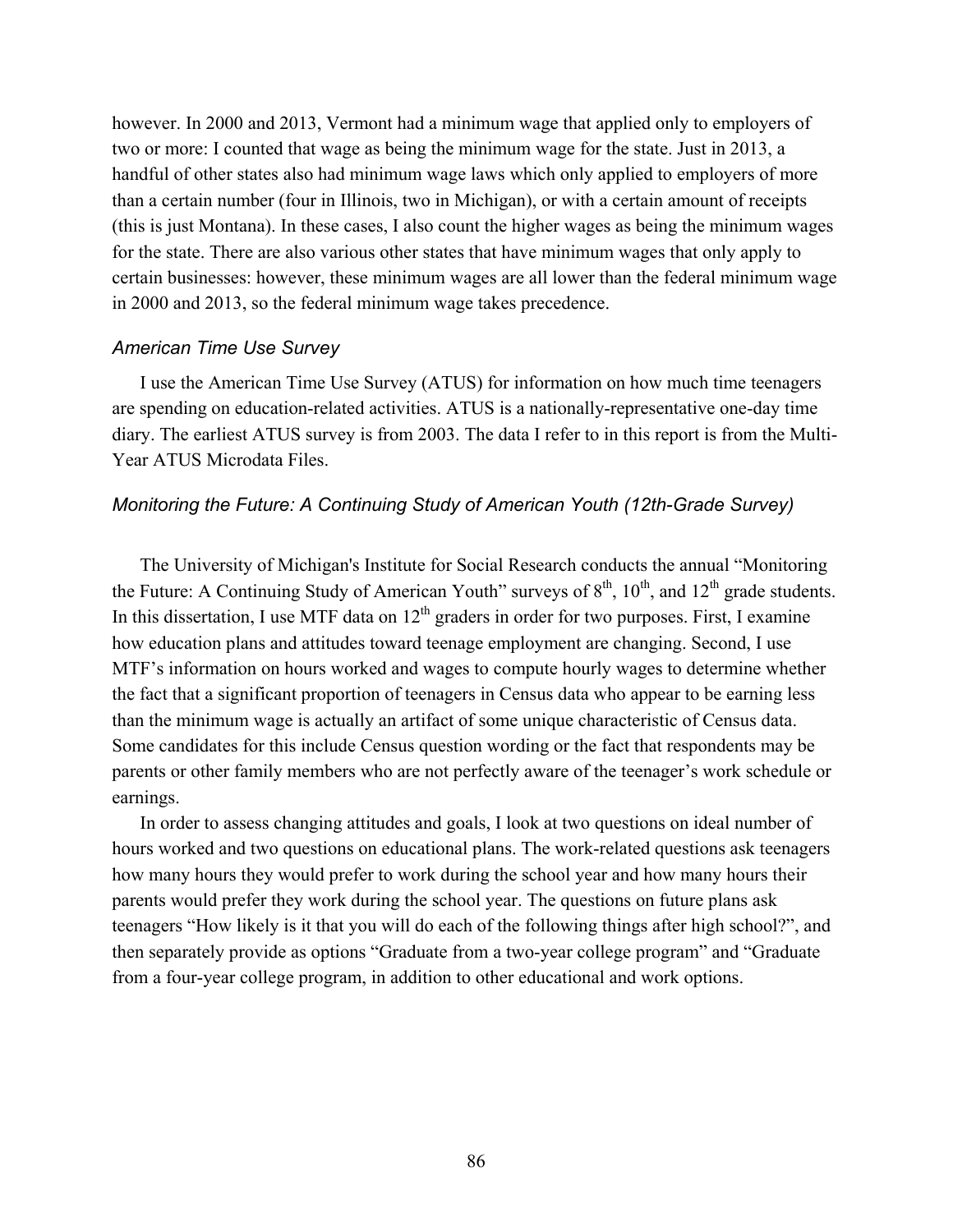This appendix presents some of the literature on the effects of teenage employment in more length than in Chapter One. That chapter also discusses some of the shortcomings of this literature, which include that it's all non-experimental.

Table D.1 summarizes some of the literature on the relationship between adolescent employment and adult labor market outcomes. Inclusion criteria for this table are the following:

- The adolescent employment variables must be for respondents between 15-22
- The adult employment outcomes must be for age 22 or later
- Papers must be published between 1980-2015, in order to make it more likely that the results still are informative regarding current generations of workers
- Papers must do original research rather than review other articles
- Populations studied must be American populations
- They must either be published journal articles or NBER working papers.

These criteria exclude a great deal of tangentially-related literature, including various papers on simultaneous educational and work behavior of adolescents, literature on predictors of adolescent work behavior, and literature solely measuring educational or employment outcomes of young adults.

## **Table D.1: Papers on Adolescent Work Behavior and Later Employment and Educational Outcomes**

| <b>Paper Citation</b>                                                                                                                                                                                                             | Findings                                                                                                                                                                                                                                                                                                                                                                                                                                                                             |
|-----------------------------------------------------------------------------------------------------------------------------------------------------------------------------------------------------------------------------------|--------------------------------------------------------------------------------------------------------------------------------------------------------------------------------------------------------------------------------------------------------------------------------------------------------------------------------------------------------------------------------------------------------------------------------------------------------------------------------------|
| Ahituv, Avner, and Marta Tienda. "Employment,<br>Motherhood, and School Continuation Decisions of<br>Young White, Black, and Hispanic Women." Journal of<br>Labor Economics 22.1 (2004).                                          | Based on NLSY79, working more hours in high<br>school was associated with negative educational<br>outcomes for young black and Hispanic women,<br>but not for young white women. However,<br>working overall had positive effects on<br>educational outcomes.                                                                                                                                                                                                                        |
| Alon, Sigal, Debra Donahoe, and Marta Tienda, "The<br>Effects of Early Work Experience on Young Women's<br>Labor Force Attachment," Social Forces, Vol. 79, No.<br>3, 2001, pp. 1005-1034.<br>http://www.jstor.org/stable/2675616 | Early work experiences for young women are<br>associated with later labor market outcomes at<br>age 25-28. Working in high school and college<br>make young women more likely to be employed<br>later on. However, early job turnover is<br>associated with negative future outcomes.<br>There are average wage benefits to working in<br>high school on adult wages (23-29), but they<br>have diminished, from 8.8% for the NLSY79<br>cohort to 4.4% for the NSLY97 one for working |
| Baum, C. L., & Ruhm, C. J. (2014). The changing<br>benefits of early work experience (No. w20413).<br>National Bureau of Economic Research.                                                                                       | 20 hours/week senior year of high school<br>(relative to not working). The effect on number of<br>weeks and hours worked is also still positive but<br>has decreased.                                                                                                                                                                                                                                                                                                                |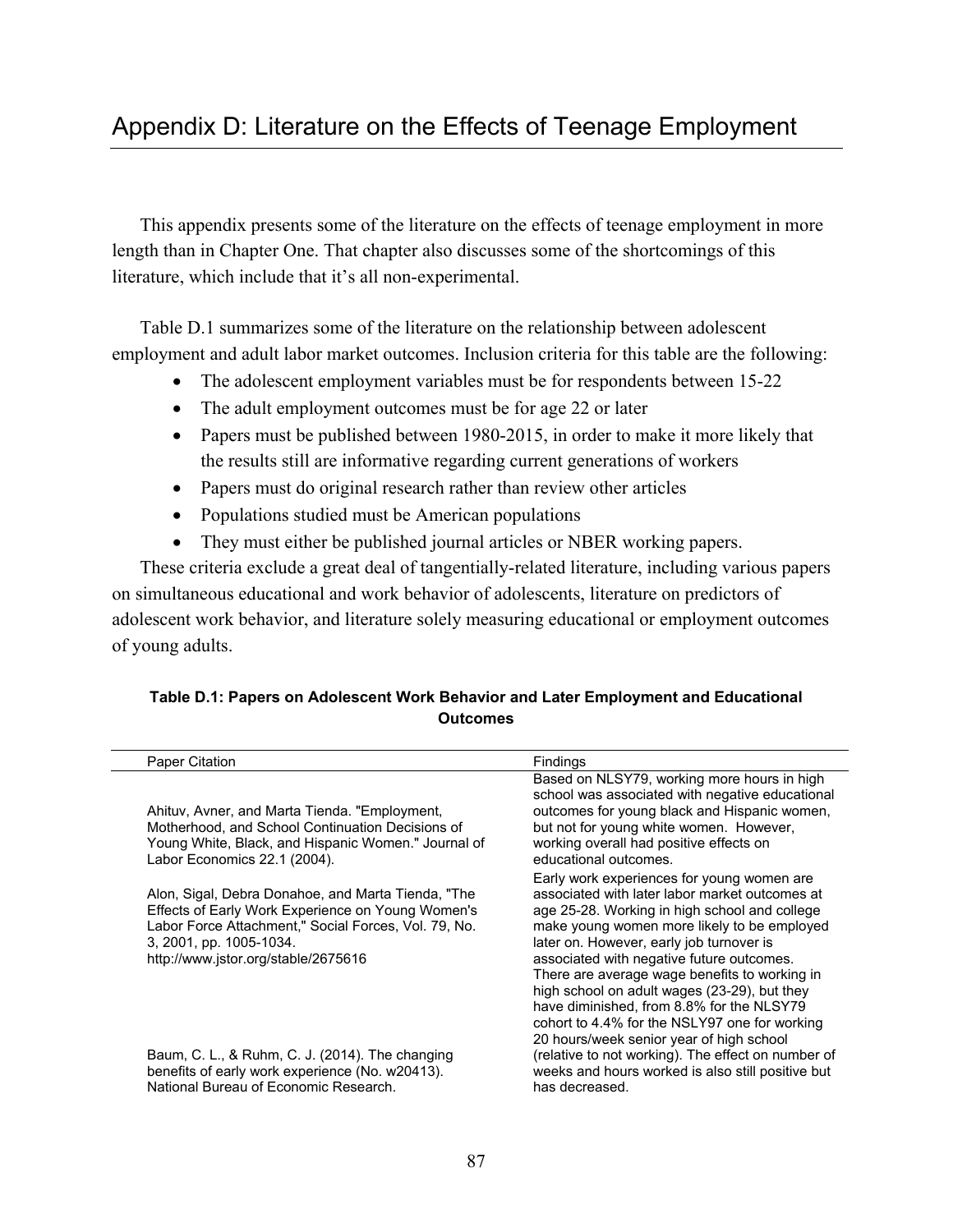Becker, Brian E., and Stephen M. Hills. 1980. "Teenage Unemployment: Some Evidence of the Long-Run Effects on Wages." Journal of Human Resources 15:354-72.

Becker, Brian E., and Stephen M. Hills. 1983. "The Long-Run Effects of Job Changes and Unemployment among Male

Teenagers." Journal of Human Resources 17:197-211.

Carr, Rhoda V., James D. Wright, and Charles J. Brody, "Effects of High School Work Experience a Decade Later: Evidence from the National Longitudinal Survey," Sociology of Education, Vol. 69, No. 1, 1996, pp. 66-81. <http://www.jstor.org/stable/2112724>

Chaplin, D. (1996). High school employment: Meaningful connections for at-risk youth.

Freedman-Doan. (2011). "Twelfth-Grade Student Work Intensity Linked to Later Educational Attainment and Substance Use: New Longitudinal Evidence." Developmental Psychology, 47 (2): 344-363.

Hotz, V. Joseph, Lixin Colin Xu, Marta Tienda, and Avner Ahituv, "Are There Returns to the Wages of Young Men from Working While in School?," The Review of Economics and Statistics, Vol. 84, No. 2, 2002, pp. 221-236. <http://www.jstor.org/stable/3211773>

Meyer, Robert H., and David A. Wise. 1982. "High School Preparation and Early Labor Force Experience." Pp. 277-347 in The Youth Labor Market Problem: Its Nature, Causes and Consequences, edited by W.B. Freeman and David A. Wise. University of Chicago Press.

Rich, Lauren. 1996. "The Long-Run Impact of Teenage Work Experience: A Reexamination." Review of Black Political Economy 25:11-36.

Based on NSL of Young Men, this looks at teenage unemployment and later (20s and early 30s) wage rates, this study finds ambiguous effects of unemployment on later wage rate: having been unemployed appears positive for both young black and young white men, but this is diminished somewhat for longer spells of unemployment.

Based on NSL of Young Men, this looks at teenage unemployment and later wage rates, concluding that short periods of teenage unemployment have generally positive outcomes, as does teenage labor market experience in general.

Based on NLSY79, working in high school had small negative effects on educational attainment - high school workers were less likely to complete college - but positive effects in terms of employment and income in their 20s. Working in high school is significantly positively associated with earnings 8-11 years later for atrisk youth, even though it is also negatively associated with educational attainment. Smaller but still positive employment benefits were found for youth who were not at-risk.

Work intensity in high school is positively associated with educational attainment 12 years later, with high school students who work more than 20 hours a week having been more likely to have not completed high school, conditioning on various factors.

Young men's work status in high school and work status in college tend to be positively associated with employment rate at 23 and 28, although not always positively and statistically significantly for all subgroups by race/educational level completed. However, most of what appear to be estimates increases in wages associated with working are really just omitted variable bias, calling into question previous researchers' results about "sizeable and persistent returns to young men's subsequent wages from working while enrolled in high school or college."

Using the National Longitudinal Study of 1972 High School

Seniors, researchers find a positive relationship between working in high school and both working later and wage rate later in the four years after high school completion, after controlling for various personal and family characteristics. Using NLSY79, researchers find that number of hours worked in high school is positively associated with number of hours worked after high school, even eight years later and when conditioning on various personal and family characteristics.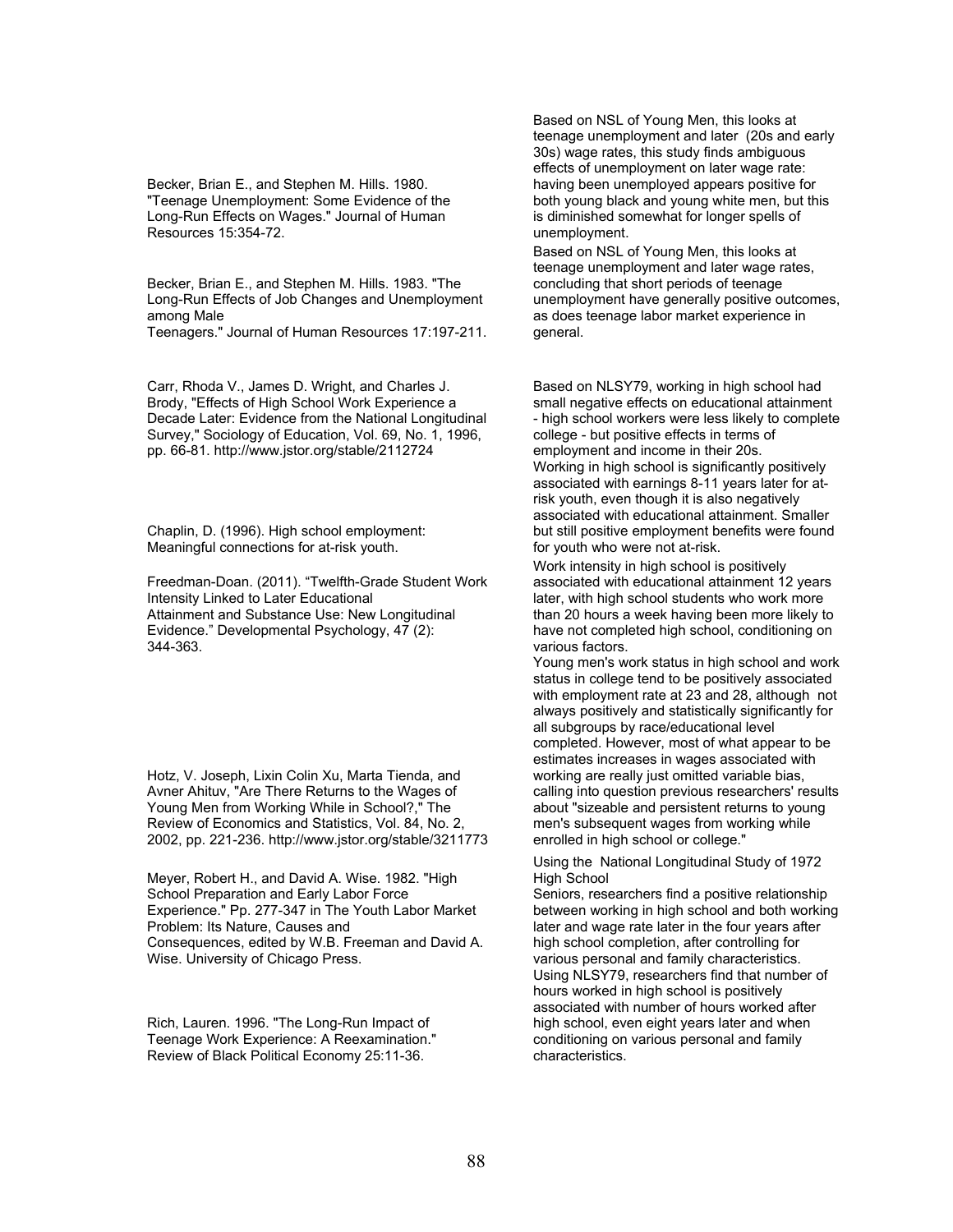| Ruhm, C. J. (1995). The extent and consequences of<br>high school employment. Journal of Labor Research,<br>16(3), 293-303. | No negative educational effects of working in<br>high school were found. Respondents who<br>worked as seniors in high school had significantly<br>higher wages 6-9 years later than their peers,<br>were more likely to have employer-provided<br>benefits, and were in higher-status occupations,<br>controlling for a variety of factors.<br>Using NSLY79, researchers find that, controlling<br>for various characteristics, working in the last<br>year of school was positively associated with<br>higher post-school wage rates, controlling for |
|-----------------------------------------------------------------------------------------------------------------------------|--------------------------------------------------------------------------------------------------------------------------------------------------------------------------------------------------------------------------------------------------------------------------------------------------------------------------------------------------------------------------------------------------------------------------------------------------------------------------------------------------------------------------------------------------------|
| Stephenson, Jr., Stanley P. (1981). "In-School Labour                                                                       | various characteristics. This is somewhat                                                                                                                                                                                                                                                                                                                                                                                                                                                                                                              |
| Force Status and Post-School Wage                                                                                           | confusing: the "in their last year of school" group                                                                                                                                                                                                                                                                                                                                                                                                                                                                                                    |
| Rates of Young Men." Applied Economics, 13 (3): 279-                                                                        | appears to include both high school and college                                                                                                                                                                                                                                                                                                                                                                                                                                                                                                        |
| 302.                                                                                                                        | students.                                                                                                                                                                                                                                                                                                                                                                                                                                                                                                                                              |

Table D.2 contains additional information on the literature on other outcomes of adolescent employment discussed in Chapter One.

| Cite                                                                                                                                                                                                            | Findings                                                                                                                                                                                                                                                                                                                                   |
|-----------------------------------------------------------------------------------------------------------------------------------------------------------------------------------------------------------------|--------------------------------------------------------------------------------------------------------------------------------------------------------------------------------------------------------------------------------------------------------------------------------------------------------------------------------------------|
| Aassve, A., Billari, F. C., Mazzuco, S., &<br>Ongaro, F. (2002). Leaving home: A<br>comparative analysis of ECHP data. Journal<br>of European social policy, 12(4), 259-275.                                    | Using CPS (Census) data, researchers document the<br>changes in living situations of people in their 20s from 1983<br>to 1994, showing an increase in 25-29 year-olds living with<br>their parents and a decrease in 20-24 year-olds and 25-29<br>year-olds living with spouses.                                                           |
| Buck, N., & Scott, J. (1993). She's leaving<br>home: But why? An analysis of young people<br>leaving the parental home. Journal of<br>Marriage and the Family, 863-874.                                         | Using the Panel Study of Income Dynamics, researchers<br>find that work hours are associated with leaving home<br>among young women, and income is associated with leaving<br>home among young men, conditioning on various<br>characteristics. Unemployment rate in the area is negatively<br>associated with likelihood of leaving home. |
| Jacob, M., & Kleinert, C. (2008). Does<br>unemployment help or hinder becoming<br>independent? The role of employment status<br>for leaving the parental home. European<br>sociological review, 24(2), 141-153. | Looking at two birth cohorts in West Germany, the<br>researchers find that employment status is positively<br>associated with household formation among young adults.<br>Unemployment duration is also negatively associated with<br>household formation for single people, but not for young<br>adults with partners.                     |
| Johnson, D. S., & Lino, M. (2000). Teenagers:<br><b>Employment and Contributions to Family</b><br>Spending. Monthly Lab. Rev., 123, 15.                                                                         | Using the Consumer Expenditure<br>Survey, researchers find that households in which 14-17<br>year-olds are employed tend to spend more money on<br>clothing for teenagers, entertainment, and transportation,<br>suggesting that teenage wages do not generally go to family<br>necessities.                                               |

### **Table D.2: Papers on Other Outcomes**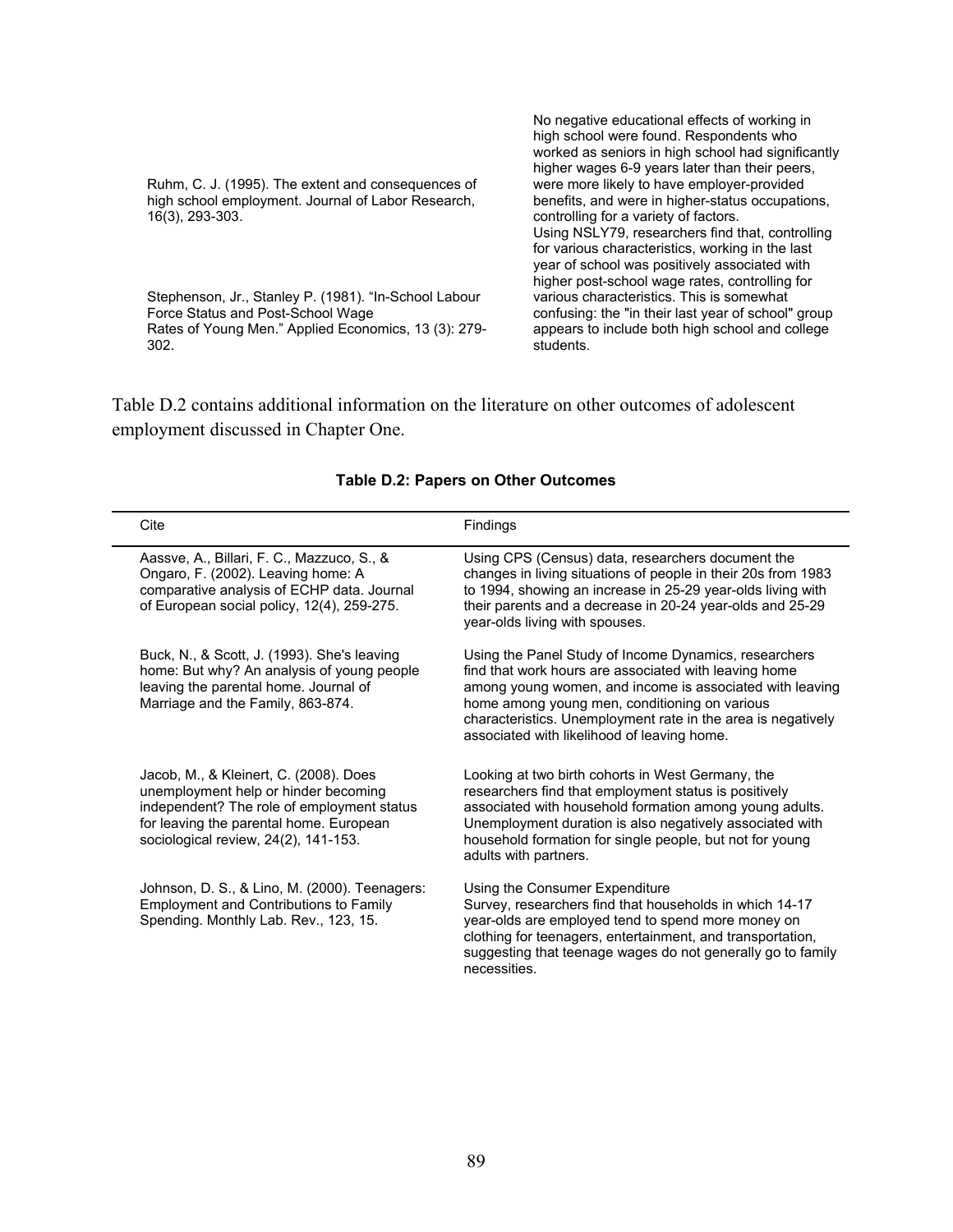Painter, Matthew A. "Get a job and keep it! High school employment and adult wealth accumulation." Research in Social Stratification and Mobility 28.2 (2010): 233- 249.

Using NSLY79, the researcher finds that, as adults, high school employment is positively associated with home ownership. This is the case in 1986, 1995, and 2004 - so, throughout a range of young adulthood to middle age. Differences are large, over 20 percentage points between the lowest-employed-in-high-school and highest-employedin-high-school group in both 1995 and 2004. However, they are not statistically significant. In the model which controls for various characteristics (including educational attainment, which may not be appropriate), the higher-duration employment groups had higher probabilities of home ownership than the lowest-employment group.

Whittington, L. A., & Peters, H. E. (1996). Economic incentives for financial and residential independence. Demography, 33(1), 82-97.

Using the Panel Study of Income Dynamics, researchers find that potential wages are associated with likelihood of leaving home among young people, conditioning on various characteristics. They model potential wages as a function of personal characteristics. Researchers speculate that decreased wage opportunities for young people may be driving the later age of leaving home.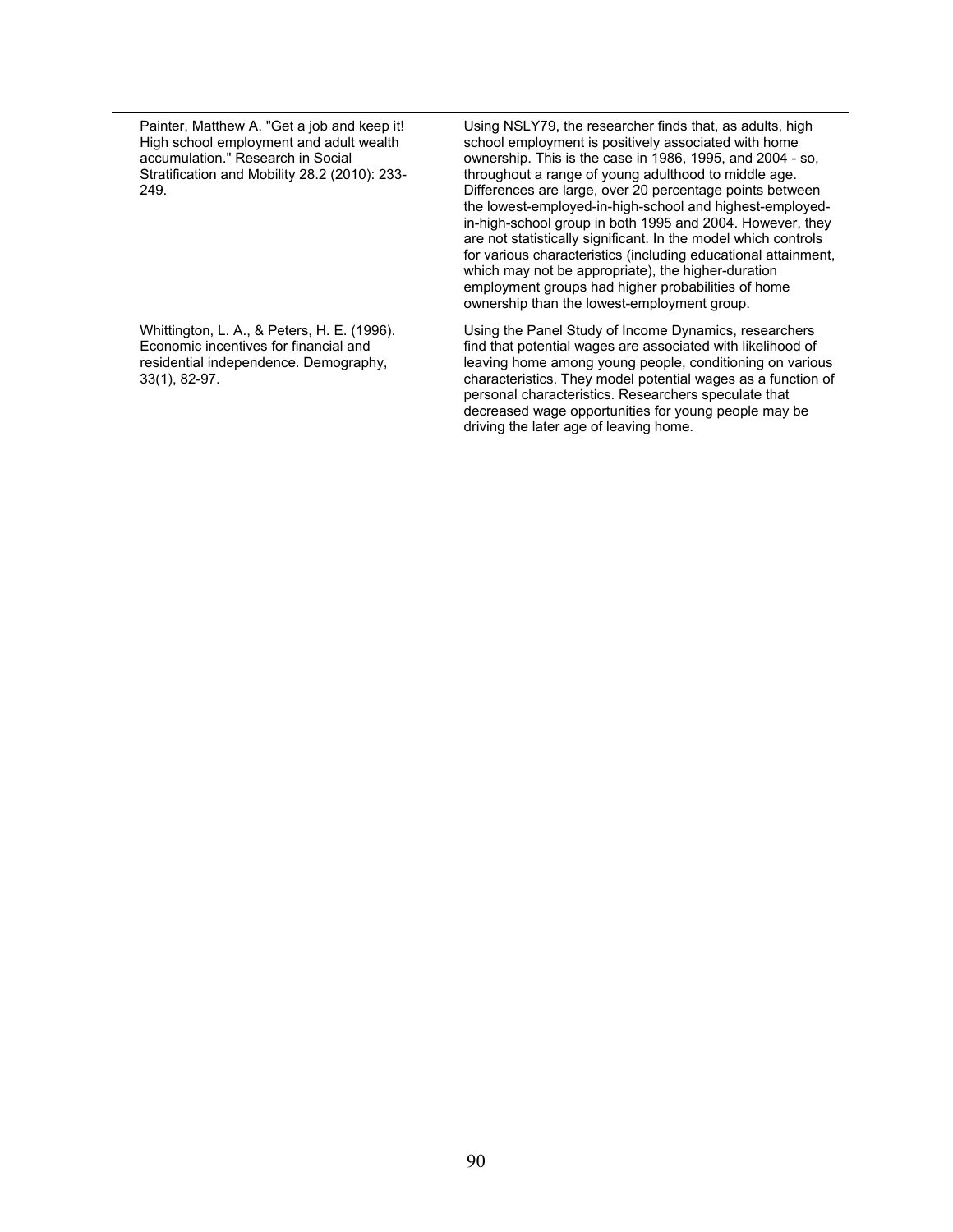- Aassve, A., Billari, F. C., Mazzuco, S., & Ongaro, F. (2002). Leaving home: A comparative analysis of ECHP data. Journal of European social policy, 12(4), 259-275.
- Acemoglu, D. (1998). Why do new technologies complement skills? Directed technical change and wage inequality. *Quarterly journal of economics*, 1055-1089.
- Alon, Sigal, Debra Donahoe, and Marta Tienda, "The Effects of Early Work Experience on Young Women's Labor Force Attachment," Social Forces, Vol. 79, No. 3, 2001, pp. 1005- 1034. <http://www.jstor.org/stable/2675616>
- Altonji, J. G., & Card, D. (1991). The effects of immigration on the labor market outcomes of less-skilled natives. In Immigration, trade and the labor market (pp. 201-234). University of Chicago Press.
- Ashenfelter, Orley, P. R. G. Layard, and David E. Card, *Handbook of labor economics*, 1st ed., 3 vols, Handbooks in economics, Amsterdam ; New York New York, N.Y., U.S.A.: North-Holland ;Sole distributors for the U.S.A. and Canada, Elsevier Science Pub. Co., 1986.
- Baranowska-Rataj, A., & Magda, I. (2014). Inequality in the risk of job loss between young and prime-age workers: Can it be explained by human capital or structural factors? (No. 73).
- Baum, C. L., & Ruhm, C. J. (2014). The changing benefits of early work experience (No. w20413). National Bureau of Economic Research
- Becker, Brian E., and Stephen M. Hills. 1980. "Teenage Unemployment: Some Evidence of the Long-Run Effects on Wages." Journal of Human Resources 15:354-72.
- Becker, Brian E., and Stephen M. Hills. 1983. "The Long-Run Effects of Job Changes and Unemployment among Male Teenagers." Journal of Human Resources 17:197-211
- Bellotti, Jeanne, et al. "Reinvesting in America's Youth: Lessons from the 2009 Recovery Act Summer Youth Employment Initiative." *Mathematica Policy Research, Inc.* (2010).
- Benjamini, Yoav, and Yosef Hochberg. "Controlling the false discovery rate: a practical and powerful approach to multiple testing." *Journal of the Royal Statistical Society. Series B (Methodological)* (1995): 289-300.
- Borjas, G. J., Freeman, R. B., Katz, L. F., DiNardo, J., & Abowd, J. M. (1997). How much do immigration and trade affect labor market outcomes?. Brookings papers on economic activity, 1-90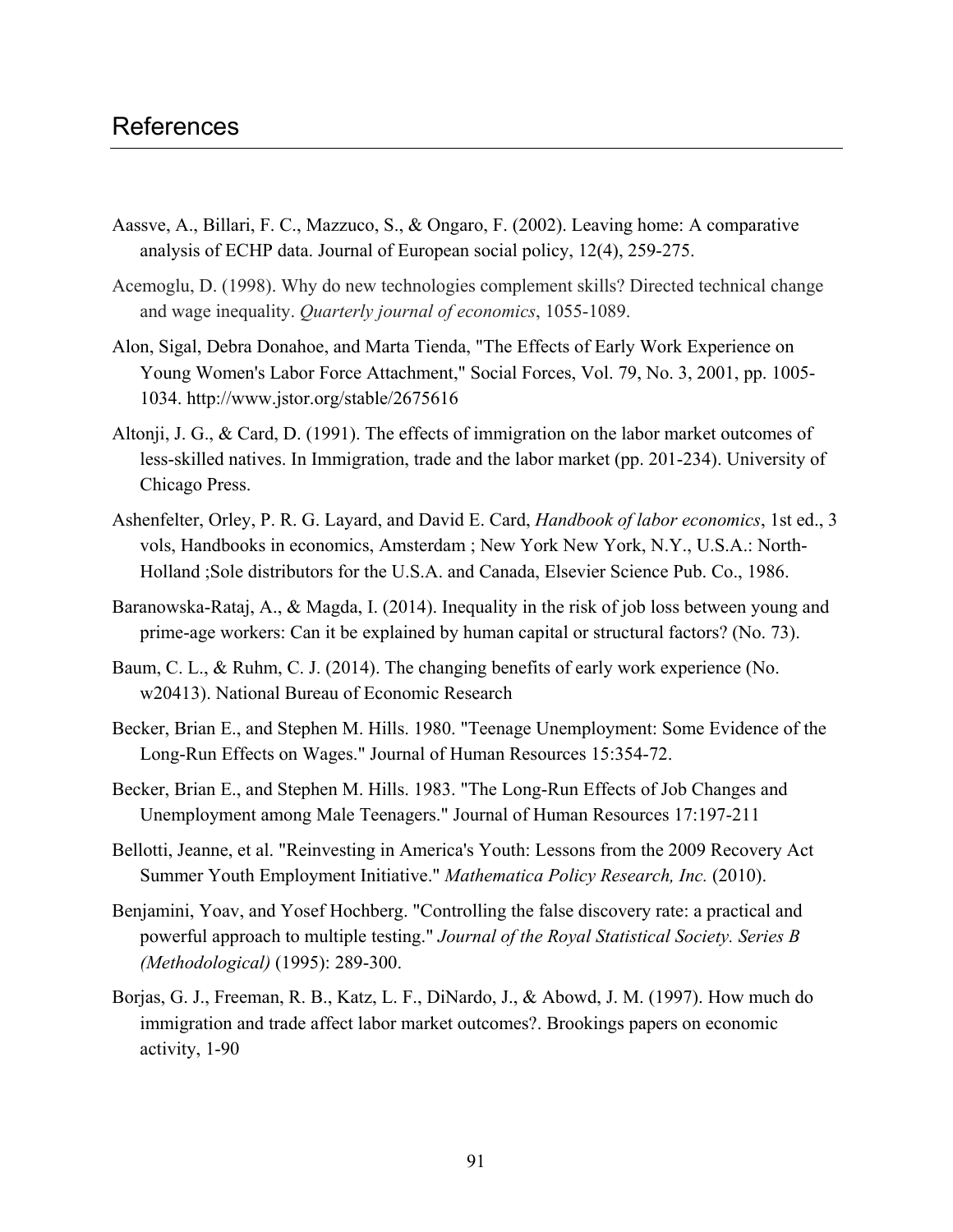- Brown, Charles. "Minimum wage laws: Are they overrated?." *The Journal of Economic Perspectives* (1988): 133-145.
- Bryk, Anthony S., and Stephen W. Raudenbush. *Hierarchical linear models: applications and data analysis methods*. Sage Publications, Inc, 1992.
- Buck, N., & Scott, J. (1993). She's leaving home: But why? An analysis of young people leaving the parental home. Journal of Marriage and the Family, 863-874.
- Carr, Rhoda V., James D. Wright, and Charles J. Brody, "Effects of High School Work Experience a Decade Later: Evidence from the National Longitudinal Survey," Sociology of Education, Vol. 69, No. 1, 1996, pp. 66-81.<http://www.jstor.org/stable/2112724>
- Chaplin, D. (1996). High school employment: Meaningful connections for at-risk youth.
- Freedman-Doan. (2011). "Twelfth-Grade Student Work Intensity Linked to Later Educational Attainment and Substance Use: New Longitudinal Evidence." Developmental Psychology, 47 (2): 344-363.
- Gelber, A., Isen, A., &, J. B. (2014). The Effects of Youth Employment: Evidence from New York City Summer Youth Employment Program Lotteries (No. w20810). National Bureau of Economic Research.
- Gelman, Andrew, and Eric Loken. "The garden of forking paths: Why multiple comparisons can be a problem, even when there is no 'fishing expedition'or 'p-hacking'and the research hypothesis was posited ahead of time." *Downloaded January* 30 (2013): 2014.
- Glick, Jennifer E., and Seung Yong Han. "Socioeconomic Stratification from Within: Changes Within American Indian Cohorts in the United States: 1990–2010." Population Research and Policy Review 34.1 (2015): 77-112
- Heller, S. B. (2014). Summer jobs reduce violence among disadvantagedyouth. *Science*, *346*(6214), 1219-1223.
- Hotz, V. Joseph, Lixin Colin Xu, Marta Tienda, and Avner Ahituv, "Are There Returns to the Wages of Young Men from Working While in School?," The Review of Economics and Statistics, Vol. 84, No. 2, 2002, pp. 221-236.<http://www.jstor.org/stable/3211773>
- Jacob, M., & Kleinert, C. (2008). Does unemployment help or hinder becoming independent? The role of employment status for leaving the parental home. European sociological review, 24(2), 141-153.
- Johnson, D. S., & Lino, M. (2000). Teenagers: Employment and Contributions to Family Spending. Monthly Lab. Rev., 123, 15.
- King, Miriam et al. Integrated Public Use Microdata Series, Current Population Survey: Version 3.0. [Machine-readable database]. Minneapolis: University of Minnesota, 2010.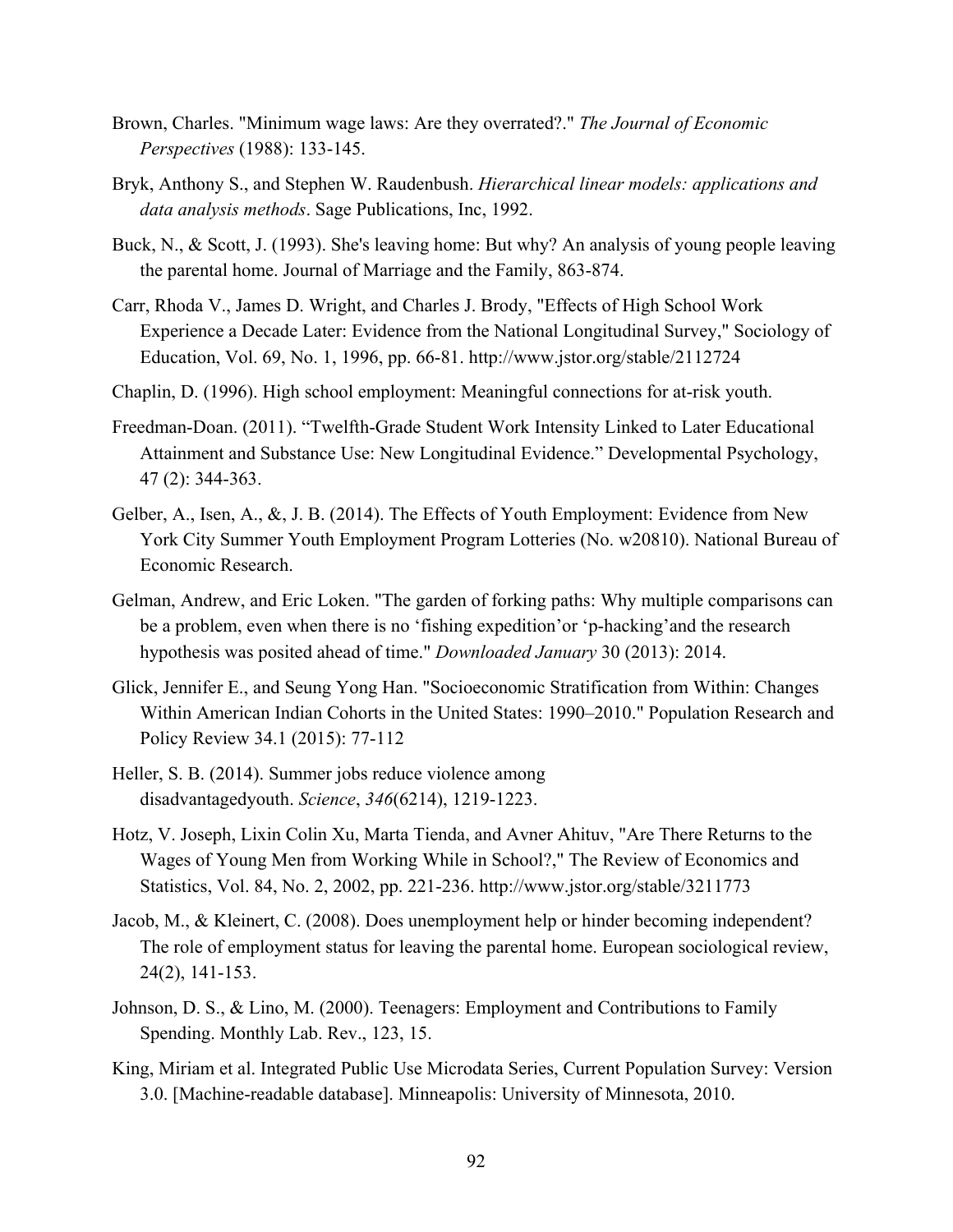- Leos‐Urbel, Jacob. "What is a Summer Job Worth? The Impact of Summer Youth Employment on Academic Outcomes." *Journal of Policy Analysis and Management* 33.4 (2014): 891-911.
- Lin, Carl. Less myth, more measurement: Decomposing excess returns from the 1989 minimum wage hike. No. 6269. Discussion Paper series, Forschungsinstitut zur Zukunft der Arbeit, 2012.
- Meyer, Robert H., and David A. Wise. 1982. "High School Preparation and Early Labor Force Experience." Pp. 277-347 in The Youth Labor Market Problem: Its Nature, Causes and Consequences, edited by W.B. Freeman and David A. Wise. University of Chicago Press.
- McClanahan, Wendy S., Cynthia L. Sipe, and Thomas J. Smith. "Enriching Summer Work: An Evaluation of the Summer Career Exploration Program."*Public/Private Ventures* (2004).
- Millenky, Megan, et al. "Staying on course: Three-year results of the National Guard Youth ChalleNGe evaluation." *MDRC Paper* (2012).
- Mroz, Thomas A, and Timothy H Savage, "The long-term effects of youth unemployment," Journal of Human Resources, Vol. 41, No. 2, 2006, pp. 259-293.
- Mulligan, C. B. (1999). Substitution over Time: Another Look at Life-Cycle Labor Supply. In NBER Macroeconomics Annual 1998, volume 13 (pp. 75-152). MIT Press.
- Neumark, David, and William Wascher. Minimum wages and employment: A review of evidence from the new minimum wage research. No. w12663. National Bureau of Economic Research, 2006.
- Orel, F. D., & Kara, A. (2014). Supermarket self-checkout service quality, customer satisfaction, and loyalty: Empirical evidence from an emerging market. Journal of Retailing and Consumer Services, 21(2), 118-129.
- Painter, Matthew A. "Get a job and keep it! High school employment and adult wealth accumulation." Research in Social Stratification and Mobility 28.2 (2010): 233-249.
- Paternoster, Raymond, et al. "The effect of teenage employment on delinquency and problem behaviors." *Social Forces* 82.1 (2003): 297-335.
- Pew Hispanic Center. "A nation of immigrants: A portrait of the 40 million, including 11 million unauthorized." *Washington, DC: Pew Research Center*(2013).
- Powers, D. A., & Pullum, T. W. (2006). Multivariate decomposition for nonlinear models. Austin, TX, USA: Department of Sociology and Population Research Center Universtiy of Texas at Austin.
- Rich, Lauren. 1996. "The Long-Run Impact of Teenage Work Experience: A Reexamination." Review of Black Political Economy 25:11-36.